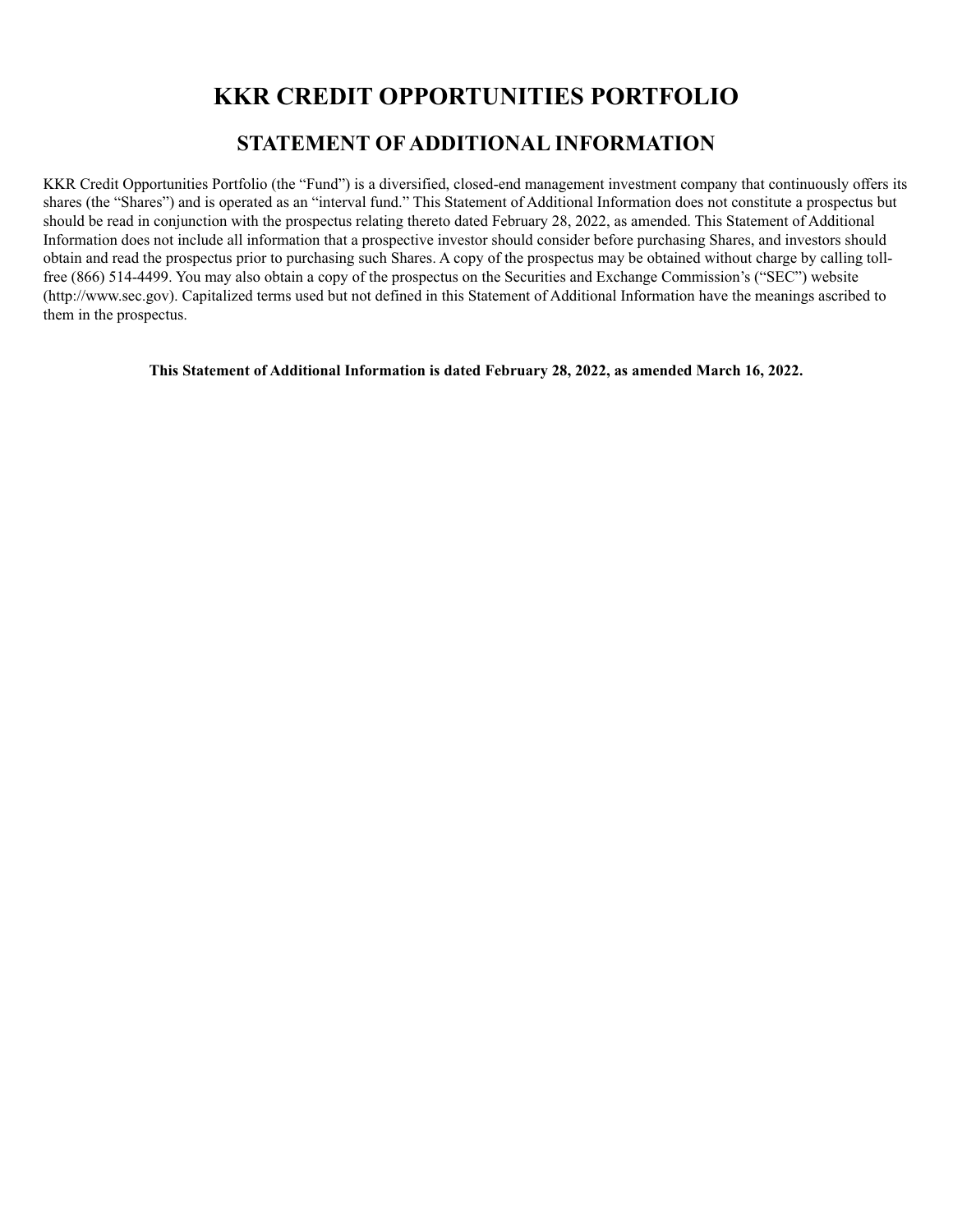# **TABLE OF CONTENTS**

| <b>INVESTMENT OBJECTIVE</b>                                |       |
|------------------------------------------------------------|-------|
| <b>INVESTMENT RESTRICTIONS</b>                             |       |
| <b>INVESTMENT POLICIES AND TECHNIQUES</b>                  | 4     |
| <b>MANAGEMENT OF THE FUND</b>                              | 29    |
| PORTFOLIO TRANSACTIONS AND BROKERAGE                       | 45    |
| MATERIAL U.S. FEDERAL INCOME TAX CONSIDERATIONS            | 47    |
| CONTROL PERSONS AND PRINCIPAL HOLDERS OF SECURITIES        | 57    |
| INDEPENDENT REGISTERED PUBLIC ACCOUNTING FIRM              | 57    |
| <b>CUSTODIAN AND TRANSFER AGENT</b>                        | 57    |
| <b>ADDITIONAL INFORMATION</b>                              | 57    |
| <b>FINANCIAL STATEMENTS</b>                                | 59    |
| APPENDIX A - DESCRIPTION OF S&P, MOODY'S AND FITCH RATINGS | $A-1$ |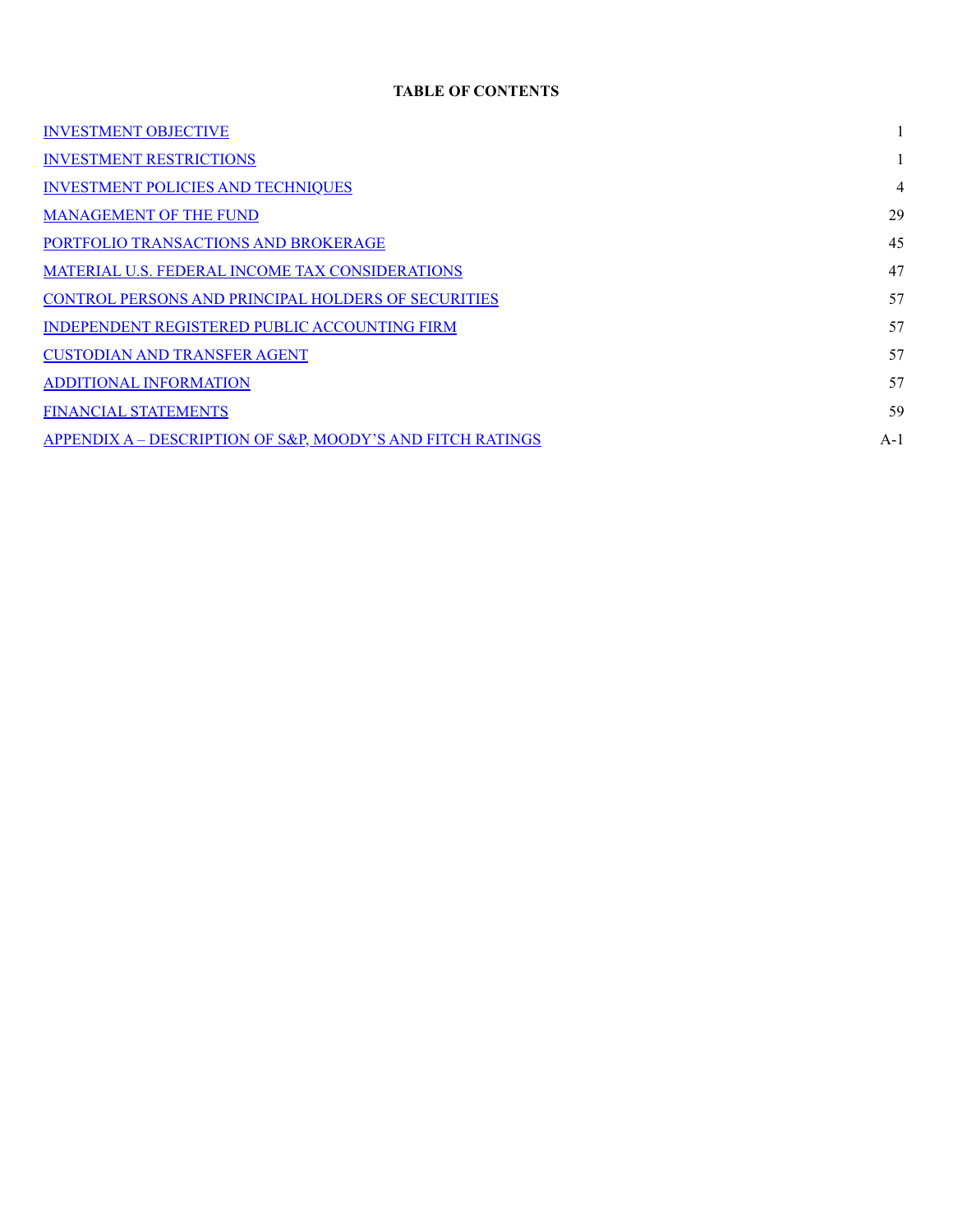#### **INVESTMENT OBJECTIVE**

The Fund's investment objective is to seek to provide attractive risk-adjusted returns and high current income. There can be no assurance that the Fund will achieve its investment objective.

# **INVESTMENT RESTRICTIONS**

# **Fundamental Restrictions**

The following are fundamental investment restrictions of the Fund and may not be changed without the approval of the holders of a majority of the Fund's outstanding voting securities (which for this purpose and under the Investment Company Act of 1940, as amended (the "1940 Act"), means the lesser of (i) 67% or more of the Fund's voting securities present at a meeting at which more than 50% of the Fund's outstanding voting securities are present or represented by proxy or (ii) more than 50% of the Fund's outstanding voting securities). Except as otherwise noted, all percentage limitations set forth below apply immediately after a purchase and any subsequent change in any applicable percentage resulting from market fluctuations does not require any action. With respect to the limitations on the issuance of senior securities and in the case of borrowings, the percentage limitations apply at the time of issuance and on an ongoing basis. The Fund's fundamental policies are as follows:

- 1. Borrowing Money. The Fund will not borrow money, except to the extent permitted under the 1940 Act, as such may be interpreted or modified by regulatory authorities having jurisdiction, from time to time.
- 2. Senior Securities. The Fund will not issue senior securities, except to the extent permitted under the 1940 Act, as such may be interpreted or modified by regulatory authorities having jurisdiction, from time to time.
- 3. Underwriting. The Fund will not act as an underwriter of securities within the meaning of the Securities Act of 1933, as amended, except to the extent permitted under the 1940 Act, as such may be interpreted or modified by regulatory authorities having jurisdiction, from time to time.
- 4. Concentration. The Fund will not "concentrate" its investments in an industry, except to the extent permitted under the 1940 Act, as such may be interpreted or modified by regulatory authorities having jurisdiction, from time to time.
- 5. Real Estate. The Fund will not purchase or sell real estate, except to the extent permitted under the 1940 Act, as such may be interpreted or modified by regulatory authorities having jurisdiction, from time to time.
- 6. Commodities. The Fund will not purchase or sell commodities, except to the extent permitted under the 1940 Act, as such may be interpreted or modified by regulatory authorities having jurisdiction, from time to time.
- 7. Loans. The Fund will not make loans to other persons, except to the extent permitted under the 1940 Act, as such may be interpreted or modified by regulatory authorities having jurisdiction, from time to time.

The following are interpretations of the fundamental investment policies of the Funds and may be revised without approval of the Fund's shareholders ("Shareholders"), consistent with current laws and regulations as such may be interpreted or modified by regulatory authorities having jurisdiction, from time to time:

Borrowing Money. Under current law as interpreted by the SEC and its staff, the Fund may borrow from: (a) a bank, provided that immediately after such borrowing there is an asset coverage of 300% for all borrowings of the Fund; or (b) a bank or other persons for temporary purposes only, provided that such temporary borrowings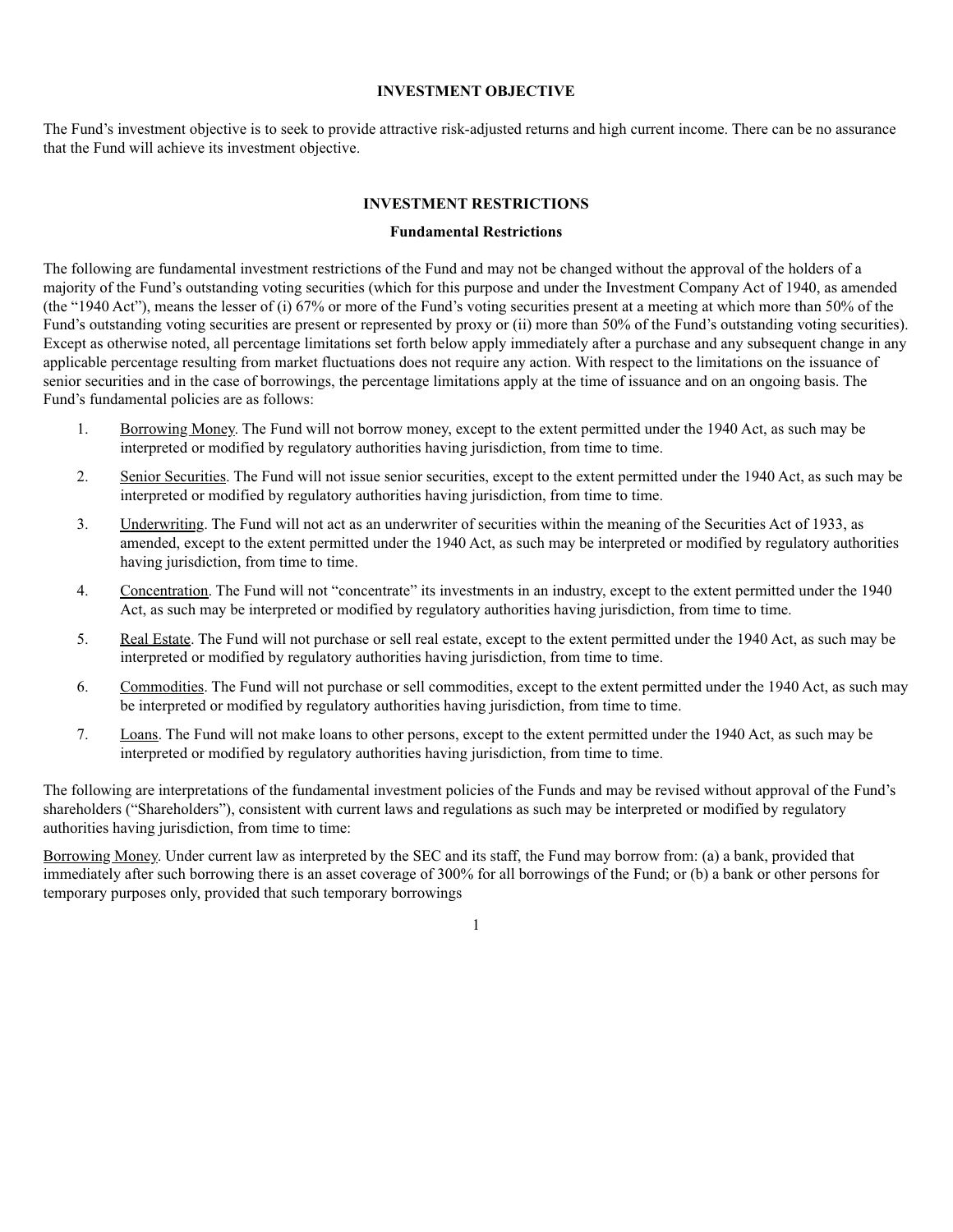are in an amount not exceeding 5% of the Fund's total assets at the time when the borrowing is made. This limitation does not preclude the Fund from entering into reverse repurchase transactions, provided that the Fund has an asset coverage of 300% for all borrowings and repurchase commitments of the Fund pursuant to reverse repurchase transactions.

Senior Securities. Senior securities may include any obligation or instrument issued by an investment company evidencing indebtedness. The Fund's limitation with respect to issuing senior securities is not applicable to activities that may be deemed to involve the issuance or sale of a senior security by the Fund, provided that the Fund's engagement in such activities is consistent with or permitted by the 1940 Act, the rules and regulations promulgated thereunder or interpretations of the SEC or its staff. In particular, the SEC and its staff currently have interpreted the 1940 Act and developed an approach that allows a Fund to "cover" certain transactions that create leverage or enter into offsetting transactions to avoid causing such leveraged transactions to be deemed senior securities. In connection with the adoption of Rule 18f-4 under the 1940 Act ("Rule 18f-4"), the SEC eliminated this cover framework, as discussed herein, effective at the time that the Fund complies with Rule 18f-4, which will be required in August 2022.

Underwriting. Under the 1940 Act, underwriting securities generally involves an investment company purchasing securities directly from an issuer for the purpose of selling (distributing) them or participating in any such activity either directly or indirectly. The Fund's limitation with respect to underwriting securities is not applicable to the extent that, in connection with the disposition of portfolio securities (including restricted securities), the Fund may be deemed an underwriter under certain federal securities laws.

Concentration. Under current SEC and SEC staff interpretation, the Fund would "concentrate" its investments if more than 25% of the Fund's total assets would be invested in securities of issuers conducting their principal business activities in the same industry. For purposes of this limitation, there is no limit on: (1) investments in securities issued or guaranteed by the U.S. government and its agencies and instrumentalities or securities of state and municipal governments or their political subdivisions, in repurchase agreements collateralized by U.S. Government securities, or in tax-exempt securities issued by the states, territories, or possessions of the United States ("municipal securities"), excluding private activity municipal securities whose principal and interest payments are derived principally from the assets and revenues of a non-governmental entity (which will be subject to restriction 4); (2) investments in issuers domiciled in a single jurisdiction provided that the Fund does not invest greater than 25% in a particular industry; or (3) certain assetbacked securities that are backed by a pool of loans issued to companies in a wide variety of industries unrelated to each other such that the economic characteristics of such a security are not predominantly related to a single industry to the extent permitted by the 1940 Act. Notwithstanding anything to the contrary, to the extent permitted by the 1940 Act, the Fund may invest in one or more investment companies; provided that, except to the extent the Fund invests in other investment companies pursuant to Section  $12(d)(1)(A)$  or (F) of the 1940 Act, the Fund treats the assets of the investment companies in which it invests as its own for purposes of this policy.

Real Estate. The 1940 Act does not directly restrict an investment company's ability to invest in real estate but does require that every investment company have a fundamental investment policy governing such investments. The Fund's limitation with respect to investing in real estate is not applicable to investments in securities or mortgages or loans that are secured by or represent interests in real estate. This limitation does not preclude the Fund from purchasing or selling mortgage-related securities or securities of companies engaged in the real estate business or that have a significant portion of their assets in real estate (including real estate investment trusts).

Commodities. The 1940 Act does not directly restrict an investment company's ability to invest in commodities but does require that every investment company have a fundamental investment policy governing such investments. The Fund may hold commodities acquired as a result of ownership of securities or other investments. This limitation does not preclude the Fund from purchasing or selling options or futures contracts, from investing in securities or other instruments backed by commodities or from investing in companies that are engaged in a commodities business or have a significant portion of their assets in commodities.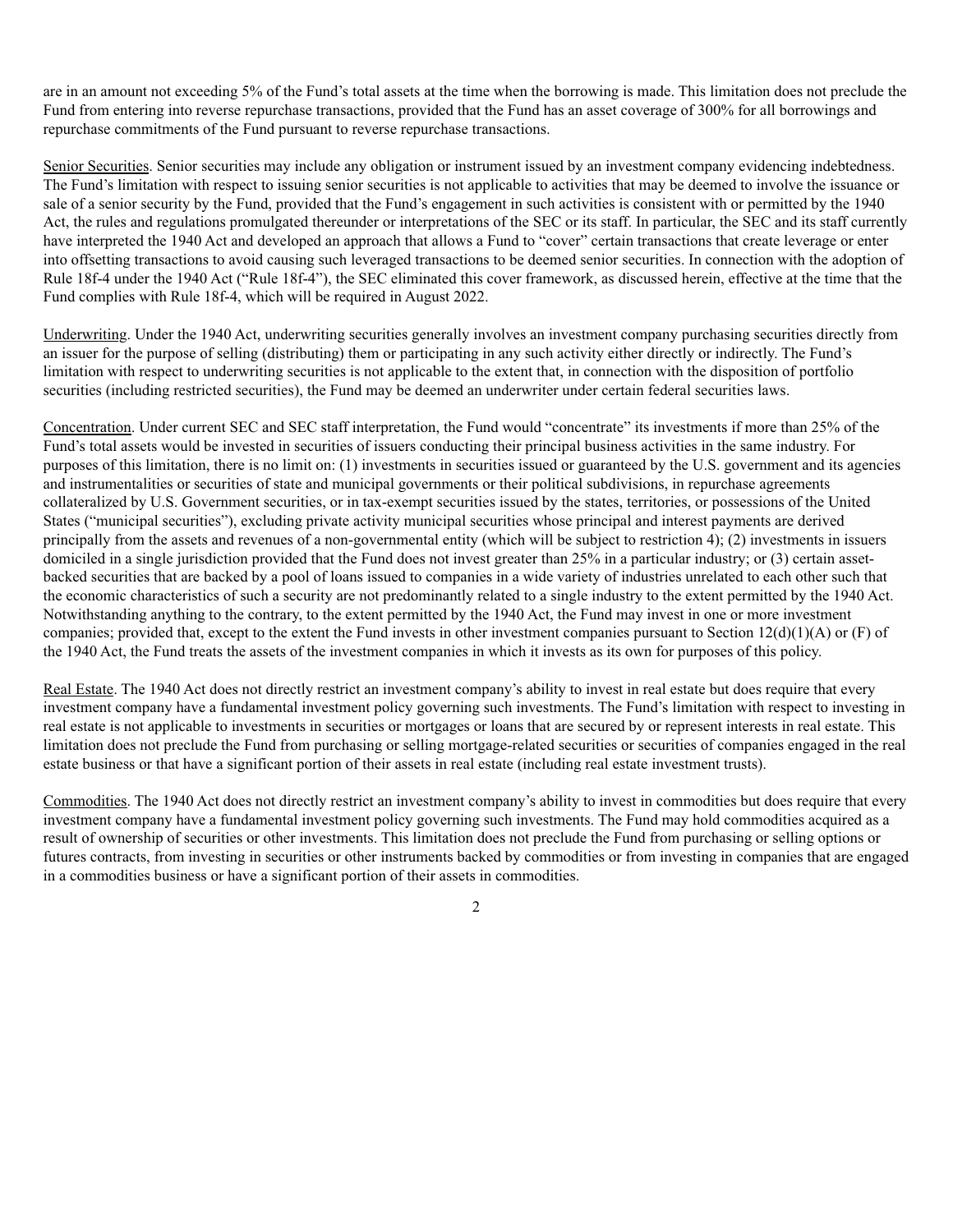Loans. Under current law as interpreted by the SEC and its staff, the Fund may not lend any security or make any other loan if, as a result, more than 33 1/3% of its total assets would be lent to other parties (this restriction does not apply to purchases of debt securities or repurchase agreements). Subject to this limitation, the Fund may make loans, for example: (a) by loaning portfolio securities; (b) by engaging in repurchase agreements; (c) by making loans secured by real estate; (d) by making loans to affiliated funds as permitted by the SEC; or (e) by purchasing non-publicly offered debt securities. For purposes of this limitation, the term "loans" shall not include the purchase of a portion of an issue of publicly distributed bonds, debentures or other securities.

Portions of the Fund's fundamental investment restrictions (i.e., the references to "except to the extent permitted under the 1940 Act, as such may be interpreted or modified by regulatory authorities having jurisdiction, from time to time") provide the Fund with flexibility to change its limitations in connection with changes in applicable law, rules, regulations or exemptive relief. The language used in these restrictions provides the necessary flexibility to allow the Board of Trustees of the Fund (the "Board") to respond efficiently to these kinds of developments without the delay and expense of a Shareholder meeting.

# **Repurchase Offer Fundamental Policy**

The Board has adopted a repurchase offer fundamental policy resolution setting forth the Fund's fundamental policy that it will conduct quarterly repurchase offers. This fundamental policy may be changed only with the approval of a majority of the Fund's outstanding voting securities, including a majority of any holders of preferred shares voting separately as a class. The Fund is required to offer to repurchase between 10% and 25% of its outstanding Shares with each repurchase offer.

#### **Non-Fundamental Restrictions**

The Fund's investment objective and investment strategies are not fundamental and may be changed by the Board without Shareholder approval. The Fund will provide Shareholders with at least 60 days' notice prior to changing the policy to invest, under normal circumstances, at least 80% of its Managed Assets in credit-related instruments. "Managed Assets" means the total assets of the Fund (including any assets attributable to borrowings for investment purposes) minus the sum of the Fund's accrued liabilities (other than liabilities representing borrowings for investment purposes).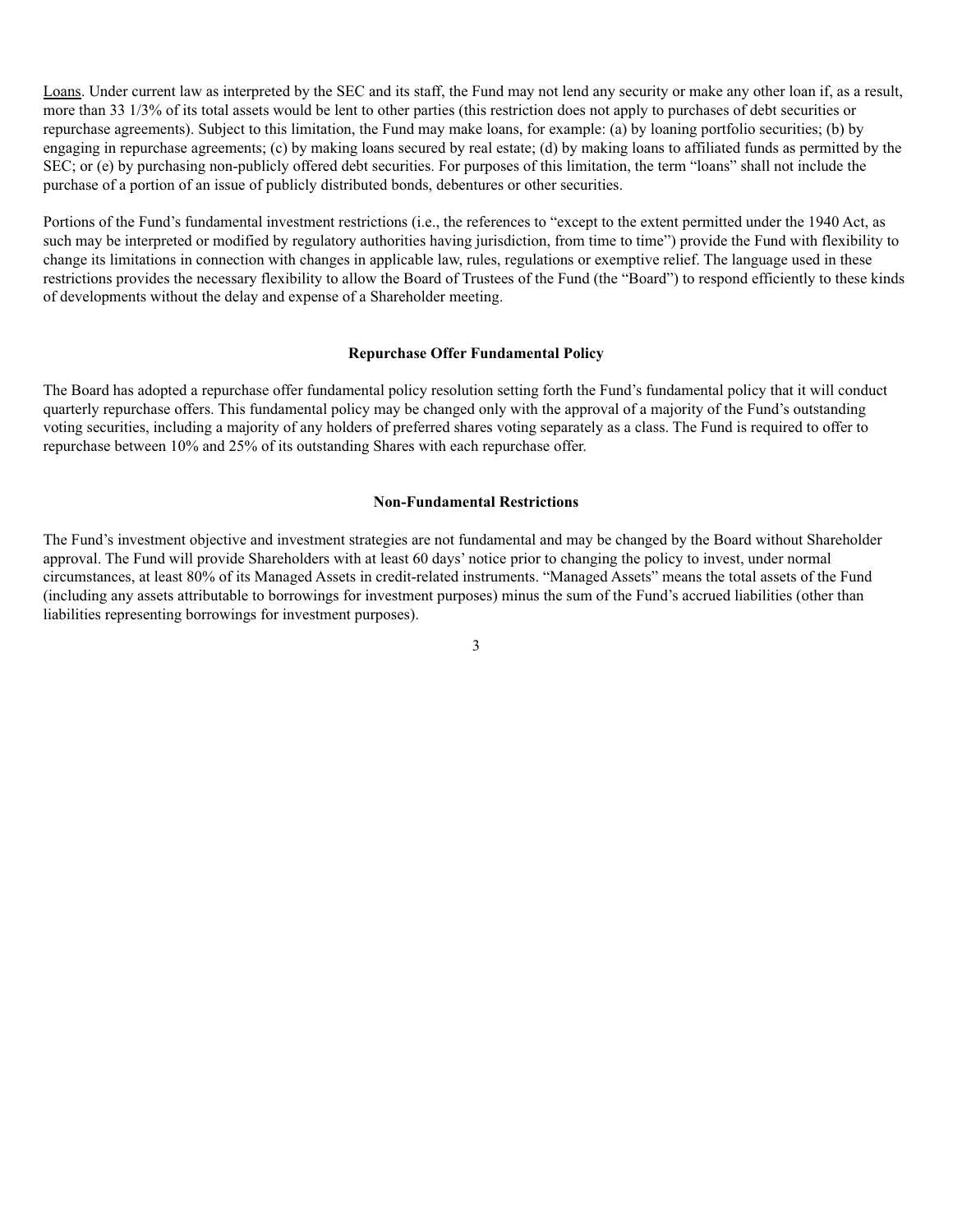#### **INVESTMENT POLICIES AND TECHNIQUES**

The following information supplements the discussion of the Fund's investment policies and techniques in the prospectus and does not, by itself, present a complete or accurate explanation of the matters disclosed.

#### **Bank Loans and Participations**

The Fund's investment program will, from time to time, include significant amounts of bank loans and participations. These obligations are subject to unique risks, including (i) the possible avoidance of an investment transaction as a "preferential transfer," "fraudulent conveyance" or "fraudulent transfer," among other avoidance actions, under relevant bankruptcy, insolvency and/or creditors' rights laws, (ii) so-called "lender liability" claims by the issuer of the obligations, (iii) environmental liabilities that may arise with respect to collateral securing the obligations, (iv) limitations on the ability of the Fund to directly enforce its rights with respect to participations and (v) the contractual nature of participations where the Fund takes on the credit risk of the agent bank rather than the actual borrower.

The Fund will, from time to time, acquire interests in loans either directly (by way of assignment) or indirectly (by way of participation). The purchaser of an assignment typically succeeds to all the rights and obligations of the assigning institution and becomes a contracting party under the loan agreement with respect to the loan; however, its rights can be more restricted than those of the assigning institution. Participations in a portion of a loan typically result in a contractual relationship only with the institution participating out the interest and not with the obligor. The Fund would, in such a case, have the right to receive payments of principal and interest to which it is entitled only from the institution selling the participation, and not directly from the obligor, and only upon receipt by such institution of such payments from the obligor. As the owner of a participation, the Fund generally will have no right to enforce compliance by the obligor with the terms of the loan agreement or to vote on amendments to the loan agreement, nor any rights of set-off against the obligor, and the Fund will not, from time to time, directly benefit from collateral supporting the loan in which it has purchased the participation. In addition, in the event of the insolvency of the selling institution, the Fund will, from time to time, be treated as a general creditor of such selling institution, and will not, from time to time, have any exclusive or senior claim with respect to the selling institution's interest in, or the collateral with respect to, the applicable loan. Consequently, the Fund will assume the credit risk of both the obligor and the institution selling the participation to the Fund. As a result, concentrations of participations from any one selling institution subject the Fund to an additional degree of risk with respect to defaults by such selling institution.

# **Senior Loans**

Senior secured floating rate and fixed-rate loans ("Senior Loans") are typically originated, negotiated and structured by a U.S. or foreign commercial bank, insurance company, finance company or other financial institution (the "Agent") for a group of loan investors ("Loan Investors"). The Agent typically administers and enforces the Senior Loan on behalf of the other Loan Investors in the syndicate. In addition, an institution, typically but not always the Agent, holds any collateral on behalf of the Loan Investors.

Senior Loans primarily include senior floating rate loans to corporations and secondarily institutionally traded senior floating rate debt obligations issued by an asset-backed pool and interests therein. Loan interests primarily take the form of assignments purchased in the primary or secondary market. Loan interests may also take the form of participation interests in a Senior Loan. Such loan interests may be acquired from U.S. or foreign commercial banks, insurance companies, finance companies or other financial institutions who have made loans or are Loan Investors or from other investors in loan interests.

The Fund will, from time to time, purchase "assignments" from the Agent or other Loan Investors. The purchaser of an assignment typically succeeds to all the rights and obligations under the Loan Agreement (as defined herein) of the assigning Loan Investor and becomes a Loan Investor under the Loan Agreement with the same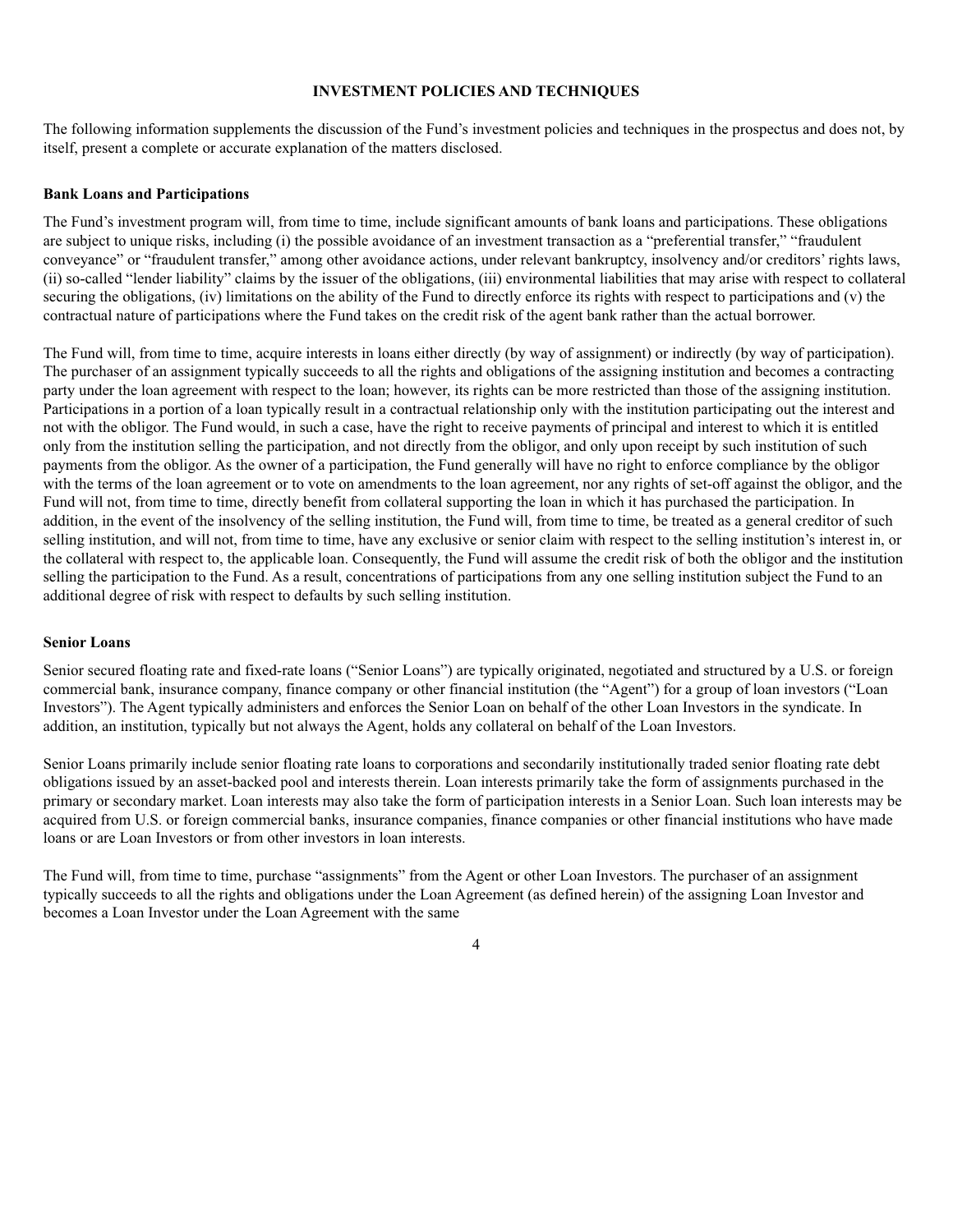rights and obligations as the assigning Loan Investor. Assignments may, however, be arranged through private negotiations between potential assignees and potential assignors, and the rights and obligations acquired by the purchaser of an assignment may differ from, and be more limited than, those held by the assigning Loan Investor.

The Fund also will, from time to time, invest in "participations." Participations by the Fund in a Loan Investor's portion of a Senior Loan typically will result in the Fund having a contractual relationship only with such Loan Investor, not with the borrower. As a result, the Fund will, from time to time, have the right to receive payments of principal, interest and any fees to which it is entitled only from the Loan Investor selling the participation and only upon receipt by such Loan Investor of such payments from the borrower. In connection with purchasing participations, the Fund generally will have no right to enforce compliance by the borrower with the terms of the Loan Agreement, nor any rights with respect to any funds acquired by other Loan Investors through set-off against the borrower, and the Fund may not directly benefit from the collateral supporting the Senior Loan in which it has purchased the participation. As a result, the Fund will assume the credit risk of both the borrower and the Loan Investor selling the participation. In the event of the insolvency of the Loan Investor selling a participation, the Fund will, from time to time, be treated as a general creditor of such Loan Investor. The selling Loan Investors and other persons interpositioned between such Loan Investors and the Fund with respect to such participations will likely conduct their principal business activities in the banking, finance and financial services industries. Persons engaged in such industries may be more susceptible to, among other things, fluctuations in interest rates, changes in the Federal Open Market Committee's monetary policy, governmental regulations concerning such industries and concerning capital raising activities generally and fluctuations in the financial markets generally.

The Fund will only acquire participations if the Loan Investor selling the participation, and any other persons interpositioned between the Fund and the Loan Investor, at the time of investment has outstanding debt or deposit obligations rated investment grade (Baa3 or higher by Moody's Investors Service, Inc. ("Moody's") or BBB- or higher by Standard & Poor's Corporation Rating Group ("S&P") or Fitch Ratings, Inc. ("Fitch"), or comparably rated by another nationally recognized rating agency) if determined by KKR Credit Advisors (US) LLC (the "Adviser") to be an appropriate investment for the Fund. The effect of industry characteristics and market compositions may be more pronounced. Indebtedness of companies whose creditworthiness is poor involves substantially greater risks and may be highly speculative. Some companies may never pay off their indebtedness or may pay only a small fraction of the amount owed. Consequently, when investing in indebtedness of companies with poor credit, the Fund bears a substantial risk of losing the entire amount invested.

In order to borrow money pursuant to a Senior Loan, a borrower will for the term of the Senior Loan, pledge collateral, including but not limited to, (i) working capital assets, such as accounts receivable and inventory; (ii) tangible fixed assets, such as real property, buildings and equipment; (iii) intangible assets, such as trademarks and patent rights (but excluding goodwill); and (iv) security interests in shares of stock of subsidiaries or affiliates. In the case of Senior Loans made to non-public companies, the company's shareholders or owners may provide collateral in the form of secured guarantees and/or security interests in assets that they own. In many instances, a Senior Loan may be secured only by stock in the borrower or its subsidiaries. Collateral may consist of assets that may not be readily liquidated, and there is no assurance that the liquidation of such assets would satisfy fully a borrower's obligations under a Senior Loan.

In the process of buying, selling and holding Senior Loans, the Fund will, from time to time, receive and/or pay certain fees. These fees are in addition to interest payments received and may include facility fees, commitment fees, amendment fees, commissions and prepayment penalty fees. When the Fund buys a Senior Loan, it could receive a facility fee and when it sells a Senior Loan it may pay a facility fee. On an ongoing basis, the Fund could receive a commitment fee based on the undrawn portion of the underlying line of credit portion of a Senior Loan. In certain circumstances, the Fund will receive a prepayment penalty fee upon the prepayment of a Senior Loan by a borrower. Other fees received by the Fund will, from time to time, include covenant waiver fees, covenant modification fees or other amendment fees.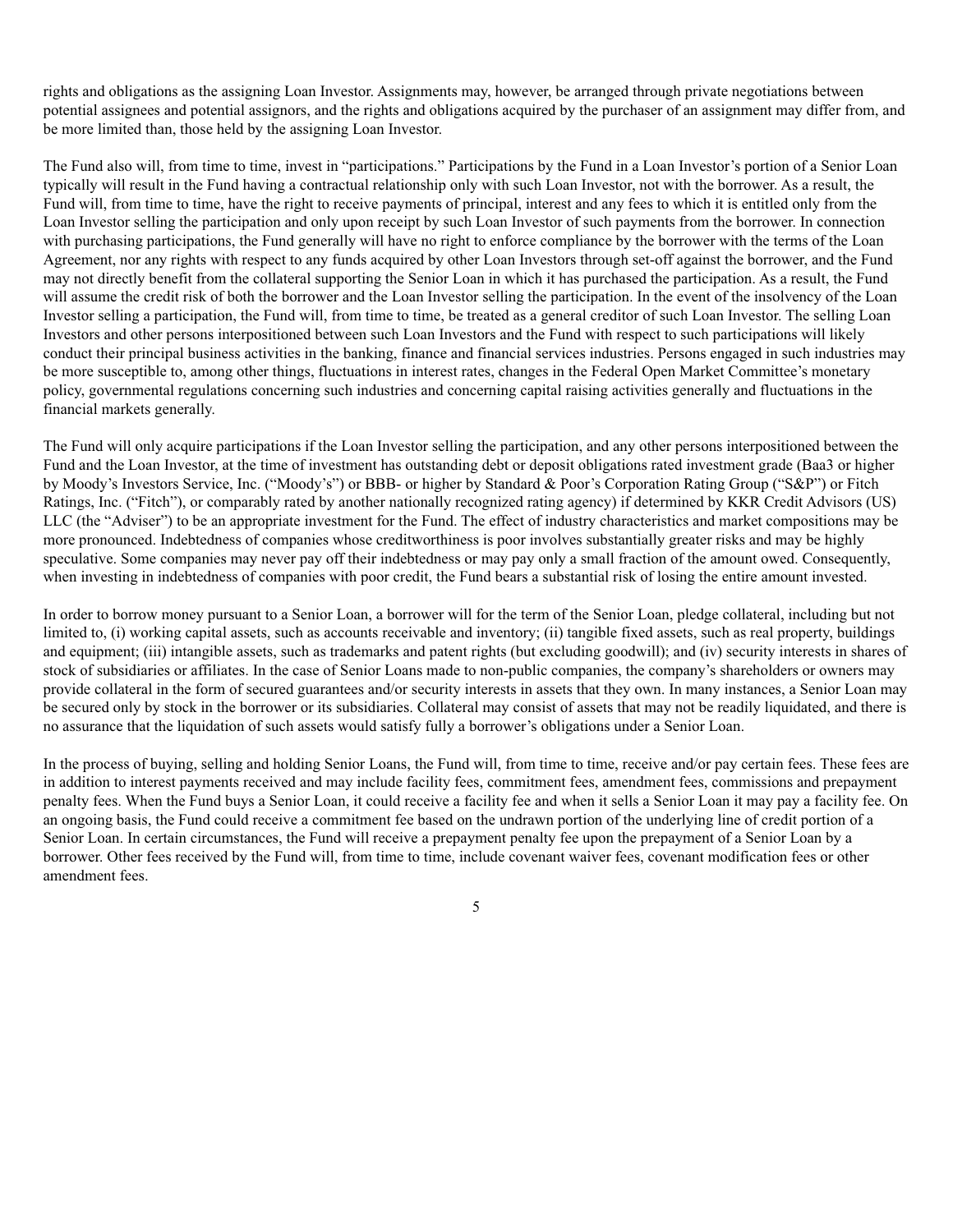A borrower must comply with various restrictive covenants contained in a loan agreement or note purchase agreement between the borrower and the holders of the Senior Loan (the "Loan Agreement"). Such covenants, in addition to requiring the scheduled payment of interest and principal, may include restrictions on dividend payments and other distributions to shareholders, provisions requiring the borrower to maintain specific minimum financial ratios and limits on total debt. In addition, the Loan Agreement may contain a covenant requiring the borrower to prepay the Loan with any free cash flow. Free cash flow is generally defined as net cash flow after scheduled debt service payments and permitted capital expenditures and includes the proceeds from asset dispositions or sales of securities. A breach of a covenant which is not waived by the Agent, or by the Loan Investors directly, as the case may be, is normally an event of acceleration; i.e., the Agent, or the Loan Investors directly, as the case may be, has the right to call the outstanding Senior Loan. The typical practice of an Agent or a Loan Investor in relying exclusively or primarily on reports from the borrower to monitor the borrower's compliance with covenants may involve a risk of fraud by the borrower. In the case of a Senior Loan in the form of a participation, the agreement between the buyer and seller may limit the rights of the holder to vote on certain changes which may be made to the Loan Agreement, such as waiving a breach of a covenant. However, the holder of the participation will, in almost all cases, have the right to vote on certain fundamental issues such as changes in principal amount, payment dates and interest rate.

In a typical Senior Loan, the Agent administers the terms of the Loan Agreement. In such cases, the Agent is normally responsible for the collection of principal and interest payments from the borrower and the apportionment of these payments to the credit of all institutions which are parties to the Loan Agreement. The Fund will generally rely upon the Agent or an intermediate participant to receive and forward to the Fund its portion of the principal and interest payments on the Senior Loan. Furthermore, unless under the terms of a participation agreement the Fund has direct recourse against the borrower, the Fund will rely on the Agent and the other Loan Investors to use appropriate credit remedies against the borrower. The Agent is typically responsible for monitoring compliance with covenants contained in the Loan Agreement based upon reports prepared by the borrower. The seller of the Senior Loan usually does, but is often not obligated to, notify holders of Senior Loans of any failures of compliance. The Agent may monitor the value of the collateral and, if the value of the collateral declines, may accelerate the Senior Loan, may give the borrower an opportunity to provide additional collateral or may seek other protection for the benefit of the participants in the Senior Loan. The Agent is compensated by the borrower for providing these services under a Loan Agreement, and such compensation may include special fees paid upon structuring and funding the Senior Loan and other fees paid on a continuing basis. With respect to Senior Loans for which the Agent does not perform such administrative and enforcement functions, the Fund will perform such tasks on its own behalf, although a collateral bank will typically hold any collateral on behalf of the Fund and the other Loan Investors pursuant to the applicable Loan Agreement.

A financial institution's appointment as Agent may usually be terminated in the event that it fails to observe the requisite standard of care or becomes insolvent, enters Federal Deposit Insurance Corporation ("FDIC") receivership, or, if not FDIC insured, enters into bankruptcy proceedings. A successor Agent would generally be appointed to replace the terminated Agent, and assets held by the Agent under the Loan Agreement should remain available to holders of Senior Loans. However, if assets held by the Agent for the benefit of the Fund were determined to be subject to the claims of the Agent's general creditors, the Fund might incur certain costs and delays in realizing payment on a Senior Loan, or suffer a loss of principal and/or interest. In situations involving intermediate participants, similar risks may arise.

Senior Loans will usually require, in addition to scheduled payments of interest and principal, the prepayment of the Senior Loan from free cash flow, as defined above. The degree to which borrowers prepay Senior Loans, whether as a contractual requirement or at their election, may be affected by general business conditions, the financial condition of the borrower and competitive conditions among Loan Investors, among others. As such, prepayments cannot be predicted with accuracy. Upon a prepayment, either in part or in full, the actual outstanding debt on which the Fund derives interest income will be reduced. However, the Fund will, from time to time, receive both a prepayment penalty fee from the prepaying borrower and a facility fee upon the purchase of a new Senior Loan with the proceeds from the prepayment of the former.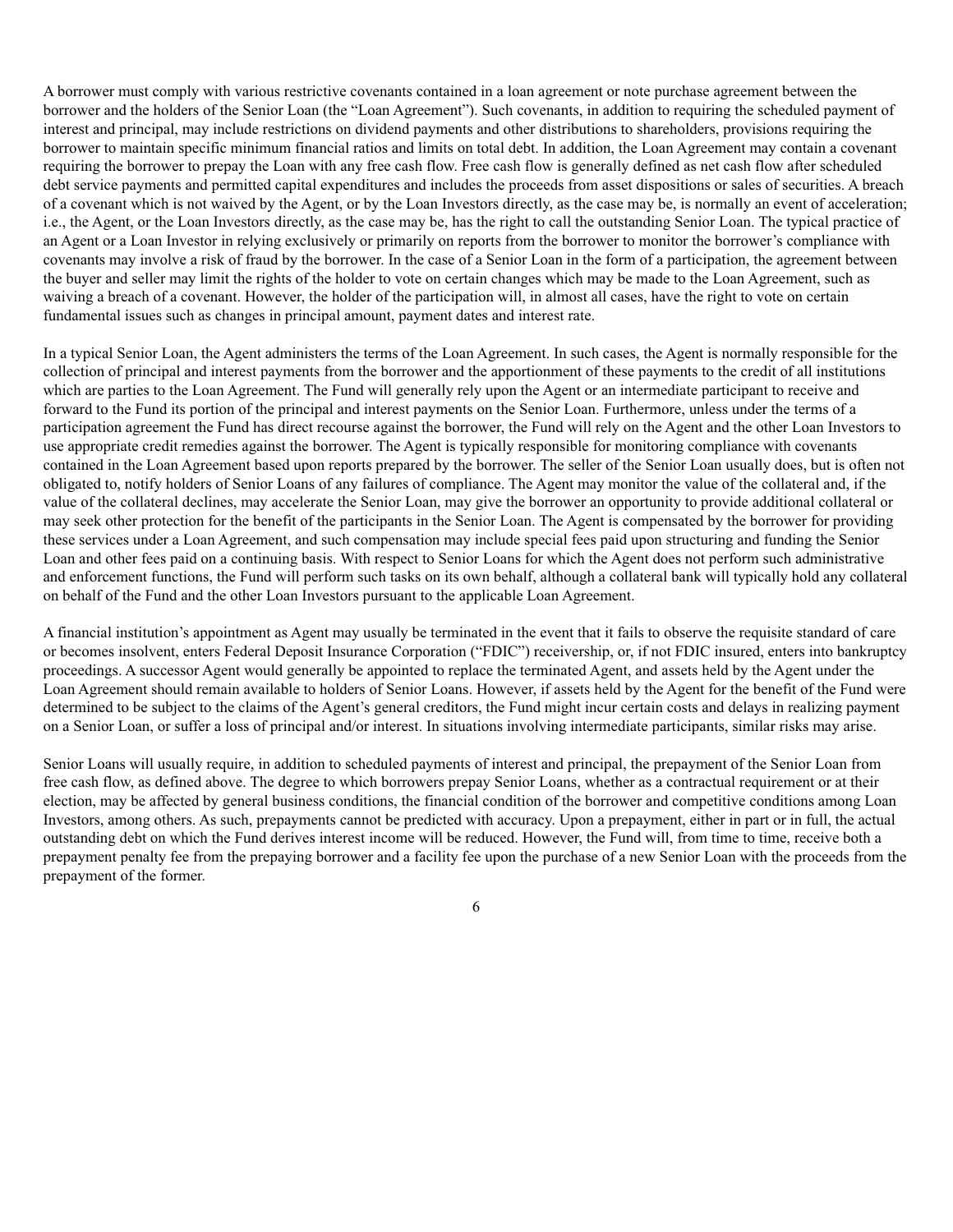The Adviser and its affiliates will, from time to time, borrow money from various banks in connection with their business activities. Such banks may also sell interests in Senior Loans to, or acquire them from, the Fund or may be intermediate participants with respect to Senior Loans in which the Fund owns interests. Such banks may also act as Agents for Senior Loans held by the Fund.

The Fund will, from time to time, acquire interests in Senior Loans that are designed to provide temporary or "bridge" financing to a borrower pending the sale of identified assets or the arrangement of longer-term loans or the issuance and sale of debt obligations. The Fund will, from time to time, also invest in Senior Loans of borrowers that have obtained bridge loans from other parties. A borrower's use of bridge loans involves a risk that the borrower may be unable to locate permanent financing to replace the bridge loan, which may impair the borrower's perceived creditworthiness.

The Fund will be subject to the risk that collateral securing a loan will decline in value or have no value. Such a decline, whether as a result of bankruptcy proceedings or otherwise, could cause the Senior Loan to be undercollateralized or unsecured. In most credit agreements there is no formal requirement to pledge additional collateral. In addition, the Fund will, from time to time, invest in Senior Loans guaranteed by, or secured by assets of, shareholders or owners, even if the Senior Loans are not otherwise collateralized by assets of the borrower; provided, however, that such guarantees are fully secured. There may be temporary periods when the principal asset held by a borrower is the stock of a related company, which may not legally be pledged to secure a Senior Loan. On occasions when such stock cannot be pledged, the Senior Loan will be temporarily unsecured until the stock can be pledged or is exchanged for or replaced by other assets, which will be pledged as security for the Senior Loan. However, the Borrower's ability to dispose of such securities, other than in connection with such pledge or replacement, will be strictly limited for the protection of the holders of Senior Loans and, indirectly, Senior Loans themselves.

The failure to perfect a security interest due to faulty documentation or faulty official filings could lead to the invalidation of the Fund's security interest in loan collateral. If the Fund's security interest in loan collateral is invalidated or the Senior Loan is subordinated to other debt of a borrower in bankruptcy or other proceedings, the Fund would have substantially lower recovery, and perhaps no recovery, on the full amount of the principal and interest due on the Senior Loan.

The Fund will, from time to time, acquire warrants and other equity securities as part of a unit combining a Senior Loan and equity securities of a borrower or its affiliates. The acquisition of such equity securities will only be incidental to the Fund's purchase of a Senior Loan. The Fund will, from time to time, also acquire equity securities or credit securities (including non-dollar denominated equity or credit securities) issued in exchange for a Senior Loan or issued in connection with the debt restructuring or reorganization of a borrower, or if such acquisition, in the judgment of the Adviser, may enhance the value of a Senior Loan or would otherwise be consistent with the Fund's investment policies.

#### **Subordinated Loans**

The Fund will, from time to time, invest in subordinated loans, which have the same characteristics as Senior Loans except that such loans are subordinated in payment and/or in lien priority to first lien holders. Accordingly, the risks associated with subordinated loans are higher than the risk of loans with first priority over the collateral. In the event of default on a subordinated loan, the first priority lien holder has first claim to the underlying collateral of the loan. It is possible that no collateral value would remain for the second priority lien holder and therefore result in a loss of investment to the Fund.

Subordinated loans generally are subject to similar risks as those associated with investments in Senior Loans. Because subordinated loans are subordinated and thus lower in priority of payment and/or in priority of lien to Senior Loans, they are subject to the additional risk that the cash flow of the borrower and property securing the loan or debt, if any, may be insufficient to meet scheduled payments after giving effect to the senior unsecured or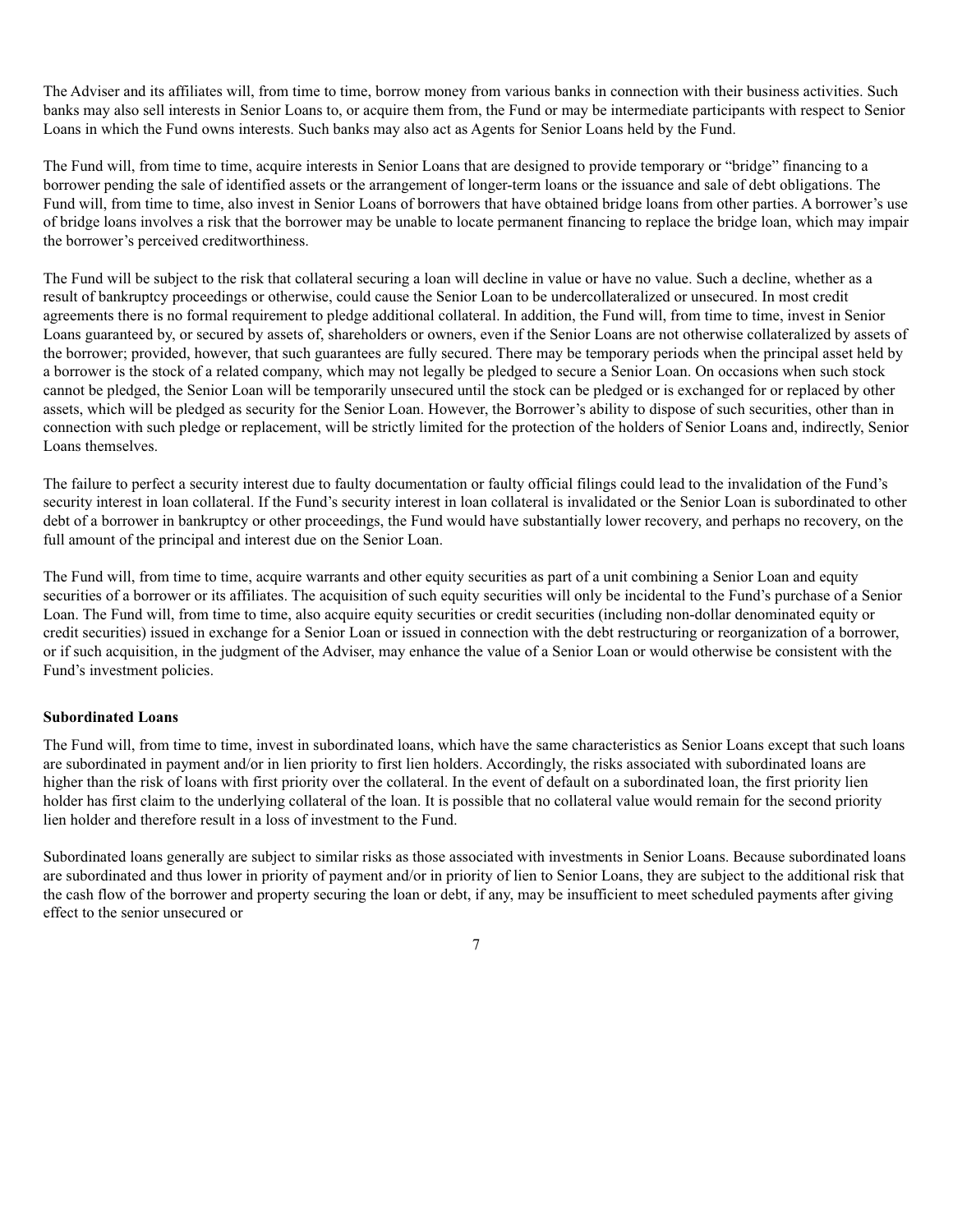senior secured obligations of the borrower. This risk is generally higher for subordinated unsecured loans or debt, which are not backed by a security interest in any specific collateral. Subordinated loans generally have greater price volatility than Senior Loans and may be less liquid. There is also a possibility that originators will not be able to sell participations in subordinated loans, which would create greater credit risk exposure for the holders of such loans. Subordinated loans share the same risks as other below investment grade securities.

#### **Fixed-Income Instruments**

The Fund will, from time to time, invest in fixed-income instruments, such as high-yield corporate debt securities, or bonds, or U.S. government securities. Corporate bonds and other fixed-income instruments are typically originated, negotiated and structured by a U.S. or foreign commercial bank, insurance company, finance company or other financial institution (the "underwriter") for a group of investors ("Bond Investors"). The underwriter typically administers and enforces the fixed-income instrument on behalf of the other Bond Investors. In addition, in secured fixed-income instrument offerings, an institution, typically but not always the Agent, holds any collateral on behalf of the Bond Investors. The Fund will, from time to time, purchase assignments of fixed-income instruments either directly from the underwriter of from a Bond Investor.

An issuer of fixed-income instruments must typically comply with the terms contained in a note purchase agreement between the issuer and the holders of the instruments (the "Bond Agreement"). These Bond Agreements generally detail the schedule of payments and also place certain restrictive financial and other covenants on the issuer, similar to those in Loan Agreements. The underwriter typically administers the terms of the Bond Agreement on behalf of all holders of the instruments.

Fixed-income instruments are generally subject to many of the same risks that affect Senior Loans and subordinated loans. However, holders of fixed-income bonds would be subordinate to any existing secured lenders with higher priority in the issuer's capital structure and thus have a lower priority in payment than lenders.

#### **Debtor-in-Possession ("DIP") Loans**

The Fund will, from time to time, invest in or extend loans to companies that have filed for protection under Chapter 11 of the United States Bankruptcy Code. DIP financings allow the entity to continue its business operations while reorganizing under Chapter 11 and such financings must be approved by the bankruptcy court. These DIP loans are most often working-capital facilities put into place at the outset of a Chapter 11 case to provide the debtor with both immediate cash and the ongoing working capital that will be required during the reorganization process. DIP financings are typically fully secured by a lien on the debtor's otherwise unencumbered assets or secured by a junior lien on the debtor's encumbered assets (so long as the loan is fully secured based on the most recent current valuation or appraisal report of the debtor). DIP financings are often required to close with certainty and in a rapid manner in order to satisfy existing creditors and to enable the issuer to emerge from bankruptcy or to avoid a bankruptcy proceeding. There is a risk that the borrower will not emerge from Chapter 11 bankruptcy proceedings and be forced to liquidate its assets under Chapter 7 of the U.S. Bankruptcy Code. In the event of liquidation, the Fund's only recourse will be against the property securing the DIP financing.

#### **Lender Liability**

Under common law principles that in some cases form the basis for lender liability claims, if a lender (a) intentionally takes an action that results in the undercapitalization of a borrower or issuer to the detriment of other creditors of such borrower or issuer, (b) engages in other inequitable conduct to the detriment of such other creditors or (c) engages in fraud with respect to, or makes misrepresentations to, such other creditors, a court may elect to subordinate the claim of the offending lender or bondholder to the claims of the disadvantaged creditor or creditors (a remedy called "equitable subordination"). The Fund does not intend to engage in conduct that would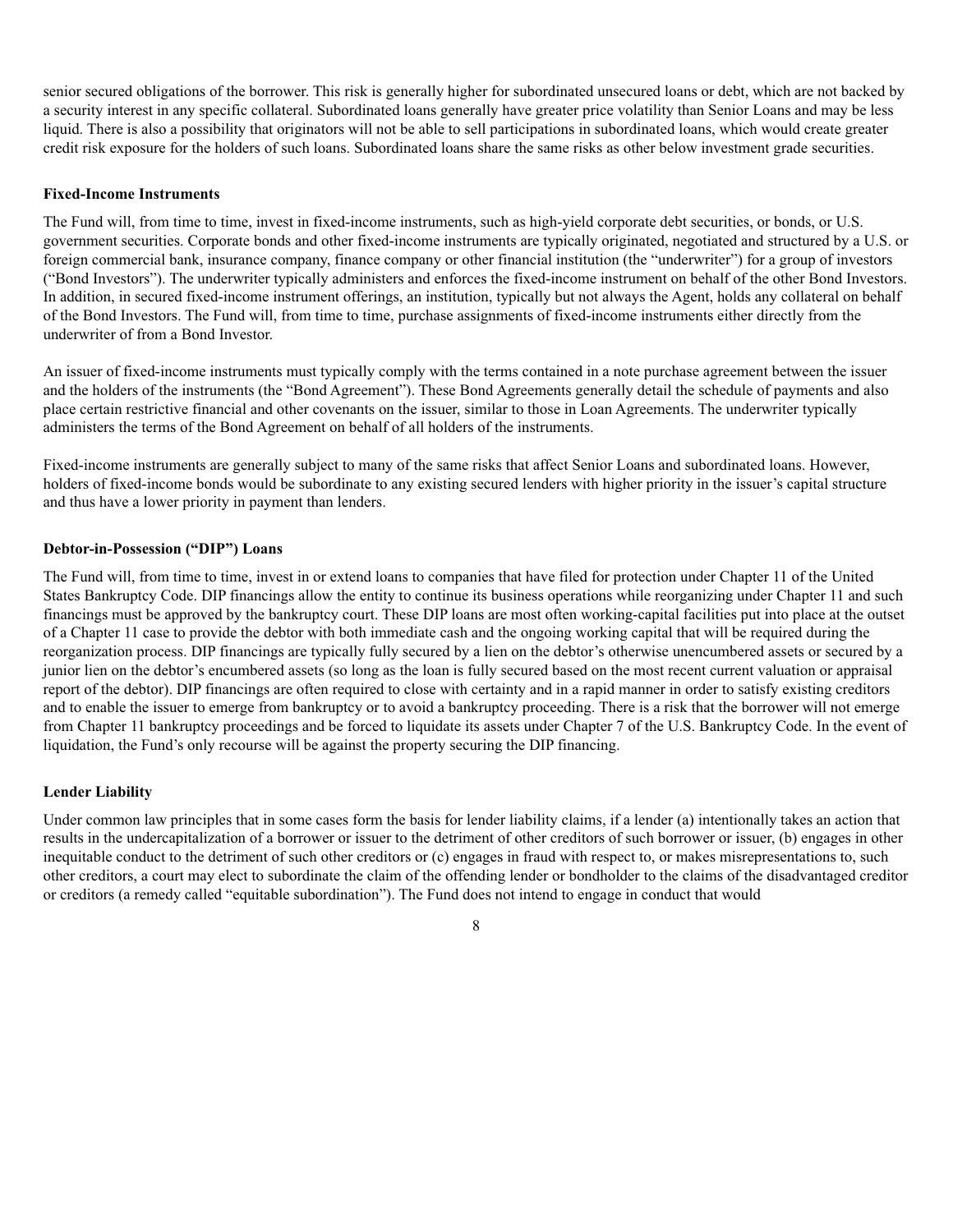form the basis for a successful cause of action based upon the equitable subordination doctrine; however, because of the nature of the debt obligations, the Fund will, from time to time, be subject to claims from creditors of an obligor that debt obligations of such obligor which are held by the issuer should be equitably subordinated.

### **Restricted and Illiquid Securities**

At times, the Fund will not be able to readily dispose of illiquid securities at prices that approximate those at which the Fund could sell such securities if they were more widely traded and, as a result of such illiquidity, the Fund will, from time to time, have to sell other investments or engage in borrowing transactions if necessary to raise cash to meet its obligations.

The Fund will, from time to time, purchase certain securities eligible for resale to qualified institutional buyers as contemplated by Rule 144A under the Securities Act of 1933, as amended (the "Securities Act") ("Rule 144A Securities"). Rule 144A provides an exemption from the registration requirements of the Securities Act for the resale of certain restricted securities to certain qualified institutional buyers. One effect of Rule 144A is that certain restricted securities may be considered liquid, though no assurance can be given that a liquid market for any particular issue of Rule 144A Securities will be maintained. However, where a substantial market of qualified institutional buyers has developed for certain unregistered securities purchased by the Fund pursuant to Rule 144A under the Securities Act, the Fund intends to treat such securities as liquid securities. To the extent that, for a period of time, qualified institutional buyers cease purchasing restricted securities pursuant to Rule 144A, the Fund's investing in such securities may have the effect of increasing the level of illiquidity in its investment portfolio during such period.

#### **Stressed and Distressed Investments**

The Fund intends to invest in securities and other obligations of companies that are in significant financial or business distress, including companies involved in bankruptcy or other reorganization and liquidation proceedings. Although such investments may result in significant returns for the Fund, they involve a substantial degree of risk. The level of analytical sophistication, both financial and legal, necessary for successful investment in distressed assets is unusually high. There is no assurance that the Fund will correctly evaluate the value of the assets collateralizing the Fund's investments or the prospects for a successful reorganization or similar action in respect of any company. In any reorganization or liquidation proceeding relating to a company in which the Fund invests, the Fund may lose its entire investment, may be required to accept cash or securities with a value less than the Fund's original investment and/or may be required to accept payment over an extended period of time. Troubled company investments and other distressed asset-based investments require active monitoring.

#### **Certain Bankruptcy and Insolvency Issues**

Some of the companies in which the Fund invests may be involved in a complex bankruptcy or insolvency proceeding in the United States or elsewhere. There are a number of significant risks inherent in the bankruptcy or insolvency process. The Fund cannot guarantee the outcome of any bankruptcy or insolvency proceeding.

Under U.S. bankruptcy proceedings or other insolvency proceedings, the Fund will risk taking a loss on its investment and having its claim released or discharged against the debtor and third parties. For example, under a plan of reorganization, the Fund could receive a cash distribution for less than its initial investment or receive securities or other financial instruments in exchange for its claims, which then could be discharged and released against the debtor or other third parties. In addition, under U.S. bankruptcy proceedings, a debtor can effectuate a sale of assets with a purchaser acquiring such assets free and clear of any claims or liens underlying the Fund's investment with the Fund having only potential recourse to the proceeds of the sale.

Under certain circumstances, payments to the Fund may be reclaimed, recharacterized or avoided if any such payment or distribution is later determined by the applicable court to have been a fraudulent conveyance,

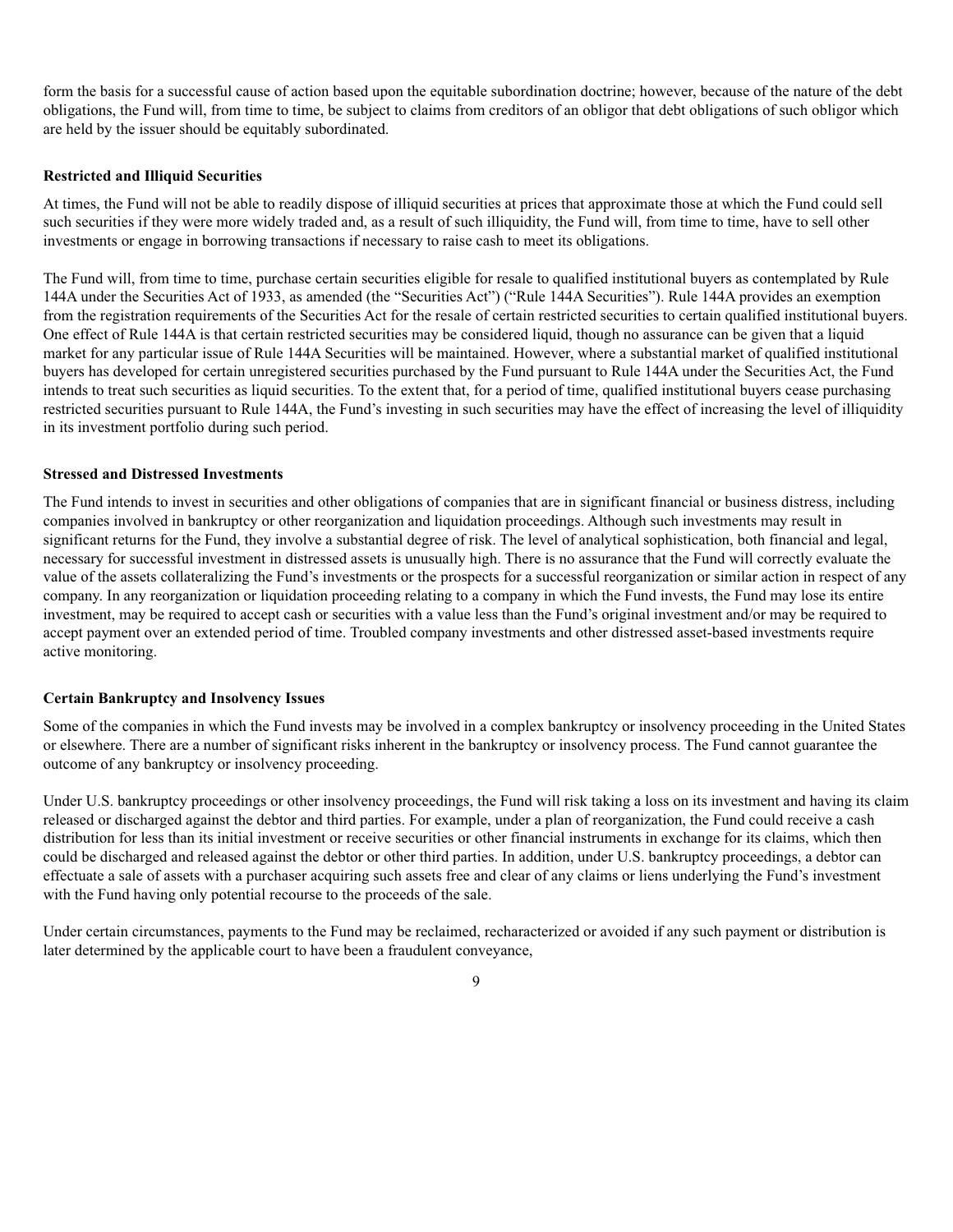fraudulent transfer, a preferential payment or otherwise subject to avoidance under applicable law. In addition, especially in the case of investments made prior to the commencement of bankruptcy proceedings, creditors can lose their ranking and priority if they exercise "domination and control" of a debtor and other creditors can demonstrate that they have been harmed by such actions.

Many events in a bankruptcy are often beyond the control of the creditors. While creditors may be given an opportunity to object to or otherwise participate in significant actions, there can be no assurance that a court in the exercise of its broad powers or discretion would not approve actions that would be contrary to the interests of the Fund as a creditor.

The duration of a bankruptcy or insolvency proceeding is difficult to predict. A creditor's return on investment can be adversely impacted by delays while a plan of reorganization is being negotiated, approved by the creditors, confirmed by the bankruptcy court and until the plan ultimately becomes effective. Similar delays can occur while a court may be considering a sale or other restructuring transaction. In addition, the administrative costs in connection with a bankruptcy or insolvency proceeding are frequently high and will be paid out of the debtor's estate prior to any return to unsecured creditors or equity holders. If a proceeding involves protracted or difficult litigation, or turns into a liquidation, substantial assets may be devoted to administrative costs. Also, in the early stages of the bankruptcy process, it is often difficult to estimate the extent of, or even to identify, any contingent claims that might be made. Further, certain claims that have priority by law (for example, claims for taxes) may be quite substantial.

The effect of a bankruptcy filing on or by a portfolio company may adversely and permanently affect the portfolio company. The portfolio company may lose its market position, going concern value and key employees and otherwise become incapable of restoring itself as a viable entity. If for this or any other reason the proceeding is converted to a liquidation, the liquidation value of the portfolio company may not equal the liquidation value that was believed to exist at the time of the investment.

# **Equity Securities**

In addition to common stocks, the Fund will, from time to time, invest in equity securities, including preferred stocks, convertible securities, warrants and depository receipts.

*Preferred Stock.* Preferred stock generally pays dividends at a defined rate and has a preference over common stock in liquidation (and generally dividends as well) but is subordinated to the liabilities of the issuer in all respects. As a general rule, the market value of preferred stock with a fixed dividend rate and no conversion element varies inversely with interest rates and perceived credit risk, while the market price of convertible preferred stock generally also reflects some element of conversion value. Because preferred stock is junior to credit securities and other obligations of the issuer, deterioration in the credit quality of the issuer will cause greater changes in the value of a preferred stock than in a more senior credit security with similar stated yield characteristics. Unlike interest payments on debt securities, preferred stock dividends are payable only if declared by the issuer's board of directors or equivalent body. Dividends on preferred stock may be cumulative, meaning that, in the event the issuer fails to make one or more dividend payments on the preferred stock, no dividends may be paid on the issuer's common stock until all unpaid preferred stock dividends have been paid. Preferred stock also may be subject to optional or mandatory redemption provisions.

*Convertible Securities.* A convertible security is a bond, debenture, note, preferred stock or other security that may be converted into or exchanged for a prescribed amount of common stock or other equity security of the same or a different issuer within a particular period of time at a specified price or formula. A convertible security entitles the holder to receive interest paid or accrued on debt or the dividend paid on preferred stock until the convertible security matures or is redeemed, converted or exchanged. Before conversion, convertible securities have characteristics similar to nonconvertible income securities in that they ordinarily provide a stable stream of income with generally higher yields than those of common stocks of the same or similar issuers, but lower yields

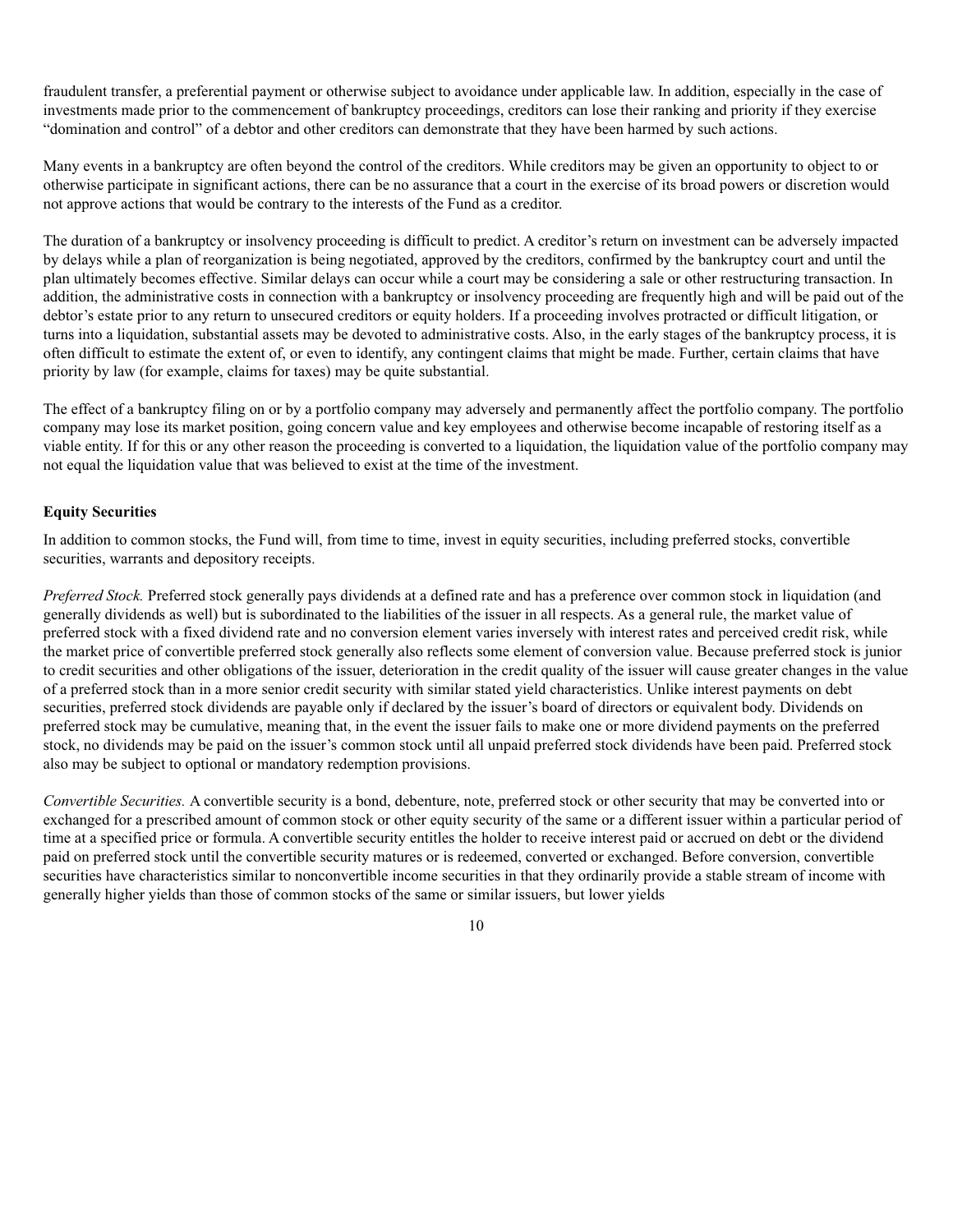than comparable nonconvertible securities. The value of a convertible security is influenced by changes in interest rates, with investment value declining as interest rates increase and increasing as interest rates decline. The credit standing of the issuer and other factors also may have an effect on the convertible security's investment value. Convertible securities rank senior to common stock in a corporation's capital structure but are usually subordinated to comparable nonconvertible securities. Convertible securities may be subject to redemption at the option of the issuer at a price established in the convertible security's governing instrument.

*Warrants.* Warrants are privileges issued by corporations enabling the owners to subscribe to and purchase a specified number of shares of the corporation at a specified price during a specified period of time. Subscription rights normally have a short life span to expiration. The purchase of warrants involves the risk that the Fund could lose the purchase value of a right or warrant if the right to subscribe to additional shares is not exercised prior to the warrants' expiration. Also, the purchase of warrants involves the risk that the effective price paid for the warrant added to the subscription price of the related security may exceed the value of the subscribed security's market price such as when there is no movement in the level of the underlying security.

*Depository Receipts.* The Fund will, from time to time, hold investments in sponsored and unsponsored American Depository Receipts ("ADRs"), European Depository Receipts ("EDRs"), Global Depository Receipts ("GDRs") and other similar global instruments. ADRs typically are issued by a U.S. bank or trust company and evidence ownership of underlying securities issued by a non-U.S. corporation. EDRs, which are sometimes referred to as Continental Depository Receipts, are receipts issued in Europe, typically by non-U.S. banks and trust companies, that evidence ownership of either non-U.S. or domestic underlying securities. GDRs are depository receipts structured like global debt issued to facilitate trading on an international basis. Unsponsored ADR, EDR and GDR programs are organized independently and without the cooperation of the issuer of the underlying securities. As a result, available information concerning the issuer may not be as current as for sponsored ADRs, EDRs and GDRs, and the prices of unsponsored ADRs, EDRs and GDRs may be more volatile than if such instruments were sponsored by the issuer. Investments in ADRs, EDRs and GDRs present additional investment considerations of non-U.S. Securities.

# **Cash Equivalents and Short-Term Debt Securities**

For temporary defensive purposes, the Fund will, from time to time, invest up to 100% of its Managed Assets in cash equivalents and short-term debt securities. Short-term debt investments having a remaining maturity of 60 days or less when purchased will be valued at cost, adjusted for amortization of premiums and accretion of discounts. Short-term debt securities are defined to include, without limitation, the following:

(1) U.S. government securities, including bills, notes and bonds differing as to maturity and rates of interest that are either issued or guaranteed by the U.S. Treasury or by other U.S. government agencies or instrumentalities. U.S. government securities include securities issued by (a) the Federal Housing Administration, Farmers Home Administration, Export-Import Bank of the United States, Small Business Administration and Government National Mortgage Association, whose securities are supported by the full faith and credit of the United States; (b) the Federal Home Loan Banks, Federal Intermediate Credit Banks and Tennessee Valley Authority, whose securities are supported by the right of the agency to borrow from the U.S. Treasury; (c) the Federal National Mortgage Association ("FNMA"), whose securities are supported by the discretionary authority of the U.S. government to purchase certain obligations of the agency or instrumentality; and (d) the Student Loan Marketing Association, whose securities are supported only by its credit. While the U.S. government provides financial support to such U.S. government-sponsored agencies or instrumentalities, no assurance can be given that it always will do so since it is not so obligated by law. The U.S. government, its agencies and instrumentalities do not guarantee the market value of their securities. Consequently, the value of such securities may fluctuate. In 2008, the Federal Housing Finance Agency ("FHFA") placed FNMA and the Federal Home Loan Mortgage Corporation ("FHLMC") into conservatorship. As conservator, FHFA succeeded to all rights, titles, powers and privileges of FNMA and FHLMC and of any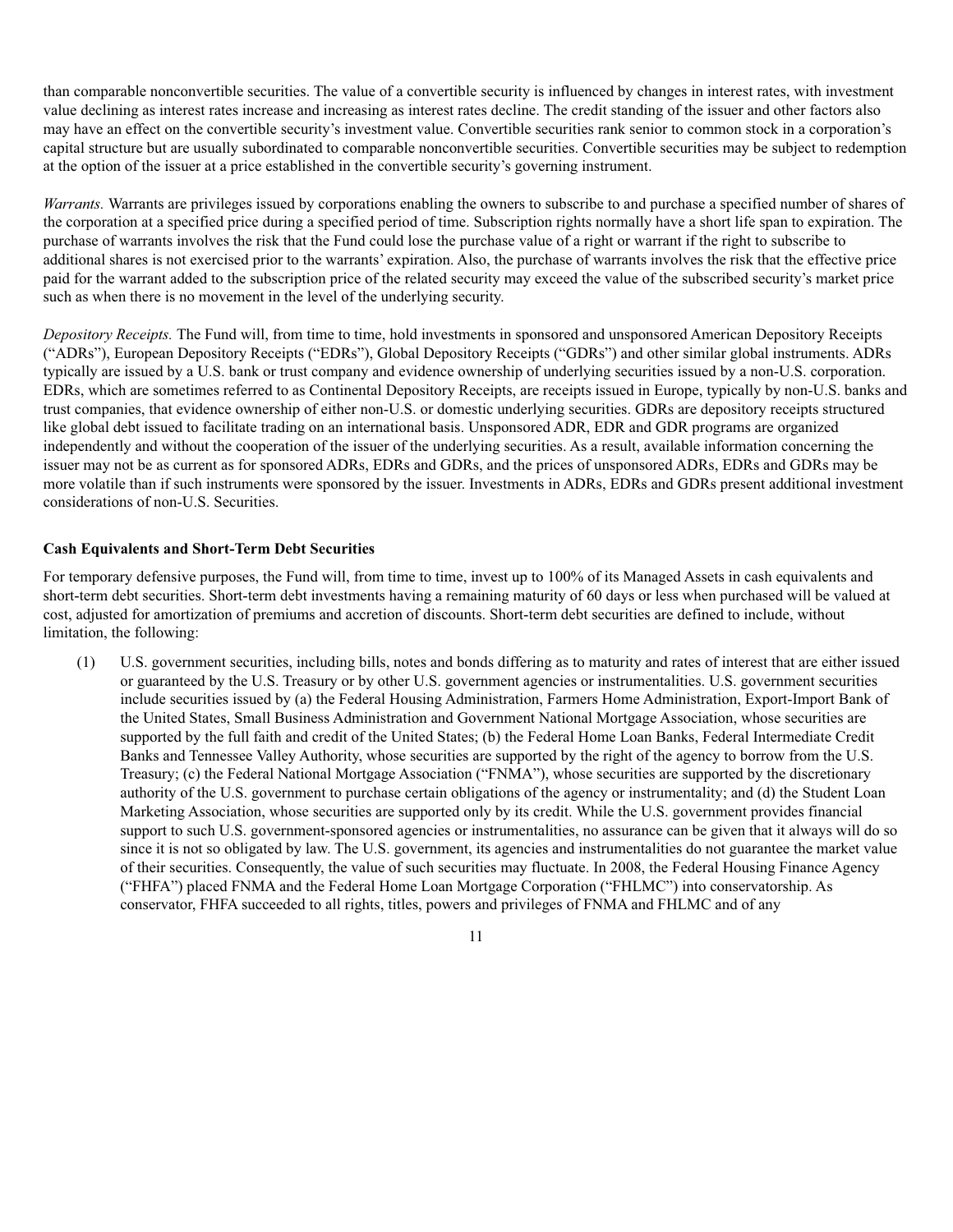stockholder, officer or director of FNMA and FHLMC and the assets of FNMA and FHLMC. FNMA and FHLMC are continuing to operate as going concerns while in conservatorship and each remains liable for all of its obligations, including its guaranty obligations, associated with its mortgage-backed securities. There is no assurance that the obligations of such entities will be satisfied in full, or that such obligations will lose value or default. See "Mortgage-Backed Securities— Mortgage Pass-Through Securities" below. The Adviser will monitor developments and seek to manage the Fund's portfolio in a manner consistent with achieving the Fund's investment objectives, but there can be no assurance that it will be successful in doing so;

- (2) Certificates of deposit issued against funds deposited in a bank or a savings and loan association. Such certificates are for a definite period of time, earn a specified rate of return and are normally negotiable. The issuer of a certificate of deposit agrees to pay the amount deposited plus interest to the bearer of the certificate on the date specified thereon. Certificates of deposit purchased by the Fund may not be fully insured by the FDIC;
- (3) Repurchase agreements, which involve purchases of debt securities. At the time the Fund purchases securities pursuant to a repurchase agreement, it simultaneously agrees to resell and redeliver such securities to the seller, who also simultaneously agrees to buy back the securities at a fixed price and time. This assures a predetermined yield for the Fund during its holding period, since the resale price is always greater than the purchase price and reflects an agreed-upon market rate. Such actions afford an opportunity for the Fund to invest temporarily available cash. The Fund will, from time to time, enter into repurchase agreements only with respect to obligations of the U.S. government, its agencies or instrumentalities; certificates of deposit; or bankers' acceptances in which the Fund may invest. Repurchase agreements may be considered loans to the seller, collateralized by the underlying securities. The risk to the Fund is limited to the ability of the seller to pay the agreedupon sum on the repurchase date; in the event of default, the repurchase agreement provides that the Fund is entitled to sell the underlying collateral. If the value of the collateral declines after the agreement is entered into, and if the seller defaults under a repurchase agreement when the value of the underlying collateral is less than the repurchase price, the Fund could incur a loss of both principal and interest. The Adviser monitors the value of the collateral at the time the action is entered into and at all times during the term of the repurchase agreement. The Adviser does so in an effort to determine that the value of the collateral always equals or exceeds the agreed-upon repurchase price to be paid to the Fund. If the seller were to be subject to a federal bankruptcy proceeding, the ability of the Fund to liquidate the collateral could be delayed or impaired because of certain provisions of the bankruptcy laws; and
- (4) Commercial paper, which consists of short-term unsecured promissory notes, including variable rate master demand notes issued by corporations to finance their current operations. Master demand notes are direct lending arrangements between the Fund and a corporation. There is no secondary market for such notes. However, they are redeemable by the Fund at any time. The Adviser will consider the financial condition of the corporation (e.g., earning power, cash flow and other liquidity ratios) and will continuously monitor the corporation's ability to meet all of its financial obligations, because the Fund's liquidity might be impaired if the corporation were unable to pay principal and interest on demand. Investments in commercial paper will be limited to commercial paper rated in the highest categories by a major rating agency and which mature within one year of the date of purchase or carry a variable or floating rate of interest.

# **Conflicts of Interest**

Because the Adviser manages assets for other investment companies, pooled investment vehicles and/or other accounts (including institutional clients, pension plans and certain high net worth individuals), certain conflicts of interest are present. For instance, the Adviser receives fees from certain accounts that are higher than the fees received from the Fund or receive a performance-based fee on certain accounts. In those instances, the portfolio manager has an incentive to favor the higher and/or performance-based fee accounts over the Fund. In addition, a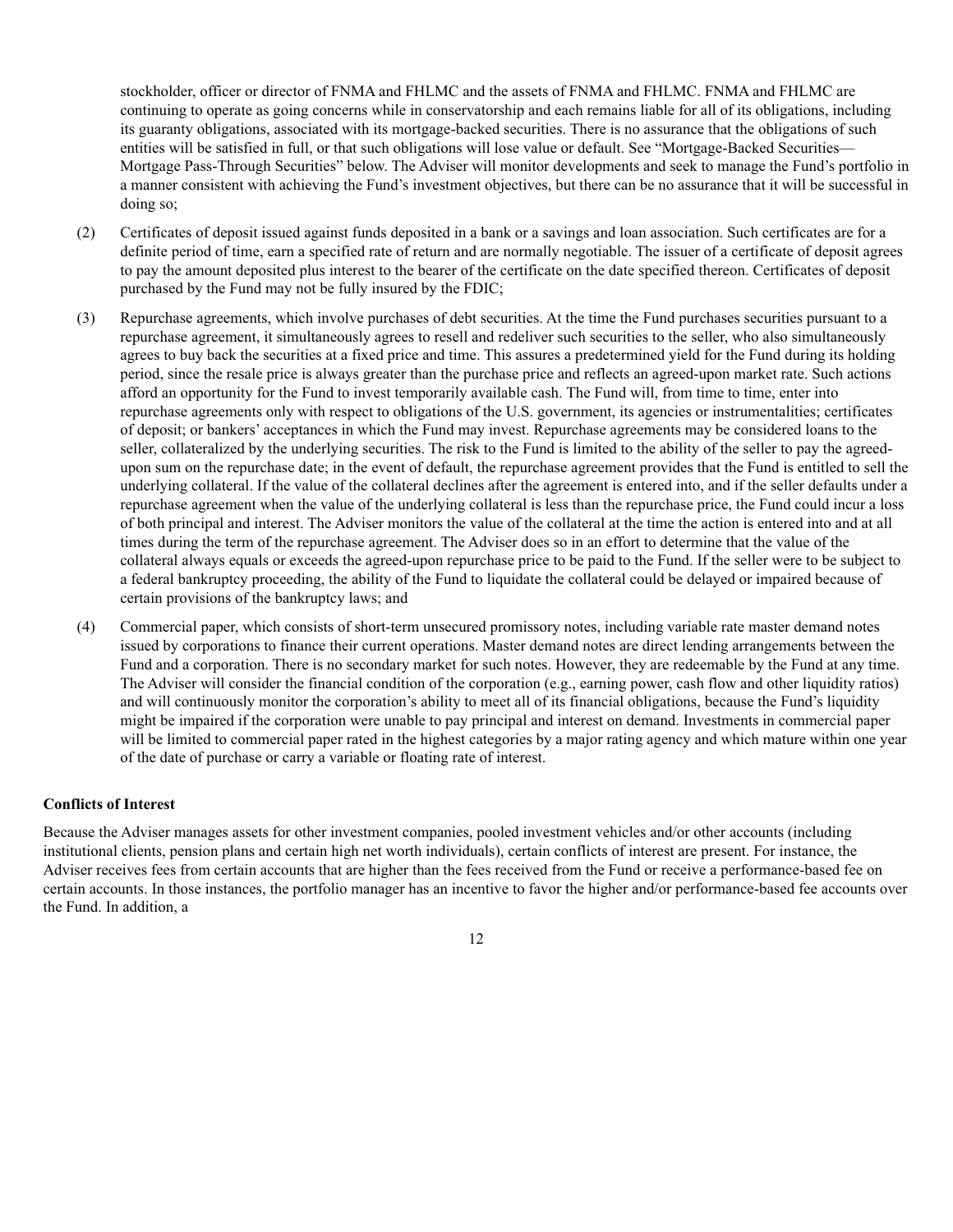conflict of interest exists to the extent the Adviser has proprietary investments in certain accounts, where the portfolio manager or other employees of the Adviser have personal investments in certain accounts or when certain accounts are investment options in the Adviser's employee benefits plan. The Adviser has an incentive to favor these accounts over the Fund. Because the Adviser manages accounts that engage in short sales of (or otherwise take short positions in) securities or other instruments of the type in which the Fund invests, the Adviser could be seen as harming the performance of the Fund for the benefit of the accounts taking short positions, if such short positions cause the market value of the securities to fall. The Adviser has adopted trade allocation and other policies and procedures that it believes are reasonably designed to address these and other conflicts of interest. These policies and procedures will have the effect of foreclosing certain investment opportunities for the Fund from time to time. Notwithstanding the foregoing, the Adviser will act in the best interest of the Fund in accordance with its fiduciary duty to the Fund.

The Adviser manages assets for accounts other than the Fund, including private funds. The Fund will, from time to time, invest in the same credit obligations as other funds advised by the Adviser or its affiliates (for purposes of this section, "KKR Funds"), although their investments may include different obligations of the same issuer. For example, the Fund might invest in senior loans issued by a borrower and one or more KKR Funds might invest in the borrower's junior debt. In addition, the Adviser manages certain accounts (including CLOs) that invest in certain types of credit obligations in which the Fund may also invest. Investment opportunities appropriate for both the Fund and another KKR Funds generally will be allocated between the Fund and the other KKR Fund in a manner that the Adviser believes to be fair and equitable under the circumstances, in accordance with the Adviser's trade allocation policies.

Conflicts of interest may arise where the Fund and other KKR Funds simultaneously hold securities representing different parts of the capital structure of a stressed or distressed issuer. In such circumstances, decisions made with respect to the securities held by one KKR Fund may cause (or have the potential to cause) harm to the different class of securities of the issuer held by other KKR Funds (including the Fund). For example, if such an issuer goes into bankruptcy or reorganization, becomes insolvent or otherwise experiences financial distress or is unable to meet its payment obligations or comply with covenants relating to credit obligations held by the Fund or by the other KKR Funds, such other KKR Funds may have an interest that conflicts with the interests of the Fund. If additional financing for such an issuer is necessary as a result of financial or other difficulties, it may not be in the best interests of the Fund to provide such additional financing, but if the other KKR Funds were to lose their respective investments as a result of such difficulties, the Adviser may have a conflict in recommending actions in the best interests of the Fund. In such situations, the Adviser will seek to act in the best interests of each of the KKR Funds (including the Fund) and will seek to resolve such conflicts in accordance with its compliance procedures.

In addition, the 1940 Act limits the Fund's ability to enter into certain transactions with certain affiliates of the Adviser. As a result of these restrictions, the Fund will, from time to time, be prohibited from buying or selling any security directly from or to any portfolio company of a fund managed by the Adviser or one of its affiliates. Nonetheless, the Fund may under certain circumstances purchase any such portfolio company's loans or securities in the secondary market, which could create a conflict for the Adviser between the interests of the Fund and the portfolio company, in that the ability of the Adviser to recommend actions in the best interest of the Fund might be impaired. The 1940 Act also prohibits certain "joint" transactions with certain of the Fund's affiliates (which may include other funds managed by the Adviser), which could be deemed to include certain types of investments, or certain types of restructurings of investments, in the same portfolio company (whether at the same or different times). These limitations may limit the scope of investment opportunities that would otherwise be available to the Fund. The Board has approved various policies and procedures reasonably designed to monitor potential conflicts of interest. The Board will review these policies and procedures and any conflicts that may arise.

Although the professional staff of the Adviser will devote as much time to the management of the Fund as the Adviser deems appropriate to perform their duties in accordance with the investment advisory agreement and in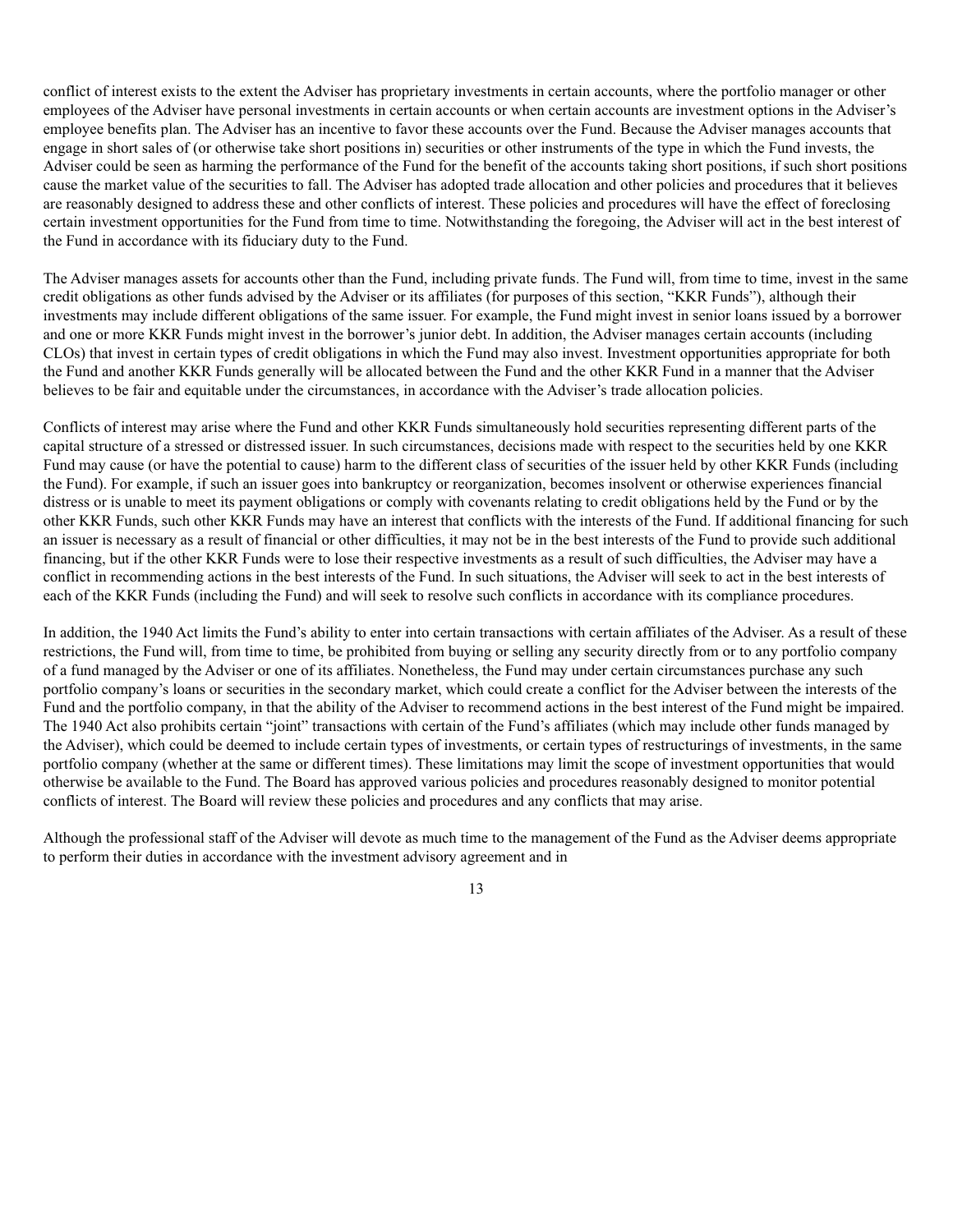accordance with reasonable commercial standards, the professional staff of the Adviser may have conflicts in allocating their time and services among the Fund and other KKR Funds. The Adviser and its affiliates are not restricted from forming additional investment funds, from entering into other investment advisory relationships or from engaging in other business activities, even though such activities may be in competition with the Fund and/or may involve substantial time and resources of the Adviser and its professional staff. These activities could be viewed as creating a conflict of interest in that the time and effort of the members of the Adviser and its officers and employees will not be devoted exclusively to the business of the Fund but will be allocated between the business of the Fund and the management of the assets of other clients of the Adviser.

The Adviser or its respective members, officers, directors, employees, principals or affiliates may come into possession of material, non-public information. The possession of such information may limit the ability of the Fund to buy or sell a security or otherwise to participate in an investment opportunity. Situations may occur where the Fund could be disadvantaged because of the investment activities conducted by the Adviser for other clients, and the Adviser will not employ information barriers with regard to its operations on behalf of its registered and private funds, or other accounts. In certain circumstances, employees of the Adviser may serve as board members or in other capacities for portfolio or potential portfolio companies, which could restrict the Fund's ability to trade in the securities of such companies.

#### **Other Portfolio Strategies**

# *Asset-Backed Securities*

Asset-backed securities ("ABSs") represent participations in, or are secured by and payable from, assets such as motor vehicle installment sales, installment loan contracts, leases of various types of real and personal property, receivables from revolving credit (credit card) agreements and other categories of receivables. Such assets are securitized through the use of trusts and special purpose corporations. Payments or distributions of principal and interest may be guaranteed up to certain amounts and for a certain time period by a letter of credit or a pool insurance policy issued by a financial institution unaffiliated with the trust or corporation, or other credit enhancements may be present.

The Fund will, from time to time, invest in ABSs. The investment characteristics of ABSs differ from traditional debt securities. Among the major differences are that interest and principal payments are made more frequently, usually monthly, and that the principal may be prepaid at any time because the underlying loans or other assets generally may be prepaid at any time. ABSs are not secured by an interest in the related collateral. Credit card receivables, for example, are generally unsecured and the debtors are entitled to the protection of a number of U.S. state and federal (and comparable non-U.S.) consumer loan laws, many of which give such debtors the right to set off certain amounts owed on the credit cards, thereby reducing the balance due. Most issuers of ABSs backed by automobile receivables permit the servicers to retain possession of the underlying obligations. If the servicer were to sell these obligations to another party, there is a risk that the purchaser would acquire an interest superior to that of the holders of the related ABSs. In addition, because of the large number of vehicles involved in a typical issuance and technical requirements under state laws, the trustee for the holders of the ABSs may not have a proper security interest in all of the obligations backing such ABSs. Therefore, there is a possibility that recoveries on repossessed collateral may not, in some cases, be available to support payments on these securities. The risk of investing in ABSs is ultimately dependent upon payment of consumer loans by the debtor. Such securities are often subject to more rapid repayment than their stated maturity date would indicate as a result of the pass-through of prepayments of principal on the underlying loans. During periods of declining interest rates, prepayment of loans underlying ABSs can be expected to accelerate. Accordingly, the Fund's ability to maintain positions in such securities will be affected by reductions in the principal amount of such securities resulting from prepayments, and its ability to reinvest the returns of principal at comparable yields is subject to generally prevailing interest rates at that time. To the extent that the Fund invests in ABSs, the values of the Fund's portfolio securities will vary with changes in market interest rates generally and the differentials in yields among various kinds of ABSs.

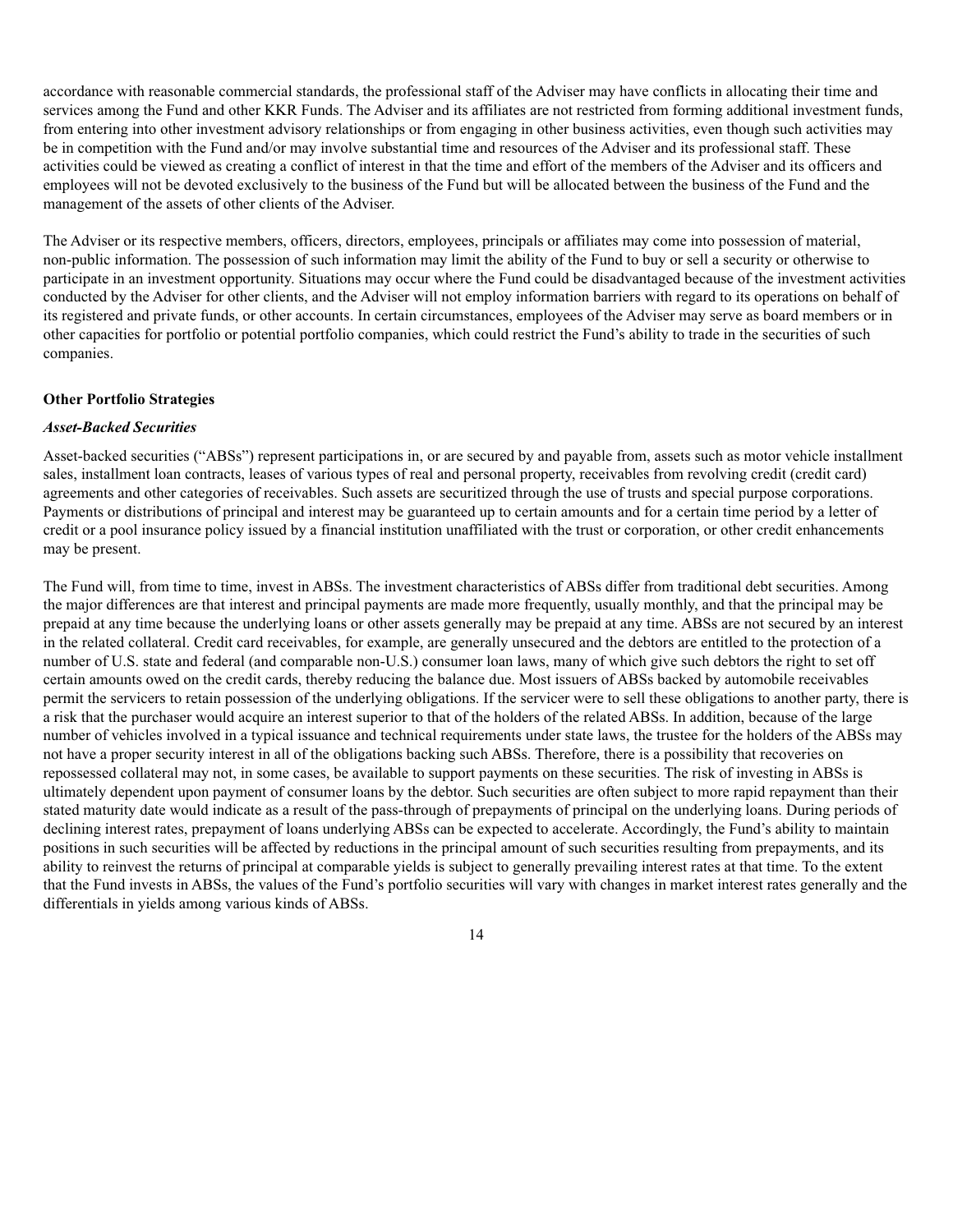ABSs present certain additional risks because ABSs generally do not have the benefit of a security interest in collateral that is comparable to mortgage assets. The collateral supporting ABSs is of shorter maturity than certain other types of loans and is less likely to experience substantial prepayments. ABSs are often backed by pools of any variety of assets, including, for example, leases, mobile home loans and aircraft leases, which represent the obligations of a number of different parties and use credit enhancement techniques such as letters of credit, guarantees or preference rights. The value of an ABS is affected by changes in the market's perception of the asset backing the security and the creditworthiness of the servicing agent for the loan pool, the originator of the loans or the financial institution providing any credit enhancement, as well as by the expiration or removal of any credit enhancement. Credit card receivables are generally unsecured and the debtors on such receivables are entitled to the protection of a number of state and federal consumer credit laws, many of which give such debtors the right to set-off certain amounts owed on the credit cards, thereby reducing the balance due. Automobile receivables generally are secured, but by automobiles rather than residential real property. Most issuers of automobile receivables permit the loan servicers to retain possession of the underlying obligations. If the servicer were to sell these obligations to another party, there is a risk that the purchaser would acquire an interest superior to that of the holders of the ABSs. In addition, because of the large number of vehicles involved in a typical issuance and technical requirements under state laws, the trustee for the holders of the automobile receivables may not have a proper security interest in the underlying automobiles. Therefore, if the issuer of an asset-backed security defaults on its payment obligations, there is the possibility that, in some cases, the Fund will be unable to possess and sell the underlying collateral and that the Fund's recoveries on repossessed collateral may not be available to support payments on these securities.

In addition, investments in subordinated ABSs involve greater credit risk of default than the senior classes of the issue or series. Default risks are further pronounced in the case of ABSs secured by, or evidencing an interest in, a relatively small or less diverse pool of underlying loans. Certain subordinated securities absorb all losses from default before any other class of securities is at risk, particularly if such securities have been issued with little or no credit enhancement equity. Such securities, therefore, possess some of the attributes typically associated with equity investments.

# *Structured Products*

Cash flows in collateralized debt obligations, collateralized bond obligations and collateralized loan obligations ("CLOs") and other similarly structured issuers (collectively, "Structured Products") are split into two or more tranches, varying in risk and yield. The risks of an investment in a Structured Product depend largely on the type of the collateral securities and the class of the CLO in which the Fund invests. Some Structured Products have credit ratings but are typically issued in various classes with various priorities. The riskiest portion is the "equity" tranche, which bears the first loss from defaults from the underlying pool of bonds and serves to protect the other, more senior tranches from default (though such protection is not complete). Since it is partially protected from defaults, a senior tranche from a Structured Product typically has higher ratings and lower yields than its underlying securities and may be rated investment grade. Despite the protection from the subordinate tranches, more senior tranches of structured products can experience substantial losses due to actual defaults, downgrades of the underlying collateral by rating agencies, forced liquidation of the collateral pool due to a failure of coverage tests, increased sensitivity to defaults due to collateral default and disappearance of protecting tranches, market anticipation of defaults as well as investor aversion to Structured Product securities as a class.

#### *Mortgage-Backed Securities*

The Fund will, from time to time, invest in a variety of mortgage-related and other ABSs issued by government agencies or other governmental entities or by private originators or issuers.

Mortgage-related securities include mortgage pass-through securities, collateralized mortgage obligations ("CMOs"), commercial mortgage-backed securities ("CMBSs"), mortgage dollar rolls, CMO residuals, adjustable rate mortgage-backed securities ("ARMBSs"), stripped mortgage-backed securities ("SMBSs") and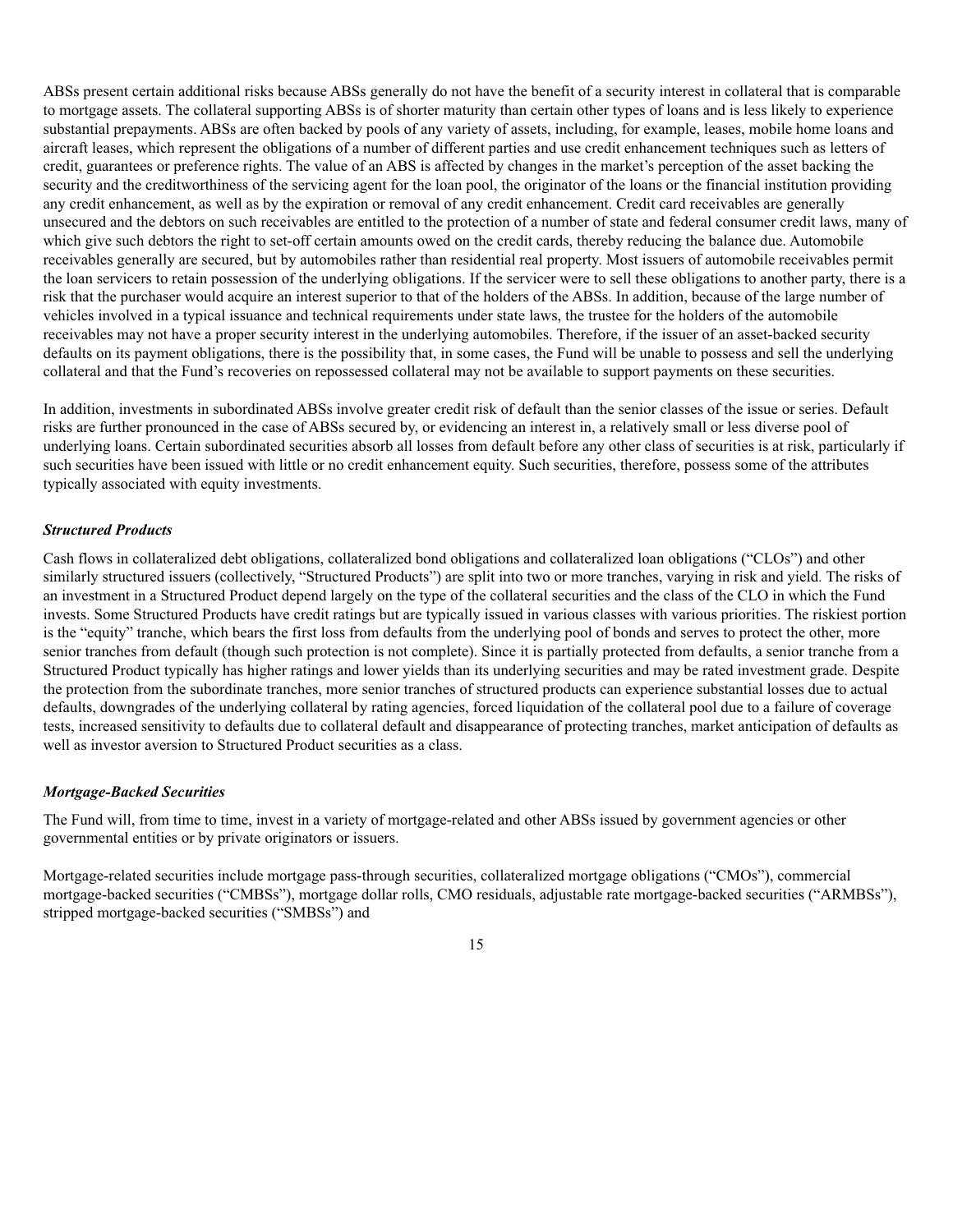other securities that directly or indirectly represent a participation in, or are secured by and payable from, mortgage loans on real property.

*Mortgage Pass-Through Securities.* Interests in pools of mortgage-related securities differ from other forms of debt securities, which normally provide for periodic payment of interest in fixed amounts with principal payments at maturity or specified call dates. Instead, these securities provide a monthly payment which consists of both interest and principal payments. In effect, these payments are a "pass through" of the monthly payments made by the individual borrowers on their residential or commercial mortgage loans, net of any fees paid to the issuer or guarantor of such securities. Additional payments are caused by repayments of principal resulting from the sale of the underlying property, refinancing or foreclosure, net of fees or costs that may be incurred. Some mortgage-related securities (such as securities issued by the Government National Mortgage Association ("GNMA")) are described as "modified pass-through." These securities entitle the holder to receive all interest and principal payments owed on the mortgage pool, net of certain fees, at the scheduled payment dates regardless of whether or not the mortgagor actually makes the payment.

The rate of pre-payments on underlying mortgages will affect the price and volatility of a mortgage-related security, and may have the effect of shortening or extending the effective duration of the security relative to what was anticipated at the time of purchase. To the extent that unanticipated rates of prepayment on underlying mortgages increase the effective duration of a mortgage-related security, the volatility of such security can be expected to increase. The mortgage market in the United States has experienced heightened difficulties over the past several years that may adversely affect the performance and market value of mortgage-related investments. Delinquencies and losses on residential and commercial mortgage loans (especially subprime and second-lien residential mortgage loans) generally have increased recently and may continue to increase, and a decline in or flattening of property values (as has recently been experienced and may continue to be experienced in many markets) may exacerbate such delinquencies and losses. Borrowers with adjustable-rate mortgage loans are more sensitive to changes in interest rates, which affect their monthly mortgage payments, and may be unable to secure replacement mortgages at comparably low interest rates. Also, a number of residential mortgage loan originators have recently experienced serious financial difficulties or bankruptcy. Owing largely to the foregoing, reduced investor demand for mortgage loans and mortgage-related securities and increased investor yield requirements have caused limited liquidity in the secondary market for mortgagerelated securities, which can adversely affect the market value of mortgage-related securities. It is possible that such limited liquidity in such secondary markets could continue or worsen.

The principal U.S. governmental guarantor of mortgage-related securities is GNMA. GNMA is a wholly owned U.S. Government corporation within the Department of Housing and Urban Development. GNMA is authorized to guarantee, with the full faith and credit of the U.S. Government, the timely payment of principal and interest on securities issued by institutions approved by GNMA (such as savings and loan institutions, commercial banks and mortgage bankers) and backed by pools of mortgages insured by the Federal Housing Administration (the "FHA"), or guaranteed by the Department of Veterans Affairs (the "VA"). Government-related guarantors (i.e., not backed by the full faith and credit of the U.S. Government) include FNMA and FHLMC. FNMA is a government-sponsored corporation the common stock of which is owned entirely by private stockholders. FNMA purchases conventional (i.e., not insured or guaranteed by any government agency) residential mortgages from a list of approved seller/servicers which include state and federally chartered savings and loan associations, mutual savings banks, commercial banks and credit unions and mortgage bankers. Pass-through securities issued by FNMA are guaranteed as to timely payment of principal and interest by FNMA but are not backed by the full faith and credit of the U.S. Government. FHLMC was created by Congress in 1970 for the purpose of increasing the availability of mortgage credit for residential housing. It is a government-sponsored corporation formerly owned by the twelve Federal Home Loan Banks but the common stock of which is now owned entirely by private stockholders. FHLMC issues Participation Certificates ("PCs"), which are pass-through securities, each representing an undivided interest in a pool of residential mortgages. FHLMC guarantees the timely payment of interest and ultimate collection of principal, but PCs are not backed by the full faith and credit of the U.S. Government.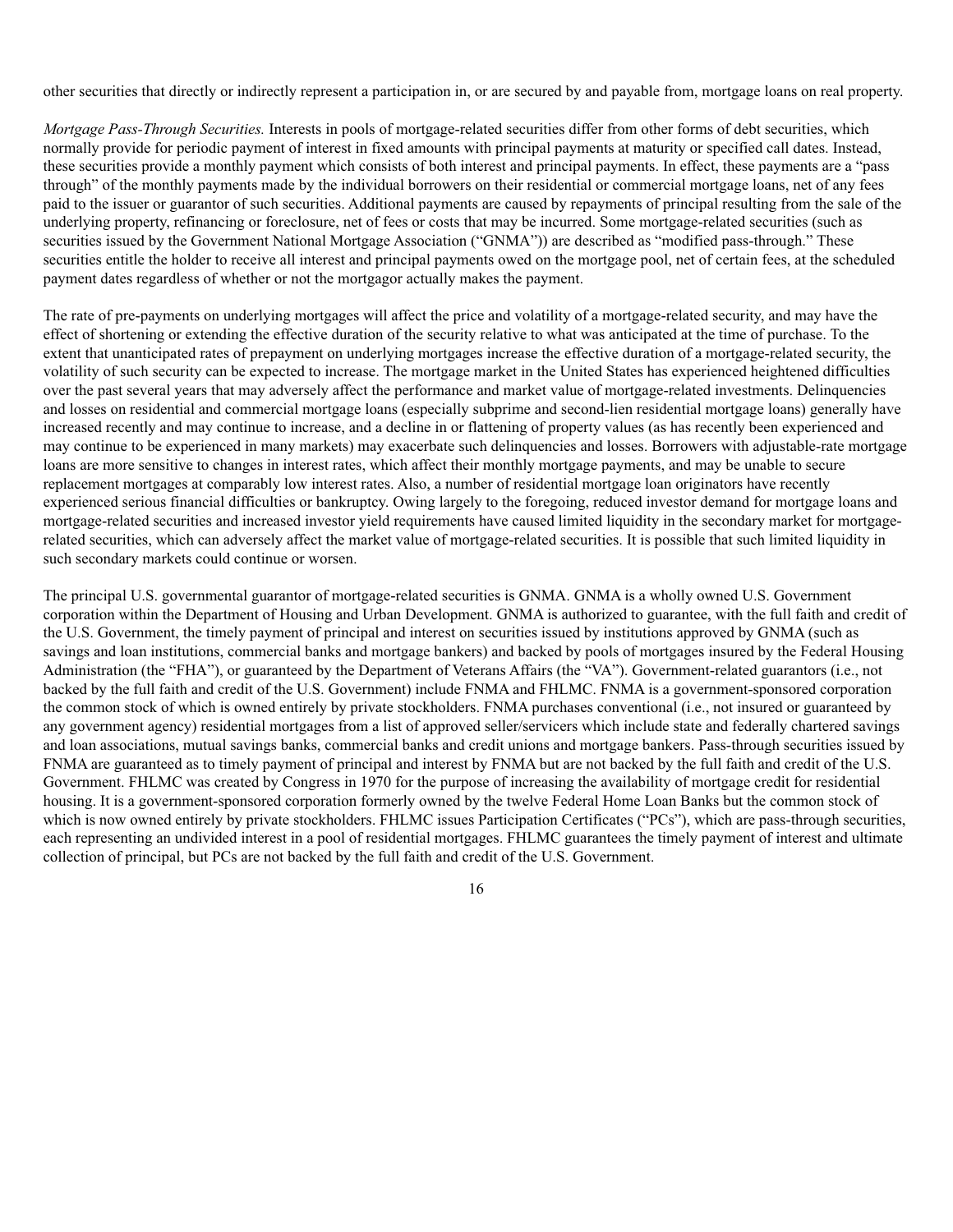On September 6, 2008, the Federal Housing Finance Agency ("FHFA") placed FNMA and FHLMC into conservatorship. As the conservator, FHFA succeeded to all rights, titles, powers and privileges of FNMA and FHLMC and of any stockholder, officer or director of FNMA and FHLMC with respect to FNMA and FHLMC and the assets of FNMA and FHLMC. FNMA and FHLMC are continuing to operate as going concerns while in conservatorship and each remain liable for all of its obligations, including its guaranty obligations, associated with its mortgage-backed securities. The FHFA has indicated that the conservatorship of each enterprise will end when the director of FHFA determines that FHFA's plan to restore the enterprise to a safe and solvent condition has been completed.

Under the Federal Housing Finance Regulatory Reform Act of 2008 (the "Reform Act"), which was included as part of the Housing and Economic Recovery Act of 2008, FHFA, as conservator or receiver, has the power to repudiate any contract entered into by FNMA or FHLMC prior to FHFA's appointment as conservator or receiver, as applicable, if FHFA determines, in its sole discretion, that performance of the contract is burdensome and that repudiation of the contract promotes the orderly administration of FNMA's or FHLMC's affairs. The Reform Act requires FHFA to exercise its right to repudiate any contract within a reasonable period of time after its appointment as conservator or receiver. FHFA, in its capacity as conservator, has indicated that it has no intention to repudiate the guaranty obligations of FNMA or FHLMC because FHFA views repudiation as incompatible with the goals of the conservatorship. However, in the event that FHFA, as conservator or if it is later appointed as receiver for FNMA or FHLMC, were to repudiate any such guaranty obligation, the conservatorship or receivership estate, as applicable, would be liable for actual direct compensatory damages in accordance with the provisions of the Reform Act. Any such liability could be satisfied only to the extent of FNMA's or FHLMC's assets available therefor. In the event of repudiation, the payments of interest to holders of FNMA or FHLMC mortgage-backed securities would be reduced if payments on the mortgage loans represented in the mortgage loan groups related to such mortgage-backed securities are not made by the borrowers or advanced by the servicer. Any actual direct compensatory damages for repudiating these guaranty obligations may not be sufficient to offset any shortfalls experienced by such mortgage-backed security holders. Further, in its capacity as conservator or receiver, FHFA has the right to transfer or sell any asset or liability of FNMA or FHLMC without any approval, assignment or consent. Although FHFA has stated that it has no present intention to do so, if FHFA, as conservator or receiver, were to transfer any such guaranty obligation to another party, holders of FNMA or FHLMC mortgage-backed securities would have to rely on that party for satisfaction of the guaranty obligation and would be exposed to the credit risk of that party. In addition, certain rights provided to holders of mortgage-backed securities issued by FNMA and FHLMC under the operative documents related to such securities may not be enforced against FHFA, or enforcement of such rights may be delayed, during the conservatorship or any future receivership. The operative documents for FNMA and FHLMC mortgage-backed securities may provide (or with respect to securities issued prior to the date of the appointment of the conservator may have provided) that upon the occurrence of an event of default on the part of FNMA or FHLMC, in its capacity as guarantor, which includes the appointment of a conservator or receiver, holders of such mortgage-backed securities have the right to replace FNMA or FHLMC as trustee if the requisite percentage of mortgage-backed securities holders consent. The Reform Act prevents mortgage-backed security holders from enforcing such rights if the event of default arises solely because a conservator or receiver has been appointed. The Reform Act also provides that no person may exercise any right or power to terminate, accelerate or declare an event of default under certain contracts to which FNMA or FHLMC is a party, or obtain possession of or exercise control over any property of FNMA or FHLMC, or affect any contractual rights of FNMA or FHLMC, without the approval of FHFA, as conservator or receiver, for a period of 45 or 90 days following the appointment of FHFA as conservator or receiver, respectively.

Commercial banks, savings and loan institutions, private mortgage insurance companies, mortgage bankers and other secondary market issuers also create pass-through pools of conventional residential mortgage loans. Such issuers may be the originators and/or servicers of the underlying mortgage loans as well as the guarantors of the mortgage-related securities. Pools created by such non-governmental issuers generally offer a higher rate of interest than government and government-related pools because there are no direct or indirect government or agency guarantees of payments in the former pools. However, timely payment of interest and principal of these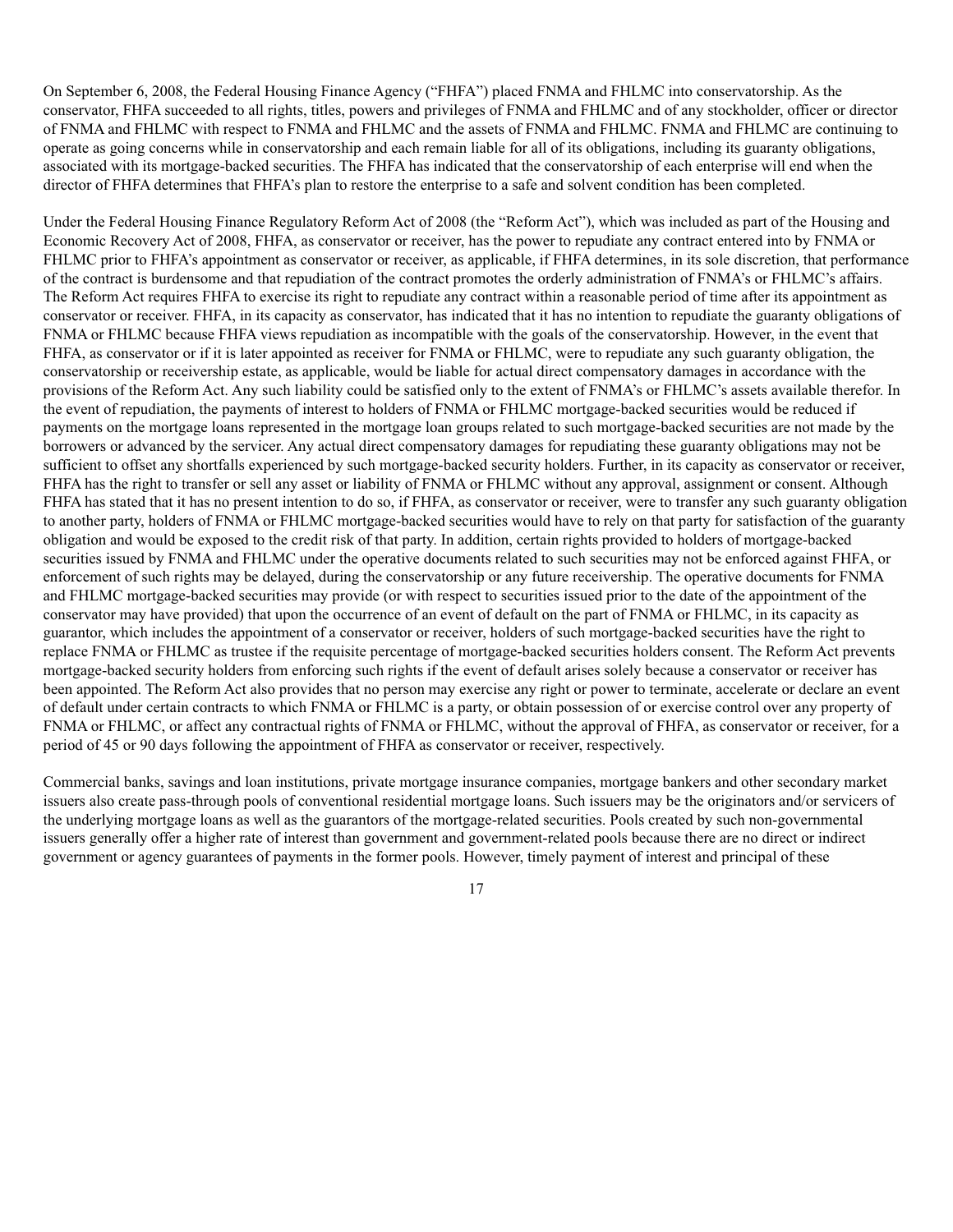pools may be supported by various forms of insurance or guarantees, including individual loan, title, pool and hazard insurance and letters of credit, which may be issued by governmental entities or private insurers. Such insurance and guarantees and the creditworthiness of the issuers thereof will be considered in determining whether a mortgage-related security meets the Fund's investment quality standards. There can be no assurance that the private insurers or guarantors can meet their obligations under the insurance policies or guarantee arrangements. The Fund may buy mortgage-related securities without insurance or guarantees if, through an examination of the loan experience and practices of the originators/servicers and poolers, the Advisers determine that the securities meet the Fund's quality standards. Securities issued by certain private organizations may not be readily marketable.

*Collateralized Mortgage Obligations*. A CMO is a debt obligation of a legal entity that is collateralized by mortgages and divided into classes. Similar to a bond, interest and prepaid principal is paid, in most cases, on a monthly basis. CMOs may be collateralized by whole mortgage loans or private mortgage bonds but are more typically collateralized by portfolios of mortgage pass-through securities guaranteed by GNMA, FHLMC or FNMA and their income streams. CMOs are structured into multiple classes, often referred to as "tranches," with each class bearing a different stated maturity and entitled to a different schedule for payments of principal and interest, including prepayments. Actual maturity and average life will depend upon the pre-payment experience of the collateral. In the case of certain CMOs (known as "sequential pay" CMOs), payments of principal received from the pool of underlying mortgages, including prepayments, are applied to the classes of CMOs in the order of their respective final distribution dates. Thus, no payment of principal will be made to any class of sequential pay CMOs until all other classes having an earlier final distribution date have been paid in full. CMOs may be less liquid and may exhibit greater price volatility than other types of mortgages or ABSs.

*Commercial Mortgage-Backed Securities*. CMBSs include securities that reflect an interest in, and are secured by, mortgage loans on commercial real property. Many of the risks of investing in commercial mortgage-backed securities reflect the risks of investing in the real estate securing the underlying mortgage loans. These risks reflect the effects of local and other economic conditions on real estate markets, the ability of tenants to make loan payments and the ability of a property to attract and retain tenants. Commercial mortgage-backed securities may be less liquid and exhibit greater price volatility than other types of mortgages or ABSs.

*CMO Residuals.* CMO residuals are mortgage securities issued by agencies or instrumentalities of the U.S. Government or by private originators of, or investors in, mortgage loans, including savings and loan associations, homebuilders, mortgage banks, commercial banks, investment banks and special purpose entities of the foregoing. The cash flow generated by the mortgage assets underlying a series of a CMO is applied first to make required payments of principal and interest on the CMO and second to pay the related administrative expenses and any management fee of the issuer. The residual in a CMO structure generally represents the interest in any excess cash flow remaining after making the foregoing payments. Each payment of such excess cash flow to a holder of the related CMO residual represents income and/or a return of capital. The amount of residual cash flow resulting from a CMO will depend on, among other things, the characteristics of the mortgage assets, the coupon rate of each class of CMO, prevailing interest rates, the amount of administrative expenses and the prepayment experience on the mortgage assets. In particular, the yield to maturity on CMO residuals is extremely sensitive to prepayments on the related underlying mortgage assets, in the same manner as an interest-only ("IO") class of stripped mortgage-backed securities (described below). In addition, if a series of a CMO includes a class that bears interest at an adjustable rate, the yield to maturity on the related CMO residual will also be extremely sensitive to changes in the level of the index upon which interest rate adjustments are based. As described below with respect to stripped mortgage-backed securities, in certain circumstances the Fund may fail to recoup fully its initial investment in a CMO residual. CMO residuals are generally purchased and sold by institutional investors through several investment banking firms acting as brokers or dealers. CMO residuals may, or pursuant to an exemption therefrom, may not, have been registered under the Securities Act. CMO residuals, whether or not registered under the Securities Act, may be subject to certain restrictions on transferability.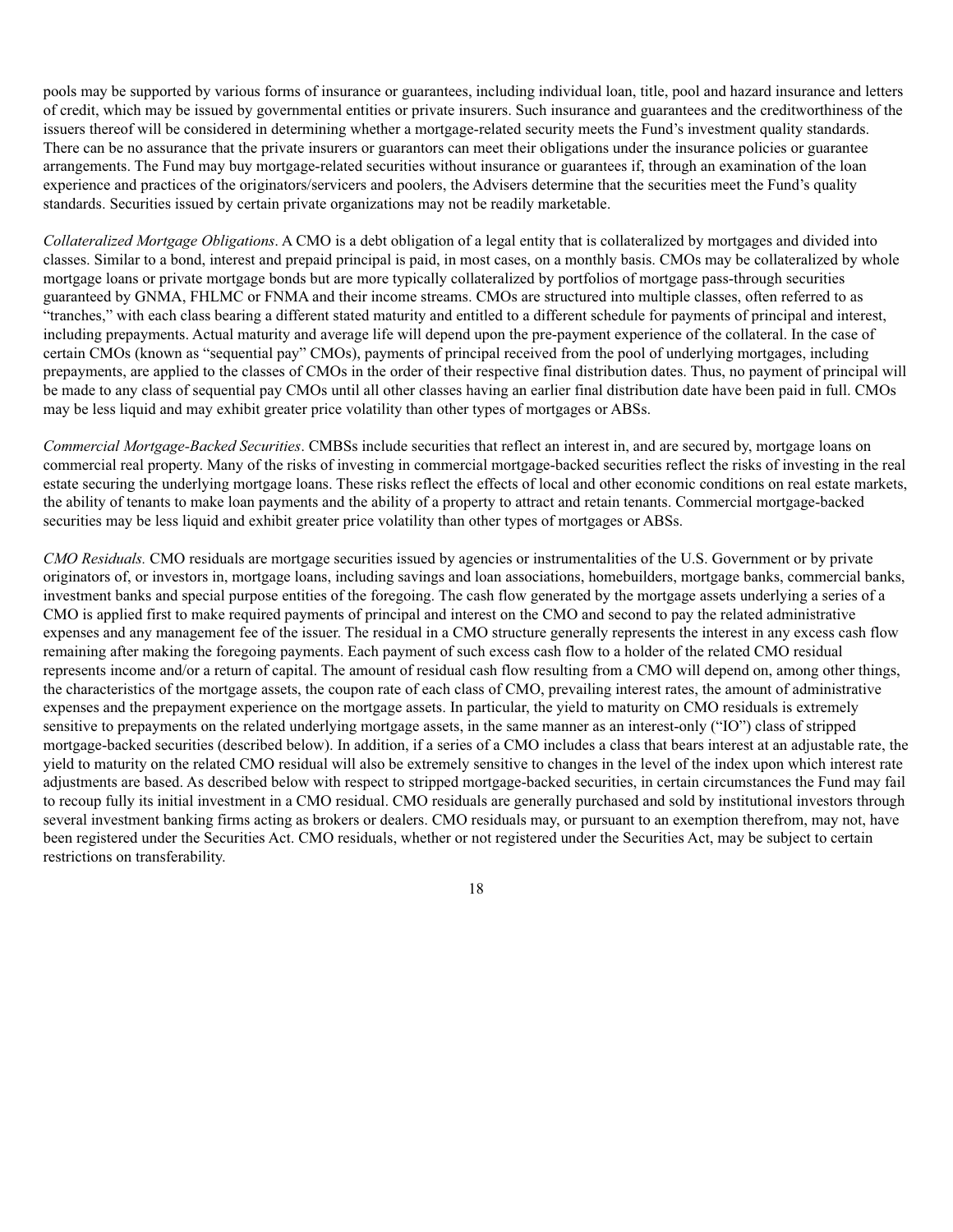*Adjustable Rate Mortgage-Backed Securities.* ARMBSs have interest rates that reset at periodic intervals. Acquiring ARMBSs permits the Fund to participate in increases in prevailing current interest rates through periodic adjustments in the coupons of mortgages underlying the pool on which ARMBSs are based. Such ARMBSs generally have higher current yield and lower price fluctuations than is the case with more traditional fixed-income instruments of comparable rating and maturity. In addition, when prepayments of principal are made on the underlying mortgages during periods of rising interest rates, the Fund can reinvest the proceeds of such prepayments at rates higher than those at which they were previously invested. Mortgages underlying most ARMBSs, however, have limits on the allowable annual or lifetime increases that can be made in the interest rate that the mortgagor pays. Therefore, if current interest rates rise above such limits over the period of the limitation, the Fund, when holding an ARMBS, does not benefit from further increases in interest rates. Moreover, when interest rates are in excess of coupon rates (i.e., the rates being paid by mortgagors) of the mortgages, ARMBSs behave more like fixed-income instruments and less like adjustable-rate securities and are subject to the risks associated with fixed-income instruments. In addition, during periods of rising interest rates, increases in the coupon rate of adjustable-rate mortgages generally lag current market interest rates slightly, thereby creating the potential for capital depreciation on such securities.

*Stripped Mortgage-Backed Securities.* SMBSs are derivative multi-class mortgage securities. SMBSs may be issued by agencies or instrumentalities of the U.S. Government, or by private originators of, or investors in, mortgage loans, including savings and loan associations, mortgage banks, commercial banks, investment banks and special purpose entities of the foregoing. SMBSs are usually structured with two classes that receive different proportions of the interest and principal distributions on a pool of mortgage assets. A common type of SMBS will have one class receiving some of the interest and most of the principal from the mortgage assets, while the other class will receive most of the interest and the remainder of the principal. In the most extreme case, one class will receive all of the interest (the "IO" class), while the other class will receive all of the principal (the principal-only or "PO" class). The yield to maturity on an IO class is extremely sensitive to the rate of principal payments (including prepayments) on the related underlying mortgage assets, and a rapid rate of principal payments may have a material adverse effect on the Fund's yield to maturity from these securities. If the underlying mortgage assets experience greater than anticipated prepayments of principal, the Fund could fail to recoup some or all of its initial investment in these securities even if the security is in one of the highest rating categories.

#### *Dollar Rolls*

The Fund will, from time to time, enter into "dollar rolls" in which the Fund sells securities for delivery in the current month and simultaneously contracts with the same counterparty to repurchase similar, but not identical securities on a specified future date. During the roll period, the Fund loses the right to receive principal and interest paid on the securities sold. However, the Fund would benefit to the extent of any difference between the price received for the securities sold and the lower forward price for the future purchase or fee income plus the interest earned on the cash proceeds of the securities sold until the settlement date of the forward purchase. All cash proceeds will be invested in instruments that are permissible investments for the Fund. Under current SEC requirements, the Fund will segregate until the settlement date cash or liquid assets, as permitted by applicable law, in an amount equal to its forward purchase price.

For financial reporting and tax purposes, the Fund treats dollar rolls as two separate transactions; one involving the purchase of a security and a separate transaction involving a sale. The Fund does not currently intend to enter into dollar rolls for financing and does not treat them as borrowings.

Dollar rolls involve certain risks including the following: if the broker-dealer to whom the Fund sells the security becomes insolvent, the Fund's right to purchase or repurchase the securities subject to the dollar roll may be restricted. Also, the instrument which the Fund is required to repurchase may be worth less than an instrument which the Fund originally held. Successful use of dollar rolls will depend upon the Adviser's ability to manage the Fund's interest rate and prepayments exposure. For these reasons, there is no assurance that dollar rolls can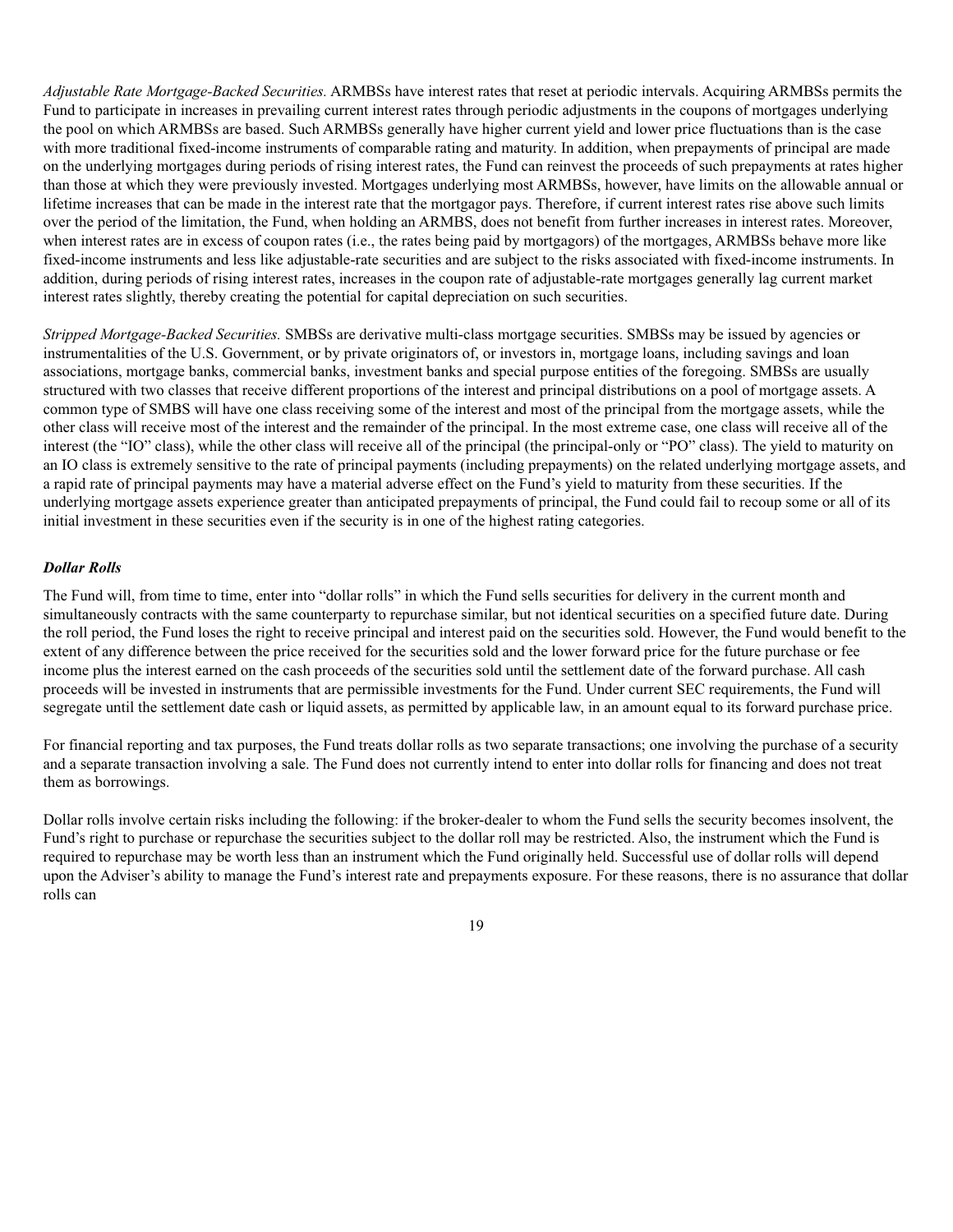be successfully employed. The use of this technique may diminish the investment performance of the Fund compared with what such performance would have been without the use of dollar rolls.

# *Derivatives*

*General Limitations on Futures and Options Transactions.* The Adviser with respect to the Fund has filed a notice of eligibility with the National Futures Association for an exclusion from the definition of the term "commodity pool operator" under the Commodity Exchange Act, as amended (the "CEA"). Therefore, the Adviser and the Fund are not subject to regulation by the Commodity Futures Trading Commission ("CFTC") as a commodity pool operator or commodity pool. If the Adviser or the Fund becomes subject to these requirements, as well as related NFA rules, the Fund may incur additional compliance and other expenses.

*Asset Coverage for Futures and Options Positions.* The Fund will comply with the current regulatory requirements of the SEC with respect to coverage of options, futures and other derivatives positions by registered investment companies and, if the guidelines so require, will segregate cash, U.S. government securities, high-grade liquid debt securities and/or other liquid assets permitted by the SEC on the Fund's records in the amount prescribed. Securities segregated on the Fund's records cannot be sold while the futures or options position is outstanding, unless replaced with other permissible assets, and will be marked-to-market daily.

*Swap Agreements.* The Fund will, from time to time, enter into swap agreements. A swap is a financial instrument that typically involves the exchange of cash flows between two parties on specified dates (settlement dates), where the cash flows are based on agreed-upon prices, rates, indices, etc. The nominal amount on which the cash flows are calculated is called the notional amount. Swaps are often individually negotiated and structured to include exposure to a variety of different types of investments or market factors, such as interest rates, commodity prices, non-U.S. currency rates, mortgage securities, corporate borrowing rates, security prices, indexes or inflation rates.

Swap agreements may increase or decrease the overall volatility of the investments of the Fund and its Share price. The performance of swap agreements may be affected by a change in the specific interest rate, currency, or other factors that determine the amounts of payments due to and from the Fund. If a swap agreement calls for payments by the Fund, the Fund must be prepared to make such payments when due. In addition, if the counterparty's creditworthiness declines, the value of a swap agreement would likely decline, potentially resulting in losses.

Generally, swap agreements have fixed maturity dates that are agreed upon by the parties to the swap. An agreement can be terminated before the maturity date only under limited circumstances, such as default by or insolvency of one of the parties and can be transferred by a party only with the prior written consent of the other party. The Fund will, from time to time, be able to eliminate its exposure under a swap agreement either by assignment or other disposition, or by entering into an offsetting swap agreement with the same party or a similarly creditworthy party. If the counterparty is unable to meet its obligations under the contract, declares bankruptcy, defaults or becomes insolvent, it is possible that the Fund will not be able to recover the money it expected to receive under the contract.

A swap agreement can be a form of leverage, which can magnify the Fund's gains or losses. With respect to cash-settled swaps, the Fund will set aside liquid assets in an amount equal to the Fund's daily marked-to-market net obligations (i.e., the Fund's daily net liability) under the swaps.

The Fund will monitor any swaps with a view towards ensuring that the Fund remains in compliance with all applicable regulatory investment and tax requirements.

*Credit Derivatives.* The Fund will, from time to time, engage in credit derivative transactions. There are two broad categories of credit derivatives: default price risk derivatives and market spread derivatives. Default price

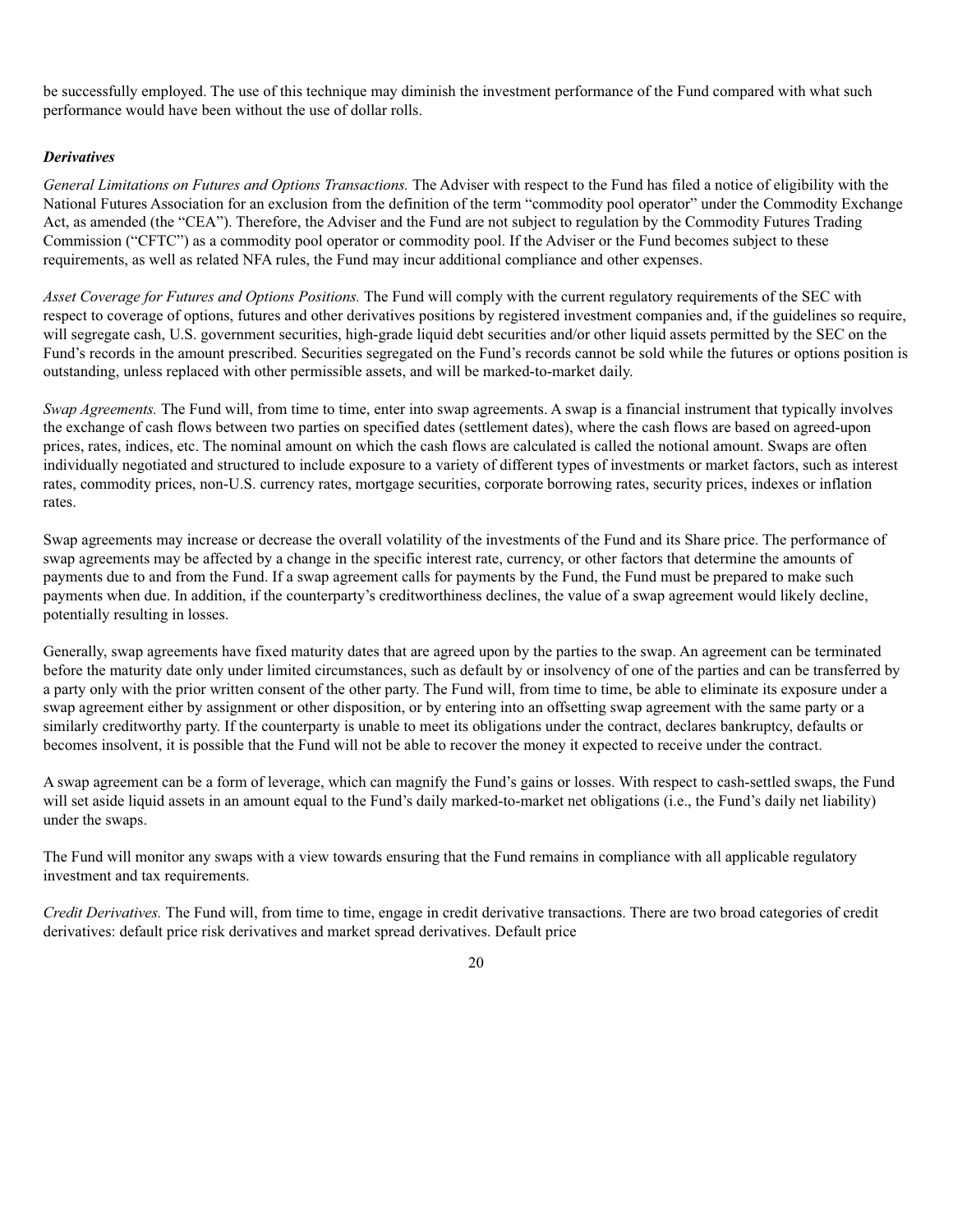risk derivatives are linked to the price of reference securities or loans after a default by the issuer or Borrower, respectively. Market spread derivatives are based on the risk that changes in market factors, such as credit spreads, can cause a decline in the value of a security, loan or index. There are three basic transactional forms for credit derivatives: swaps, options and structured instruments. A credit default swap is an agreement between two counterparties that allows one counterparty (the "seller") to sell protection under the swap and or be "long" on a third party's credit risk and the other party (the "buyer") to purchase protection under the swap and be "short" on the credit risk. In essence, an institution which owns corporate fixed-income instruments can purchase a limited form of default protection by entering into a credit default swap with another bank, broker-dealer or financial intermediary. Typically, the buyer agrees to make regular fixed payments to the seller with the same frequency as the underlying reference instrument. In exchange, the buyer typically has the right upon a credit event on the underlying instrument to deliver the instrument to the seller in exchange for the instrument's par value plus interest. Credit default swaps can be used as a substitute for purchasing or selling a credit security and sometimes are preferable to purchasing the security. The Fund currently intends to invest primarily in credit default swaps as a buyer but could also act as a seller. As a buyer of credit default swaps, the Fund is able to express a negative credit view on a particular instrument; as a seller, the Fund can express a positive view on the credit quality of a company. The Fund does not intend to leverage its investments through the use of credit default swaps, but it could incur effective leverage to the extent it acts as a seller of a credit default swap. Among other risks, a party to a credit default swap is subject to counterparty risk. The Fund will monitor any such swaps or derivatives with a view towards ensuring that the Fund remains in compliance with all applicable regulatory investment policy and tax requirements.

*Options*. The Fund will, from time to time, purchase put and call options on currencies or securities. A put option embodies the right of its purchaser to compel the writer of the option to purchase from the option holder an underlying currency or security or its equivalent at a specified price at any time during the option period. In contrast, a call option gives the purchaser the right to buy the underlying currency or security covered by the option or its equivalent from the writer of the option at the stated exercise price.

As a holder of a put option, the Fund will have the right to sell the securities underlying the option and as the holder of a call option, the Fund will have the right to purchase the currencies or securities underlying the option, in each case at their exercise price at any time prior to the option's expiration date for American options or only at expiration for European options. The Fund could seek to terminate its option positions prior to their expiration by entering into closing transactions. The ability of the Fund to enter into a closing sale transaction depends on the existence of a liquid secondary market. There can be no assurance that a closing purchase or sale transaction can be effected when the Fund so desires.

*Certain Considerations Regarding Options.* The hours of trading for options may not conform to the hours during which the underlying securities are traded. To the extent that the options markets close before the markets for the underlying securities, significant price and rate movements can take place in the underlying markets that cannot be reflected in the options markets. The purchase of options is a highly specialized activity which involves investment techniques and risks different from those associated with ordinary portfolio securities transactions. The purchase of options involves the risk that the premium and transaction costs paid by the Fund in purchasing an option will be lost as a result of unanticipated movements in prices of the securities on which the option is based. Imperfect correlation between the options and securities markets may detract from the effectiveness of attempted hedging. Options transactions may result in significantly higher transaction costs and portfolio turnover for the Fund.

Some, but not all, of the options may be traded and listed on an exchange. There is no assurance that a liquid secondary market on an options exchange will exist for any particular option at any particular time, and for some options no secondary market on an exchange or elsewhere may exist. If the Fund is unable to effect a closing sale transaction with respect to options on securities that it has purchased, it would have to exercise the option in order to realize any profit and would incur transaction costs upon the purchase and sale of the underlying securities.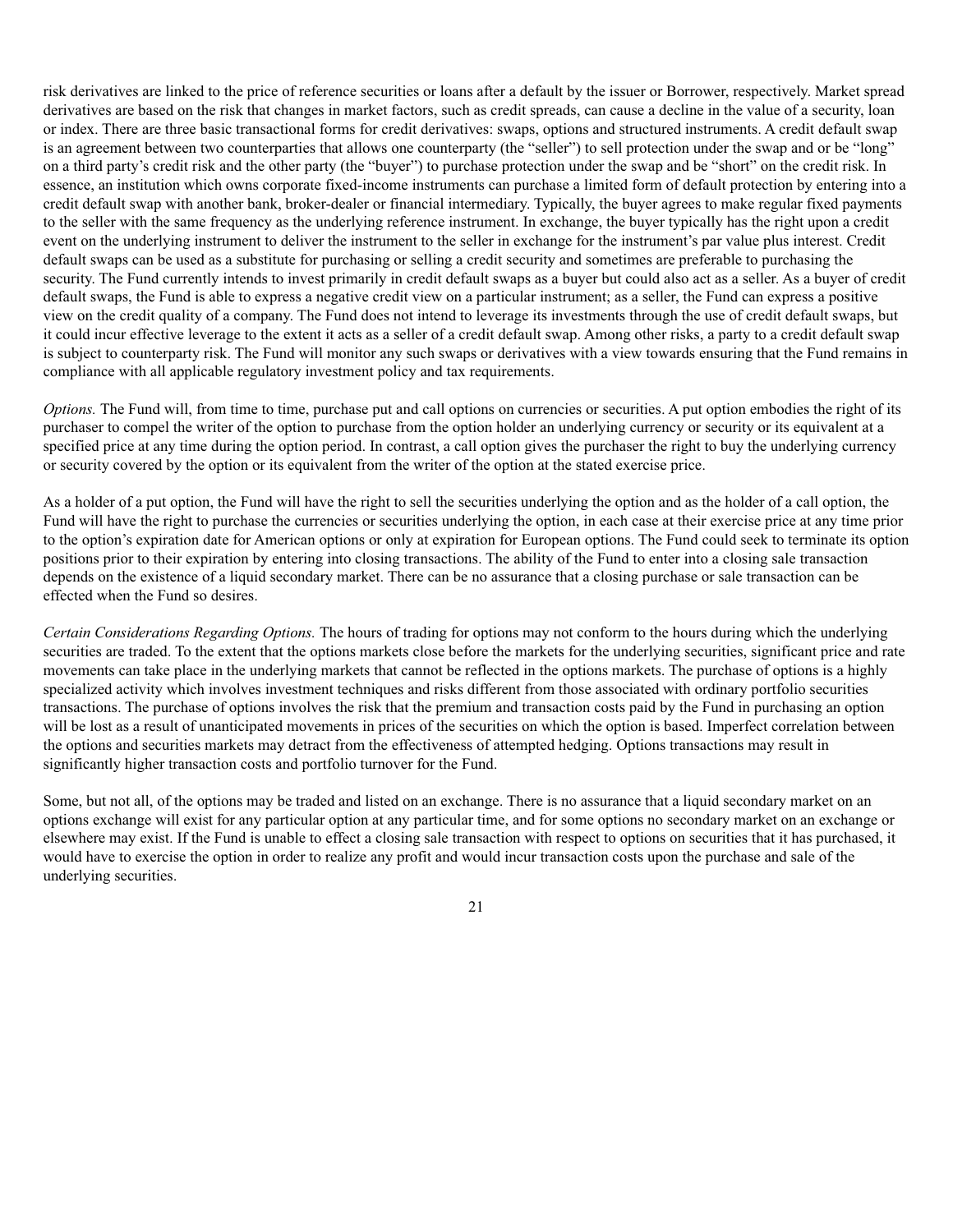*Futures Contracts.* The Fund will, from time to time, enter into securities-related futures contracts, including security futures contracts, as an anticipatory hedge. The Fund's derivative investments may include sales of futures as an offset against the effect of expected declines in securities prices and purchases of futures as an offset against the effect of expected increases in securities prices. A security futures contract is a legally binding agreement between two parties to purchase or sell in the future a specific quantity of a security or of the component securities of a narrow-based security index, at a certain price. A person who buys a security futures contract enters into a contract to purchase an underlying security and is said to be "long" the contract. A person who sells a security futures contact enters into a contract to sell the underlying security and is said to be "short" the contract. The price at which the contract trades (the "contract price") is determined by relative buying and selling interest on a regulated exchange.

Transaction costs are incurred when a futures contract is bought or sold, and margin deposits must be maintained. In order to enter into a security futures contract, the Fund must deposit funds with its custodian in the name of the futures commodities merchant equal to a specified percentage of the current market value of the contract as a performance bond. Moreover, all security futures contracts are marked-to-market at least daily, usually after the close of trading. At that time, the account of each buyer and seller reflects the amount of any gain or loss on the security futures contract based on the contract price established at the end of the day for settlement purposes.

An open position, either a long or short position, is typically closed or liquidated by entering into an offsetting transaction (i.e., an equal and opposite transaction to the one that opened the position) prior to the contract's expiration. Traditionally, most futures contracts are liquidated prior to expiration through an offsetting transaction and, thus, holders do not incur a settlement obligation. If the offsetting purchase price is less than the original sale price, a gain will be realized. Conversely, if the offsetting sale price is more than the original purchase price, a gain will be realized; if it is less, a loss will be realized. The transaction costs must also be included in these calculations. There can be no assurance, however, that the Fund will be able to enter into an offsetting transaction with respect to a particular futures contract at a particular time. If the Fund is not able to enter into an offsetting transaction, the Fund will continue to be required to maintain the margin deposits on the futures contract and it is possible that the Fund will not be able to realize a gain in the value of its future position or prevent losses from mounting. This inability to liquidate could occur, for example, if trading is halted due to unusual trading activity in either the security futures contract or the underlying security; if trading is halted due to recent news events involving the issuer of the underlying security; if systems failures occur on an exchange or at the firm carrying the position; or, if the position is on an illiquid market. Even if the Fund can liquidate its position, it will, from time to time, be forced to do so at a price that involves a large loss.

Under certain market conditions, it may also be difficult or impossible to manage the risk from open security futures positions by entering into an equivalent but opposite position in another contract month, on another market, or in the underlying security. This inability to take positions to limit the risk could occur, for example, if trading is halted across markets due to unusual trading activity in the security futures contract or the underlying security or due to recent news events involving the issuer of the underlying security.

There can be no assurance that a liquid market will exist at a time when the Fund seeks to close out a futures contract position. The Fund will continue to be required to meet margin requirements until the position is closed, possibly resulting in a decline in the Fund's NAV. In addition, many of the contracts discussed above are relatively new instruments without a significant trading history. As a result, there can be no assurance that an active secondary market will develop or continue to exist.

Security futures contracts that are not liquidated prior to expiration must be settled in accordance with the terms of the contract. Some security futures contracts are settled by physical delivery of the underlying security. At the expiration of a security futures contract that is settled through physical delivery, a person who is long the contract must pay the final settlement price set by the regulated exchange or the clearing organization and take delivery of the underlying securities. Conversely, a person who is short the contract must make delivery of the underlying securities in exchange for the final settlement price. Settlement with physical delivery may involve additional costs.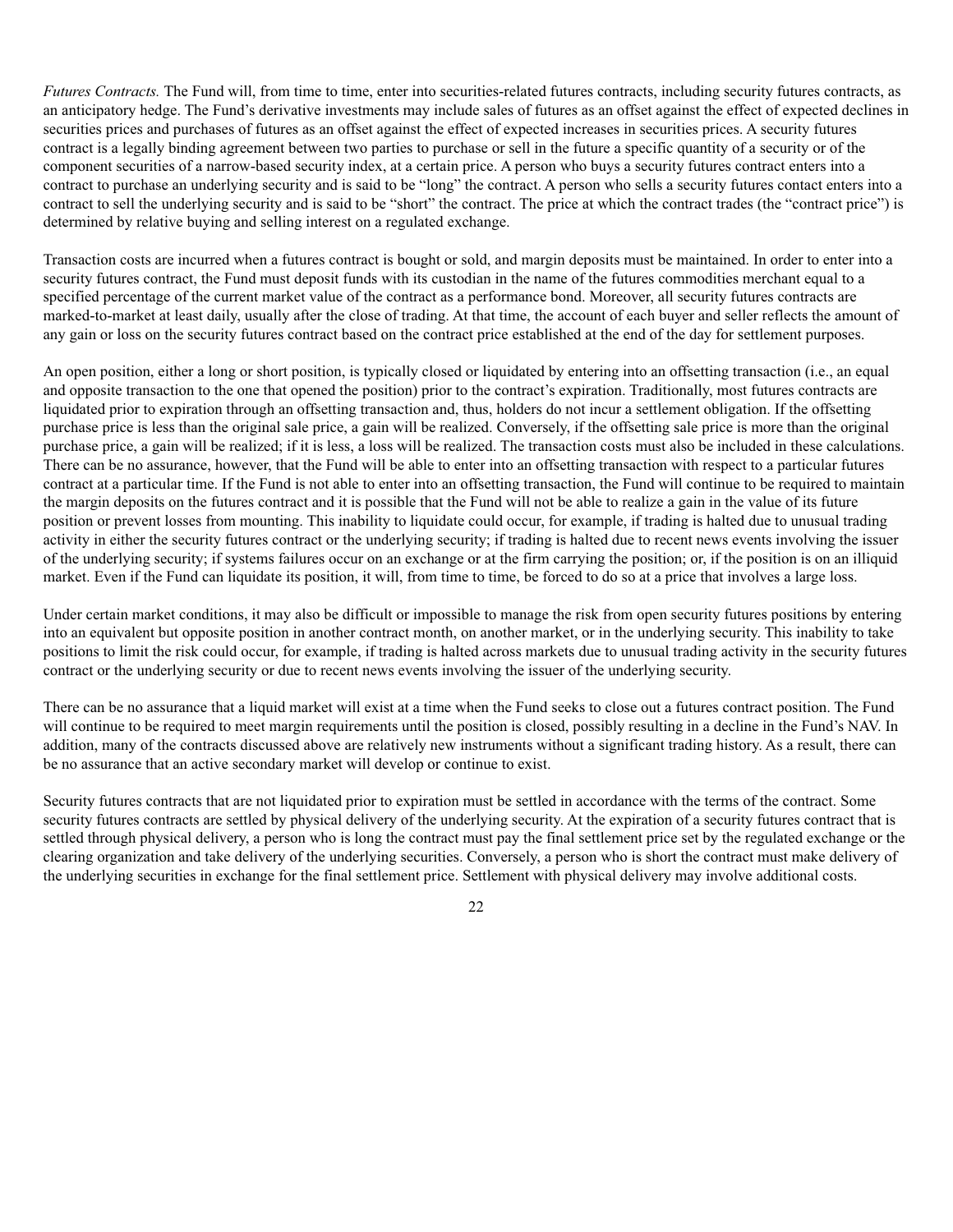Other security futures contracts are settled through cash settlement. In this case, the underlying security is not delivered. Instead, any positions in such security futures contracts that are open at the end of the last trading day are settled through a final cash payment based on a final settlement price determined by the exchange or clearing organization. Once this payment is made, neither party has any further obligations on the contract.

As noted above, margin is the amount of funds that must be deposited by the Fund in order to initiate futures trading and to maintain the Fund's open positions in futures contracts. A margin deposit is intended to ensure the Fund's performance of the futures contract. The margin required for a particular futures contract is set by the exchange on which the futures contract is traded and may be significantly modified from time to time by the exchange during the term of the futures contract.

If the price of an open futures contract changes (by increase in the case of a sale or by decrease in the case of a purchase) so that the loss on the futures contract reaches a point at which the margin on deposit does not satisfy margin requirements, the broker will require an increase in the margin. However, if the value of a position increases because of favorable price changes in the futures contract so that the margin deposit exceeds the required margin, the broker will pay the excess to the Fund. In computing daily NAV, the Fund will mark to market the current value of its open futures contracts. The Fund expects to earn interest income on its margin deposits.

Because of the low margin deposits required, futures contracts trading involves an extremely high degree of leverage. As a result, a relatively small price movement in a futures contract may result in an immediate and substantial loss or gain to the investor. For example, if at the time of purchase 10% of the value of the futures contract is deposited as margin, a subsequent 10% decrease in the value of the futures contract would result in a total loss of the margin deposit, before any deduction for the transaction costs, if the account were then closed out. A 15% decrease would result in a loss equal to 150% of the original margin deposit, before any deduction for the transaction costs, if the futures contracts were closed out. Thus, a purchase or sale of a futures contract may result in losses in excess of the amount initially invested in the futures contract.

In addition to the foregoing, imperfect correlation between the futures contracts and the underlying securities may prevent the Fund from achieving the intended hedge or expose the Fund to risk of loss. Under certain market conditions, the prices of security futures contracts may not maintain their customary or anticipated relationships to the prices of the underlying security or index. These pricing disparities could occur, for example, when the market for the security futures contract is illiquid, when the primary market for the underlying security is closed, or when the reporting of transactions in the underlying security has been delayed.

In addition, the value of a position in security futures contracts could be affected if trading is halted in either the security futures contract or the underlying security. In certain circumstances, regulated exchanges are required by law to halt trading in security futures contracts. For example, trading on a particular security futures contract must be halted if trading is halted on the listed market for the underlying security as a result of pending news, regulatory concerns, or market volatility. Similarly, trading of a security futures contract on a narrowbased security index must be halted under circumstances where trading is halted on securities accounting for at least 50% of the market capitalization of the index. In addition, regulated exchanges are required to halt trading in all security futures contracts for a specified period of time when the Dow Jones Industrial Average ("DJIA") experiences one-day declines of 10%, 20% and 30%. The regulated exchanges may also have discretion under their rules to halt trading in other circumstances, such as when the exchange determines that the halt would be advisable in maintaining a fair and orderly market.

A trading halt, either by a regulated exchange that trades security futures or an exchange trading the underlying security or instrument, could prevent the Fund from liquidating a position in security futures contracts in a timely manner, which could expose the Fund to a loss.

Each regulated exchange trading a security futures contract may also open and close for trading at different times than other regulated exchanges trading security futures contracts or markets trading the underlying security or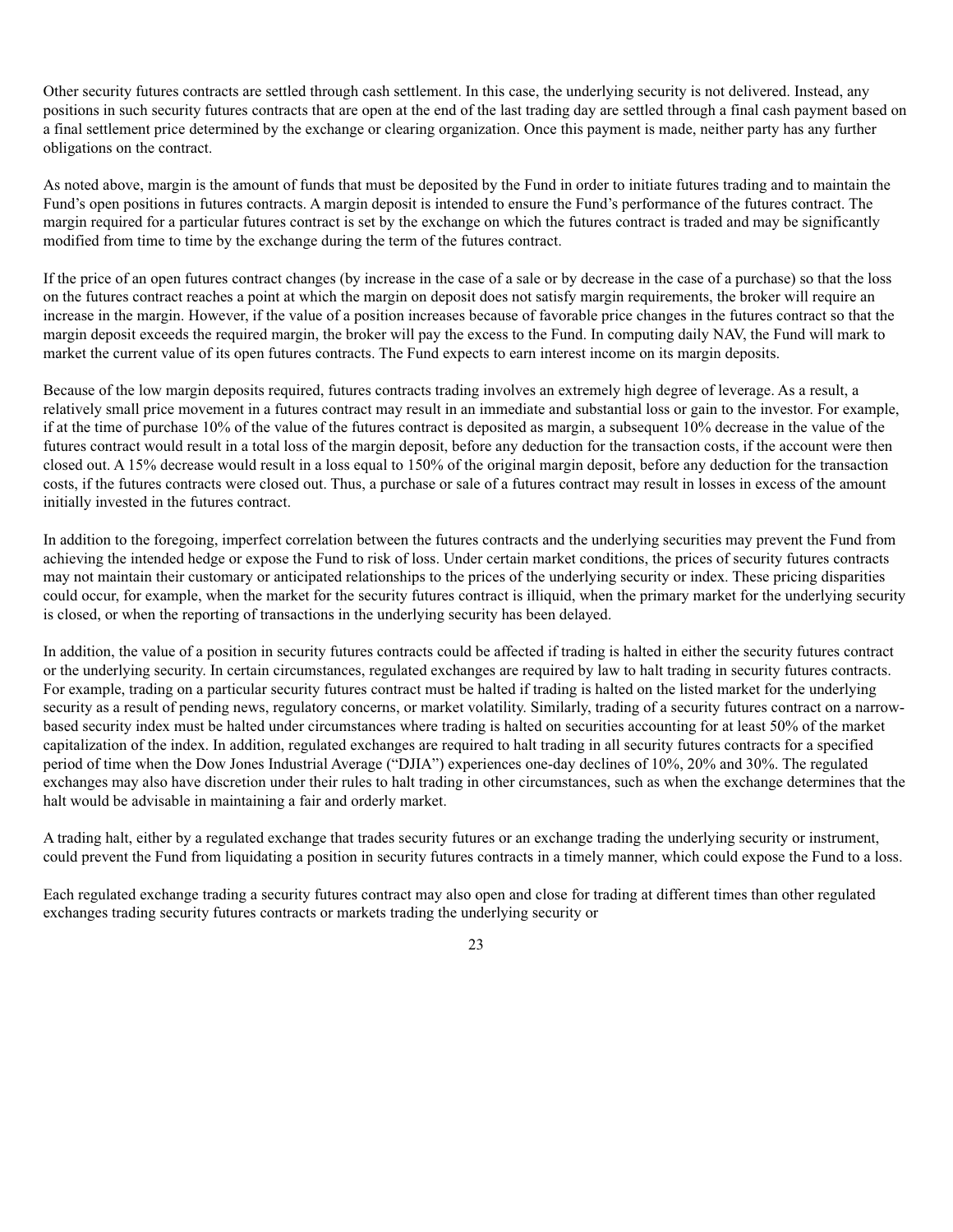securities. Trading in security futures contracts prior to the opening or after the close of the primary market for the underlying security may be less liquid than trading during regular market hours.

*Interest Rate Transactions.* The Fund can normally be expected to have less significant interest rate-related fluctuations in its NAV per Share than investment companies investing primarily in fixed-income instruments (other than money market funds and some short-term bond funds). However, because floating or variable rates on secured loans only reset periodically, changes in prevailing interest rates can be expected to cause some fluctuations in the Fund's NAV. Similarly, a sudden and significant increase in market interest rates could cause a decline in the Fund's NAV. In addition, secured loans could allow a borrower to opt between LIBOR-based (or LIBOR replacementbased) interest rates and interest rates based on bank prime rates, which could have an impact the Fund's NAV.

The Fund will, from time to time, use interest rate swaps for risk management purposes only and not as a speculative investment and would typically use interest rate swaps to shorten the average interest rate reset time of the Fund's holdings. Interest rate swaps involve the exchange by the Fund with another party of their respective commitments to pay or receive interest (e.g., an exchange of fixed-rate payments for floating rate payments). The Fund will only enter into interest rate swaps on a net basis. If the other party to an interest rate swap defaults, the Fund's risk of loss consists of the net amount of payments that the Fund is contractually entitled to receive. The counterparty risk for cleared interest rate swap transactions is generally lower than for uncleared over-the-counter interest rate swaps since generally a clearing organization becomes substituted for each counterparty to a cleared swap contract and, in effect, guarantees the parties' performance under the contract as each party to a trade looks only to the clearing house for performance of financial obligations. However, there can be no assurance that the clearing house, or its members, will satisfy its obligations to the Fund. The net amount of the excess, if any, of the Fund's obligations over its entitlements will be maintained in a segregated account by the Custodian. The Fund will not enter into an interest rate swap unless the claims-paying ability of the other party thereto is considered to be investment grade by the Adviser. If there is a default by the other party to such a transaction, the Fund will have contractual remedies pursuant to the agreements related to the transaction. These instruments are typically traded in the OTC market.

The use of interest rate swaps is a highly specialized activity which involves investment techniques and risks different from those associated with ordinary portfolio securities transactions. If the Adviser is incorrect in its forecasts of market values, interest rates and other applicable factors, the investment performance of the Fund would be unfavorably affected.

*Foreign Currency Transactions.* The Fund will, from time to time, engage in foreign currency transactions in connection with its investments in foreign securities. The Fund will conduct its foreign currency transactions either on a spot (i.e., cash) basis at the rate thenprevailing in the foreign currency markets or through forward contracts to purchase or sell foreign currencies.

*Foreign Currency Forward Contracts.* The Fund will, from time to time, enter into foreign currency forward contracts in order to protect against possible losses on non-U.S. dollar denominated investments resulting from adverse changes in the relationship between the U.S. dollar and foreign currencies. A foreign currency forward exchange contract is an obligation to purchase or sell a specific currency at a future date, which can be any fixed number of days (usually less than one year) from the date of the contract agreed upon by the parties, at a price and for an amount set at the time of the contract. These contracts are often traded in the interbank market directly between currency traders (usually large commercial banks) and their customers. A forward contract generally has a margin requirement, and no commissions are charged at any stage for trades. Although foreign exchange dealers do not charge a fee for conversion, they do realize a profit based on the difference (the spread) between the price at which they are buying and selling various currencies. However, foreign currency forward contracts could limit potential gains which could result from a positive change in such currency relationships. The Fund does not speculate in foreign currency.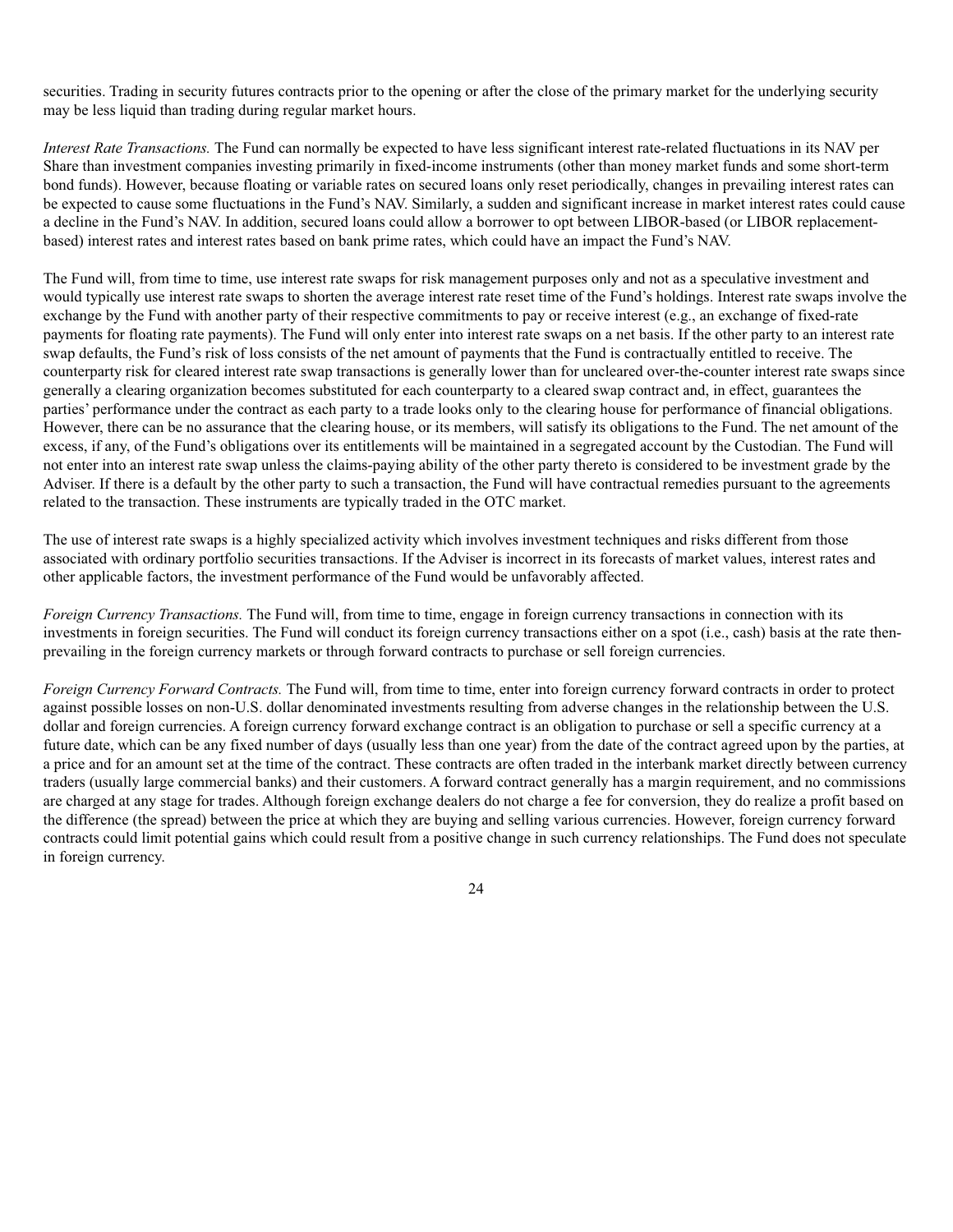Except for cross-hedges, the Fund will not enter into foreign currency forward contracts or maintain a net exposure in such contracts when it would be obligated to deliver an amount of foreign currency in excess of the value of its portfolio securities or other assets denominated in that currency or, in the case of a "cross-hedge," denominated in a currency or currencies that the Adviser believes will tend to be closely correlated with that currency with regard to price movements. At the consummation of a forward contract, the Fund could either make delivery of the foreign currency or terminate its contractual obligation to deliver the foreign currency by purchasing an offsetting contract obligating it to purchase, at the same maturity date, the same amount of such foreign currency. If the Fund chooses to make delivery of the foreign currency, it could be required to obtain such currency through the sale of portfolio securities denominated in such currency or through conversion of other assets of the Fund into such currency. If the Fund engages in an offsetting transaction, the Fund will incur a gain or loss to the extent that there is a difference between the forward contract price and the offsetting forward contract price.

It should be realized that this method of protecting the value of the Fund's portfolio securities against a decline in the value of a currency does not eliminate fluctuations in the underlying prices of the securities. It simply establishes a rate of exchange which can be achieved at some future point in time. Additionally, although such contracts tend to minimize the risk of loss due to a decline in the value of the hedged currency, at the same time they tend to limit any potential gain should the value of such currency increase. Generally, the Fund will not enter into a foreign currency forward contract with a term longer than one year.

*Commodities-Related Derivatives.* The Fund will, from time to time, use commodities-related derivatives to hedge a position in a commodity-related issuer or industry. Commodities-related derivatives include, but are not limited to, commodities contracts, commodity futures or options thereon (investments in contracts for the future purchase or sale of commodities); total return swaps based on a commodity index (permitting one party to receive/pay the total return on a commodity index against payment/receipt of an agreed upon spread/interest rate); commodity-linked notes (providing a return based on a formula referenced to a commodity index); commodity exchange traded notes (non-interest paying debt instruments whose price fluctuates (by contractual commitment) with an underlying commodities index); sovereign issued oil warrants (a sovereign obligation the coupon on which is contingent on the price of oil); and any other commodities-related derivative permitted by law.

*Equity Swaps*. In a typical equity swap, one party agrees to pay another party the return on a security, security index or basket of securities in return for a specified interest rate. By entering into an equity index swap, the index receiver can gain exposure to securities making up the index of securities without actually purchasing those securities. Equity index swaps involve not only the risk associated with investment in the securities represented in the index, but also the risk that the performance of such securities, including dividends, will not exceed the interest that the Fund will be committed to pay under the swap.

*Regulation of Derivatives*. The derivatives markets have become subject to comprehensive statutes, regulations and margin requirements. Regulation of the derivatives market presents additional risks to the Fund and may limit the ability of the Fund to use, and the availability or performance of such instruments. For instance, in October 2020, the SEC adopted Rule 18f-4 under the 1940 Act providing for the regulation of a registered investment company's use of derivatives, short sales, reverse repurchase agreements, and certain other instruments. Under Rule 18f-4, a fund's derivatives exposure is limited through a value-at-risk test and requires the adoption and implementation of a derivatives risk management program for certain derivatives users. However, subject to certain conditions, funds that do not invest heavily in derivatives may be deemed limited derivatives users and would not be subject to the full requirements of Rule 18f-4. In connection with the adoption of Rule 18f-4, the SEC also eliminated the asset segregation and cover framework arising from prior SEC guidance for covering derivatives and certain financial instruments, as discussed herein, effective at the time that the Fund complies with Rule 18f-4. Rule 18f-4 could limit the Fund's ability to engage in certain derivatives and other transactions and/or increase the costs of such transactions, which could adversely affect the value or performance of the Fund. The scheduled compliance date for the rule is August 19, 2022.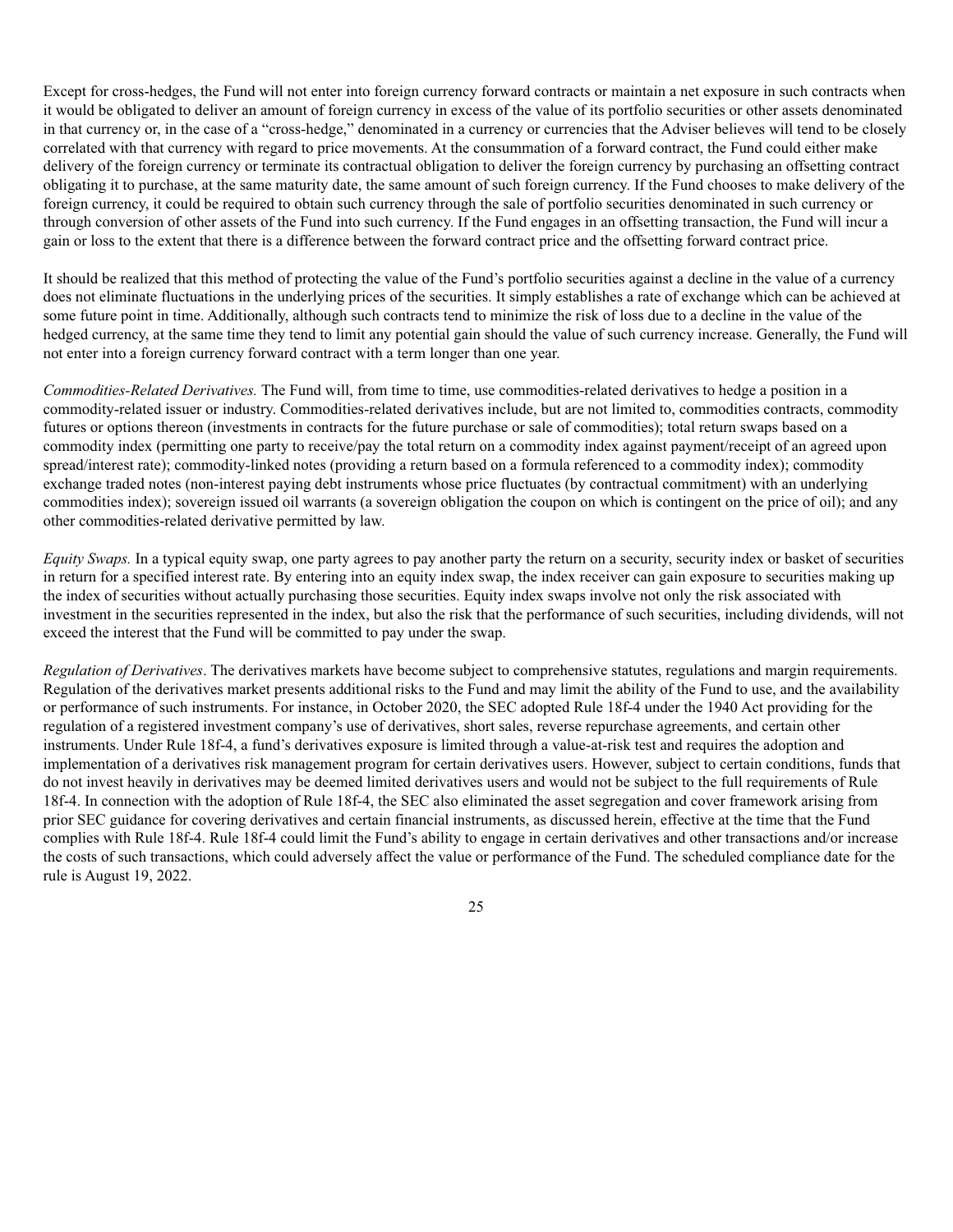# *When-Issued and Forward Commitment Securities*

From time to time, the Fund will purchase securities on a "when-issued" basis and will purchase or sell securities on a "forward commitment" basis in order to acquire the security or to hedge against anticipated changes in interest rates and prices. When such transactions are negotiated, the price, which is generally expressed in yield terms, is fixed at the time the commitment is made, but delivery and payment for the securities take place at a later date. When-issued securities and forward commitments may be sold prior to the settlement date, but the Fund will enter into when-issued and forward commitments only with the intention of actually receiving or delivering the securities, as the case may be. If the Fund disposes of the right to acquire a when-issued security prior to its acquisition or disposes of its right to deliver or receive against a forward commitment, it might incur a gain or loss. At the time the Fund enters into a transaction on a when-issued or forward commitment basis, it will designate on its books and records cash or liquid credit securities equal to at least the value of the when-issued or forward commitment securities. The value of these assets will be monitored daily to ensure that their marked-to-market value will at all times equal or exceed the corresponding obligations of the Fund. There is always a risk that the securities may not be delivered and that the Fund will incur a loss. Settlements in the ordinary course, which may take substantially more than five business days, are not treated by the Fund as when-issued or forward commitment transactions and accordingly are not subject to the foregoing restrictions.

Securities purchased on a forward commitment or when-issued basis are subject to changes in value (generally changing in the same way, i.e., appreciating when interest rates decline and depreciating when interest rates rise) based upon the public's perception of the creditworthiness of the issuer and changes, actual or anticipated, in the level of interest rates. Securities purchased with a forward commitment or when-issued basis may expose the Fund to risks because they may experience such fluctuations prior to their actual delivery. Purchasing securities on a when-issued basis can involve the additional risks that the yield available in the market when the delivery takes place actually may be higher than that obtained in the transaction itself. Purchasing securities on a forward commitment or when-issued basis when the Fund is fully invested may result in greater potential fluctuation in the value of the Fund's net assets and its net asset value per Share.

The risks and effect of settlements in the ordinary course on the Fund's net asset value are not the same as the risks and effect of whenissued and forward commitment securities.

The purchase price of when-issued and forward commitment securities are expressed in yield terms, which reference a floating rate of interest, and is therefore subject to fluctuations of the security's value in the market from the date of the Fund's commitment (the "Commitment Date") to the date of the actual delivery and payment for such securities (the "Settlement Date"). There is a risk that, on the Settlement Date, the Fund's payment of the final purchase price, which is calculated on the yield negotiated on the Commitment Date, will be higher than the market's valuation of the security on the Settlement Date. This same risk is also borne if the Fund disposes of its right to acquire a when-issued security, or its right to deliver or receive a forward commitment security, and there is a downward market movement in the value of the security from the Commitment Date to the Settlement Date. No income accrues to the Fund during the period from the Commitment Date to the Settlement Date. On the other hand, the Fund could incur a gain if the Fund invests in whenissued and forward commitment securities and correctly anticipates the rise in interest rates and prices in the market.

The settlements of secondary market purchases of Senior Loans in the ordinary course, on a settlement date beyond the period expected by loan market participants (i.e., T+7 for par loans and T+20 for distressed loans, in other words more than seven or twenty business days beyond the trade date, respectively) are subject to the delayed compensation mechanics prescribed by the Loan Syndications and Trading Association ("LSTA"). For par loans, income accrues to the buyer of the Senior Loan (the "Buyer") during the period beginning on the last date by which the Senior Loan purchase should have settled (T+7) to and including the actual settlement date. Should settlement of a par Senior Loan purchase in the secondary market be delayed beyond the T+7 period prescribed by the LSTA, the Buyer is typically compensated for such delay through a payment from the seller of the Senior Loan (this payment may be netted from the wire released on settlement date for the purchase price of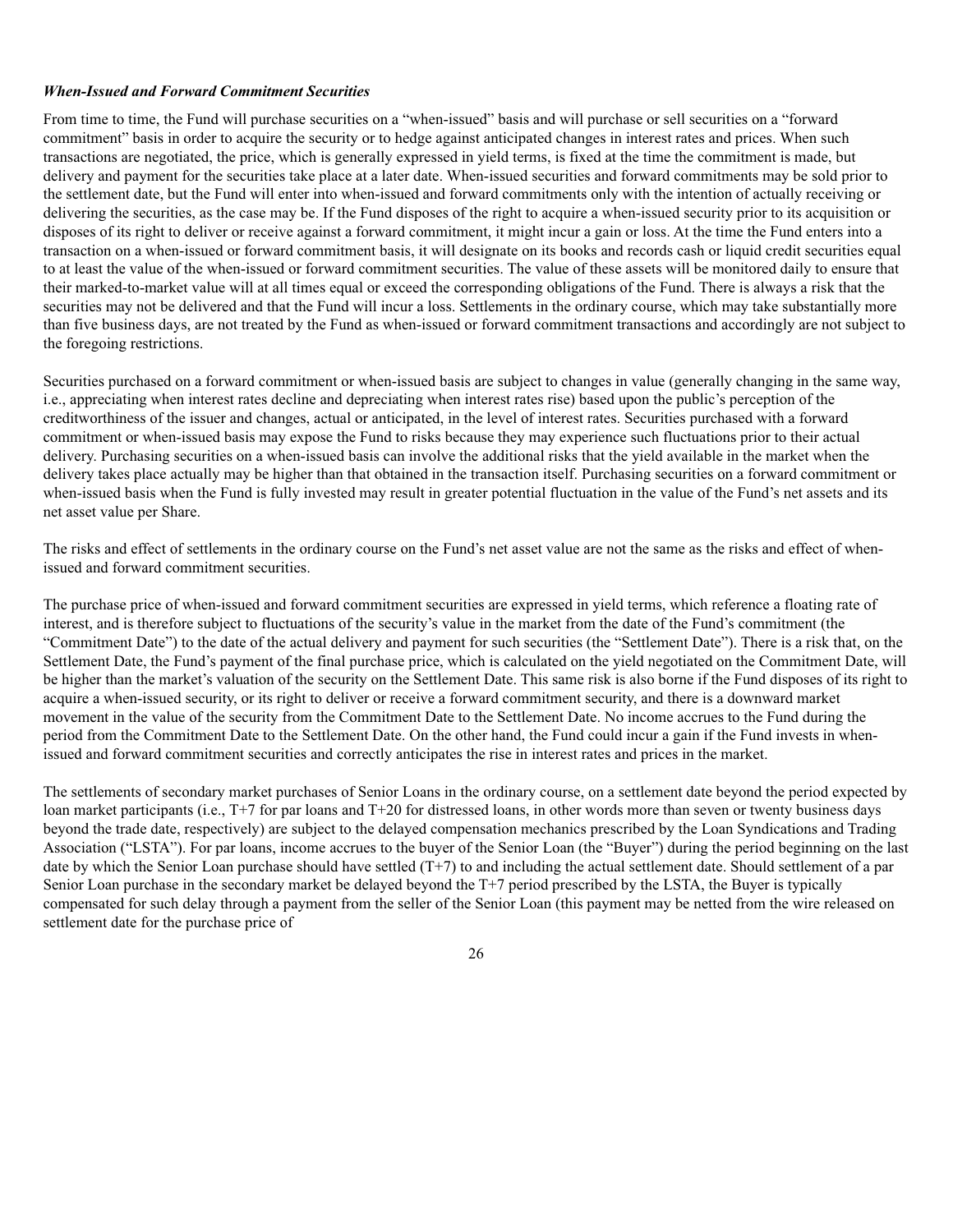the Senior Loan paid by the Buyer). In brief, the adjustment is typically calculated by multiplying the notional amount of the trade by the applicable margin in the Loan Agreement pro-rated for the number of business days (calculated using a year of 360 days) beyond the settlement period prescribed by the LSTA, plus any amendment or consent fees that the Buyer should have received. Furthermore, the purchase of a Senior Loan in the secondary market is typically negotiated and finalized pursuant to a binding trade confirmation, and therefore, the risk of non-delivery of the security to the Fund is reduced or eliminated when compared with such risk when investing in when-issued or forward commitment securities.

# *Reverse Repurchase Agreements*

The Fund will, from time to time, enter into reverse repurchase agreements with respect to its portfolio investments subject to the investment restrictions set forth herein. Reverse repurchase agreements involve the sale of securities held by the Fund with an agreement by the Fund to repurchase the securities at an agreed upon price, date and interest payment. Consistent with current SEC requirements, at the time the Fund enters into a reverse repurchase agreement, it will designate on its books and records liquid instruments having a value not less than the repurchase price (including accrued interest). If the Fund establishes and maintains such a segregated account, a reverse repurchase agreement will not be considered a borrowing by the Fund for purposes of the 1940 Act; however, under certain circumstances in which the Fund does not establish and maintain such a segregated account, such reverse repurchase agreement will be considered a borrowing for the purpose of the Fund's limitation on borrowings. The use by the Fund of reverse repurchase agreements involves many of the same risks of leverage since the proceeds derived from such reverse repurchase agreements may be invested in additional securities. Reverse repurchase agreements involve the risk that the market value of the securities acquired in connection with the reverse repurchase agreement may decline below the price of the securities the Fund has sold but is obligated to repurchase. Also, reverse repurchase agreements involve the risk that the market value of the securities retained in lieu of sale by the Fund in connection with the reverse repurchase agreement may decline in price.

If the buyer of securities under a reverse repurchase agreement files for bankruptcy or becomes insolvent, such buyer or its trustee or receiver may receive an extension of time to determine whether to enforce the Fund's obligation to repurchase the securities, and the Fund's use of the proceeds of the reverse repurchase agreement may effectively be restricted pending such decision. Also, the Fund would bear the risk of loss to the extent that the proceeds of the reverse repurchase agreement are less than the value of the securities subject to such agreement.

#### *Repurchase Agreements*

The Fund will, from time to time, invest in repurchase agreements. A repurchase agreement is a contractual agreement whereby the seller of securities agrees to repurchase the same security at a specified price on a future date agreed upon by the parties. The agreed-upon repurchase price determines the yield during the Fund's holding period. Repurchase agreements are considered to be loans collateralized by the underlying security that is the subject of the repurchase contract. The Fund will only enter into repurchase agreements with registered securities dealers or domestic banks that, in the opinion of the Adviser, present minimal credit risk. The risk to the Fund is limited to the ability of the issuer to pay the agreed-upon repurchase price on the delivery date; however, although the value of the underlying collateral at the time the transaction is entered into always equals or exceeds the agreed-upon repurchase price, if the value of the collateral declines there is a risk of loss of both principal and interest. In the event of default, the collateral may be sold but the Fund might incur a loss if the value of the collateral declines and might incur disposition costs or experience delays in connection with liquidating the collateral. In addition, if bankruptcy proceedings are commenced with respect to the seller of the security, realization upon the collateral by the Fund may be delayed or limited. The Adviser will monitor the value of the collateral at the time the transaction is entered into and at all times subsequent during the term of the repurchase agreement in an effort to determine that such value always equals or exceeds the agreed-upon repurchase price. In the event the value of the collateral declines below the repurchase price, the Adviser will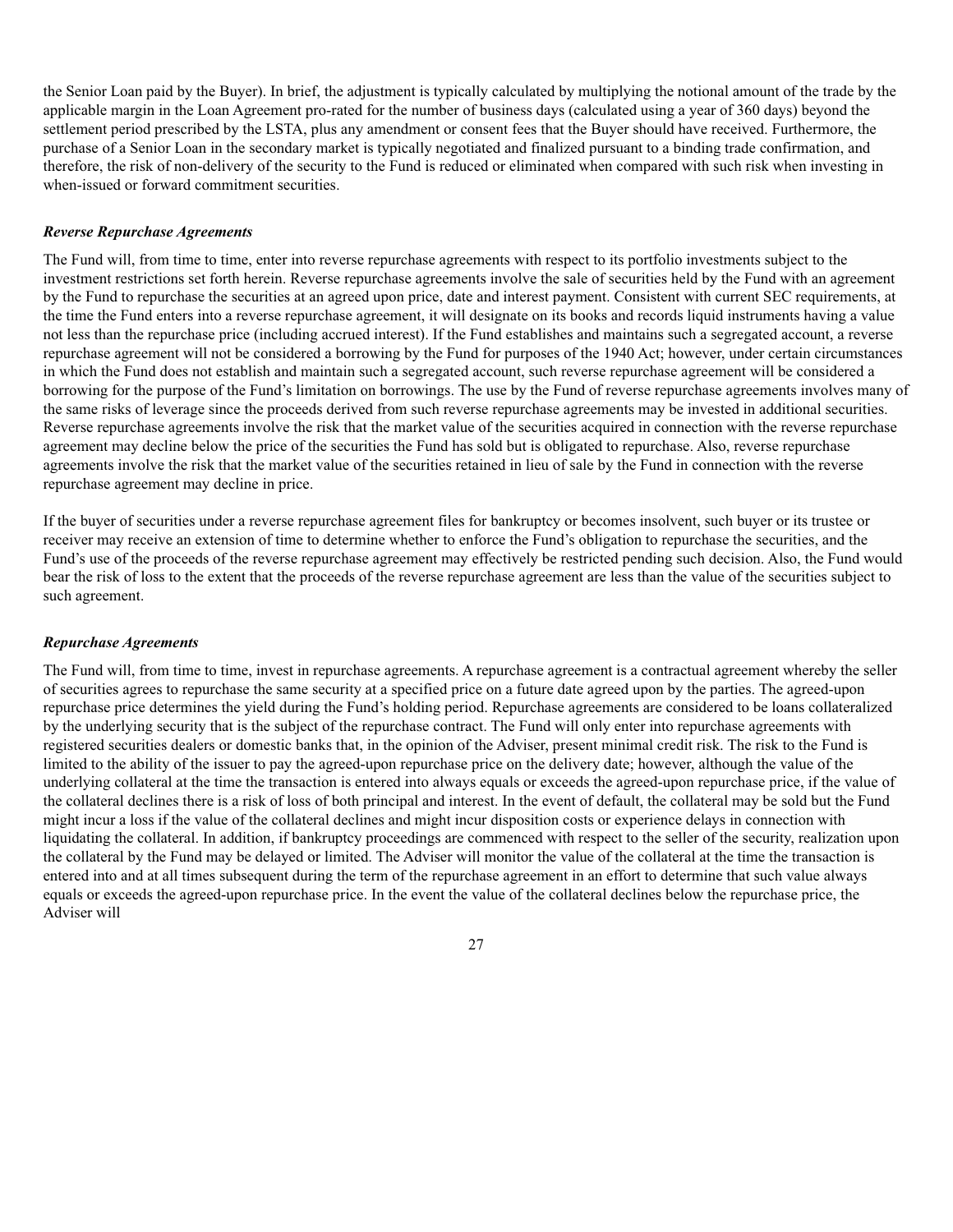demand additional collateral from the issuer to increase the value of the collateral to at least that of the repurchase price, including interest.

# *Short Sales*

The Fund will, from time to time, engage in short sales of securities, particularly of corporate bonds and other fixed-income instruments. A short sale is a transaction in which the Fund sells a security it does not own as a means of attractive financing for purchasing other assets or in anticipation that the market price of that security will decline. The Fund will, from time to time, make short sales for financing, risk management, in order to maintain portfolio flexibility or to enhance income or gain.

When the Fund makes a short sale, it must borrow the security sold short and deliver it to the broker-dealer through which it made the short sale as collateral for its obligation to deliver the security upon conclusion of the sale. The Fund will, from time to time, have to pay a fee to borrow particular securities and is often obligated to pay over any payments received on such borrowed securities.

The Fund's obligation to replace the borrowed security may be secured by collateral deposited with the broker-dealer, usually cash, U.S. government securities or other liquid securities. Under current SEC requirements, the Fund will, from time to time, also be required to designate on its books and records similar collateral with its custodian to the extent, if any, necessary so that the aggregate collateral value is at all times at least equal to the current market value of the security sold short. Depending on arrangements made with the broker-dealer from which it borrowed the security regarding payment over of any payments received by the Fund on such security, the Fund may not receive any payments (including interest) on its collateral deposited with such broker-dealer.

If the price of the security sold short increases between the time of the short sale and the time the Fund replaces the borrowed security, the Fund will incur a loss; conversely, if the price declines, the Fund will realize a gain. Any gain will be decreased, and any loss increased, by the transaction costs described above. Although the Fund's gain is limited to the price at which it sold the security short, its potential loss is theoretically unlimited.

# *Other Investment Companies*

The Fund will, from time to time, invest in securities issued by other investment companies within the limits prescribed by the 1940 Act, the rules and regulations thereunder and any exemptive orders currently or in the future obtained by the Fund from the SEC. These securities include shares of other closed-end funds, open-end investment companies (i.e., mutual funds) and ETFs. As a stockholder in an investment company, the Fund will bear its ratable share of that investment company's expenses and would remain subject to payment of the Fund's management fees with respect to assets so invested. Shareholders would therefore be subject to duplicative expenses to the extent the Fund invests in other investment companies. In addition, the securities of other investment companies may also be leveraged and will therefore be subject to the same leverage risks described herein.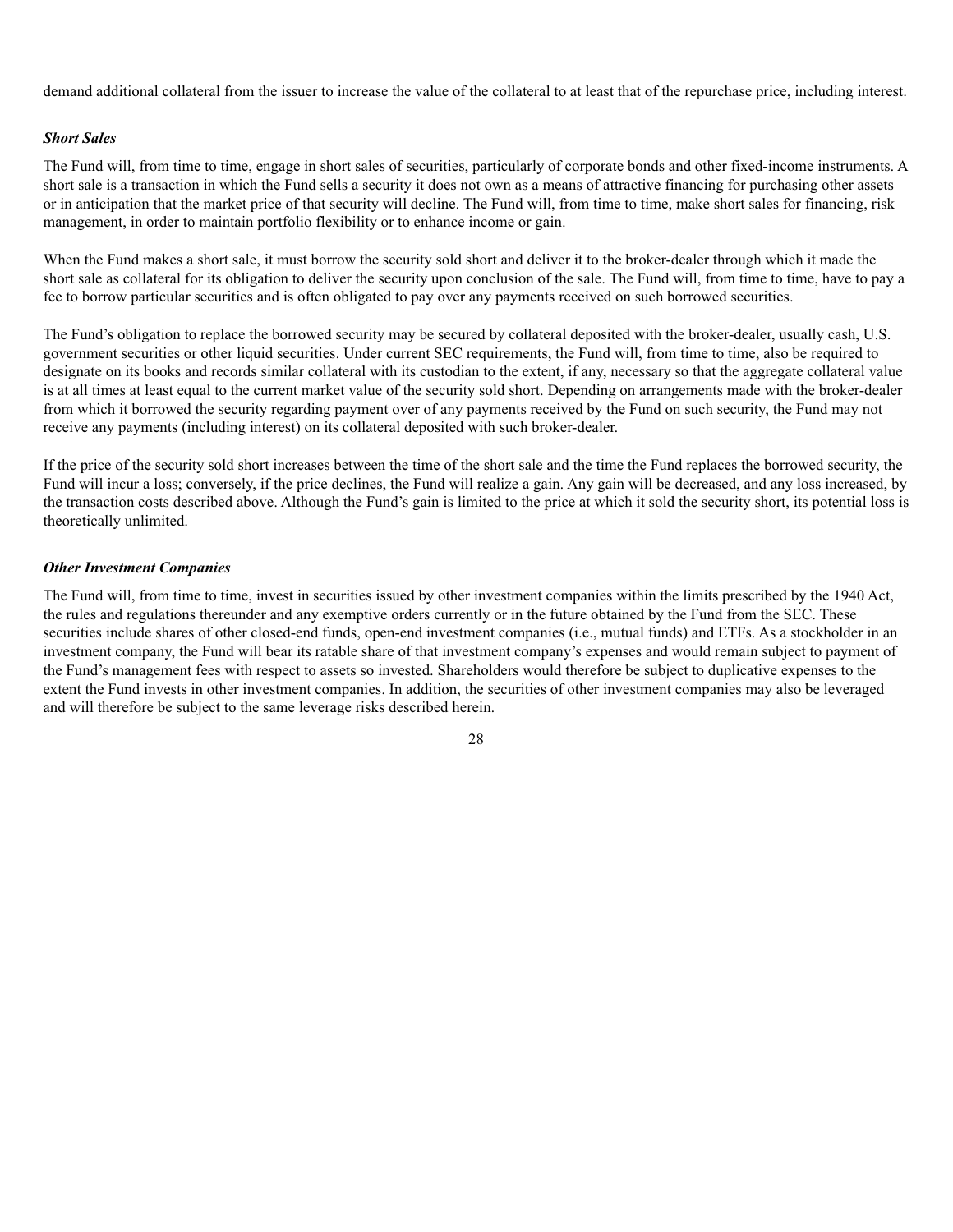#### **MANAGEMENT OF THE FUND**

**Board of Trustees of the Fund**

The business and affairs of the Fund are managed under the oversight of the Board subject to the laws of the State of Delaware and the Fund's Declaration of Trust. Each member of the Board serves until his or her successor

Below is a list of the Fund sTrustes and their present positions and principal occupations during the past five years. Trustes who are deemed to be "intered from the list of the Fund Complex" includes the registered invest

#### **Trustees of the Fund**

| Name, Age and Address1<br><b>Interested Trustee</b> | Position(s)<br>Held with the<br>Fund | <b>Term of Office</b><br>and Length of<br><b>Time Served</b> | Principal<br><b>Occupation(s)</b> During<br>Past 5 Years                                                                                                                                                                       | Number of<br>Registered<br>Investment<br><b>Companies</b> in<br><b>Fund Complex</b><br>Overseen by<br>Trustee <sub>2</sub> | Other<br><b>Directorships</b><br><b>Held by</b><br>Trustee <sup>3</sup> |
|-----------------------------------------------------|--------------------------------------|--------------------------------------------------------------|--------------------------------------------------------------------------------------------------------------------------------------------------------------------------------------------------------------------------------|----------------------------------------------------------------------------------------------------------------------------|-------------------------------------------------------------------------|
| Eric Mogelof (46)                                   |                                      |                                                              | Trustee, Chair and President Since December 2020 Global head of KKR's Client and Partner Group and Partner of KKR (since 2020); Head of U.S. Global Wealth Management (2017-2020) and Head of Asia Pacific (2014-2017), PIMCO. |                                                                                                                            | None                                                                    |
| <b>Independent</b><br><b>Trustees</b>               |                                      |                                                              |                                                                                                                                                                                                                                |                                                                                                                            |                                                                         |
| Michael E. Cahill<br>(71)                           | Trustee                              | Since Inception                                              | Executive Vice President (2008-2013) and Managing Director and General Counsel (1991-2013), The TCW Group, Inc. and Trust Company of the West (financial services firm).                                                       |                                                                                                                            | None                                                                    |
| Tobin V. Levy (78) Trustee                          |                                      | Since Inception                                              | Executive Vice President & Chief Financial Officer, Local Initiatives Support Corporation (non-profit support and resources) (2011-2014).                                                                                      |                                                                                                                            | None                                                                    |
|                                                     |                                      |                                                              | 2S                                                                                                                                                                                                                             |                                                                                                                            |                                                                         |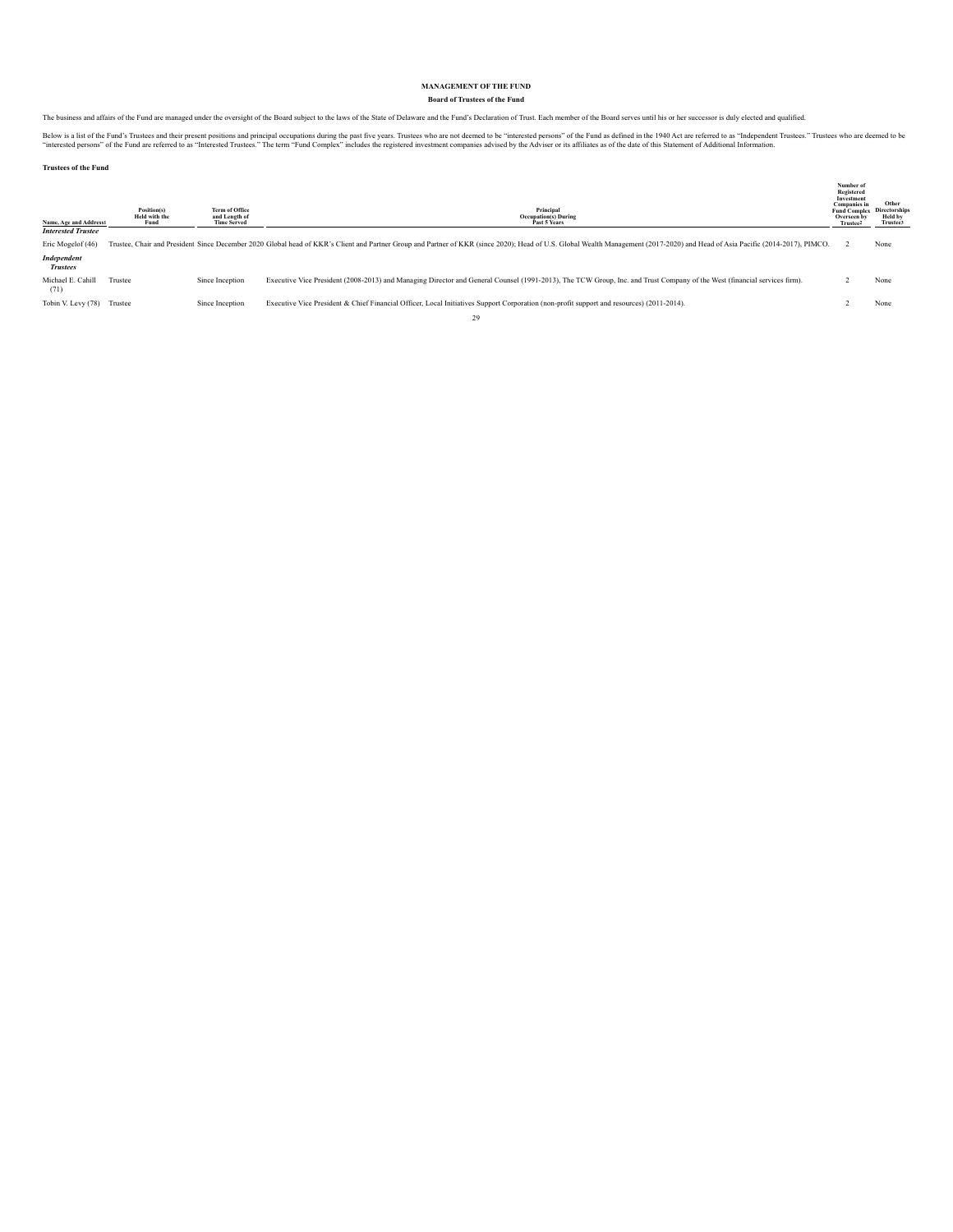|                                         |             |                       |                                                                                                                                                                                                                                | Number o            |                                   |
|-----------------------------------------|-------------|-----------------------|--------------------------------------------------------------------------------------------------------------------------------------------------------------------------------------------------------------------------------|---------------------|-----------------------------------|
|                                         |             |                       |                                                                                                                                                                                                                                | Registered          |                                   |
|                                         |             |                       |                                                                                                                                                                                                                                | Investment          |                                   |
|                                         | Position(s) |                       |                                                                                                                                                                                                                                | <b>Companies in</b> |                                   |
|                                         | Held        | <b>Term of Office</b> | Principal                                                                                                                                                                                                                      |                     | <b>Fund Complex Directorships</b> |
|                                         | with the    | and Length of         | <b>Occupation(s)</b> During                                                                                                                                                                                                    | Overseen by         |                                   |
| Name, Age and Address <sup>1</sup> Fund |             | <b>Time Served</b>    | Past 5 Years                                                                                                                                                                                                                   | Trustee2            | <b>Trustee</b>                    |
| Catherine Sidamon- Trustee Since In     |             |                       | Treasurer and Board Member, C-Change Conversations (non-profit organization), Board Member, FlexPaths LLC (workplace strategy and consulting firm), Managing Director, Constellation Wealth Advisors (financial services firm) |                     | None                              |
| Eristoff (58)                           |             | ception               |                                                                                                                                                                                                                                |                     |                                   |
|                                         |             |                       |                                                                                                                                                                                                                                |                     |                                   |
|                                         |             |                       | Jeffrey L. Zlot (51) Trustee Since Inception Managing Director, Tiedemann Advisors (formerly, Tiedemann Wealth Management) (investment consultant and investment banking) (since 1997).                                        |                     | None                              |

1 Each Trustee may be contacted by writing to the Trustee, c/o KKR Credit Advisors (US) LLC, 555 California Street, 50th Floor, San Francisco, California 94104, Attn: General Counsel.<br>2 This column includes only directorsh

#### **Experience of Trustees**

The Board has concluded, based on experience, qualifications and attributes, that each Trustee should serve as a Trustee. Following is a brief summary of the information that led to and/or supports this conclusion.

Michael E. Cahill, an Independent Trustee, served as Executive Vice President from 2008 to 2013 and Managing Director and General Counsel from 1991 to 2013 of The TCW Group, Inc. and Trust Company of the West, an internati

Tobin V. Levy, an Independent Trustee, was previously employed by Goldman Sachs & Co. for 13 years where he served as a Managing Director and Chief Financial Officer of the Hedge Fund Strategies Group. While at Goldman Sac

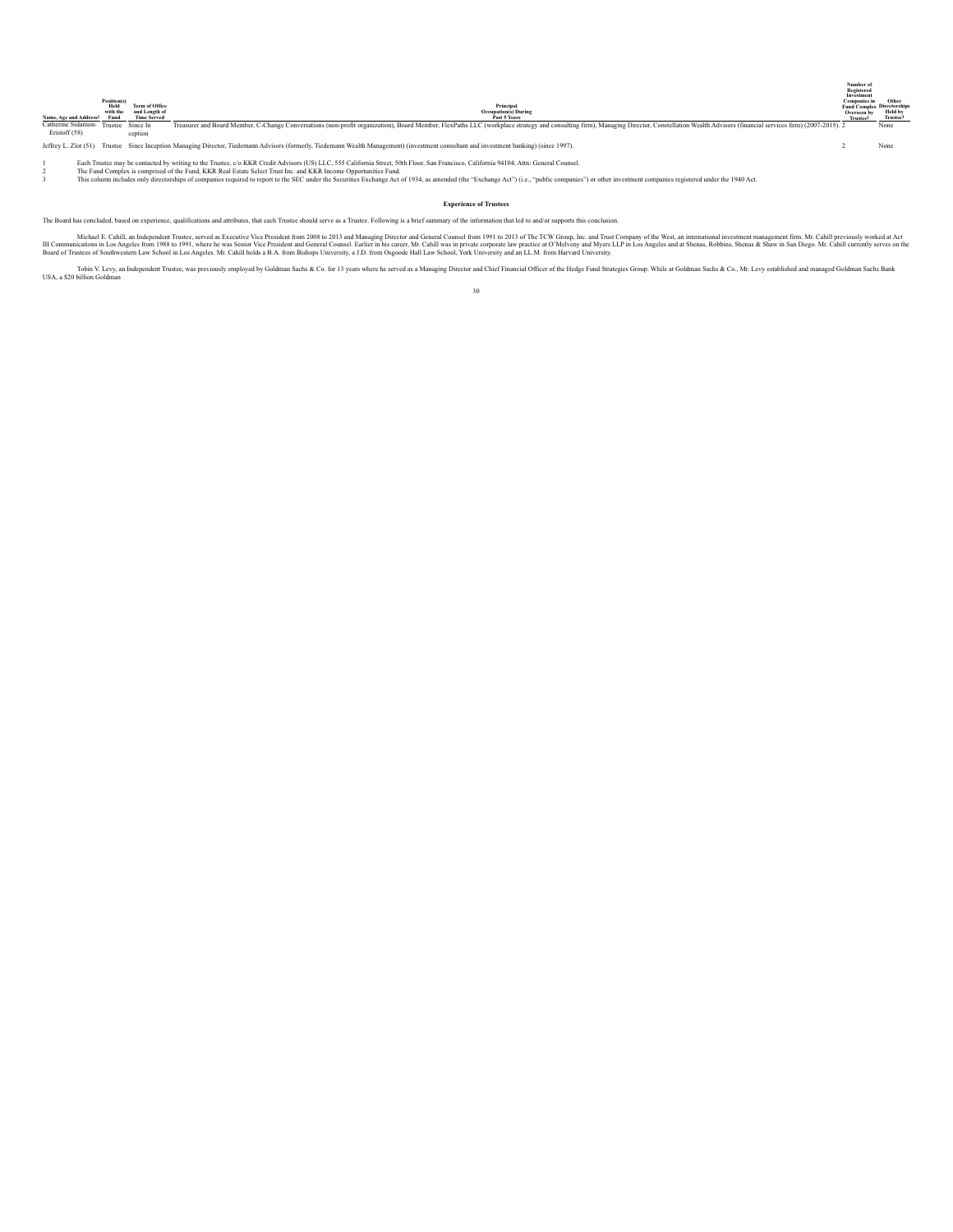Sachs bank subsidiary of which he was Chairman and Chief Executive Officer. Prior to that, Mr. Levy was employed by Caisse Nationale de Credit Agricole for 10 years in a variety of roles, including as a Member of the Executive Committee. Earlier in his career, Mr. Levy held management roles at Norwest Bank and First Pennsylvania Corporation. Before Mr. Levy began his career, he was a First Lieutenant in the U.S. Army from 1968 to 1971. Mr. Levy currently serves as a Trustee of Preservation of Affordable Housing, Inc. and was formerly a Trustee of the Borough of Princeton Housing Authority and Head of the Investment Committee for Princeton Public Library. Mr. Levy holds a B.S. in Economics from the University of Pennsylvania and an M.B.A. from Wharton at the University of Pennsylvania.

Catherine B. Sidamon-Eristoff, an Independent Trustee, is a Board Member of FlexPaths LLC, a workplace strategy and consulting firm. She is Treasurer and a Board Member of C-Change Conversations, a non-profit organization promoting non-partisan dialogue on climate change and energy. Previously, Ms. Sidamon-Eristoff was a Managing Director of Constellation Wealth Advisors from 2007 until its sale in 2015 to First Republic Bank. She started her career in 1987 at Morgan Stanley, spending most of it in Private Wealth Management, first as a fixed income portfolio manager, then as a Managing Director and head of the New York and other offices. She retired in 2005 as an Advisory Director. Ms. Sidamon-Eristoff has served on the boards of numerous non-profit organizations in New York and New Jersey. She holds a B.A. in Political Science from Duke University and an M.B.A. from the Fuqua School of Business at Duke University.

Jeffrey L. Zlot, an Independent Trustee, has served as a Managing Director of Tiedemann Advisors (formerly, Tiedemann Wealth Management), an investment consulting and banking firm, since 1997. Mr. Zlot was previously the Chief Compliance Officer of Presidio Merchant Partners, LLC, a wholly-owned subsidiary of The Presidio Group LLC. Mr. Zlot served as Chief Financial Officer of The Presidio Group LLC from 1997 to 2007. Previously, he worked as a Research Analyst at Peter Hart Research Associates. Mr. Zlot serves as the President of the Board of Camp Tawonga. Mr. Zlot holds a B.A. in Government from Colby College and is a Certified Financial Planner.

Eric Mogelof, an Interested Trustee, joined KKR in October 2020 as the global head of KKR's Client and Partner Group and as a Partner of KKR. Mr. Mogelof also serves on the firm's Distribution Committee. Prior to joining KKR, Mr. Mogelof spent 17 years at PIMCO and held various leadership roles including head of PIMCO's U.S. Global Wealth Management business, head of PIMCO's Asia Pacific business, head of PIMCO's Global Advisory effort, and co-head of PIMCO's Americas Institutional business. He was also a member of PIMCO's Executive Committee and board member of the PIMCO Foundation. Prior to PIMCO, Mr. Mogelof worked at Salomon Brothers in investment banking and at Jupiter Partners, a private equity firm. He has 22 years of investment experience and holds an MBA from Harvard Business School. He received an undergraduate degree in mathematics and economics from Yale University.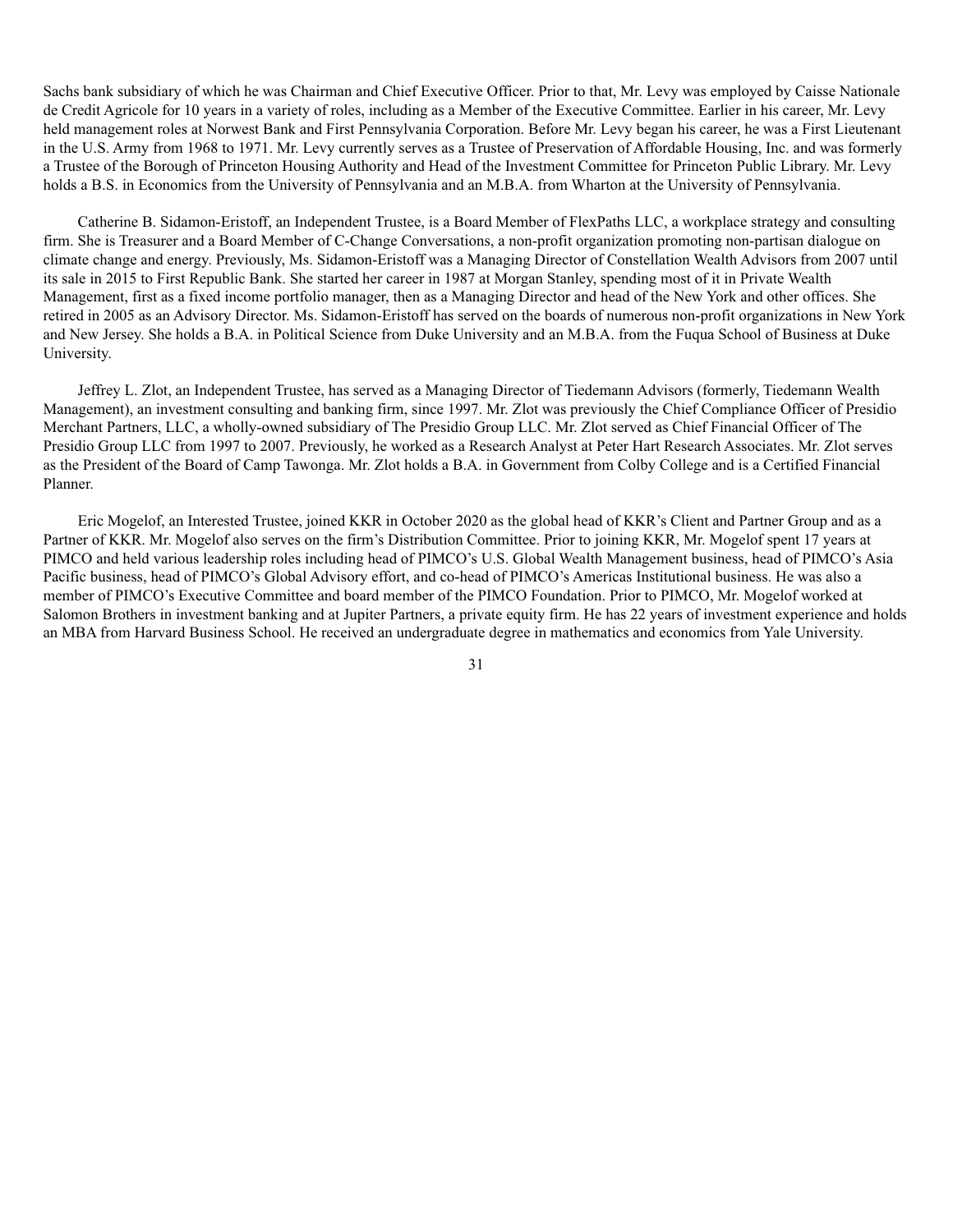#### **Trustee Beneficial Ownership of Fund Shares**

The following table shows the dollar range of equity securities owned by the Trustees in the Fund and in other investment companies overseen by the Trustees within the same family of investment companies as of January 31, 2022.

| Name                        | <b>Dollar Range1 of Equity</b><br>Securities in the Fund | <b>Aggregate Dollar Range of Equity</b><br><b>Securities Overseen by the Trustees</b><br>in the Family of Registered<br><b>Investment Companies2</b> |
|-----------------------------|----------------------------------------------------------|------------------------------------------------------------------------------------------------------------------------------------------------------|
| <b>Interested Trustee</b>   |                                                          |                                                                                                                                                      |
| Eric Mogelof                | None                                                     | Over \$100,000                                                                                                                                       |
| <b>Independent Trustees</b> |                                                          |                                                                                                                                                      |
| Michael E. Cahill           | \$10,001-\$50,000                                        | Over \$100,000                                                                                                                                       |
| Tobin V. Levy               | \$10,001-\$50,000                                        | Over \$100,000                                                                                                                                       |
| Name                        | <b>Dollar Range1 of Equity</b><br>Securities in the Fund | <b>Aggregate Dollar Range of Equity</b><br><b>Securities Overseen by the Trustees</b><br>in the Family of Registered<br><b>Investment Companies2</b> |
| Catherine Sidamon-          |                                                          |                                                                                                                                                      |
| Eristoff                    | \$<br>50,001-\$100,000                                   | Over \$100,000                                                                                                                                       |
| Jeffrey L. Zlot             | 50,001-\$100,000<br>S                                    | Over \$100,000                                                                                                                                       |

1 "Beneficial Ownership" is determined in accordance with Section 16a-1(a)(2) under the Exchange Act.

2 The term "Family of Registered Investment Companies" refers to all registered investment companies advised by the Adviser or an affiliate board.

#### **Compensation of Trustees**

Each Independent Trustee is compensated by an annual retainer and meeting fees. The following is the compensation paid to the Trustees for the fiscal year ended October 31, 2021. The Independent Trustees may elect to defer part or all of the fees earned for serving as Trustees of the Fund pursuant to a deferred compensation plan.

| <b>Name of Trustee</b><br><b>Interested Trustee</b> <sup>1</sup> |                             |   | <b>Aggregate Compensation</b><br><b>From the Fund</b> | <b>Total Compensation From</b><br><b>Fund Complex Paid to</b><br><b>Trustees</b> |          |  |
|------------------------------------------------------------------|-----------------------------|---|-------------------------------------------------------|----------------------------------------------------------------------------------|----------|--|
|                                                                  | Eric Mogelof                |   |                                                       |                                                                                  | $\Omega$ |  |
|                                                                  | <b>Independent Trustees</b> |   |                                                       |                                                                                  |          |  |
|                                                                  | Michael E. Cahill           |   | 30,000                                                |                                                                                  | 60,000   |  |
|                                                                  | Tobin V. Levy               | S | 30,000                                                | \$                                                                               | 60,000   |  |
|                                                                  | Catherine Sidamon-          |   |                                                       |                                                                                  |          |  |
|                                                                  | Eristoff                    |   | 30,000                                                | S                                                                                | 60,000   |  |
|                                                                  | Jeffrey L. Zlot             |   | 30,000                                                | D                                                                                | 60,000   |  |
|                                                                  |                             |   |                                                       |                                                                                  |          |  |

1 The Interested Trustee is not compensated by the Fund or the Fund Complex for his services.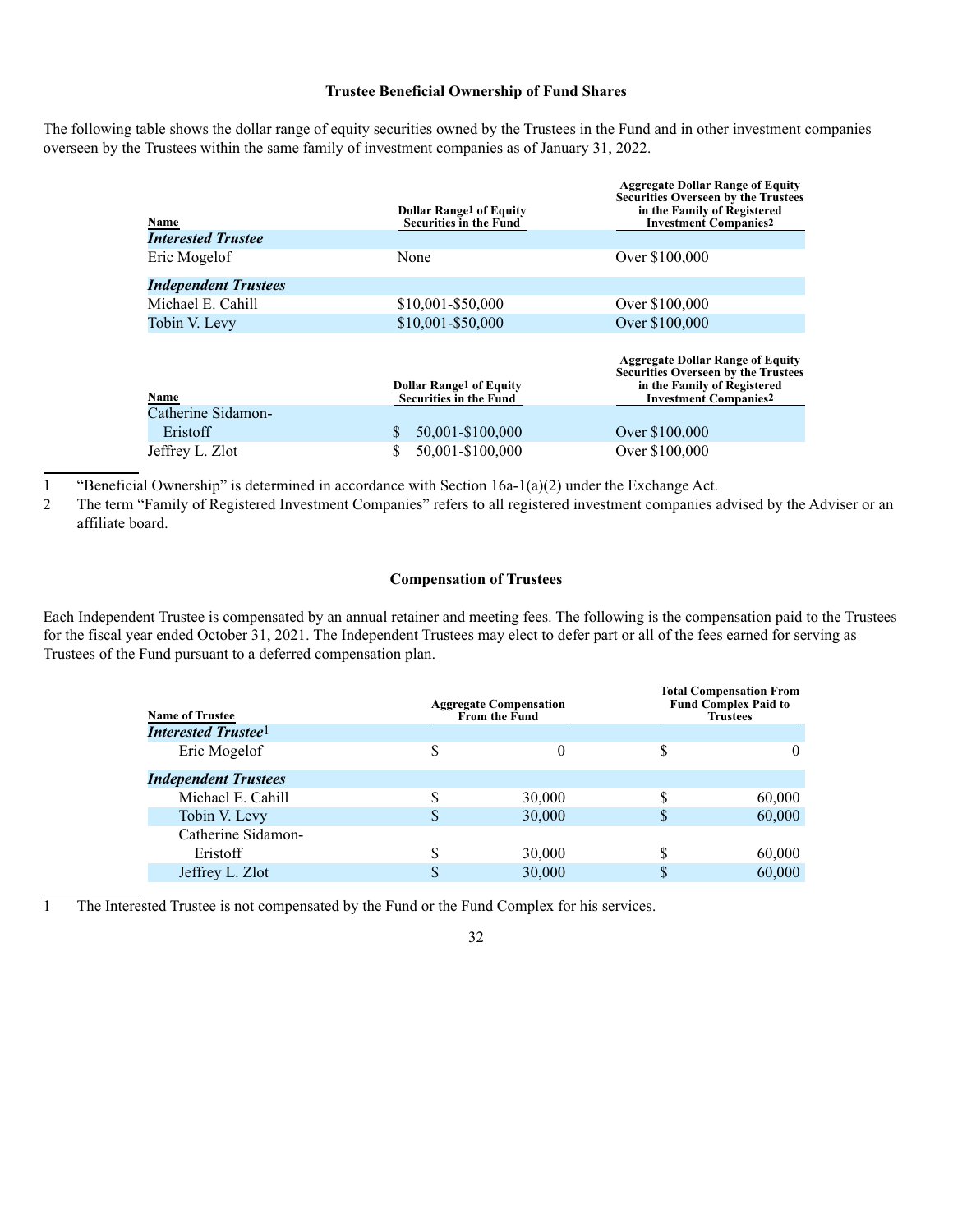#### **Board Committees**

In addition to serving on the Board, the Independent Trustees also serve on the following committees, which have been established by the Board to handle certain designated responsibilities. The Board has designated a chair of each committee. The Board may establish additional committees, change the membership of any committee, fill all vacancies and designate alternate members to replace any absent or disqualified member of any committee or to dissolve any committee as it deems necessary and in the Fund's best interest.

*Audit Committee.* The members of the Fund's Audit Committee (the "Audit Committee") are Michael E. Cahill, Tobin V. Levy, Catherine Sidamon-Eristoff and Jeffrey L. Zlot, each of whom meets the independence standards established by the SEC for audit committees and is independent for purposes of the 1940 Act. Tobin V. Levy serves as chair of the Audit Committee. The Board has determined that Mr. Levy is an "audit committee financial expert" as that term is defined under Item 407 of Regulation S-K of the Exchange Act. The Audit Committee operates pursuant to a written charter and meets periodically as necessary. A copy of the Audit Committee's charter is available on our website: http://www.kkrfunds.com. The Audit Committee is responsible for selecting, engaging and discharging the Fund's independent registered public accounting firm, reviewing the plans, scope and results of the audit engagement with the Fund's independent registered public accounting firm, approving professional services provided by the Fund's independent registered public accounting firm (including compensation therefor), reviewing the independence of the Fund's independent registered public accounting firm and reviewing the adequacy of the Fund's internal controls over financial reporting. The Audit Committee met two times during the fiscal year ended October 31, 2021. No member of the nominating committee is an "interested person" of the Fund.

*Nominating Committee.* The members of the Fund's Nominating Committee (the "Nominating Committee") are Michael E. Cahill, Tobin V. Levy, Catherine Sidamon-Eristoff and Jeffrey L. Zlot, each of whom meets the independence standards established by the SEC for governance committees and is independent for purposes of the 1940 Act. Jeffrey L. Zlot serves as chair of the Nominating Committee. The Nominating Committee operates pursuant to a written charter and meets periodically as necessary. A copy of the Nominating Committee's charter available on our website: http://www.kkrfunds.com. The Nominating Committee is responsible for selecting, researching, and nominating trustees for election by Shareholders, periodically reviewing the composition of the Board in light of the current needs of the Board and the Fund, and determining whether it may be appropriate to add or remove individuals after considering issues of judgment, diversity, age, skills, background and experience. The Nominating Committee will consider proposed nominations for trustees by Shareholders who have sent nominations (which include the biographical information and the qualifications of the proposed nominee) to the Chief Executive Officer of the Fund, as the Nominating Committee deems appropriate. The Nominating Committee met two times during the fiscal year ended October 31, 2021. No member of the nominating committee is an "interested person" of the Fund.

#### **Board Leadership Structure**

The Board is currently composed of five Trustees, four of whom are Independent Trustees. The Fund's business and affairs are managed under the direction of its Board. Among other things, the Board sets broad policies for the Fund and approves the appointment of the Fund's administrator and officers. The role of the Board, and of any individual Trustee, is one of oversight and not of management of the Fund's day-to-day affairs.

Under the Fund's Bylaws, the Board may designate one of the Trustees as chair to preside over meetings of the Board and meetings of Shareholders, and to perform such other duties as may be assigned to him or her by the Board. Presently, Eric Mogelof serves as Chair of the Board and is an Interested Trustee by virtue of his employment relationship with an affiliate of the Adviser. The Board believes that it is in the best interests of Fund Shareholders for Mr. Mogelof to serve as Chair of the Board because of his significant experience in matters of relevance to the Fund's business. The Board does not, at the present time, have a lead Independent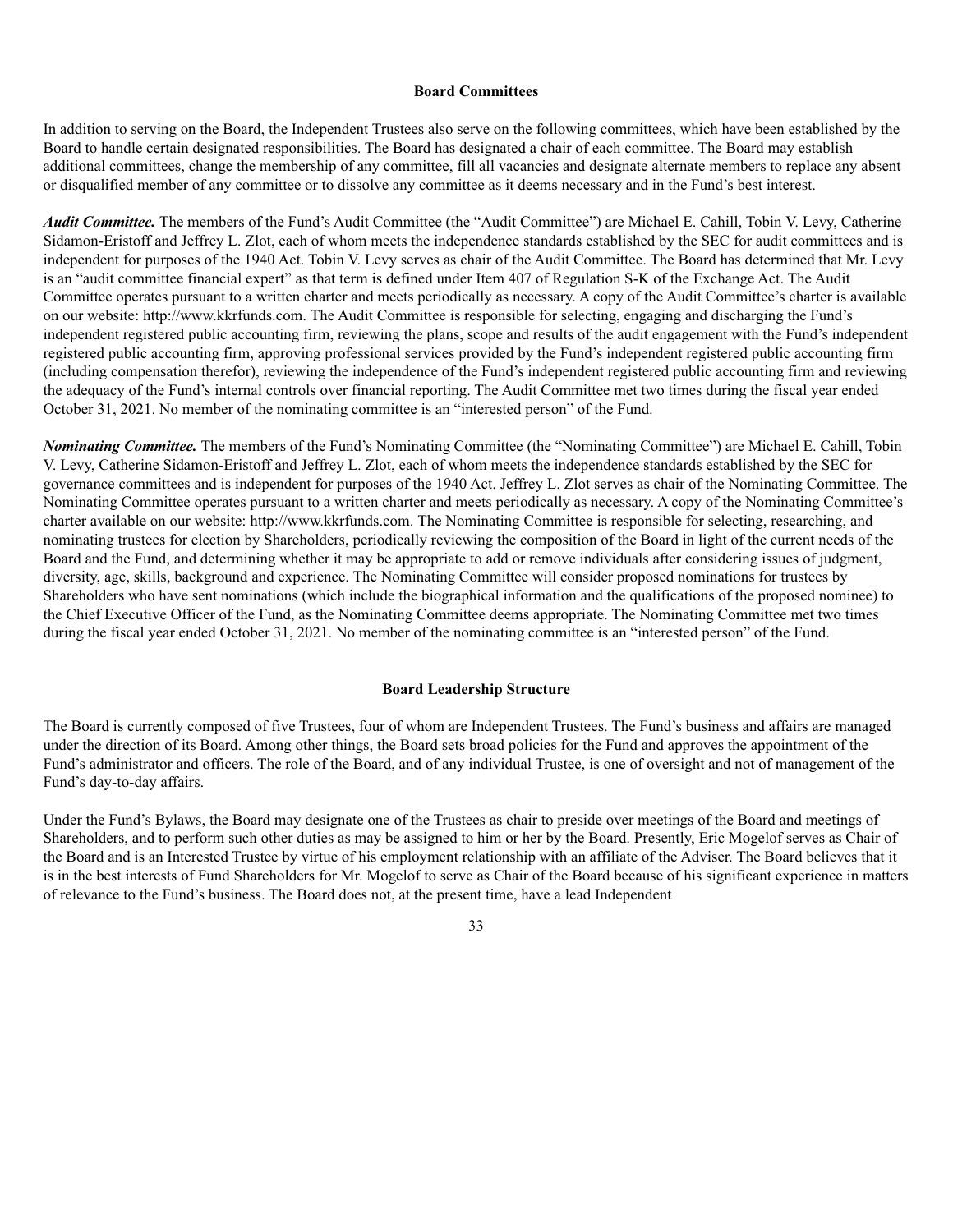Trustee; the Board has determined that the compositions of the Audit Committee and the Nominating Committee are appropriate means to address any potential conflicts of interest that may arise from the Chair's status as an Interested Trustee. The Board believes that flexibility to determine its Chair and to recognize its leadership structure is in the best interests of the Fund and its Shareholders at this time.

All of the Independent Trustees play an active role on the Board. The Independent Trustees compose a majority of the Board and will be closely involved in all material deliberations related to the Fund. The Board believes that, with these practices, each Independent Trustee has an equal involvement in the actions and oversight role of the Board and equal accountability to the Fund and its Shareholders. The Independent Trustees are expected to meet separately (i) as part of each regular Board meeting and (ii) with the Fund's chief compliance officer, as part of at least one Board meeting each year.

The Board believes that its leadership structure is the optimal structure for the Fund at this time. The Board, which will review its leadership structure periodically as part of its annual self-assessment process, further believes that its structure is presently appropriate to enable it to exercise its oversight of the Fund.

#### **Board Role in Risk Oversight**

The Trustees meet periodically throughout the year to discuss and consider matters concerning the Fund and to oversee the Fund's activities, including its investment performance, compliance program and risks associated with its activities. Risk management is a broad concept comprising many disparate elements (for example, investment risk, issuer and counterparty risk, compliance risk, operational risk and business continuity risk). The Board implements its risk oversight function both as a whole and through its committees. The Board has adopted, and periodically reviews, policies and procedures designed to address risks associated with the Fund's activities. In the course of providing oversight, the Board and its committees will receive reports on the Fund's and the Adviser's activities, including reports regarding the Fund's investment portfolio and financial accounting and reporting. The Board also receives a quarterly report from the Fund's chief compliance officer, who reports on the Fund's compliance with the federal and state securities laws and its internal compliance policies and procedures as well as those of the Adviser, the Fund's administrator and the Fund's transfer agent. The Audit Committee's meetings with the Fund's independent registered public accounting firm also contribute to its oversight of certain internal control risks. In addition, the Board meets periodically with the Adviser to receive reports regarding the Fund's operations, including reports on certain investment and operational risks, and the Independent Trustees are encouraged to communicate directly with senior members of Fund management.

The Board believes that this role in risk oversight is appropriate. The Board believes that the Fund has robust internal processes in place and a strong internal control environment to identify and manage risks. However, not all risks that may affect the Fund can be identified or processes and controls developed to eliminate or mitigate their occurrence or effects, and some risks are beyond the control of the Fund, the Adviser and the Fund's other service providers.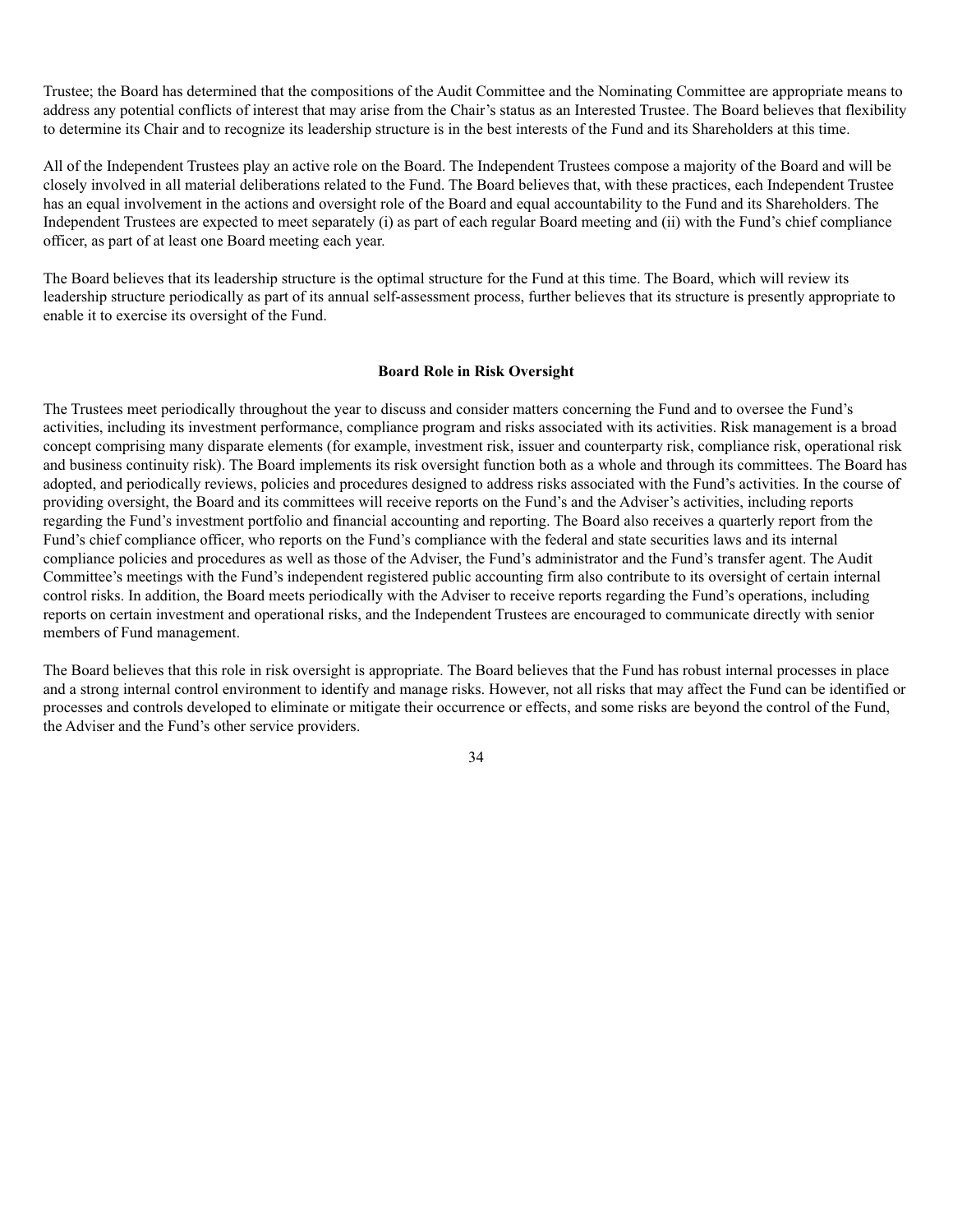# **Officers of the Fund**

Below is a list of the trustees and officers of the Fund and their present positions and principal occupations during the past five years. Officers are annually elected by the Trustees.

| <b>Name, Age and Address</b>                                                                                                        | <b>Position(s)</b> Held<br>with the Fund                           | Term of Office and<br><b>Length of Time</b><br><b>Served</b> | <b>Principal Occupation(s)</b><br><b>During Past 5 Years</b>                                                                                                                                                                    |
|-------------------------------------------------------------------------------------------------------------------------------------|--------------------------------------------------------------------|--------------------------------------------------------------|---------------------------------------------------------------------------------------------------------------------------------------------------------------------------------------------------------------------------------|
| Thomas Murphy (55)<br><b>KKR Credit Advisors (US) LLC</b><br>555 California Street 50th Floor<br>San Francisco, CA 94104            | Treasurer, Chief Financial Officer and<br>Chief Accounting Officer | Since Inception                                              | Chief Financial Officer, KKR Financial<br>Holdings LLC (since 2015); Director<br>(Finance & Accounting), KKR Credit<br>Advisors (US) LLC (since 2012); Chief<br>Accounting Officer, KKR Financial<br>Holdings LLC (since 2009). |
| Eric Mogelof (46)<br><b>KKR Credit Advisors (US) LLC</b><br>555 California Street 50th Floor<br>San Francisco, CA 94104             | President                                                          | Since December 2020                                          | Global head of KKR's Client and Partner<br>Group and Partner of KKR (since 2020);<br>Head of U.S. Global Wealth<br>Management (2017-2020) and Head of<br>Asia Pacific (2014-2017), PIMCO.                                       |
| Annette O'Donnell-Butner (53)<br><b>KKR Credit Advisors (US) LLC</b><br>555 California Street 50th Floor<br>San Francisco, CA 94104 | Chief Compliance Officer                                           | Since Inception                                              | Chief Compliance Officer, Corporate<br>Capital Trust, Inc. (2017-2018);<br>Managing Director and Chief<br>Compliance Officer, KKR Credit<br>Advisors (US) LLC (since 2009).                                                     |
| Michael Nguyen (39)<br><b>KKR Credit Advisors (US) LLC</b><br>555 California Street 50th Floor<br>San Francisco, CA 94104           | Secretary and Vice President                                       | Since Inception                                              | Principal, KKR Credit Advisors (US)<br>LLC (since $2013$ ).                                                                                                                                                                     |
| Doug Krupa (44)<br><b>KKR Credit Advisors (US) LLC</b><br>555 California Street 50th Floor<br>San Francisco, CA 94104               | Vice President, Co-Head of Investor<br>Relations                   | Since Inception                                              | Managing Director, Client and Partner<br>Group (since 2019).                                                                                                                                                                    |
| Aaron Dalrymple (45)<br><b>KKR Credit Advisors (US) LLC</b><br>555 California Street 50th Floor<br>San Francisco, CA 94104          | Vice President, Co-Head of Investor<br>Relations                   | Since Inception                                              | Director, Client and Partner Group (since<br>2019).                                                                                                                                                                             |

The Fund's officers do not receive compensation from the Fund.

### **The Adviser**

The Fund's investment adviser is KKR Credit Advisors (US) LLC. The Adviser's principal office is located at 555 California Street, 50th Floor, San Francisco, CA 94104. The Adviser is a subsidiary of KKR & Co. Inc.

Pursuant to the investment advisory agreement, the Adviser manages the Fund's investment portfolio, directs purchases and sales of portfolio securities and reports thereon to the Fund's officers and trustees regularly. The Adviser or its parent also provides the office space, facilities, equipment and personnel necessary to perform the following services for the Fund: SEC compliance, including record keeping, reporting requirements and registration statements and proxies; supervision of Fund operations, including coordination of functions of the transfer agent, custodian, accountants, counsel and other parties performing services or operational functions for the Fund; and certain administrative and clerical services, including certain accounting services and maintenance of certain books and records.

<sup>35</sup>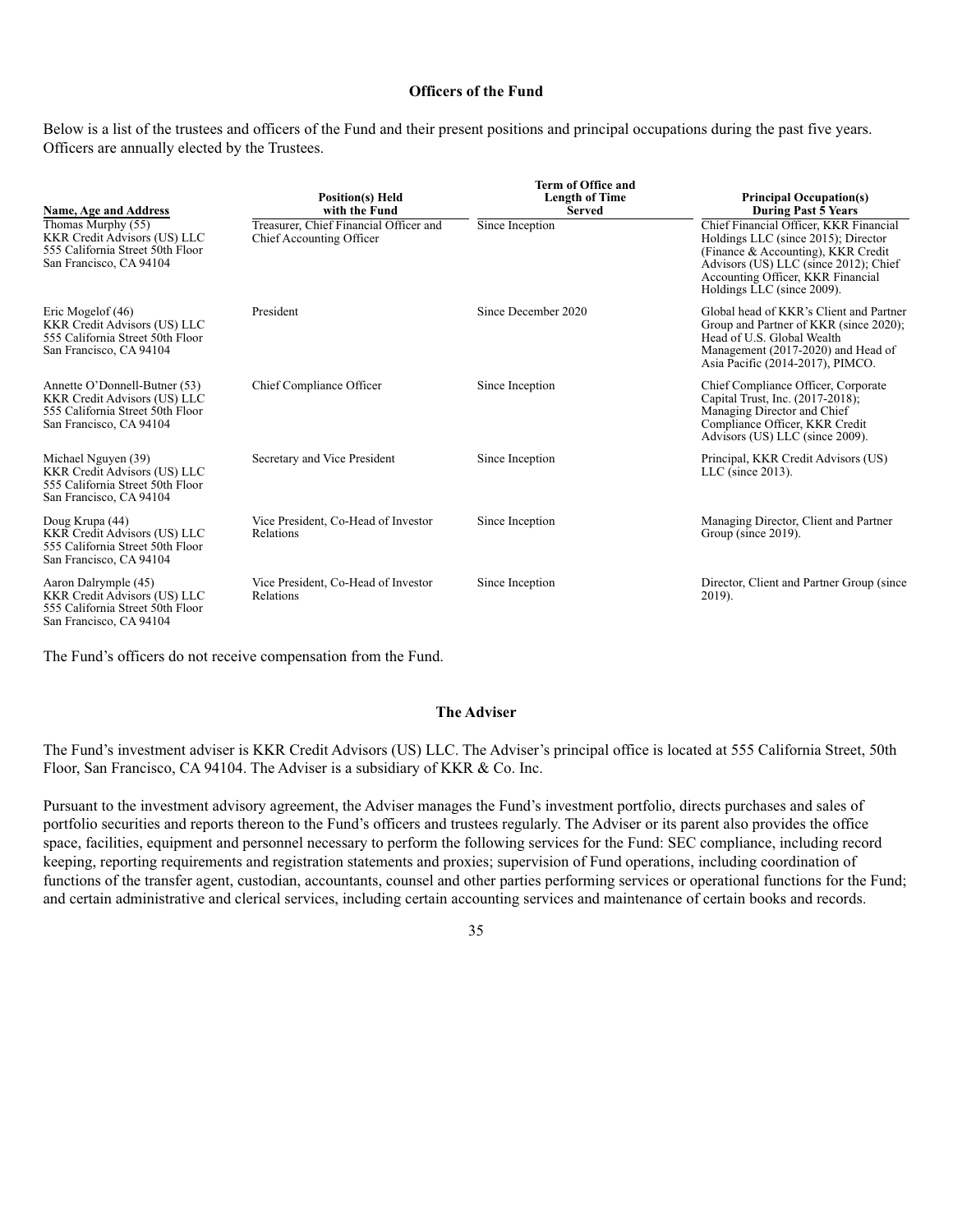During the fiscal years ended October 31, 2020 and 2021, the Fund paid the Adviser \$444,324 and \$2,799,427, respectively, under the investment advisory agreement. The investment advisory agreement between the Fund and the Adviser was most recently considered and approved by the Board, including a majority of the Independent Trustees, in principle at a meeting held on December 16, 2021. A discussion regarding the basis for the most recent approval of the renewal of the investment advisory agreement by the Board is available in the Fund's semi-annual report to Shareholders.

The investment advisory agreement provides for the Fund to pay an annual fee, payable monthly by the Fund, in an amount equal to 1.30% of the Fund's average daily Managed Assets. "Managed Assets" means the total assets of the Fund (including any assets attributable to borrowings for investment purposes) minus the sum of the Fund's accrued liabilities (other than liabilities representing borrowings for investment purposes). The Adviser has voluntarily agreed to temporarily reduce its Management Fee to an annual rate of 1.00% of the Fund's average daily Managed Assets from July 1, 2021, to September 30, 2022. Effective October 1, 2022, the Adviser's agreement to temporarily reduce its Management Fee will terminate, and the Adviser will receive a Management Fee at an annual rate of 1.30% of the Fund's average daily Managed Assets. The aforementioned limitation to the fee schedule may be extended, terminated or modified by the Adviser in its sole discretion and at any time, including prior to any such date listed above.

The investment advisory agreement continues in effect for a period of two years from its effective date, and if not sooner terminated, will continue in effect for successive periods of 12 months thereafter, provided that each continuance is specifically approved at least annually by both (1) the vote of a majority of the Board or the vote of a majority of the outstanding securities entitled to vote (as such term is defined in the 1940 Act) and (2) by the vote of a majority of the Independent Trustees, cast in person at a meeting called for the purpose of voting on such approval. The agreement may be terminated at any time, without the payment of any penalty, by the Fund (upon the vote of a majority of the Board or a majority of the outstanding securities entitled to vote) or by the Adviser, upon not more than 60 nor less than 30 days' written notice by either party to the other which can be waived by the non-terminating party. The agreement will terminate automatically in the event of its assignment (as such term is defined in the 1940 Act and the rules thereunder).

The investment advisory agreement provides that in the absence of willful misfeasance, bad faith, gross negligence or reckless disregard of its obligations thereunder, the Adviser is not liable to the Fund or any of the Fund's Shareholders for any act or omission by the Adviser in the supervision or management of its respective investment activities or for any loss sustained by the Fund or the Fund's Shareholders and provides for indemnification by the Fund of the Adviser, its Trustees, officers, employees, agents and control persons for liabilities incurred by them in connection with their services to the Fund, subject to certain limitations and conditions.

Although the professional staff of the Adviser will devote as much time to the management of the Fund as the Adviser deems appropriate to perform its duties in accordance with the investment advisory agreement and in accordance with reasonable commercial standards, the professional staff of the Adviser may have conflicts in allocating its time and services among the Fund and the Adviser's other investment vehicles and accounts. The Adviser has informed the Board that the services of the Adviser are not exclusive, and the Adviser provides similar services to other clients and may engage in other activities.

#### **Administrator**

U.S. Bank Global Fund Services (the "Administrator"), located at 615 East Michigan Street, Milwaukee, Wisconsin 53202, serves as administrator to the Fund. Under the administration agreement, the Administrator is responsible for calculating the NAV of the Shares and generally managing the administrative affairs of the Fund.

The Administrator is entitled to receive a monthly fee based on the average daily value of the Fund's net assets, subject to a minimum annual fee, plus out-of-pocket expenses.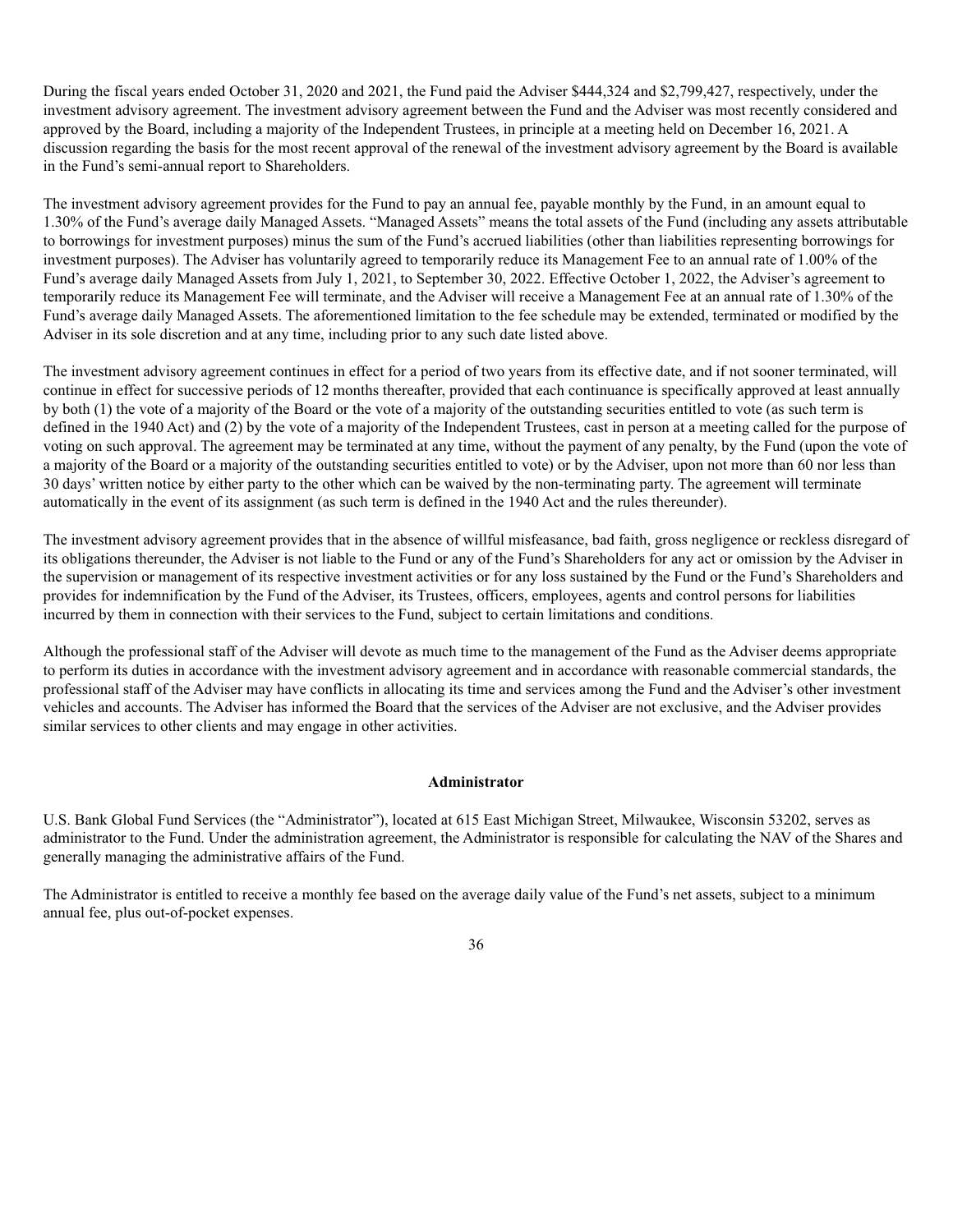#### **Portfolio Managers**

The portfolio managers primarily responsible for the day-to-day management of the Fund also manage other registered investment companies, other pooled investment vehicles and other accounts, as indicated below. The following table identifies, as of October 31, 2021: (i) the number of other registered investment companies, pooled investment vehicles and other accounts managed by the portfolio manager and (ii) the total assets under management ("AUM") of such companies, vehicles and accounts, and the number and total AUM of such companies, vehicles and accounts with respect to which the advisory fee is based on performance.

#### **Christopher A. Sheldon (in millions)**

|                             | <b>Number</b><br>of<br><b>Accounts</b> |    | <b>Assets of Accounts</b> | Number of<br><b>Accounts Subject</b><br>to a Performance<br>Fee |    | Assets Subject to a<br><b>Performance Fee</b> |
|-----------------------------|----------------------------------------|----|---------------------------|-----------------------------------------------------------------|----|-----------------------------------------------|
| Registered Investment       |                                        |    |                           |                                                                 |    |                                               |
| Companies                   |                                        | S  | 1,120                     | $\theta$                                                        | S  | 0                                             |
| Pooled Investment Vehicles  |                                        |    |                           |                                                                 |    |                                               |
| Other Than Registered       |                                        |    |                           |                                                                 |    |                                               |
| <b>Investment Companies</b> | 10                                     | S  | 24,970                    |                                                                 | \$ | 21,230                                        |
| <b>Other Accounts</b>       | 15                                     | \$ | 6,979                     | $\Omega$                                                        | \$ | 3,749                                         |

# **Jeremiah Lane (in millions)**

|                                                     | <b>Number</b><br>of<br><b>Accounts</b> |   | <b>Assets of Accounts</b> | Number of<br><b>Accounts Subject</b><br>to a Performance<br>Fee |   | <b>Assets Subject to a</b><br><b>Performance Fee</b> |
|-----------------------------------------------------|----------------------------------------|---|---------------------------|-----------------------------------------------------------------|---|------------------------------------------------------|
| Registered Investment                               |                                        |   |                           |                                                                 |   |                                                      |
| Companies                                           |                                        |   |                           |                                                                 |   | $\theta$                                             |
| Pooled Investment Vehicles<br>Other Than Registered |                                        |   |                           |                                                                 |   |                                                      |
| <b>Investment Companies</b>                         | h                                      |   | 81,472                    |                                                                 | S | 16,561                                               |
| <b>Other Accounts</b>                               | 4 <sup>1</sup>                         | S | 19.516                    |                                                                 |   | 246                                                  |

# **Daniel Pietrzak (in millions)**

|                                  | <b>Number</b><br>of<br><b>Accounts</b> | <b>Assets of Accounts</b> | Number of<br><b>Accounts Subject</b><br>to a Performance<br>Fee | Assets Subject to a<br><b>Performance Fee</b> |
|----------------------------------|----------------------------------------|---------------------------|-----------------------------------------------------------------|-----------------------------------------------|
| Registered Investment Companies  |                                        | O                         |                                                                 |                                               |
| Pooled Investment Vehicles Other |                                        |                           |                                                                 |                                               |
| Than Registered Investment       |                                        |                           |                                                                 |                                               |
| Companies                        | 15                                     | 61.771                    |                                                                 | 20.218                                        |
| <b>Other Accounts</b>            | 19                                     | 5.723                     |                                                                 | 3,096                                         |

#### **Portfolio Manager Compensation**

Consistent with KKR's global, integrated culture, KKR has one firm-wide compensation and incentive structure based on a global profit and loss statement, which covers each of the portfolio managers. KKR's compensation structure is designed to align the interests of the investment personnel serving the Fund with those of the Fund's Shareholders and to give everyone a direct financial incentive to ensure that all of KKR's resources, knowledge and relationships around the world are utilized to maximize risk-adjusted returns for each strategy.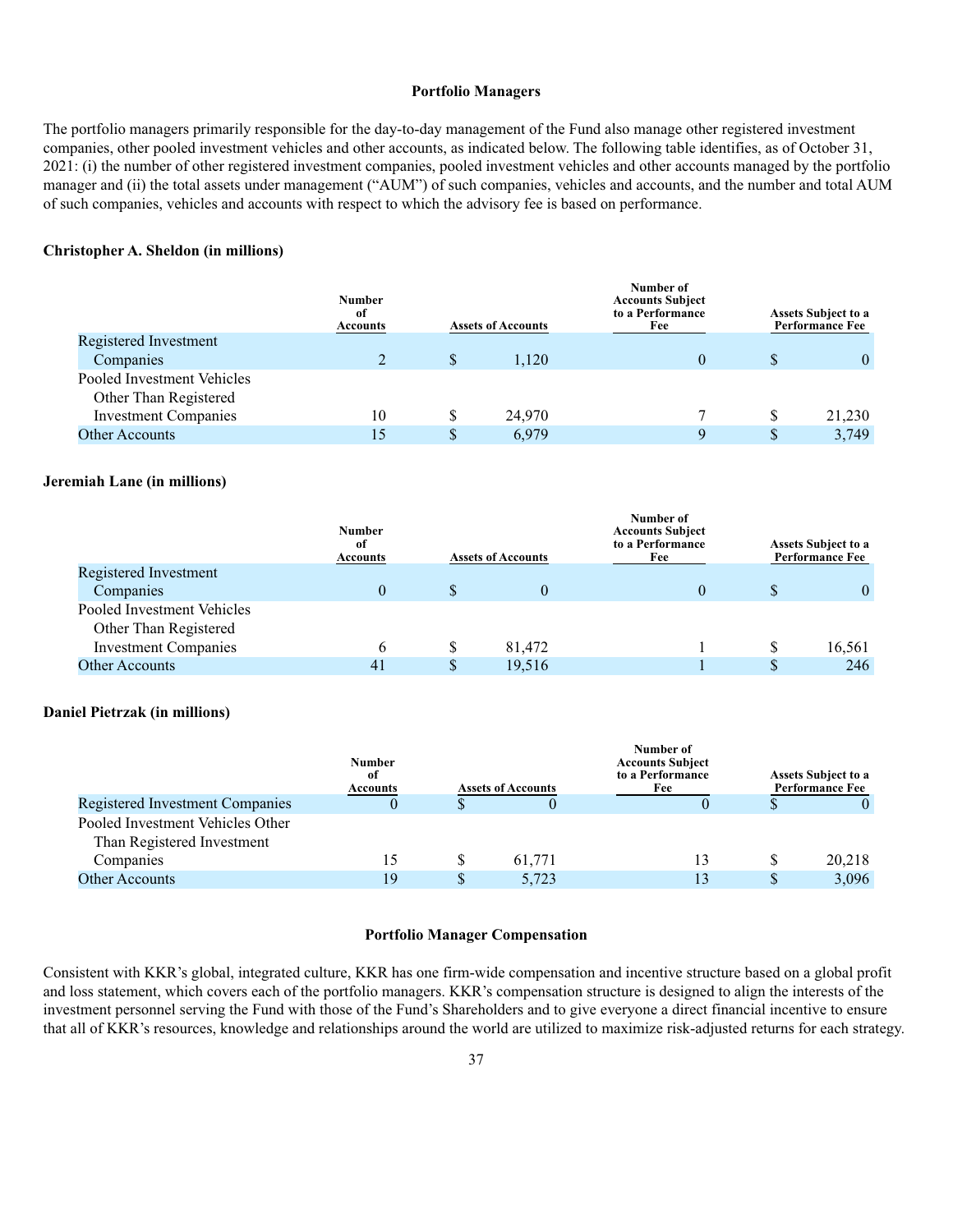Each of KKR's senior executives, including the portfolio manager responsible for the day-to-day management of the Fund, receives a base salary and is eligible for a cash bonus and equity compensation, as well as additional incentives including "dollars at work" in KKR fund investments (other than the Fund) and equity compensation. The cash bonus, equity compensation and "dollars at work" are discretionary, and "dollars at work" and equity awards are typically subject to a vesting period of several years.

All final compensation and other longer-term incentive award decisions are made by the KKR Management Committee based on input from managers. Compensation and other incentives are not formulaic, but rather are judgment and merit driven, and are determined based on a combination of overall firm performance, individual contribution and performance, business unit performance, and relevant market and competitive compensation practices for other businesses and the individual roles/responsibilities within each of the businesses.

# **Securities Ownership of Portfolio Managers**

As of the fiscal year ended October 31, 2021, the portfolio managers beneficially owned the following shares of the Fund:

| <b>Portfolio Manager</b> | <b>Dollar Range of</b><br><b>Equity Securities Owned1</b> |
|--------------------------|-----------------------------------------------------------|
| Christopher A. Sheldon   | None                                                      |
| Jeremiah Lane            | None                                                      |
| Daniel Pietrzak          | None                                                      |

1 Ranges(None, \$1-\$10,000, \$10,001-\$50,000, \$50,001-\$100,000, \$100,001-\$500,000, \$500,001-\$1,000,000 or over \$1,000,000).

# **Conflicts of Interest**

The Adviser will experience conflicts of interest in connection with the management of the Fund, including, but not limited to, those discussed below. Dealing with conflicts of interest is complex and difficult, and new and different types of conflicts may subsequently arise.

- The members, officers and other personnel of the Adviser allocate their time, resources and other services between the Fund and other investment and business activities in which they may be involved, including other funds, investment vehicles and accounts managed by KKR. The Adviser intends to devote such time as shall be necessary to conduct the Fund's business affairs in an appropriate manner. However, the Adviser will continue to devote the time, resources and other services necessary to managing its other investment and business activities, and the Adviser is not precluded from conducting activities unrelated to the Fund. Substantial time may be spent by such members, officers and personnel monitoring the investments of other funds, investment vehicles and accounts managed by KKR.
- The Adviser may compete with certain of its affiliates, including other entities it manages, for investments for the Fund, subjecting the Adviser to certain conflicts of interest in evaluating the suitability of investment opportunities and making or recommending acquisitions on the Fund's behalf. The Adviser will receive advisory and other fees from the other entities it manages, and due to fee-offset provisions contained in the management agreements for such entities, the fees may not be proportionate to such entities' investment accounts for any given transaction and the Adviser may have an incentive to favor entities from which it receives higher fees.
- The Fund has adopted the Adviser's allocation policy, which is designed to fairly and equitably distribute investment opportunities over time among funds or pools of capital managed by the Adviser. The Adviser's allocation policy provides that once an investment has been approved and is deemed to
	- 38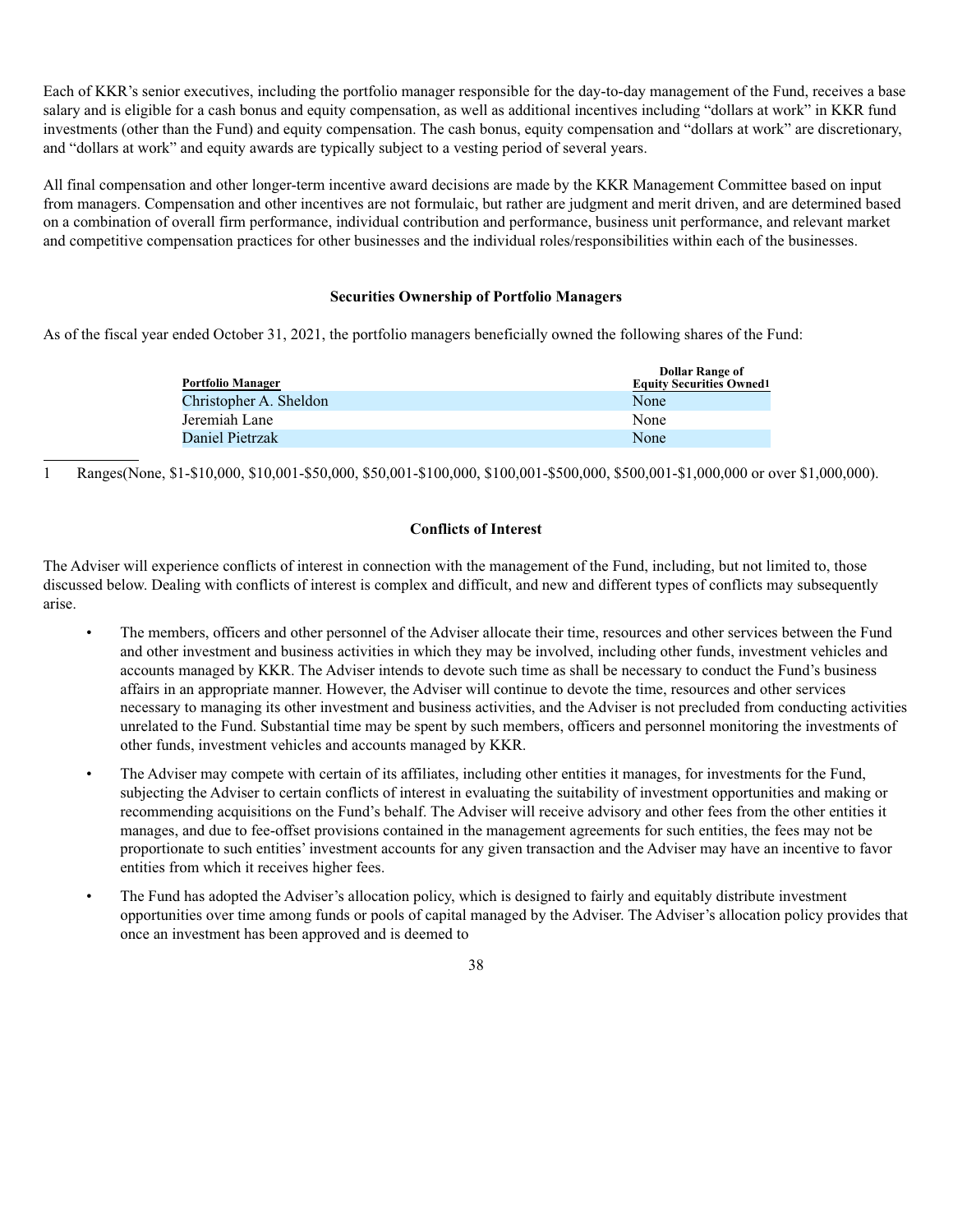be in the Fund's best interest, the Fund will receive a pro rata share of the investment based on capital available for investment in the asset class being allocated. Determinations as to the amount of capital available for investment are based on such factors as: the amount of cash on-hand, existing commitments and reserves, the targeted leverage level, the targeted asset mix and diversification requirements, other investment policies and restrictions and limitations imposed by applicable laws, rules, regulations or interpretations. The outcome of this determination may result in the allocation of all, some or none of an investment opportunity to the Fund. In addition, subject to applicable law, affiliates of the Adviser may invest in one of the Fund's portfolio companies and hold a different class of securities than the Fund. To the extent that an affiliate of the Adviser holds a different class of securities than the Fund, its interests may not be aligned with the Fund's. Notwithstanding the foregoing, the Adviser will act in the best interest of the Fund in accordance with its fiduciary duty to the Fund.

- The appropriate allocation among the Fund and other KKR funds and accounts of expenses and fees generated in the course of evaluating and making investments often may not be clear, especially where more than one KKR fund or account participates. The Adviser will determine, in its sole discretion, the appropriate allocation of investment-related expenses, including broken deal expenses incurred in respect of unconsummated investments and expenses more generally relating to a particular investment strategy, among the funds and accounts participating or that would have participated in such investments or that otherwise participate in the relevant investment strategy, as applicable, which may result in the Fund bearing more or less of these expenses than other participants or potential participants in the relevant investments.
- The compensation payable by the Fund to the Adviser will be approved by the Board consistent with the exercise of the requisite standard of care applicable to trustees under state law. Such compensation is payable, in most cases, regardless of the quality of the assets acquired, the services provided to the Fund or whether the Fund makes distributions to Shareholders.
- The Adviser and its affiliates will, at times, provide a broad range of financial services to companies in which the Fund invests, in compliance with applicable law, and will generally be paid fees for such services. In addition, affiliates of the Adviser may act as an underwriter or placement agent in connection with an offering of securities by one of the companies in the Fund's portfolio. Any compensation received by the Adviser and its affiliates for providing these services will not be shared with the Fund and may be received before the Fund realizes a return on its investment. The Adviser will face conflicts of interest with respect to services performed for these companies, on the one hand, and investments recommended to the Fund, on the other hand.
- KKR engages in a broad range of business activities and invests in portfolio companies and other issuers whose operations may be substantially similar to the issuers of the Fund's portfolio investments. The performance and operation of such competing businesses could conflict with and adversely affect the performance and operation of the issuers of the Fund's portfolio investments and may adversely affect the prices and availability of business opportunities or transactions available to these issuers.
- From time to time, to the extent consistent with the 1940 Act and the rules and regulations promulgated thereunder, or with exemptive relief the Fund may receive from the SEC, if any, the Fund and other clients for which the Adviser provides investment management services or carries on investment activities (including, among others, clients that are employee benefit plans subject to the Employee Retirement Income Security Act of 1974 ("ERISA") and related regulations) will make investments at different levels of an investment entity's capital structure or otherwise in different classes of an issuer's securities. These investments inherently give rise to conflicts of interest or perceived conflicts of interest between or among the various classes of securities that may be held by the Fund and such other clients, including in the case of financial distress of the investment entity.
	- 39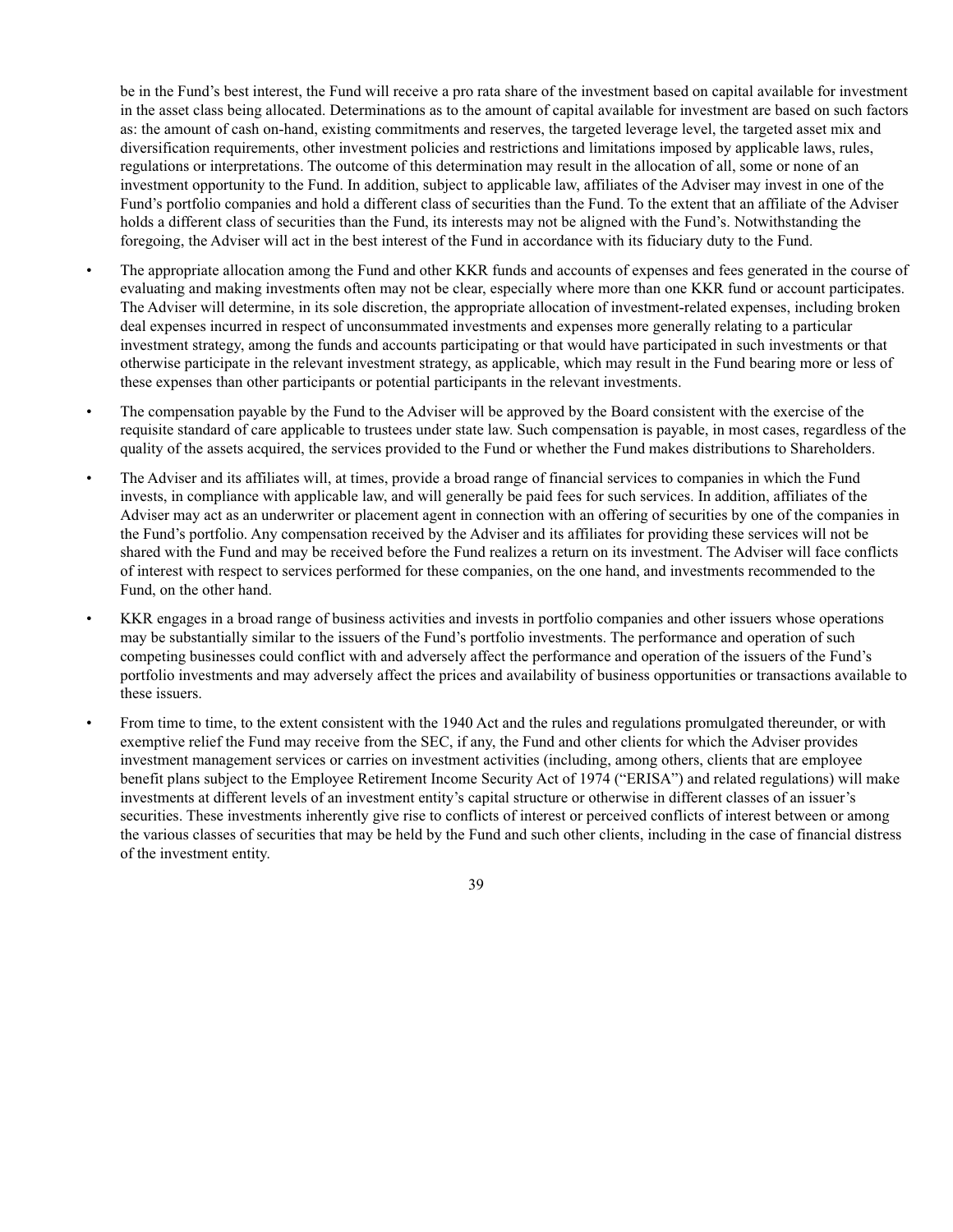- KKR and the Adviser sponsor and advise, and may in the future sponsor and advise, a broad range of investment funds, vehicles and other accounts, including proprietary vehicles, that make investments worldwide. KKR will, from time to time, also make investments for its own account, including, for example, through investment and co-investment vehicles established for KKR personnel and associates. The Adviser and its affiliates are not restricted from forming additional investment funds, from entering into other investment advisory relationships (including, among others, relationships with clients that are employee benefit plans subject to ERISA and related regulations) or from engaging in other business activities, even though such activities may be in competition with the Fund and/or may involve substantial time and resources of the Adviser. For example, the Adviser may invest, on behalf of an affiliated fund, in a company that is a competitor of one of the Fund's portfolio companies or that is a service provider, supplier, customer or other counterparty with respect to one of the Fund's portfolio companies or the Adviser could, on behalf of other entities it manages, acquire assets originated by, or provide financing to, portfolio companies and other issuers in which the Fund invests. In providing advice and recommendations to, or with respect to, such investments and in dealing in such investments on behalf of such other affiliated fund, to the extent permitted by law, the Adviser or its affiliates will not take into consideration the interests of the Fund and its portfolio investments and issuers thereof. Accordingly, such advice, recommendations and dealings will result in conflicts of interest for the Adviser. In addition, the Adviser's ability to effectively implement the Fund's investment strategies will be limited to the extent that contractual obligations relating to these permitted activities restrict the Adviser's ability to engage in transactions that it may otherwise be interested in pursuing. Affiliates of the Adviser, whose primary business includes the origination of investments, engage in investment advisory business with accounts that compete with the Fund.
- The Adviser and its affiliates may give advice and recommend securities to other clients which may differ from, or be contrary to, advice given to or securities recommended or bought for the Fund even though their investment objectives may be similar to the Fund's.
- To the extent not restricted by confidentiality requirements or applicable law, the Adviser will, from time to time, apply experience and information gained in providing services to the Fund's portfolio companies in providing services to competing companies invested in by affiliates' other clients, which could have adverse consequences for the Fund or its portfolio investments. In addition, in providing services in respect of such portfolio companies and other issuers of portfolio investments, the Adviser or its affiliates may come into possession of information that it is prohibited from acting on (including on behalf of the Fund) or disclosing as a result of applicable confidentiality requirements or applicable law, even though such action or disclosure would be in the interests of the Fund.
- As a registered investment company, the Fund will be limited in its ability to invest in any investment in which the Adviser or its affiliates' other clients have an investment. The Fund will also be limited in its ability to co-invest with the Adviser or one or more of its affiliates. Some of these co-investments would only be permitted pursuant to an exemptive order from the SEC. On January 5, 2021, the SEC issued an exemptive order granting exemptive relief that expanded the Fund's ability to co-invest with certain of its affiliates in privately negotiated transactions subject to the conditions specified in the exemptive order.
- On February 1, 2021, KKR acquired control of Global Atlantic Financial Group Limited ("Global Atlantic"), a retirement and life insurance company. KKR, including the Adviser, will serve as Global Atlantic's investment manager. KKR, including the Adviser, generally expects to treat any Global Atlantic account as a client account for the purposes of allocating investment opportunities and related fees and expenses. Certain Global Atlantic accounts may co-invest alongside the Fund in some or all investments in the Fund's Private Credit Strategy. Due to the limited nature of many Private Credit investment opportunities, we expect that participation by Global Atlantic accounts in co-investment transactions will generally reduce the allocations otherwise available to other co-investing accounts, including the Fund. The establishment of Global Atlantic accounts investing directly in the Private Credit Strategy investments will create a conflict of interest in that KKR will be incentivized to allocate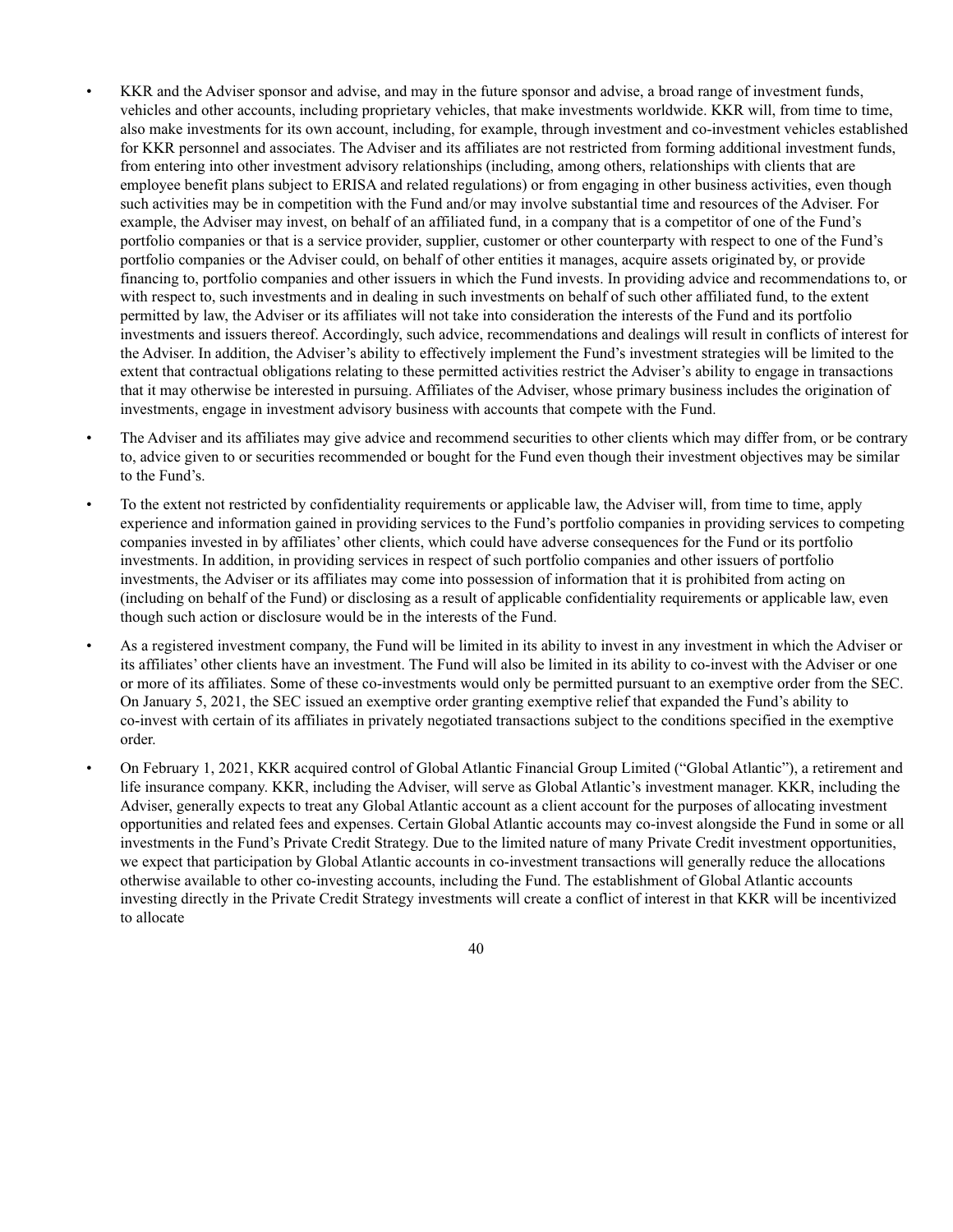more attractive investments and scarce investment opportunities to these proprietary entities and accounts rather than to the Fund. To mitigate this conflict, KKR will allocate investment opportunities in a manner that is consistent with an allocation methodology established by KKR and its affiliates (including the Adviser), as described above, in a manner designed to ensure allocations of such opportunities are made on a fair and equitable basis over time.

- The Fund depends to a significant extent on the Adviser's access to the investment professionals and senior management of KKR and the information and deal flow generated by the KKR investment professionals and senior management during the normal course of their investment and portfolio management activities. The senior management and the investment professionals of the Adviser source, evaluate, analyze and monitor the Fund's investments. The Fund's future success will depend on the continued service of the senior management team and investment professionals of the Adviser.
- The Adviser's relationship with other advisory clients and with KKR could create a conflict of interest to the extent the Adviser becomes aware of inside information concerning investments or potential investment targets. KKR has adopted information-sharing policies and procedures which address both (i) the handling of confidential information and (ii) the information barrier that exists between the public and private sides of KKR. KKR has compliance functions to administer KKR's information-sharing policies and procedures and monitor potential conflicts of interest. The Fund cannot assure its investors, however, that these procedures and practices will be effective. Although the Fund plans to leverage KKR's firmwide resources to help source, conduct due diligence on, structure, syndicate and create value for the Fund's investments (to the extent permitted by applicable law), KKR's information-sharing policies and procedures referenced above, as well as certain legal, contractual and tax constraints, could significantly limit KKR's ability to do so. For example, from time to time KKR's personnel may be in possession of material non-public information with respect to the Fund's investments or potential investments, and as a result, such professionals may be restricted by KKR's information-sharing policies or by law or contract, from sharing such information with the KKR professionals responsible for making the Fund's investment decisions, even where the disclosure of such information would be in the best interest of the Fund or would otherwise influence the decisions taken by such investment professionals with respect to such investment or potential investment. In addition, this conflict and these procedures and practices could limit the freedom of the Adviser to enter into or exit from potentially profitable investments for the Fund which could have an adverse effect on the Fund's results of operations. Conversely, the Adviser could pursue investments for the Fund without obtaining access to confidential information otherwise in its or KKR's possession, which information, if reviewed, might otherwise impact the Adviser's judgment with respect to such investments. Accordingly, as a result of such restrictions, the investment activities of KKR's other businesses may differ from, or be inconsistent with, the interests of and activities that are undertaken for the Fund and there can be no assurance that the Fund will be able to fully leverage all of the available resources and industry expertise of KKR's other businesses. Additionally, there may be circumstances in which one or more individuals associated with the Adviser will be precluded from providing services to the Fund because of certain confidential information available to those individuals or to other parts of KKR.

• The nature of the Adviser's businesses and the participation by its employees in creditors' committees, steering committees or boards of directors of portfolio companies will, from time to time, result in the Adviser receiving material non-public information from time to time with respect to publicly held companies or otherwise becoming an "insider" with respect to such companies. With limited exceptions, KKR does not establish information barriers between its internal investment teams. Trading by KKR on the basis of such information, or improperly disclosing such information, may be restricted pursuant to applicable law and/or internal policies and procedures adopted by KKR to promote compliance with applicable law. Accordingly, the possession of "inside information" or "insider" status with respect to such an issuer by KKR or KKR personnel could, including where an appropriate information barrier does not exist between the relevant investment professionals or has been "crossed"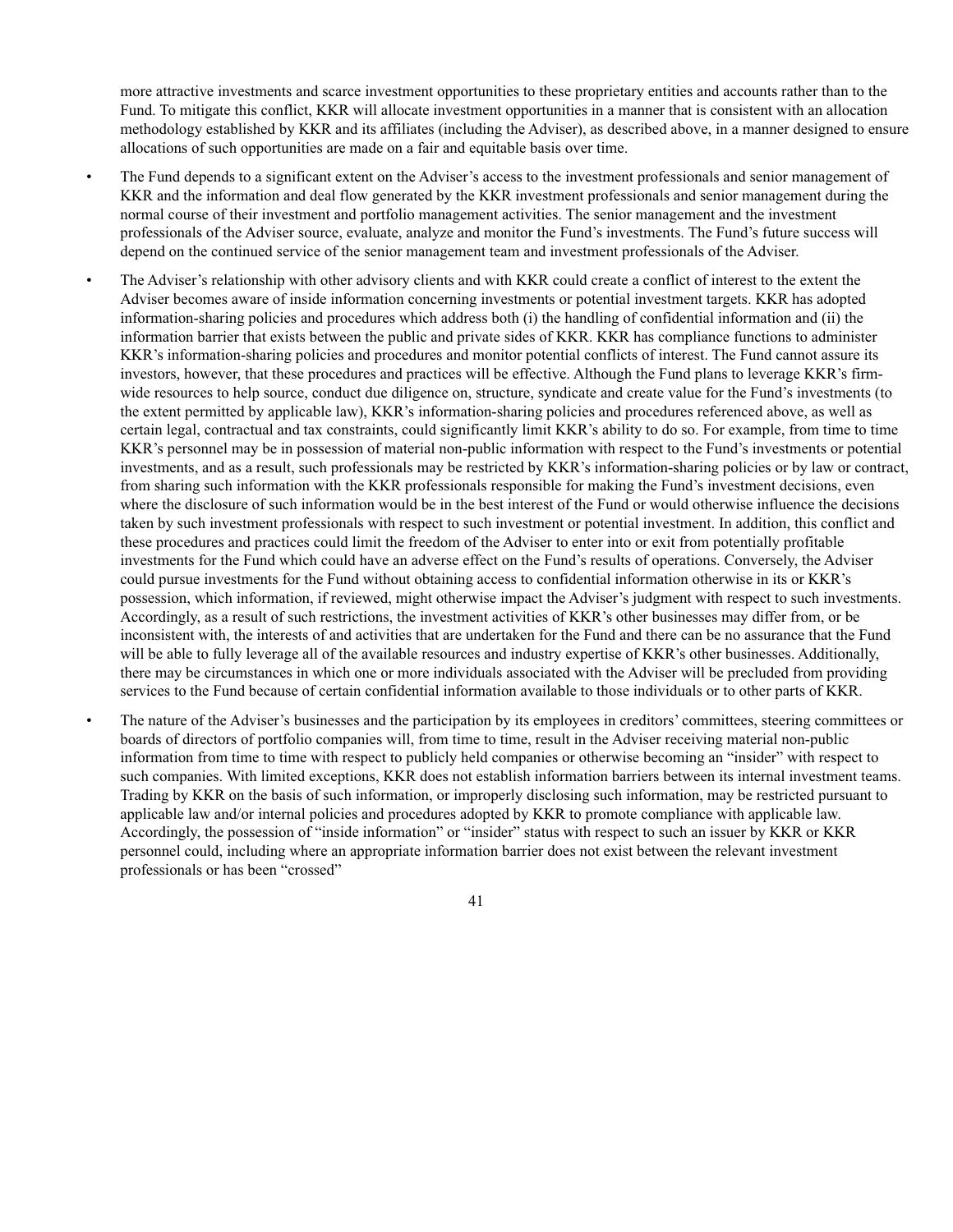by such professionals, significantly restrict the ability of the Adviser to deal in the securities of that issuer on behalf of the Fund, which could adversely impact the Fund, including by preventing the execution of an otherwise advisable purchase or sale transaction in a particular security until such information ceases to be regarded as material non-public information, which could have an adverse effect on the overall performance of such investment. In addition, affiliates of KKR in possession of such information could be prevented from disclosing such information to the Adviser, even where the disclosure of such information would be in the interests of the Fund. From time to time, the Adviser will also be subject to contractual "standstill" obligations and/or confidentiality obligations that restrict its ability to trade in certain securities on behalf of the Fund. In certain circumstances, the Fund or the Adviser may engage an independent agent to dispose of securities of issuers in which KKR could be deemed to have material non-public information on behalf of the Fund. Such independent agent may dispose of the relevant securities for a price that is lower than the Adviser's valuation of such securities which could take into account the material non-public information known to KKR in respect of the relevant issuer

- The Adviser may develop new businesses such as providing investment banking, advisory and other services to corporations, financial sponsors, management or other persons. Such services may relate to transactions that could give rise to investment opportunities that are suitable for the Fund. In such case, the Adviser's client would typically require the Adviser to act exclusively on its behalf, thereby precluding the Fund from participating in such investment opportunities. The Adviser would not be obligated to decline any such engagements in order to make an investment opportunity available to the Fund. In addition, the Adviser may come into the possession of information through these new businesses that limits the Fund's ability to engage in potential transactions.
- The 1940 Act limits the Fund's ability to invest in, or hold securities of, companies that are controlled by funds managed by KKR. Any such investments could create conflicts of interest between the Fund, the Adviser and KKR. The Adviser may also have, or enter into, advisory relationships with other advisory clients (including, among others, employee benefit plans subject to ERISA and related regulations) that could lead to circumstances in which a conflict of interest between the Adviser's advisory clients could exist or develop. In addition, to the extent that another client of the Adviser or KKR holds a different class of securities than the Fund, the interest of such client and the Fund may not be aligned. As a result of these conflicts and restrictions, the Adviser could be unable to implement the Fund's investment strategies as effectively as it could have in the absence of such conflicts or restrictions. In order to avoid these conflicts and restrictions, the Adviser may choose to exit these investments prematurely and, as a result, the Fund would forgo any future positive returns associated with such investments.
- Certain other KKR client accounts or proprietary accounts have investment objectives, programs, strategies and positions that are similar to, or may conflict with, those of the Fund, or compete with, or have interests adverse to, the Fund. This type of conflict could affect the prices and availability of the securities or interests in which the Fund invests. KKR will, from time to time, give advice or take action with respect to the investments held by, and transactions of, other KKR client accounts or proprietary accounts that may be different from or otherwise inconsistent with the advice given or timing or nature of any action taken with respect to the investments held by, and timing or nature of any action taken with respect to the investments held by, and transactions of, the Fund. Such different advice and/or inconsistent actions may be due to a variety of reasons, including, without limitation, the differences between the investment objective, program, strategy and tax treatment of the other KKR client accounts or proprietary accounts and the Fund or the regulatory status of other KKR client accounts and any related restrictions or obligations imposed on KKR as a fiduciary thereof. Such advice and actions could adversely impact the Fund.
- KKR, for its own account, may enter into real estate-related transactions with Fund portfolio companies. Such transactions could include, for example, buying or selling real estate assets, acquiring or entering into leasing arrangements or amending such arrangements or transferring options or rights
	- 42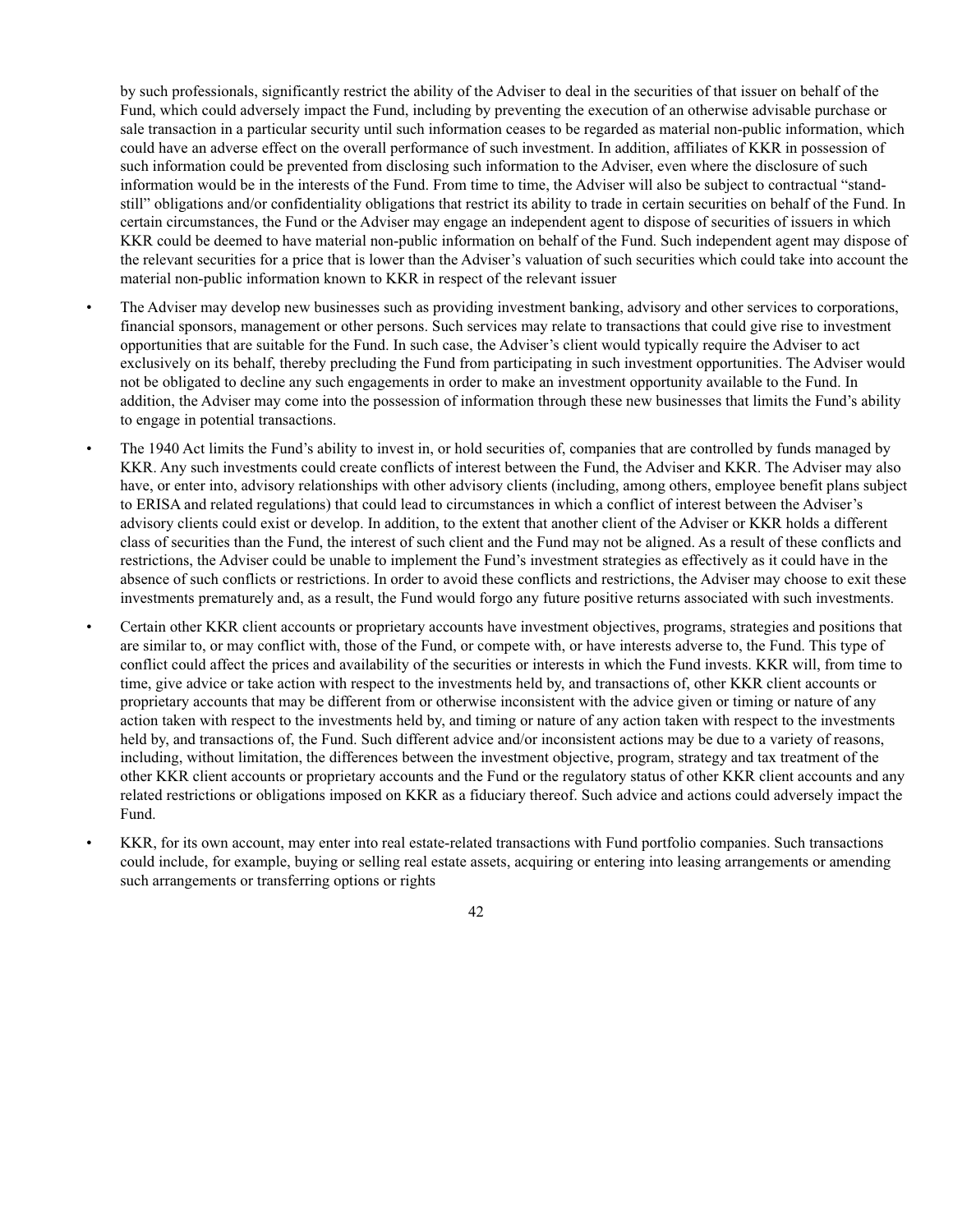of first refusal to acquire real estate assets. Such transactions, which do not involve securities, are not governed by restrictions on principal transactions and cross transactions but are subject to specific policies and procedures established by KKR to manage related conflicts.

- The 1940 Act prohibits the Fund from participating in certain transactions with certain of its affiliates including an Adviseraffiliated broker-dealer. The Fund generally is prohibited, for example, from buying or selling any securities from or to another client of the Adviser or of KKR. The 1940 Act also prohibits certain "joint" transactions with certain of the Fund's affiliates, which in certain circumstances could include investments in the same portfolio company (whether at the same or different times to the extent the transaction involves jointness) or transactions in which a broker-dealer affiliated with the Adviser participates as principal with the Fund. If a person acquires more than 25% of the Fund's voting securities, the Fund will generally be prohibited from buying or selling any security from or to such person or certain of that person's affiliates, or entering into prohibited joint transactions with such persons. Similar restrictions limit the Fund's ability to transact business with its officers or trustees or their affiliates. The SEC has interpreted the 1940 Act rules governing transactions with affiliates to prohibit certain "joint transactions" involving entities that share a common investment adviser. As a result of these restrictions, the scope of investment opportunities that would otherwise be available to the Fund will be limited. These investment opportunities will generally be made available to other funds, vehicles and accounts advised by the Adviser that are not subject to similar restrictions under the 1940 Act.
- Shareholders of the Fund are based in a wide variety of jurisdictions and take a wide variety of forms. Accordingly, they may have conflicting regulatory, legal, investment, tax and other interests with respect to their investments in the Fund. The conflicting interests of individual Shareholders relate to or arise from, among other things, the nature of investments made by the Fund, the selection, structuring, acquisition and management of investments, the timing of disposition of investments, internal investment policies of the Shareholders and their target risk/return profiles. As a consequence, conflicts of interest could arise in connection with decisions made by the Adviser, including with respect to the nature or structuring of investments, which could be more beneficial for one Shareholder than for another Shareholder, especially with respect to Shareholders' individual tax situations. In addition, the Fund could make investments that may have a negative impact on related investments made by the Fund in separate transactions. In selecting and structuring investments appropriate for the Fund, the Adviser will consider the investment and tax objectives of the Fund and its Shareholders as a whole, not the investment, tax or other objectives of any Shareholder individually.

Each of the Adviser and the other investment advisers and/or investment managers affiliated with KKR will deal with conflicts of interest using its best judgment, but in its sole discretion. When conflicts arise between the Fund and another affiliated fund, the Adviser will represent the interests of the Fund and the other participating affiliated adviser will represent the interests of the affiliated fund it sponsors, manages or advises. In resolving conflicts, the Adviser and the other affiliated advisers will consider various factors, including applicable restrictions under the 1940 Act, the interests of the funds and accounts they advise in the context of both the immediate issue at hand and the longer term course of dealing among the Fund and the other affiliated fund. As with all conflicts involving the Fund, the Adviser's determination as to which factors are relevant and the resolution of such conflicts will be made in the Adviser's sole discretion except as required by the 1940 Act or by the governing documents of the Fund. Although the Adviser has established procedures and policies addressing conflicts of interest, there can be no assurance that the Adviser will be able to resolve all conflicts in a manner that is favorable to the Fund.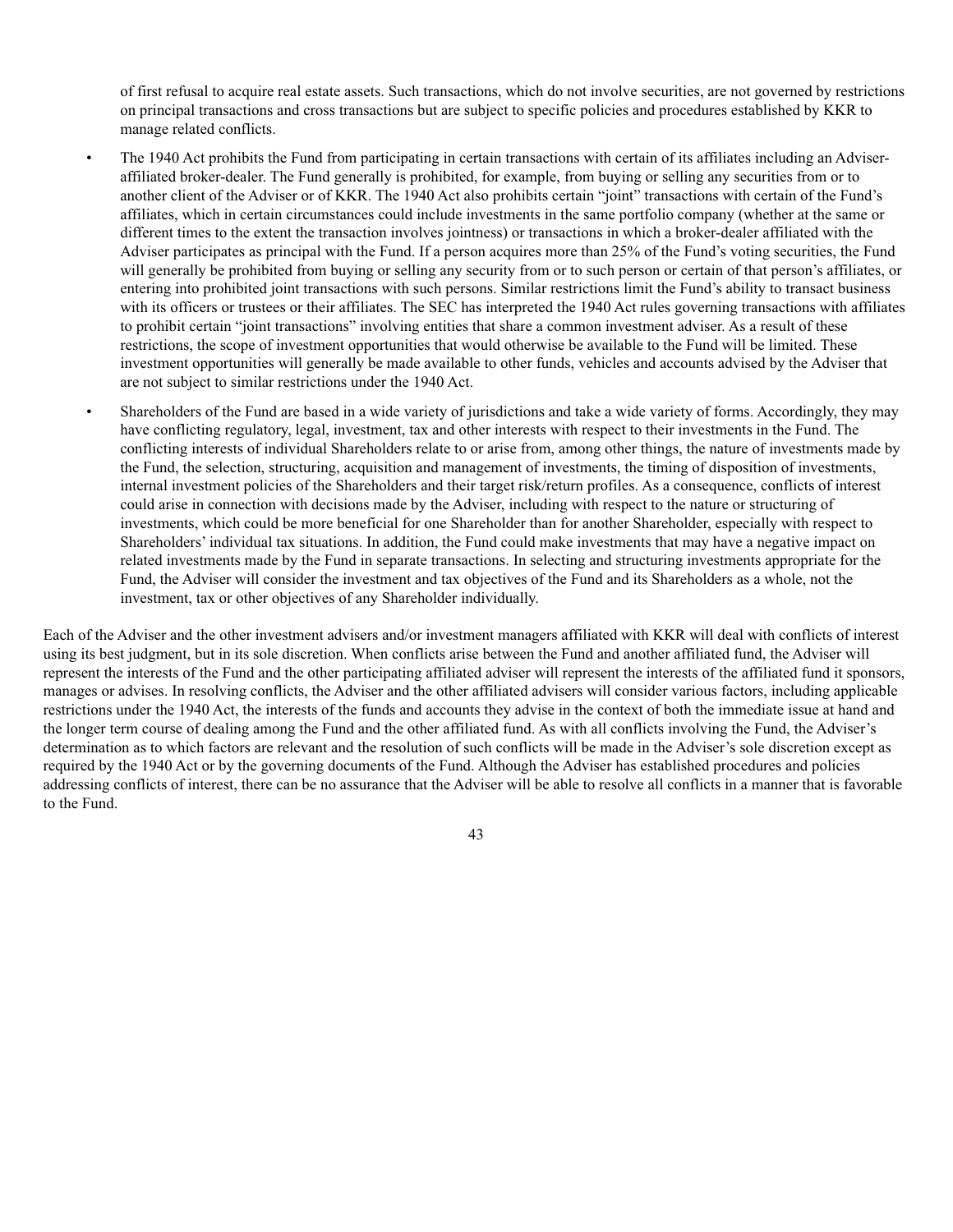#### **Proxy Voting Policy and Proxy Voting Record**

The Board has delegated the day-to-day responsibility to the Adviser to vote the Fund's proxies. The Adviser will vote proxies according to the proxy voting policies and procedures currently in effect as of the date of this Statement of Additional Information, a copy of which appears below. These guidelines are reviewed periodically by the Adviser as well as the Board, and, accordingly, are subject to change.

#### **Proxy Policies**

The Adviser will have the responsibility of voting proxies and corporate actions that it receives on behalf of the Fund. Proxy proposals received by the Adviser and designated in its Proxy Voting Policies and Procedures ("Proxy Policy") as "For" or "Against" will be voted by the Adviser in accordance with the Proxy Policy. Proxy proposals received by the Adviser and designated in the Proxy Policy as "Case by Case" (or not addressed in the Proxy Policy) and all corporate actions will be reviewed by the Adviser and voted in the best interest of the Fund. Notwithstanding the foregoing, the Adviser may vote a proxy contrary to the Proxy Policy if the Adviser, with the assistance of the analyst who is in charge of the issuer, determines that such action is in the best interest of the Fund. In the event that the Adviser votes contrary to the Proxy Policy or with respect to "Case by Case" issues, the Adviser, with the assistance of the analyst who is in charge of the issuer, will document the basis for the Adviser's decision.

In addition, the Adviser may choose not to vote proxies or corporate actions in certain situations, such as: (i) where the Fund has informed the Adviser that it wishes to retain the right to vote the proxy or corporate action; (ii) where the Adviser deems the cost of voting would exceed any anticipated benefit to the Fund; or (iii) where a proxy or corporate action is received by the Adviser for a security it no longer manages on behalf of the Fund. The Adviser with the assistance of the analyst who is in charge of the issuer will document for the basis of the Adviser's decision not to vote.

The Adviser may occasionally be subject to conflicts of interest in the voting of proxies due to business or personal relationships it maintains with persons having an interest in the outcome of certain votes. The Adviser, its affiliates and/or its employees may also occasionally have business or personal relationships with the proponents of proxy proposals, participants in proxy contests, corporate directors and officers or candidates for directorships. If at any time, the Adviser becomes aware of an existing or potential conflict of interest relating to a particular proxy proposal, the Adviser's Conflicts Committee ("Conflicts Committee"), or its designee, must be notified. Provided the Conflicts Committee has determined that a conflict or potential for a conflict exists, the proxy must be voted in alignment with the recommendation set forth by Institutional Shareholder Services Inc. Appropriate documentation will be maintained by the Conflicts Committee.

#### **Proxy Voting Records**

Information on how the Fund voted proxies (if any) relating to portfolio securities during the most recent 12-month period will be available without charge by calling toll-free (866) 514-4499 or on the SEC's website at http://www.sec.gov.

#### **Codes of Ethics**

The Fund and the Adviser have each adopted codes of ethics pursuant to Rule 17j-1 under the 1940 Act that establish procedures for personal investments and restrict certain personal securities transactions. Personnel subject to these codes may invest in securities for their personal investment accounts, including securities that may be purchased or held by the Fund, so long as such investments are made in accordance with the code's requirements. In addition, the code of ethics is available on the EDGAR Database on the SEC's website at http://www.sec.gov. You may also obtain copies of each code of ethics, after paying a duplicating fee, by electronic request at the following e-mail address: publicinfo@sec.gov.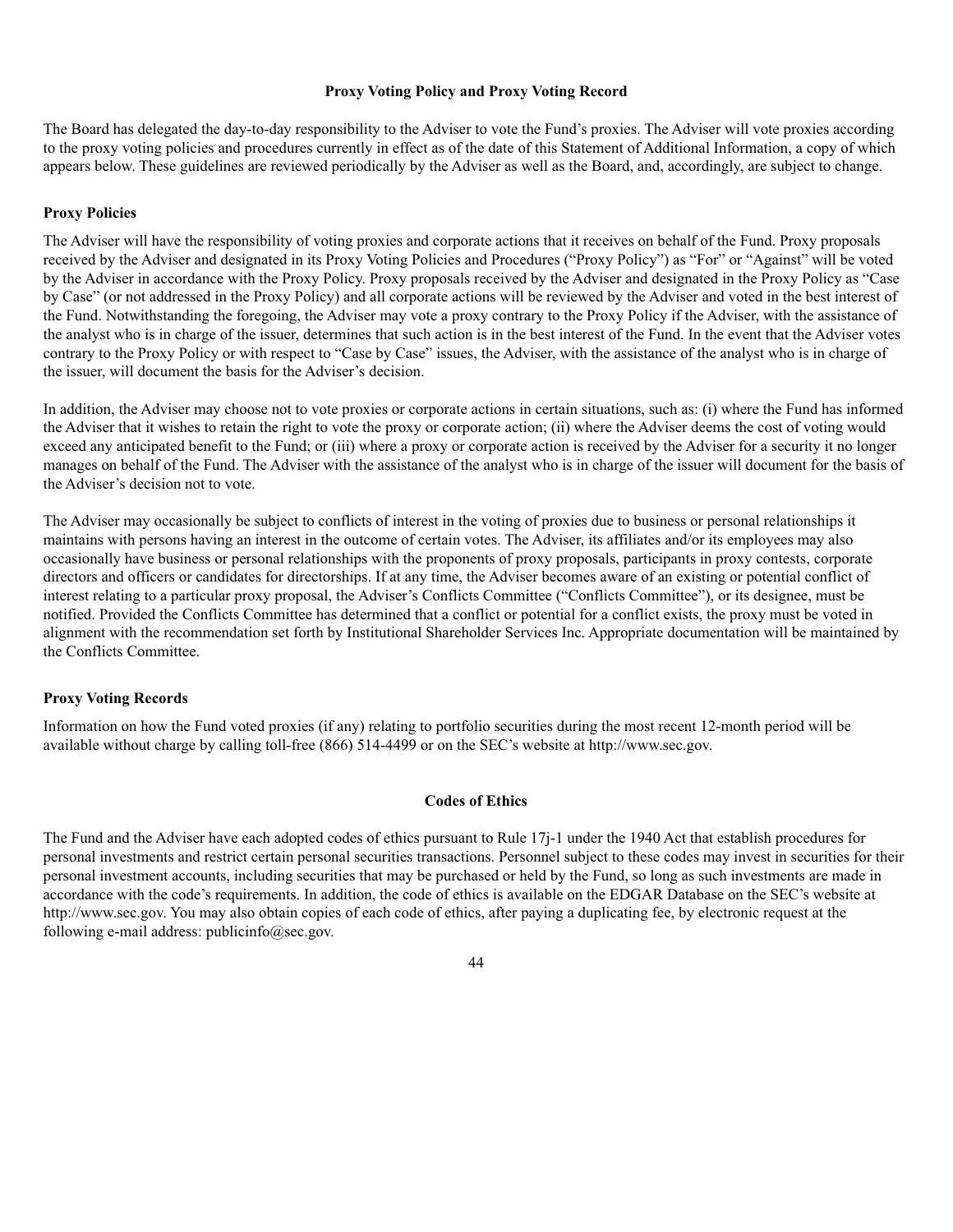#### **PORTFOLIO TRANSACTIONS AND BROKERAGE**

The Adviser has responsibility for decisions to buy and sell securities and other instruments for the Fund, the selection of brokers and dealers to effect the transactions and the negotiation of prices and any brokerage commissions on such transactions. Although the Adviser will be primarily responsible for the placement of the Fund's portfolio business, the policies and practices in this regard are subject to review by the Board.

With respect to interests in Senior Loans, the Fund generally will engage in privately negotiated transactions for purchase or sale in which the Adviser will negotiate on behalf of the Fund (although a more developed market may exist for certain Senior Loans). The Fund will, from time to time, be required to pay fees, or give up a portion of interest and any fees payable to the Fund, to the lender selling participations or assignments to the Fund. The Adviser will determine the lenders from whom the Fund will purchase assignments and participations by considering their professional ability, level of service, relationship with a borrower, financial condition, credit standards and quality of management. The illiquidity of many Senior Loans may restrict the ability of the Adviser to locate in a timely manner persons willing to purchase the Fund's interests in Senior Loans at a fair price should the Fund desire to sell such interests. See "Risks— Senior Loans Risk" in the prospectus. Affiliates of the Adviser may participate in the primary and secondary market for Senior Loans. Because of certain limitations imposed by the 1940 Act, this may restrict the Fund's ability to acquire some Senior Loans. The Adviser does not believe that this will have a material effect on the Fund's ability to acquire Senior Loans consistent with its investment policies.

As most transactions made by the Fund are principal transactions at net prices, the Fund generally incurs little or no brokerage costs. The portfolio securities in which the Fund invests are normally purchased directly from the issuer or in the over-the-counter ("OTC") market from an underwriter or market maker for the securities. Purchases from underwriters of portfolio securities include a commission or concession paid by the issuer to the underwriter and purchases from dealers serving as market makers include a spread or markup to the dealer between the bid and asked price. Sales to dealers are effected at bid prices.

The Fund will, from time to time, also purchase certain money market instruments directly from an issuer, in which case no commissions or discounts are paid (although the Fund could indirectly bear fees and expenses of any money market funds in which it invests), or could purchase and sell listed securities on an exchange, which are effected through brokers who charge a commission for their services.

In effecting securities transactions, the Adviser will seek to obtain the best execution of orders. Commission rates are a component of price and are considered along with other relevant factors. In determining the broker or dealer to be used and the commission rates to be paid, the Adviser will consider the utility and reliability of brokerage services, including execution capability and performance, financial responsibility, investment information, market insights, other research provided by such brokers, and access to analysts, management and idea generation. Accordingly, the commissions charged by any such broker may be greater than the amount another firm might charge if the Adviser determines in good faith that the amount of such commissions is reasonable in relation to the value of the brokerage services and research information provided by such brokers. Consistent with the requirements of best execution, brokerage commissions on accounts may be directed to brokers in recognition of investment research and information furnished as well as for services rendered in execution of orders by such brokers. By allocating transactions in this manner, the Adviser may be able to supplement its research and analysis with the views and information of brokerage firms. The Adviser may also allocate a portion of its brokerage business to firms whose employees participate as brokers in the introduction of investors to the Adviser or who agree to bear the expense of capital introduction, marketing or related services by third parties. Eligible research or brokerage services provided by brokers through which portfolio transactions for the Adviser are executed may include research reports on particular industries and companies, economic surveys and analyses, recommendations as to specific securities, online quotations, news and research services, financial publications and other products and services (e.g., software based applications for market quotes and news, database programs providing investment and industry data) providing lawful and appropriate assistance to the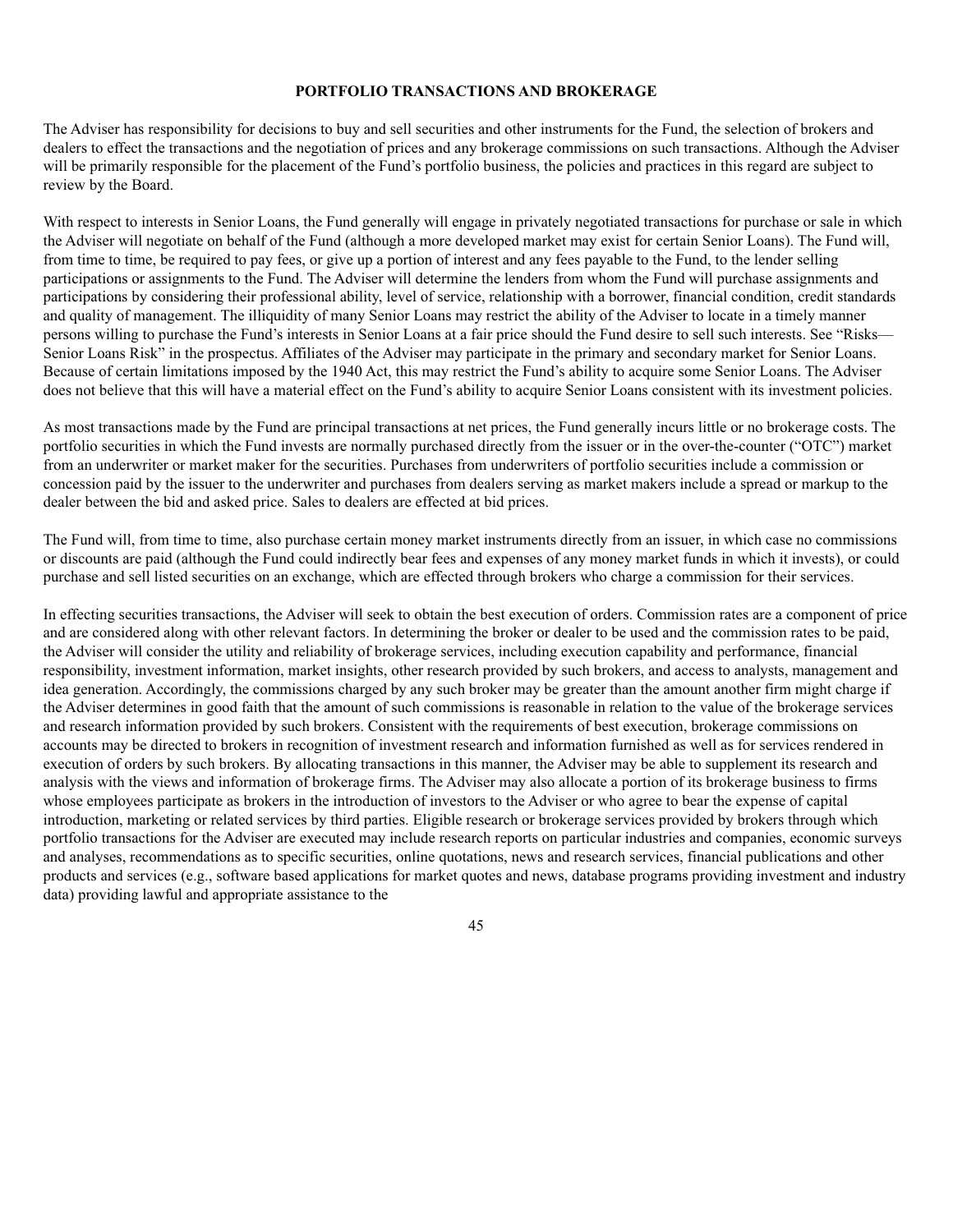portfolio managers and their designees in the performance of their investment decision-making responsibilities on behalf of the Adviser and other accounts which their affiliates manage (collectively, "Soft Dollar Items"). The Adviser and its affiliates generally use such products and services (if any) for the benefit of all of their accounts. Soft Dollar Items may be provided directly by brokers, by third parties at the direction of brokers or purchased on behalf of the Fund and its affiliates with credits or rebates provided by brokers. Any Soft Dollar Items obtained in connection with portfolio transactions for the Fund are intended to fall within the "safe harbor" of Section 28(e) of the Exchange Act. As noted above, because most of the Fund's transactions will likely be principal transactions, the Fund will likely not incur significant brokerage commissions (although it will be subject to mark-ups and mark-downs imposed by dealers). Section 28(e) generally only applies with respect to brokerage commissions; as such, the Fund does not expect to benefit from any significant amount of Soft Dollar Items.

The Adviser may also place portfolio transactions, to the extent permitted by law, with brokerage firms affiliated with the Fund or the Adviser if they reasonably believe that the quality of execution and the commission are comparable to those available from other qualified firms. Similarly, to the extent permitted by law and subject to the same considerations on quality of execution and comparable commission rates, the Adviser may direct an executing broker to pay a portion or all of any commissions, concessions or discounts to a firm supplying research or other services.

The Adviser may place portfolio transactions at or about the same time for other advisory accounts, including other investment companies. The Adviser will seek to allocate portfolio transactions equitably whenever concurrent decisions are made to purchase or sell securities for the Fund and another advisory account. In some cases, this procedure could have an adverse effect on the price or the amount of securities available to the Fund. In making such allocations among the Fund and other advisory accounts, the main factors considered by the Adviser are the respective sizes of the Fund and other advisory accounts, the respective investment objectives, the relative size of portfolio holdings of the same or comparable securities, the availability of cash for investment, the size of investment commitments generally held and opinions of the persons responsible for recommending the investment. See "Conflicts of Interest."

The placing and execution of orders for the Fund also is subject to restrictions under U.S. securities laws, including certain prohibitions against trading among the Fund and its affiliates (including the Adviser or its affiliates). Certain broker-dealers, through which the Fund may effect securities transactions, may be affiliated persons (as defined in the 1940 Act) of the Fund or affiliated persons of such affiliates. The Board has adopted certain policies incorporating the standards of Rule 17e-1 issued by the SEC under the 1940 Act which require that the commissions paid to affiliates of the Fund be reasonable and fair compared to the commissions, fees or other remuneration received or to be received by other brokers in connection with comparable transactions involving similar securities during a comparable period of time. The rule and procedures also contain review requirements and require the Adviser to furnish reports to the trustees and to maintain records in connection with such reviews. In addition, the Fund will, from time to time, purchase securities in a placement for which affiliates of the Adviser have acted as agent to or for issuers, consistent with applicable rules adopted by the SEC or regulatory authorization, if necessary. The Fund will not purchase securities from or sell securities to any affiliate of the Adviser acting as principal. The Adviser is prohibited from directing brokerage transactions on the basis of the referral of clients or the sale of shares of advised investment companies.

Portfolio turnover rate is not considered a limiting factor in the execution of investment decisions for the Fund. Because it is difficult to predict accurately portfolio turnover rates, actual turnover may be higher or lower than expected. Higher portfolio turnover results in increased Fund costs, including brokerage commissions, dealer mark-ups and other transaction costs on the sale of securities and on the reinvestment in other securities.

During the fiscal years ended October 31, 2020 and 2021, the Fund paid \$2,316 and \$45,093, respectively, in brokerage commissions.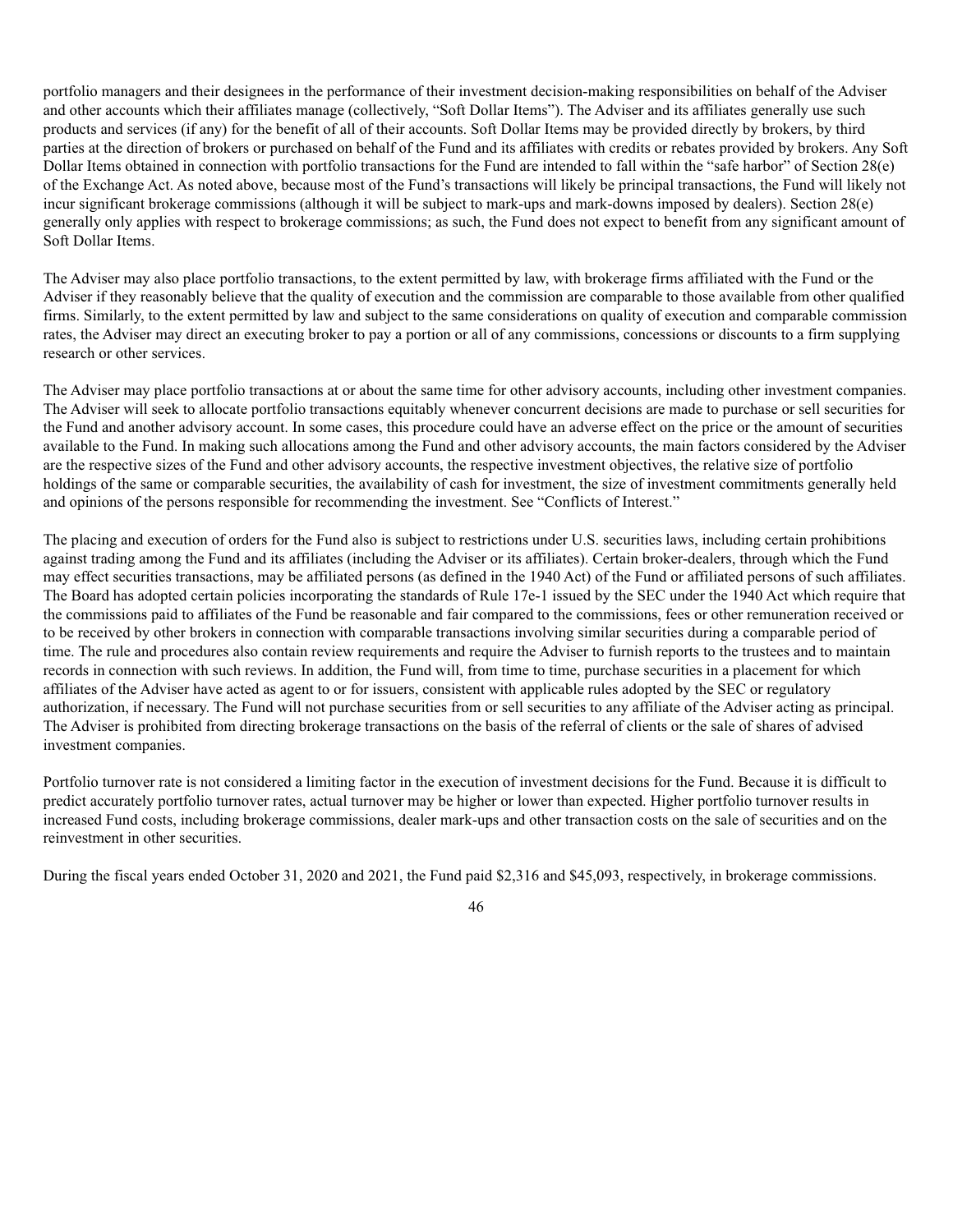#### **MATERIAL U.S. FEDERAL INCOME TAX CONSIDERATIONS**

The following is a description of the material U.S. federal income tax consequences of owning and disposing of Shares and some of the important U.S. federal income tax considerations affecting the Fund. The discussion below provides general tax information related to an investment in Shares, but this discussion does not purport to be a complete description of the U.S. federal income tax consequences of an investment in the Shares. It is based on the Code and Treasury regulations and administrative pronouncements, all as of the date hereof, any of which is subject to change, possibly with retroactive effect. In addition, it does not describe all of the tax consequences that may be relevant in light of a Shareholder's particular circumstances, including alternative minimum tax consequences and tax consequences applicable to Shareholders subject to special tax rules, such as certain financial institutions; dealers or traders in securities who use a mark-to-market method of tax accounting; persons holding Shares as part of a hedging transaction, wash sale, conversion transaction or integrated transaction or persons entering into a constructive sale with respect to the Shares; entities classified as partnerships or other pass-through entities for U.S. federal income tax purposes; real estate investment trusts; insurance companies; U.S. Shareholders (as defined below) whose functional currency is not the U.S. dollar; or tax-exempt entities, including "individual retirement accounts" or "Roth IRAs." Unless otherwise noted, the following discussion applies only to a Shareholder that holds Shares as a capital asset (generally, for investment) and is a U.S. Shareholder.

A "U.S. Shareholder" generally is a beneficial owner of Shares who is for U.S. federal income tax purposes:

- a citizen or individual resident of the United States;
- a corporation or other entity treated as a corporation, for U.S. federal income tax purposes, created or organized in or under the laws of the United States, any state therein or the District of Columbia;
- an estate, the income of which is subject to U.S. federal income taxation regardless of its source; or
- a trust if it (x) is subject to the primary supervision of a court within the United States and one or more U.S. persons have the authority to control all substantial decisions of the trust or (y) has a valid election in effect under applicable United States Treasury regulations to be treated as a U.S. person.

A "non-U.S. Shareholder" generally is a beneficial owner of Shares who is not a U.S. Shareholder.

If a partnership (including an entity treated as a partnership for U.S. federal income tax purposes) holds Shares, the tax treatment of a partner in the partnership will generally depend upon the status of the partner and the activities of the partnership. A prospective Shareholder that is a partner of a partnership holding Shares should consult his, her or its tax advisers with respect to the purchase, ownership and disposition of Shares.

Tax matters are very complicated and the tax consequences to an investor of an investment in Shares will depend on the facts of his, her or its particular situation. **The Fund encourages investors to consult their own tax advisers regarding the specific consequences of such an investment, including tax reporting requirements, the applicability of U.S. federal, state, local and foreign tax laws, eligibility for the benefits of any applicable tax treaty and the effect of any possible changes in the tax laws.**

# **Election to be Taxed as a RIC**

The Fund has elected to be treated and has qualified, and intends to continue to qualify annually, as a RIC under Subchapter M of the Code. As a RIC, the Fund generally will not have to pay corporate-level U.S. federal income taxes on any income that it distributes to its Shareholders as dividends. To qualify as a RIC, the Fund must, among other things, meet certain source-of-income and asset diversification requirements (as described below). In addition, to qualify for RIC tax treatment, the Fund must distribute to its Shareholders, for each taxable year, at least 90% of its "investment company taxable income," which is generally its ordinary income plus the excess of its realized net short-term capital gains over its realized net long-term capital losses (the "Annual Distribution Requirement").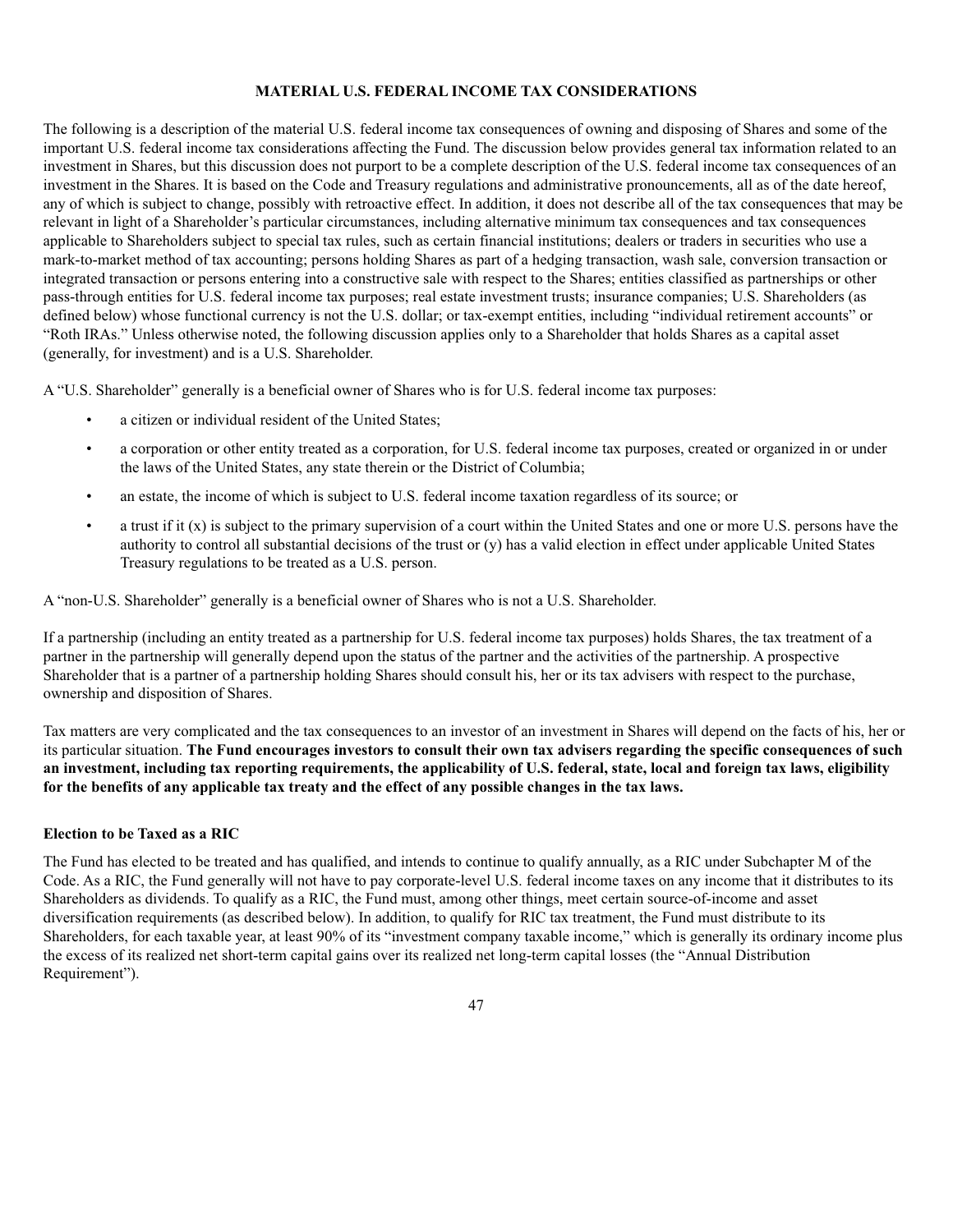# **Taxation as a Regulated Investment Company**

If the Fund:

- qualifies as a RIC; and
- satisfies the Annual Distribution Requirement,

then the Fund will not be subject to U.S. federal income tax on the portion of its income it distributes (or is deemed to distribute) to its Shareholders. The Fund will be subject to U.S. federal income tax at the regular corporate rates on any income or capital gains not distributed (or deemed distributed) to its Shareholders.

The Fund will be subject to a 4% nondeductible U.S. federal excise tax on certain undistributed income unless it distributes in a timely manner an amount at least equal to the sum of (1) 98% of its net ordinary income for each calendar year (taking into account certain deferrals and elections), (2) 98.2% of its capital gain net income for the one-year period ending October 31 in that calendar year and (3) any income recognized, but not distributed, in preceding years (the "Excise Tax Avoidance Requirement"). The Fund generally will endeavor in each taxable year to make sufficient distributions to its Shareholders to avoid any U.S. federal excise tax on its earnings, but the Fund reserves the right to pay the excise tax when circumstances warrant.

In order to qualify as a RIC for U.S. federal income tax purposes, the Fund must, among other things:

- continue to qualify as a management investment company under the 1940 Act at all times during each taxable year;
- derive in each taxable year at least 90% of its gross income from dividends, interest, payments with respect to loans of certain securities, gains from the sale of stock or other securities, net income from certain "qualified publicly traded partnerships," or other income derived with respect to the Fund's business of investing in such stock or securities (the "90% Income Test");
- diversify its holdings so that at the end of each quarter of the taxable year;
	- at least 50% of the value of the Fund's assets consists of cash, cash equivalents, U.S. Government securities, securities of other RICs, and other securities if such other securities of any one issuer do not represent more than 5% of the value of the Fund's assets or more than 10% of the outstanding voting securities of the issuer; and
	- no more than 25% of the value of the Fund's assets is invested in the securities, other than U.S. government securities or securities of other RICs, of one issuer, of two or more issuers that are controlled, as determined under applicable Code rules, by the Fund and that are engaged in the same or similar or related trades or businesses or of certain "qualified publicly traded partnerships" (the "Diversification Tests").

The Fund generally intends to comply with 90% Income Test and the Diversification Tests. However, certain of the Fund's investments may produce income that may not constitute qualifying income for purposes of the 90% Income Test. For example, any equity investments the Fund makes in entities treated as partnerships for U.S. federal income tax purposes that are engaged in active businesses will not produce qualifying income for purposes of the 90% Income Test. In addition, we may invest in certain commodity-related derivatives to hedge positions in commodity-related issuers or industries. The IRS has ruled that income from certain commodity-related derivatives would not be qualifying income for the 90% Income Test with respect to a taxpayer whose commodity-related derivatives were not entered into in connection with a business of investing in stock and securities. No complete assurance can be provided that the Fund will be able to satisfy requirements of the 90% Income Test and the Diversification Tests.

In addition, certain of the Fund's investments are expected to be subject to special U.S. federal income tax provisions that may, among other things, (1) disallow, suspend or otherwise limit the allowance of certain losses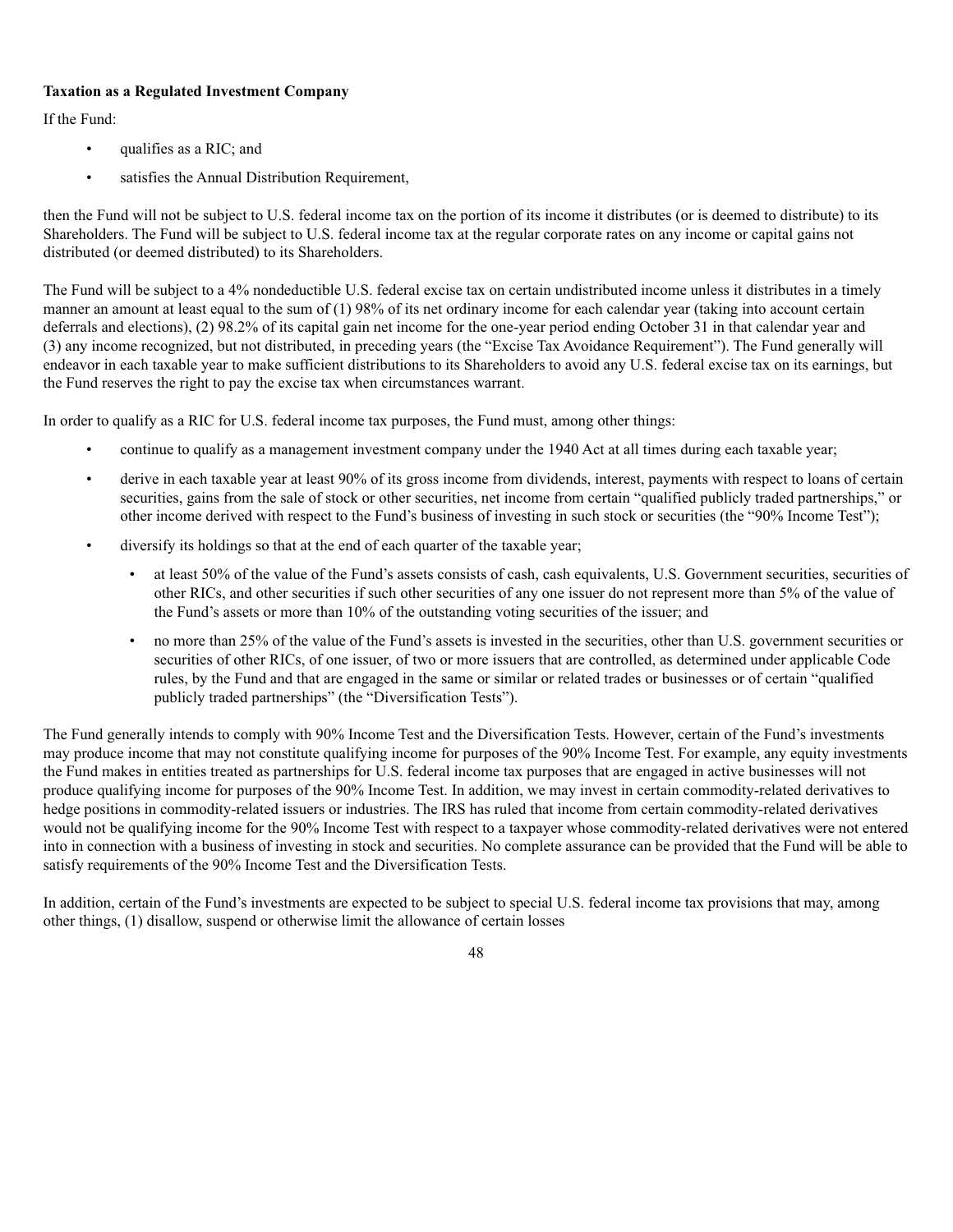or deductions, (2) convert lower-taxed long-term capital gain into higher-taxed short-term capital gain or ordinary income, (3) convert an ordinary loss or a deduction into a capital loss, the deductibility of which is more limited, (4) adversely affect when a purchase or sale of stock or securities is deemed to occur, (5) adversely alter the intended characterization of certain complex financial transactions, and (6) cause the Fund to recognize income or gain without a corresponding receipt of cash (referred to as "phantom income"). For example, with respect to phantom income, if the Fund holds debt obligations that are treated under applicable tax rules as having original issue discount ("OID") (such as debt instruments with "payment-in-kind" ("PIK") interest or, in certain cases, increasing interest rates or issued with equity or warrants) or debt obligations that are acquired with market discount in respect of which an election has been made to accrue such market discount on a current basis, the Fund must include in income each year a portion of the OID or market discount that accrues over the life of the obligation, regardless of whether cash representing such income is received by the Fund in the same taxable year. The Fund may also have to include in income other amounts that it has not yet received in cash, such as PIK interest and deferred loan origination fees that are paid after origination of the loan or are paid in non-cash compensation such as equity or warrants. Because any OID or other amounts accrued will be included in the Fund's investment company taxable income for the year of accrual, the Fund may be required to make a distribution to its Shareholders in order to satisfy the Annual Distribution Requirement, even though it will not have received any corresponding cash amount. Moreover, there may be uncertainty as to the appropriate treatment of certain of the Fund's investments for U.S. federal income tax purposes. In particular, the U.S. federal income tax treatment of investments in debt securities that are rated below investment grade is uncertain in various respects.

As a result of the application of the rules described above, the Fund could be subject to U.S. federal income tax or the 4% nondeductible excise tax and, under certain circumstances, the Fund's ability to qualify or maintain its qualification as a RIC could be negatively affected. The Fund will monitor its investments and may make certain tax elections in order to mitigate the effect of these provisions. Accordingly, no complete assurance can be provided that the Fund will be able to satisfy the 90% Income Test and the Diversification Tests, avoid the U.S. federal income tax or meet the Excise Tax Avoidance Requirement.

Although the Fund does not presently expect to do so, it is authorized to borrow funds and to sell assets in order to satisfy distribution requirements. However, under the 1940 Act, the Fund is not permitted to make distributions to its Shareholders while its debt obligations and other senior securities are outstanding unless certain "asset coverage" tests are met. Moreover, the Fund's ability to dispose of assets to meet its distribution requirements may be limited by (1) the illiquid nature of its portfolio and/or (2) other requirements relating to its status as a RIC, including the Diversification Tests. If the Fund disposes of assets in order to meet the Annual Distribution Requirement or the Excise Tax Avoidance Requirement, the Fund may make such dispositions at times that, from an investment standpoint, are not advantageous.

Income received by the Fund from sources within foreign countries may be subject to withholding and other taxes imposed by such countries, thereby reducing the income available for distribution to Shareholders. Tax conventions between certain countries and the U.S. may reduce or eliminate such taxes. The Fund generally intends to conduct its investment activities to minimize the impact of foreign taxation, but there is no guarantee that the Fund will be successful in this regard.

Under the Code, gains or losses attributable to fluctuations in foreign currency exchange rates which occur between the time the Fund accrues interest income or other receivables or accrues expenses or other liabilities denominated in a foreign currency and the time the Fund actually collects such receivables or pays such liabilities generally are treated as ordinary income or ordinary loss. Similarly, on disposition of some investments, including debt securities and certain forward contracts denominated in a foreign currency, gains or losses attributable to fluctuations in the value of foreign currency between the date of acquisition of the security or contract and the date of disposition also are treated as ordinary gain or loss. These gains and losses, referred to under the Code as "section 988" gains and losses, may increase or decrease the amount of the Fund's investment company taxable income to be distributed to its Shareholders as ordinary income. For example, fluctuations in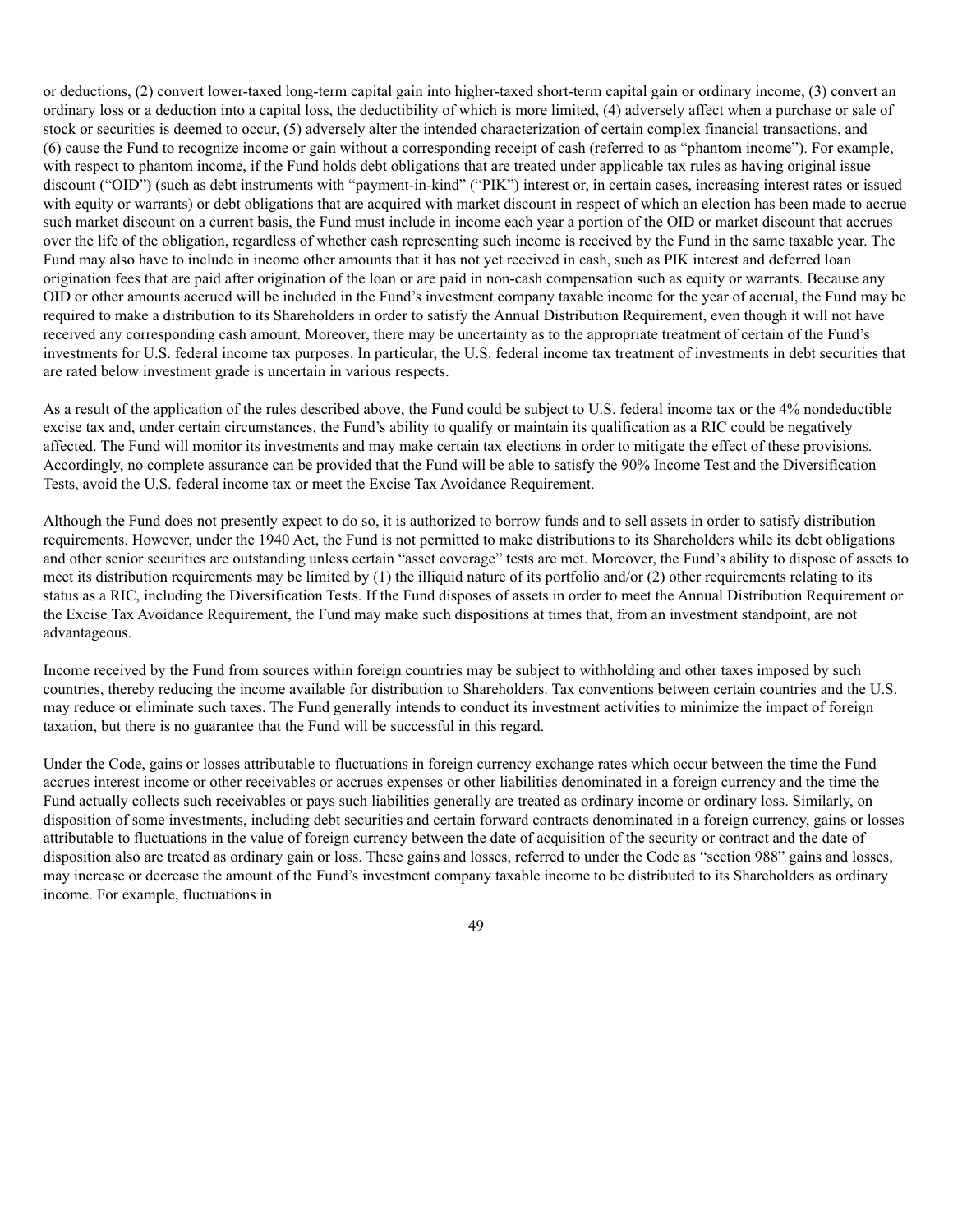exchange rates may increase the amount of income that the Fund must distribute in order to qualify for treatment as a RIC and to prevent application of an excise tax on undistributed income. Alternatively, fluctuations in exchange rates may decrease or eliminate income available for distribution. If section 988 losses exceed other investment company taxable income during a taxable year, the Fund would not be able to make ordinary dividend distributions, or distributions made before the losses were realized would be recharacterized as a return of capital to Shareholders for federal income tax purposes, rather than as an ordinary dividend, reducing each Shareholder's basis in its shares of the Fund.

The Fund may invest in shares of foreign corporations, which may be treated as passive foreign investment companies ("PFICs") under the Code. In general, a foreign corporation is treated as a PFIC if at least one-half of its assets constitute investment-type assets or 75% or more of its gross income is investment-type income. If the Fund receives a so-called "excess distribution" with respect to PFIC stock, the Fund itself may be subject to a tax on a portion of the excess distribution, whether or not the corresponding income is distributed by the Fund to Shareholders. In general, under the PFIC rules, an excess distribution is treated as having been realized ratably over the period during which the Fund held the PFIC shares. The Fund itself will be subject to tax on the portion, if any, of an excess distribution that is so allocated to prior Fund tax years and an interest factor will be added to the tax, as if the tax had been payable in such prior tax years. Certain distributions from a PFIC as well as gain from the sale of PFIC shares are treated as excess distributions. Excess distributions are characterized as ordinary income even though, absent application of the PFIC rules, certain excess distributions might have been characterized as capital gain.

The Fund may be eligible to elect alternative tax treatment with respect to PFIC shares. Under an election that currently is available in some circumstances, the Fund generally would be required to include in its gross income its share of the earnings of a PFIC on a current basis, regardless of whether distributions are received from the PFIC in a given tax year. If this election were made, the special rules, discussed above, relating to the taxation of excess distributions, would not apply.

Alternatively, the Fund may elect to mark-to-market its PFIC shares at the end of each taxable year, with the result that unrealized gains would be treated as though they were realized and reported as ordinary income. Any mark-to-market losses would be deductible as ordinary losses to the extent of any net mark-to-market gains included in income in prior tax years.

Because the application of the PFIC rules may affect, among other things, the character of gains, the amount of gain or loss and the timing of the recognition of income with respect to PFIC shares, as well as subject the Fund itself to tax on certain income from PFIC shares, the amount that must be distributed to Shareholders, and which will be taxed to Shareholders as ordinary income or long-term capital gain, may be increased or decreased substantially as compared to a fund that did not invest in PFIC shares.

Some of the CLOs in which the Fund invests may be PFICs, which are generally subject to the tax consequences described above. Investment in certain equity interests of CLOs that are subject to treatment as PFICs for U.S. federal income tax purposes may cause the Fund to recognize income in a tax year in excess of the Fund's distributions from such CLOs, PFICs and the Fund's proceeds from sales or other dispositions of equity interests in other CLOs and other PFICs during that tax year. As a result, the Fund generally would be required to distribute such income to satisfy the distribution requirements applicable to RICs. Furthermore, the IRS recently issued final regulations that generally treat the Fund's income inclusion with respect to a PFIC with respect to which the Fund has made a qualified electing fund, or "QEF", election, as qualifying income for purposes of determining the Fund's ability to be subject to tax as a RIC if (A) there is a current distribution out of the earnings and profits of the PFIC that are attributable to such income inclusion or (B) such inclusion is derived with respect to the Fund's business of investing in stock, securities, or currencies.

If the Fund holds more than 10% of the interests treated as equity for U.S. federal income tax purposes in a foreign corporation that is treated as a controlled foreign corporation ("CFC") (including equity tranche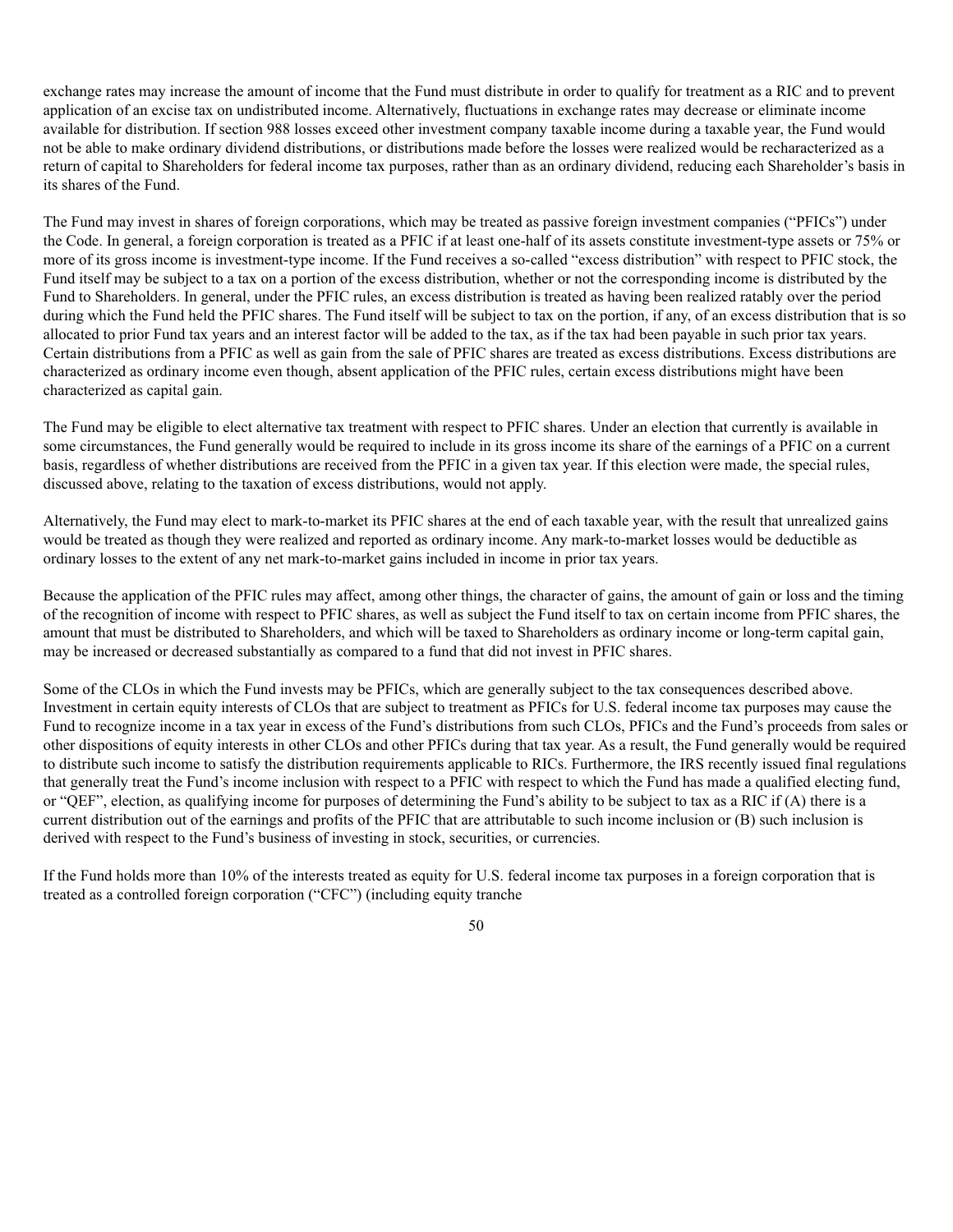investments and certain debt tranche investments in a CLO treated as CFC), the Fund may be treated as receiving a deemed distribution (taxable as ordinary income) each tax year from such foreign corporation in an amount equal to the Fund's pro rata share of the corporation's income for the tax year (including both ordinary earnings and capital gains), whether or not the corporation makes an actual distribution during such year. In general, a foreign corporation will be classified as a CFC if more than 50% of the shares of the corporation, measured by reference to combined voting power or value, is owned (directly, indirectly or by attribution) by U.S. Shareholders. A "U.S. Shareholder," for this purpose, is any U.S. person that possesses (actually or constructively) 10% or more of the combined value or voting power of all classes of shares of a corporation. If the Fund is treated as receiving a deemed distribution from a CFC, the Fund will be required to include such distribution in the Fund's investment company taxable income regardless of whether the Fund receives any actual distributions from such CFC, and the Fund must distribute such income to satisfy the distribution requirements applicable to RICs. Additionally, the IRS recently issued final regulations that generally treat the Fund's income inclusion with respect to a CFC as qualifying income for purposes of determining the Fund's ability to be subject to tax as a RIC either if (A) there is a distribution out of the earnings and profits of the CFC that are attributable to such income inclusion or (B) such inclusion is derived with respect to the Fund's business of investing in stock, securities, or currencies.

The Fund might invest directly or indirectly in residual interests in real estate mortgage investment conduits ("REMICs") or equity interests in taxable mortgage pools ("TMPs"). Under a notice issued by the IRS in October 2006 and Treasury regulations that have not yet been issued (but may apply with retroactive effect) a portion of the Fund's income from a real estate investment trust ("REIT") that is attributable to the REIT's residual interest in a REMIC or a TMP (referred to in the Code as an "excess inclusion") will be subject to Federal income tax in all events. This notice also provides, and the regulations are expected to provide, that excess inclusion income of a regulated investment company, such as the Fund, will generally be allocated to Shareholders of the regulated investment company in proportion to the dividends received by such Shareholders, with the same consequences as if the Shareholders held the related REMIC or TMP residual interest directly.

In general, excess inclusion income allocated to Shareholders (i) cannot be offset by net operating losses (subject to a limited exception for certain thrift institutions) and (ii) will constitute unrelated business taxable income ("UBTI") to entities (including a qualified pension plan, an individual retirement account, a 401(k) plan, a Keogh plan or other tax-exempt entity) subject to tax on UBTI, thereby potentially requiring such an entity that is allocated excess inclusion income, and otherwise might not be required to file a tax return, to file a tax return and pay tax on such income. In addition, because the Code provides that excess inclusion income is ineligible for treaty benefits, a regulated investment company must withhold tax on excess inclusions attributable to its foreign Shareholders at a 30% rate of withholding, regardless of any treaty benefits for which a Shareholder is otherwise eligible.

Any investment in residual interests of a CMO that has elected to be treated as a REMIC can create complex tax problems, especially if the Fund has state or local governments or other tax-exempt organizations as Shareholders. Under current law, the Fund serves to block UBTI from being realized by its tax-exempt Shareholders. Notwithstanding the foregoing, a tax-exempt Shareholder will recognize UBTI by virtue of its investment in the Fund if shares in the Fund constitute debt-financed property in the hands of the tax-exempt Shareholder within the meaning of Section 514(b) of the Code. Furthermore, a tax-exempt Shareholder may recognize UBTI if a Fund recognizes "excess inclusion income" derived from direct or indirect investments in REMIC residual interests or TMPs if the amount of such income recognized by the Fund exceeds the Fund's investment company taxable income (after taking into account deductions for dividends paid by the Fund).

# **Failure to Qualify as a Regulated Investment Company**

If the Fund were unable to qualify for treatment as a RIC and certain cure provisions were inapplicable, the Fund would be subject to tax on all of its taxable income at regular corporate rates, regardless of whether the Fund makes any distributions to its Shareholders. The Annual Distribution Requirement would not be applicable, and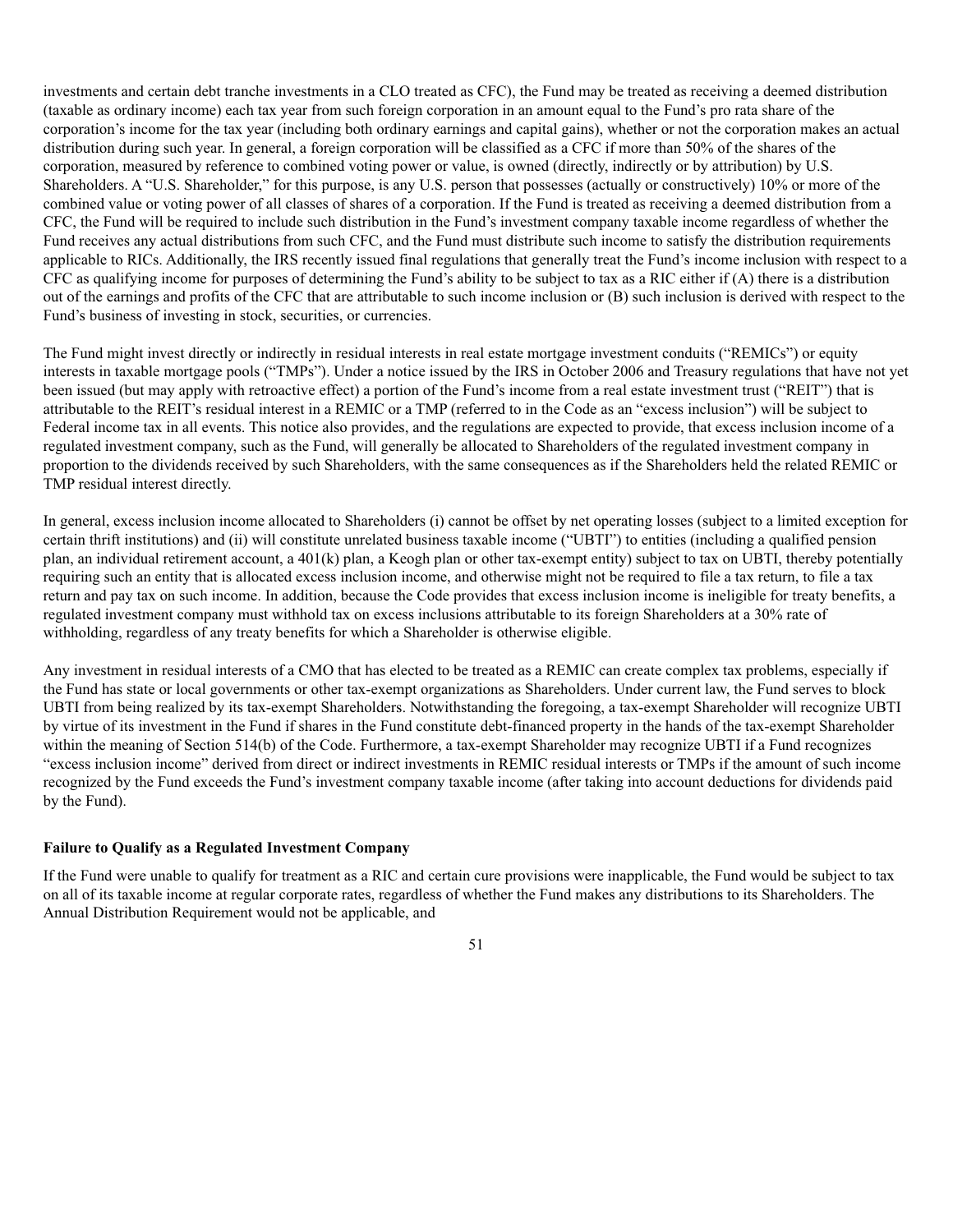distributions would be taxable to the Fund's Shareholders as ordinary dividend income that, subject to certain limitations, may be eligible for preferential rates applicable to "qualified dividend income" to the extent of the Fund's current and accumulated earnings and profits. Subject to certain limitations under the Code, corporate distributees would be eligible for the dividends-received deduction. Distributions in excess of the Fund's current and accumulated earnings and profits would be treated first as a return of capital to the extent of the Shareholder's tax basis, and any remaining distributions would be treated as a capital gain.

The remainder of this discussion assumes that the Fund qualifies as a RIC and has satisfied the Annual Distribution Requirement.

# **Taxation of U.S. Shareholders**

Distributions by the Fund generally are taxable to U.S. Shareholders as ordinary income or capital gains. Distributions of the Fund's "investment company taxable income" (which is, generally, the Fund's net ordinary income plus realized net short-term capital gains in excess of realized net long-term capital losses) will be taxable as ordinary income to U.S. Shareholders to the extent of the Fund's current or accumulated earnings and profits, whether paid in cash or reinvested in additional Shares. Distributions paid by the Fund to U.S. Shareholders taxed at individual rates that are attributable to dividends from U.S. corporations and certain qualified foreign corporations may be eligible to be treated as "qualified dividend income," which is currently subject to a maximum tax rate of either 15% or 20%, depending on whether the Shareholder's income exceeds certain threshold amounts. In this regard, it is anticipated that distributions paid by the Fund will generally not be attributable to dividends and, therefore, generally will not qualify for the preferential maximum rate applicable to qualified dividend income. Distributions of the Fund's net capital gains (which are generally the Fund's realized net longterm capital gains in excess of realized net short-term capital losses) properly reported by us as "capital gain dividends" will be taxable to a U.S. Shareholder as long-term capital gains that are currently generally taxable at a maximum rate of 15% or 20% (depending on whether the Shareholder's income exceeds certain threshold amounts) in the case of U.S. Shareholders taxed at individual rates, regardless of the U.S. Shareholder's holding period for his, her or its Shares and regardless of whether paid in cash or reinvested in additional Shares. Distributions in excess of the Fund's earnings and profits first will reduce a U.S. Shareholder's adjusted tax basis in such Shareholder's Shares and, after the adjusted basis is reduced to zero, will constitute capital gains to such U.S. Shareholder.

Under applicable treasury regulations, properly reported dividends paid by the Fund that are attributable to the Fund's "qualified REIT dividends" (generally, ordinary income dividends paid by a REIT, not including capital gain dividends or dividends treated as qualified dividend income) are eligible for the 20% deduction described in Section 199A of the Code in the case of non-corporate U.S. common shareholders, provided that certain holding period and other requirements are met by the shareholder and the Fund. There can be no assurance as to what portion of the Fund's distributions will qualify for such deduction.

It is expected that a very substantial portion of the Fund's income will consist of ordinary income. For example, interest and OID derived by the Fund will constitute ordinary income. In addition, gain derived by the Fund from the disposition of debt securities with "market discount" (generally, securities purchased by the Fund at a discount to their stated redemption price) will be treated as ordinary income to the extent of the market discount that has accrued, as determined for U.S. federal income tax purposes, at the time of such disposition unless the Fund makes an election to accrue market discount on a current basis. In addition, certain of the Fund's investments will be subject to special U.S. federal income tax provisions that may affect the character, increase the amount and/or accelerate the timing of distributions to Shareholders.

Under applicable Treasury regulations, certain distributions reported by a Fund as section 163(j) interest dividends may be treated as interest income by shareholders for purposes of the tax rules applicable to interest expense limitations under Code section 163(j). Such treatment by the shareholder is generally subject to holding period requirements and other potential limitations, although the holding period requirements are generally not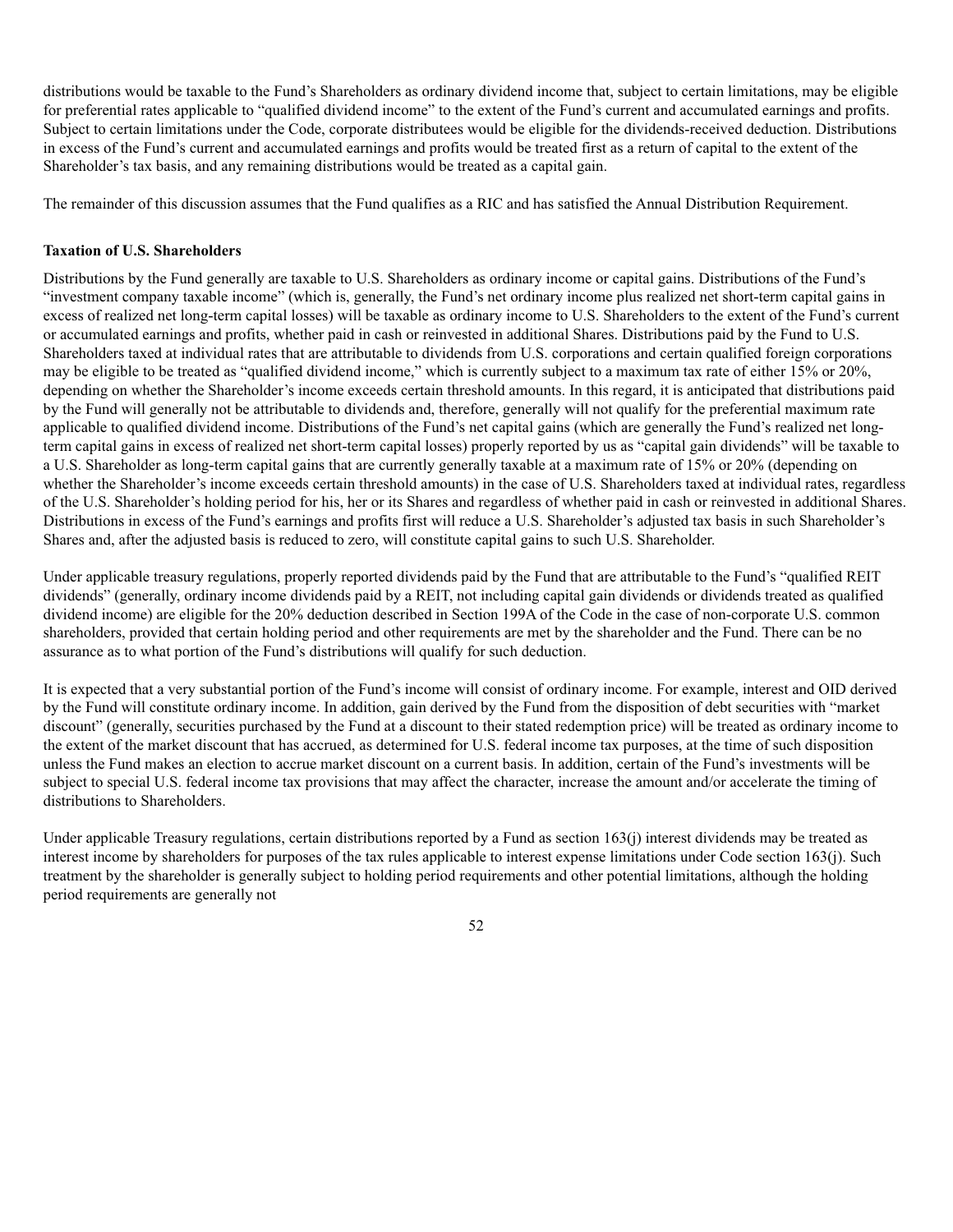applicable to dividends declared by money market funds and certain other funds that declare dividends daily and pay such dividends on a monthly or more frequent basis. The amount that a Fund is eligible to report as a Section 163(j) dividend for a tax year is generally limited to the excess of the Fund's business interest income over the sum of the Fund's (i) business interest expense and (ii) other deductions properly allocable to the Fund's business interest income.

The Fund may retain some or all of its realized net long-term capital gains in excess of realized net short-term capital losses but designate the retained net capital gain as a "deemed distribution." In that case, among other consequences, the Fund will pay tax on the retained amount, each U.S. Shareholder will be required to include his, her or its share of the deemed distribution in income as if it had been actually distributed to the U.S. Shareholder, and the U.S. Shareholder will be entitled to claim a credit equal to his, her or its allocable share of the tax paid thereon by us. To the extent the Fund pays tax on any retained capital gains at its regular corporate tax rate when that rate is in excess of the maximum rate payable by individuals on long-term capital gains, the amount of tax that individual U.S. Shareholders will be treated as having paid will exceed the tax they owe on the capital gain distribution and such excess generally may be refunded or claimed as a credit against the U.S. Shareholder's other U.S. federal income tax obligations. The amount of the deemed distribution net of such tax will be added to the U.S. Shareholder's cost basis for his, her or its Shares. In order to utilize the deemed distribution approach, the Fund must provide written notice to its Shareholders prior to the expiration of 60 days after the close of the relevant taxable year. The Fund cannot treat any of its investment company taxable income as a "deemed distribution."

For purposes of determining (1) whether the Annual Distribution Requirement is satisfied for any year and (2) the amount of capital gain dividends paid for that year, the Fund may, under certain circumstances, elect to treat a dividend that is paid during the following taxable year as if it had been paid during the taxable year in question. If the Fund makes such an election, the U.S. Shareholder will still be treated as receiving the dividend in the taxable year in which the distribution is made. However, any dividend declared by the Fund in October, November or December of any calendar year, payable to Shareholders of record on a specified date in such a month and actually paid during January of the following year, will be treated as if it had been received by the Fund's U.S. Shareholders on December 31 of the year in which the dividend was declared.

If an investor purchases Shares shortly before the record date of a distribution, the price of the Shares will include the value of the distribution and the investor will be subject to tax on the distribution even though economically it may represent a return of his, her or its investment.

From time to time, the Fund may offer to repurchase its outstanding Shares. Shareholders who tender all Shares held, or considered to be held, by them will be treated as having sold their Shares and generally will realize a capital gain or loss. The amount of gain or loss will be measured by the difference between such U.S. Shareholder's adjusted tax basis in the Shares sold and the amount of the proceeds received in exchange. Any gain arising from such sale or disposition generally will be treated as long-term capital gain or loss if the U.S. Shareholder has held his, her or its Shares for more than one year. Otherwise, it will be classified as short-term capital gain or loss. However, any capital loss arising from the sale or disposition of Shares held for six months or less will be treated as long-term capital loss to the extent of the amount of capital gain dividends received, or undistributed capital gain deemed received, with respect to such Shares. In addition, all or a portion of any loss recognized upon a disposition of Shares may be disallowed if other Shares are purchased (whether through reinvestment of distributions or otherwise) within 30 days before or after the disposition. If a Shareholder tenders fewer than all of its Shares or fewer than all Shares tendered are repurchased, such Shareholder may be treated as having received a taxable dividend upon the tender of its Shares. In such a case, there is a risk that non-tendering Shareholders, and Shareholders who tender some but not all of their Shares or fewer than all of whose Shares are repurchased, in each case whose percentage interests in the Fund increase as a result of such tender, will be treated as having received a taxable distribution from the Fund. The extent of such risk will vary depending upon the particular circumstances of the tender offer, and in particular whether such offer is a single and isolated event or is part of a plan for periodically redeeming Shares of the Fund.

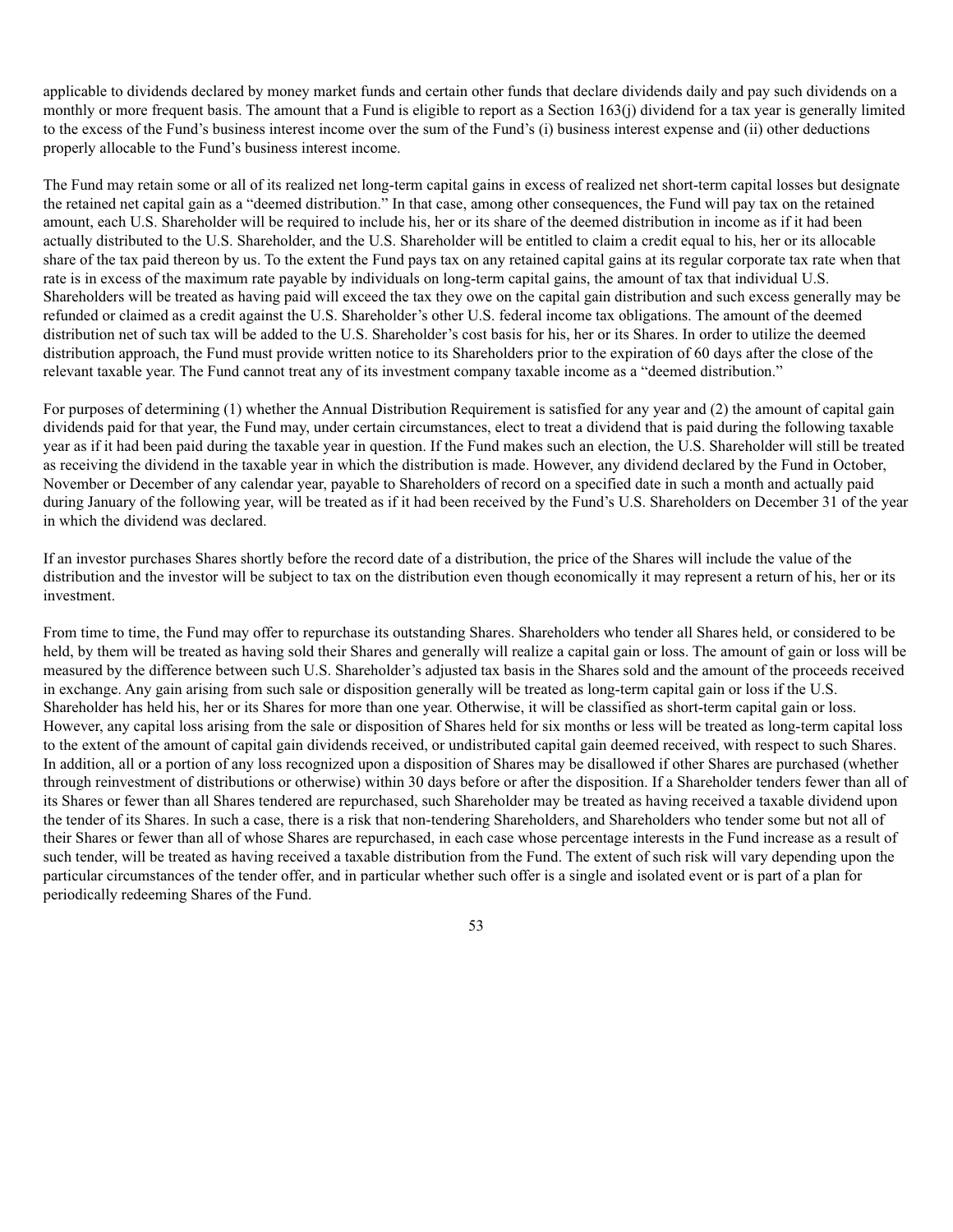In general, U.S. Shareholders taxed at individual rates currently are subject to a maximum U.S. federal income tax rate of either 15% or 20% (depending on whether the Shareholder's income exceeds certain threshold amounts) on their net capital gain (i.e., the excess of realized net long-term capital gains over realized net short-term capital losses), including any long-term capital gain derived from an investment in the Shares. Such rate is lower than the maximum rate on ordinary income currently payable by such U.S. Shareholders.

An additional 3.8% Medicare tax is imposed on certain net investment income (including ordinary dividends and capital gain distributions received from the Fund and net gains from redemptions or other taxable dispositions of Fund shares) of U.S. individuals, estates and trusts to the extent that such person's "modified adjusted gross income" (in the case of an individual) or "adjusted gross income" (in the case of an estate or trust) exceeds certain threshold amounts.

Corporate U.S. Shareholders currently are subject to U.S. federal income tax on net capital gain at the maximum 21% rate also applied to ordinary income. Non-corporate U.S. Shareholders with net capital losses for a year (i.e., capital losses in excess of capital gains) generally may deduct up to \$3,000 of such losses against their ordinary income each year. Any net capital losses of a non-corporate U.S. Shareholder in excess of \$3,000 generally may be carried forward and used in subsequent years as provided in the Code. Corporate U.S. Shareholders generally may not deduct any net capital losses for a year but may carry back such losses for three years or carry forward such losses for five years.

The Fund will send to each of its U.S. Shareholders, as promptly as possible after the end of each calendar year, a notice detailing, on a per share and per distribution basis, the amounts includible in such U.S. Shareholder's taxable income for such year as ordinary income and as long-term capital gain. In addition, the federal tax status of each year's distributions generally will be reported to the IRS (including the amount of dividends, if any, eligible for the preferential maximum tax rate on qualified dividend income). Dividends paid by the Fund generally will not be eligible for the dividends-received deduction or the preferential tax rate applicable to qualified dividend income because its income generally will not consist of dividends. Distributions may also be subject to additional state, local and foreign taxes depending on a U.S. Shareholder's particular situation.

Distributions will be treated in the manner described above regardless of whether such distributions are paid in cash or invested in additional Shares pursuant to the DRIP. If the Shares are trading below net asset value, Shareholders receiving distributions in the form of additional Shares will be treated as receiving a distribution in the amount of cash that they would have received if they had elected to receive the distribution in cash. If the Fund issues additional Shares with a fair market value equal to or greater than net asset value, however, Shareholders will be treated as receiving a distribution in the amount of the fair market value of the distributed Shares.

The IRS currently requires that a RIC that has two or more classes of stock allocate to each class proportionate amounts of each type of its income (such as ordinary income, capital gains and dividends qualifying for the dividends-received deduction) based upon the percentage of total dividends paid to each class for the tax year. Accordingly, if the Fund issues preferred shares, the Fund will allocate capital gain dividends and dividends qualifying for the dividends-received deduction, if any, between its Shares and shares of preferred stock in proportion to the total dividends paid to each class with respect to such tax year.

# **Backup Withholding and Information Reporting**

The Fund may be required to withhold U.S. federal income tax ("backup withholding") currently at a rate of 24% from all distributions to any U.S. Shareholder (other than a C corporation, a financial institution, or a Shareholder that otherwise qualifies for an exemption):

- who fails to furnish us with a correct taxpayer identification number or a certificate that such Shareholder is exempt from backup withholding; or
	- 54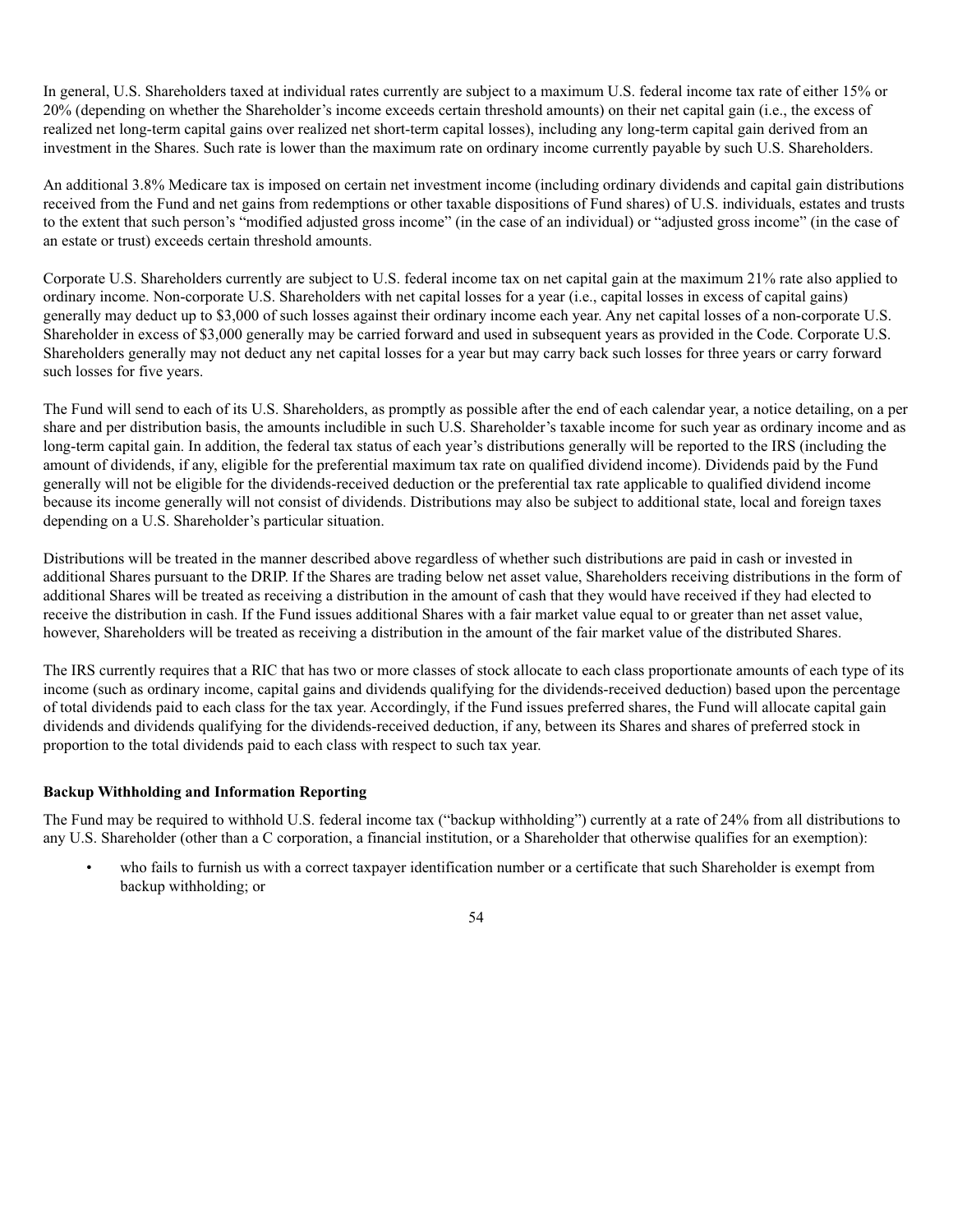with respect to whom the IRS notifies us that such Shareholder has failed to properly report certain interest and dividend income to the IRS and to respond to notices to that effect.

An individual's taxpayer identification number is his or her social security number. Any amount withheld under backup withholding is allowed as a credit against the U.S. Shareholder's federal income tax liability, provided that proper information is provided to the IRS. The Fund may be required to withhold a portion of any capital gain distributions to any U.S. Shareholders who fail to certify their non-foreign status.

# **Taxation of Non-U.S. Shareholders**

Whether an investment in the Fund's Shares is appropriate for a non-U.S. Shareholder will depend upon that person's particular circumstances. An investment in the Fund's Shares by a non-U.S. Shareholder may have adverse tax consequences.

#### **Non-U.S. Shareholders should consult their tax advisers before investing in Shares.**

Distributions of the Fund's "investment company taxable income" to non-U.S. Shareholders (including interest income and realized net short-term capital gains in excess of realized long-term capital losses, which generally would be free of withholding if paid to non-U.S. Shareholders directly) will generally be subject to U.S. federal withholding tax at a 30% rate (or lower rate provided by an applicable treaty) to the extent of the Fund's current and accumulated earnings and profits unless an applicable exception applies. If the distributions are effectively connected with a U.S. trade or business of the non-U.S. Shareholder, the Fund will not be required to withhold federal tax if the non-U.S. Shareholder complies with applicable certification and disclosure requirements, although the distributions will be subject to U.S. federal income tax at the rates applicable to U.S. persons. Special certification requirements apply to a non-U.S. Shareholder that is a foreign partnership or a foreign trust, and such entities are urged to consult their own tax advisers.

Certain properly reported dividends are generally exempt from withholding of U.S. federal income tax where they are paid in respect of the RIC's (i) "qualified net interest income" (generally, U.S.-source interest income, other than certain contingent interest and interest from obligations of a corporation or partnership in which the RIC or the non-U.S. Shareholder are at least a 10% Shareholder, reduced by expenses that are allocable to such income) or (ii) "qualified short-term capital gains" (generally, the excess of net short-term capital gain over long-term capital loss for such taxable year), and certain other requirements are satisfied. No assurance can be given as to whether any of the Fund's distributions will be eligible for this exemption from withholding of U.S. federal income tax or, if eligible, will be reported as such by the Fund. In particular, the exemption does not apply to distributions paid in respect of a RIC's non-U.S. source interest income or dividend income. In the case of common stock held through an intermediary, the intermediary may withhold U.S. federal income tax even if the RIC reports the payment as qualified net interest income or qualified short-term capital gain. Thus, an investment in the shares of the Fund by a non-U.S. Shareholder may have adverse tax consequences as compared to a direct investment in the assets in which the Fund invests.

Actual or deemed distributions of the Fund's net capital gains to a non-U.S. Shareholder, and gains realized by a non-U.S. Shareholder upon the sale of Shares, will not be subject to U.S. federal withholding tax and generally will not be subject to U.S. federal income tax unless the distributions or gains, as the case may be, are effectively connected with a U.S. trade or business of the non-U.S. Shareholder.

The tax consequences to non-U.S. Shareholders entitled to claim the benefits of an applicable tax treaty or that are individuals present in the United States for 183 days or more during a taxable year may be different from those described herein. Non-U.S. Shareholders are urged to consult their tax advisers with respect to the procedure for claiming the benefit of a lower treaty rate and the applicability of foreign taxes.

If the Fund distributes its net capital gains in the form of deemed rather than actual distributions, a non-U.S. Shareholder will be entitled to a U.S. federal income tax credit or tax refund equal to the Shareholder's allocable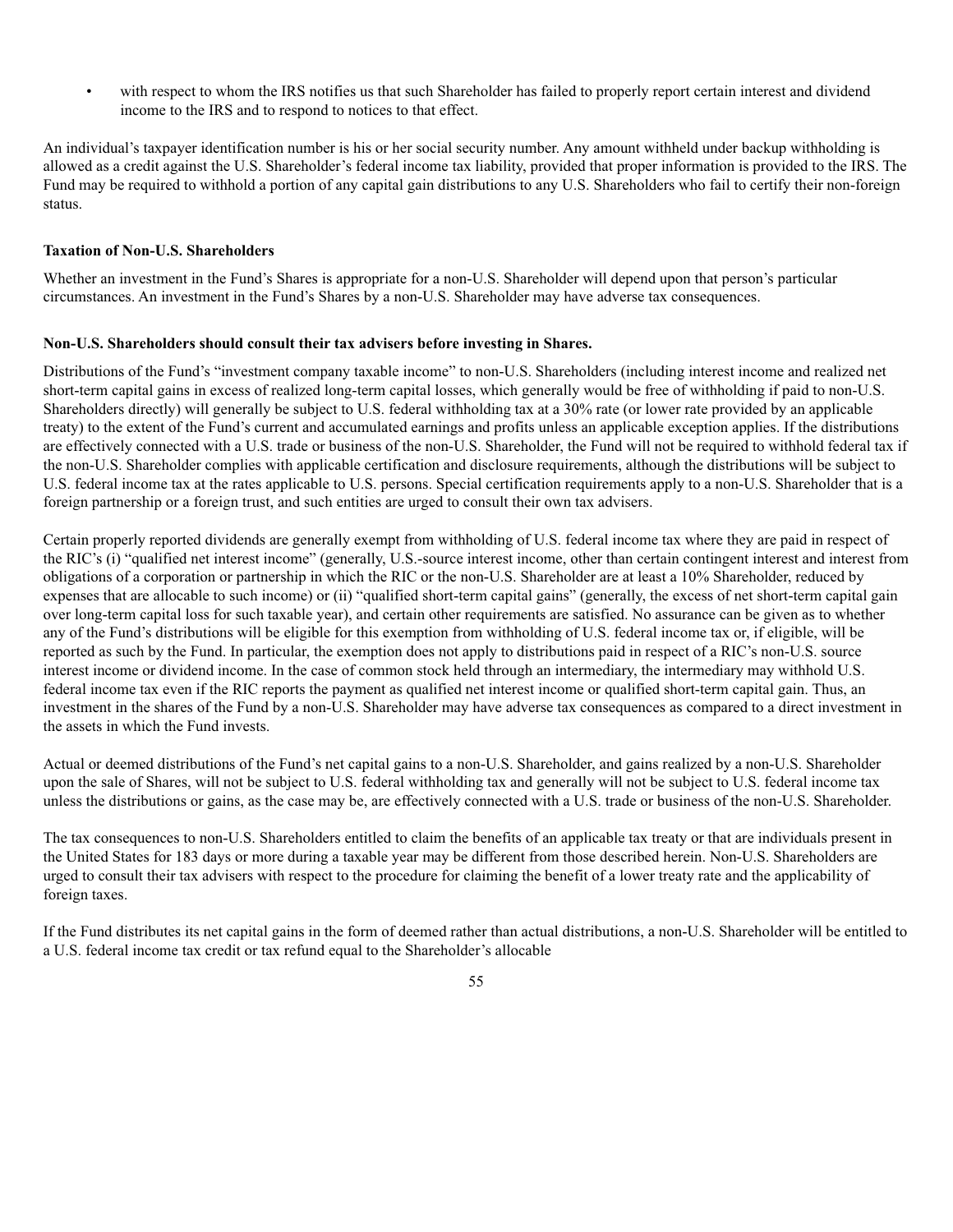share of the tax the Fund pays on the capital gains deemed to have been distributed. In order to obtain the refund, the non-U.S. Shareholder must obtain a U.S. taxpayer identification number and file a U.S. federal income tax return even if the non-U.S. Shareholder would not otherwise be required to obtain a U.S. taxpayer identification number or file a U.S. federal income tax return. For a corporate non-U.S. Shareholder, distributions (both actual and deemed), and gains realized upon the sale of Shares that are effectively connected to a U.S. trade or business may, under certain circumstances, be subject to an additional "branch profits tax" at a 30% rate (or at a lower rate if provided for by an applicable treaty). Accordingly, investment in Shares may not be appropriate for a non-U.S. Shareholder.

A non-U.S. Shareholder who is a non-resident alien individual, and who is otherwise subject to withholding of federal tax, may be subject to information reporting and backup withholding of U.S. federal income tax on dividends unless the non-U.S. Shareholder provides the Fund or the dividend paying agent with an IRS Form W-8BEN (or an acceptable substitute form) or otherwise meets documentary evidence requirements for establishing that it is a non-U.S. Shareholder or otherwise establishes an exemption from backup withholding.

The Fund (or an applicable intermediary) is required to withhold U.S. tax (at a 30% rate) on payments of dividends made to certain non-U.S. entities that fail to comply (or be deemed compliant) with extensive new reporting and withholding requirements designed to inform the U.S. Department of the Treasury of U.S.-owned foreign investment accounts. Shareholders may be requested to provide additional information to the Fund to enable the Fund to determine whether withholding is required.

An investment in the shares of the Fund by an individual non-U.S. Shareholder may also be subject to U.S. federal estate tax.

**Non-U.S. persons should consult their own tax advisers with respect to the U.S. federal income tax and withholding tax, and state, local and foreign tax consequences of an investment in Shares.**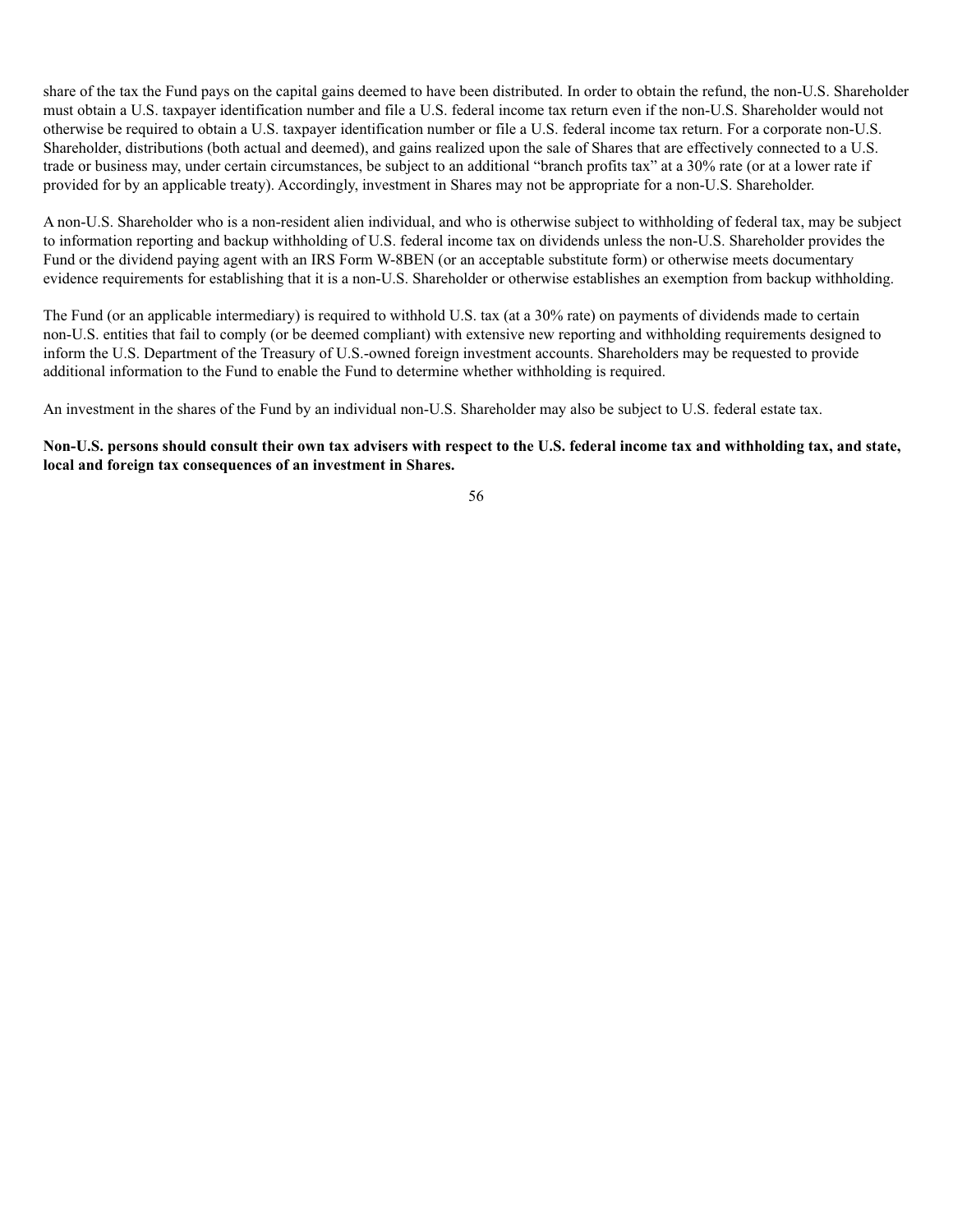#### **CONTROL PERSONS AND PRINCIPAL HOLDERS OF SECURITIES**

A control person is a person who beneficially owns more than 25% of the voting securities of a company. As of January 31, 2022, no Shareholder, to the knowledge of the Fund, other than KKR, owned beneficially or of record more than 5% of the Shares.

As of January 31, 2022, the trustees and officers of the Fund as a group beneficially owned less than one percent of the Fund's Shares.

# **INDEPENDENT REGISTERED PUBLIC ACCOUNTING FIRM**

The financial statements incorporated by reference in this Statement of Additional Information have been audited by Deloitte & Touche LLP ("Deloitte") , an independent registered public accounting firm, as stated in their report appearing therein. Such financial statements are incorporated by reference in reliance upon the report of such firm given upon their authority as experts in accounting and auditing. Deloitte is located at 555 Mission Street, San Francisco, California 94105.

#### **CUSTODIAN AND TRANSFER AGENT**

U.S. Bank, N.A. (the "Custodian") serves as custodian for the Fund. The Custodian holds cash, securities, and other assets of the Fund as required by the 1940 Act. The principal business address of the Custodian is 1555 North RiverCenter Drive, Suite 302, Milwaukee, Wisconsin 53212. U.S. Bank Global Fund Services acts as the Fund's dividend paying agent, transfer agent and the registrar for the Shares. The principal address of the transfer agent and dividend paying agent is P.O. Box 701, Milwaukee, Wisconsin 53201.

# **ADDITIONAL INFORMATION**

A Registration Statement on Form N-2, including amendments thereto, relating to the shares offered hereby, has been filed by the Fund with the SEC, Washington, D.C. The prospectus and this Statement of Additional Information do not contain all of the information set forth in the Registration Statement, such as the exhibits and schedules thereto. For further information with respect to the Fund and the shares offered hereby, reference is made to the Registration Statement. Statements contained in the prospectus and this Statement of Additional Information as to the contents of any contract or other document referred to are not necessarily complete and in each instance reference is made to the copy of such contract or other document filed as an exhibit to the Registration Statement, each such statement being qualified in all respects by such reference. A copy of the Registration Statement may be obtained from the SEC upon the payment of certain fees prescribed by the SEC.

#### **Notice to Non-U.S. Shareholders**

The Fund and its shares are only registered in the United States. Regulations outside of the United States may restrict the sale of Fund shares to certain non-U.S. residents or subject certain Shareholder accounts to additional regulatory requirements. The Fund reserves the right, however, to sell Fund shares to certain non-U.S. investors in compliance with applicable law. If a current Shareholder in the Fund provides a non-U.S. address, this will be deemed a representation and warranty from such investor that he/she is not a U.S. resident and will continue to be a non-U.S. resident unless and until the Fund is notified of a change in the investor's resident status. Any current Shareholder that has a resident address outside of the Unites States may be restricted from purchasing additional Fund shares.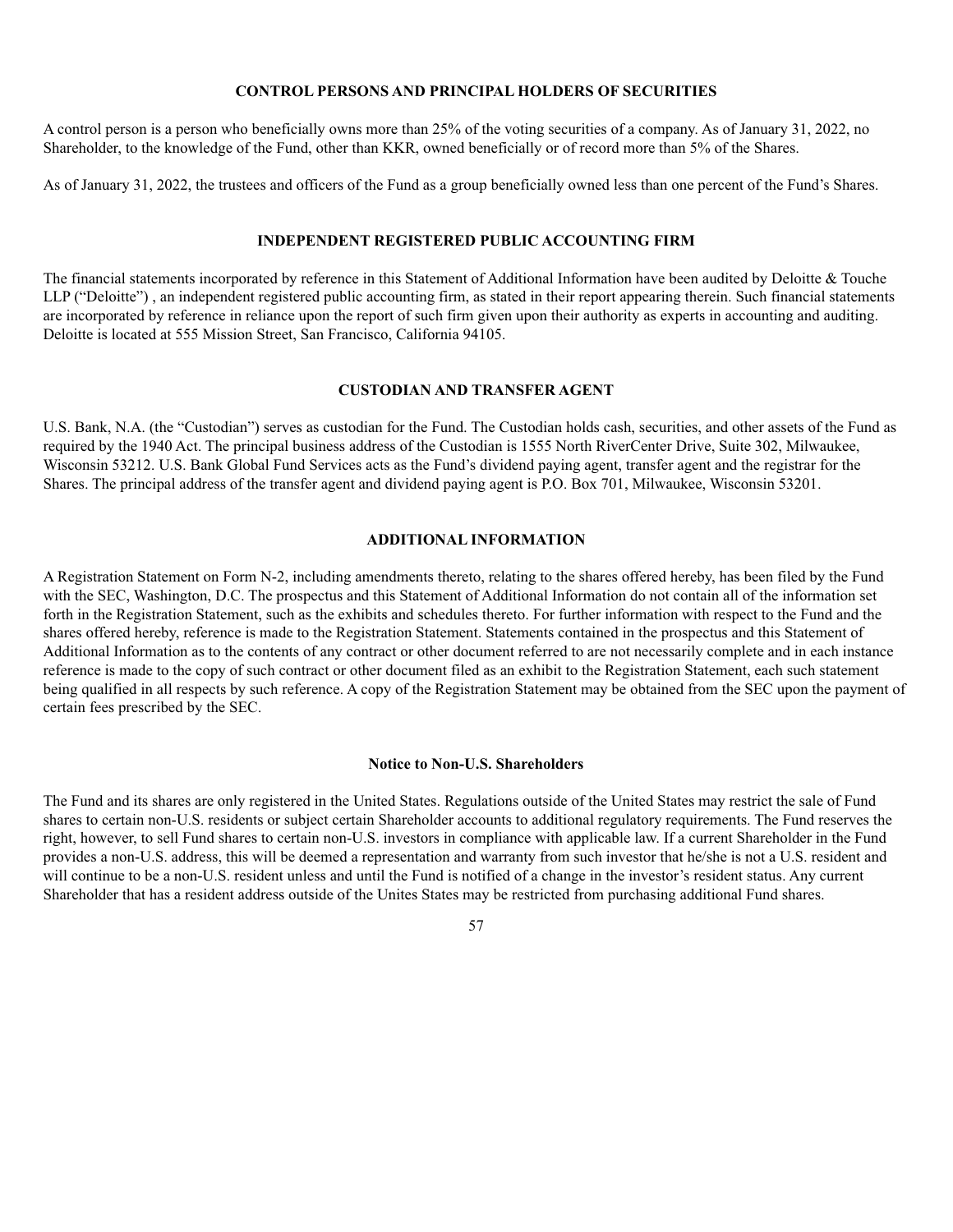In the course of its business, the Fund (and/or its service providers) may collect, record, store, adapt, transfer and otherwise process information by which prospective and current natural person investors may be directly or indirectly identified. The Fund shall comply with all applicable data protection regulation, including the EU General Data Protection Regulation (EU/2016/679) ("GDPR"). For EU resident Shareholders, personal data will be generally processed to open an account, manage and administer holding(s), including further subscriptions, redemptions, transfers or conversions, or otherwise as necessary to comply with the Fund's legal obligations under GDPR.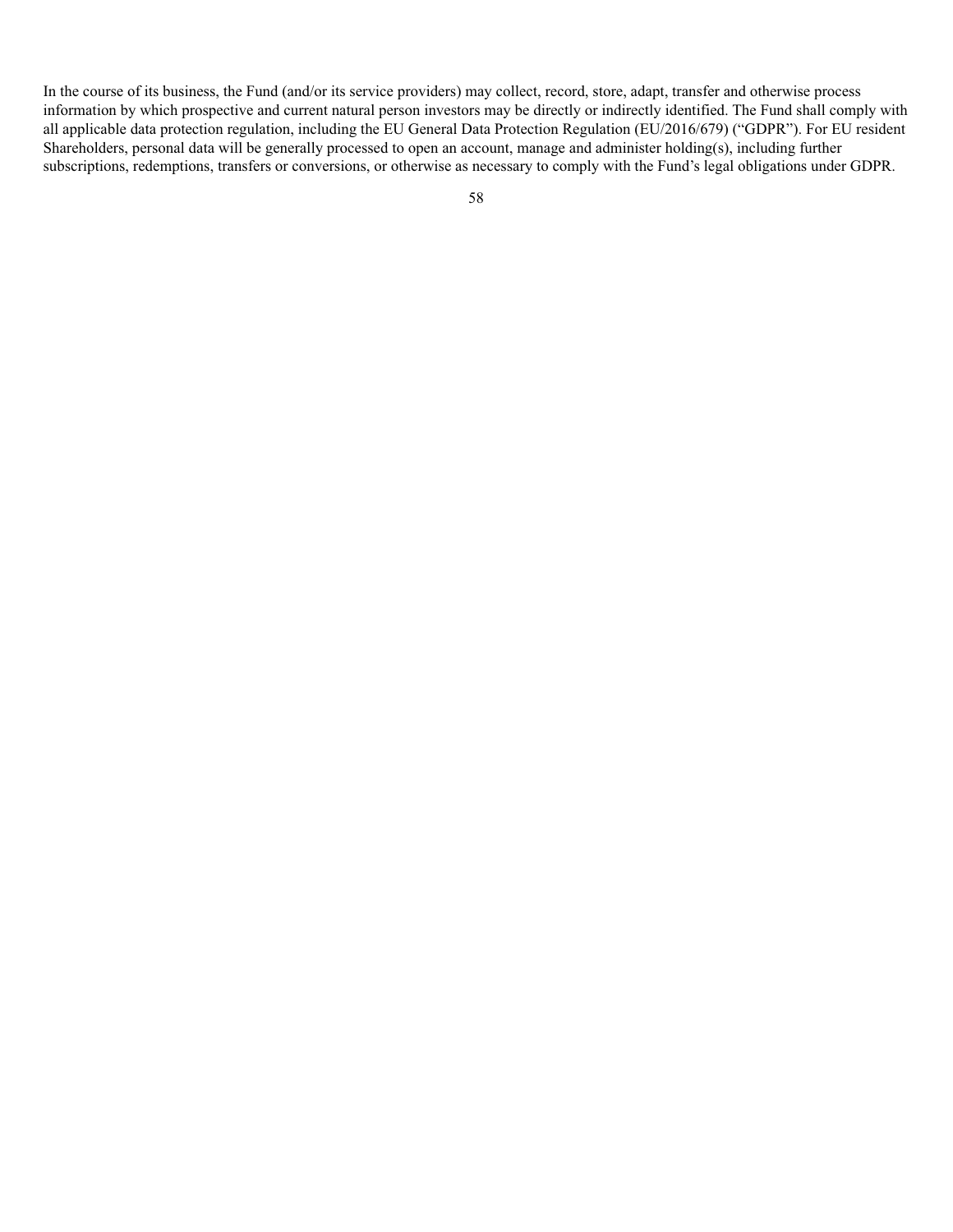#### **FINANCIAL STATEMENTS**

The Fund's financial statements as of October 31, 2021, are incorporated by reference from the Fund's Annual Report for the fiscal year ended October 31, 2021 (File No. 811-23474), as filed with the SEC on Form N-CSR on January 6, 2022, and have been audited by Deloitte.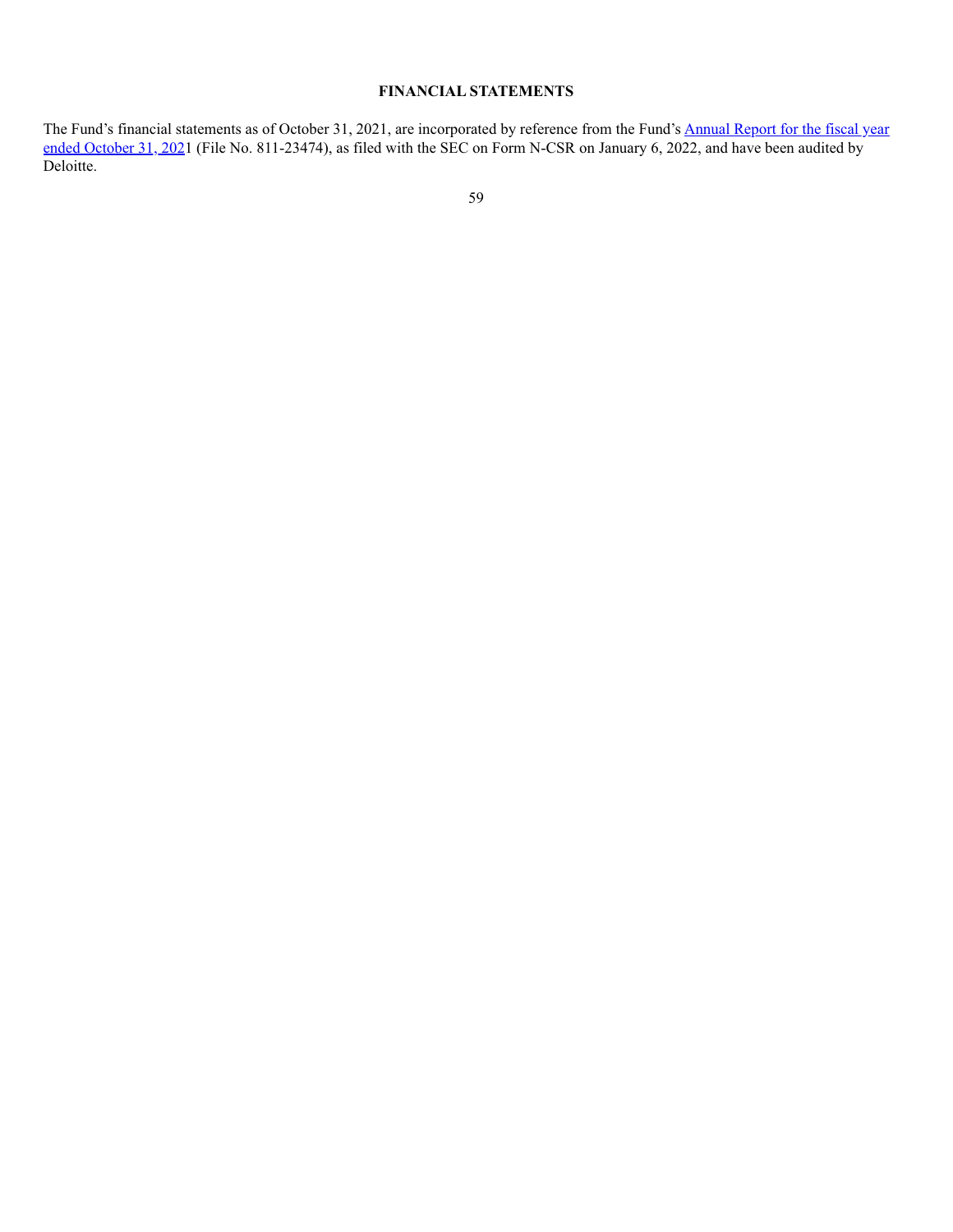#### **APPENDIX A – DESCRIPTION OF S&P, MOODY'S AND FITCH RATINGS**

**Moody's Investors Service Inc**.—A brief description of the applicable Moody's Investors Service, Inc. (Moody's) rating symbols and their meanings (as published by Moody's) follows:

# **1. Long-Term Obligation Ratings**

Moody's long-term obligation ratings are opinions of the relative credit risk of financial obligations with an original maturity of one year or more. They address the possibility that a financial obligation will not be honored as promised. Such ratings use Moody's Global Scale and reflect both the likelihood of default and any financial loss suffered in the event of default.

# **Moody's Long-Term Rating Definitions:**

| Aaa:           | Obligations rated Aaa are judged to be of the highest quality, with minimal credit risk.                                                                                                                                                                                                                                                                     |
|----------------|--------------------------------------------------------------------------------------------------------------------------------------------------------------------------------------------------------------------------------------------------------------------------------------------------------------------------------------------------------------|
| Aa:            | Obligations rated Aa are judged to be of high quality and are subject to very low credit risk.                                                                                                                                                                                                                                                               |
| $A$ :          | Obligations rated A are considered upper-medium grade and are subject to low credit risk.                                                                                                                                                                                                                                                                    |
| Baa:           | Obligations rated Baa are subject to moderate credit risk. They are considered medium-grade and as such may possess<br>certain speculative characteristics.                                                                                                                                                                                                  |
| Ba:            | Obligations rated Ba are judged to have speculative elements and are subject to substantial credit risk.                                                                                                                                                                                                                                                     |
| B:             | Obligations rated B are considered speculative and are subject to high credit risk                                                                                                                                                                                                                                                                           |
| Caa:           | Obligations rated Caa are judged to be of poor standing and are subject to very high credit risk.                                                                                                                                                                                                                                                            |
| Ca:            | Obligations rated Ca are highly speculative and are likely in, or very near, default, with some prospect of recovery of<br>principal and interest.                                                                                                                                                                                                           |
| $\mathbf{C}$ : | Obligations rated C are the lowest rated class and are typically in default, with little prospect for recovery of principal or<br>interest.                                                                                                                                                                                                                  |
| Note:          | Moody's appends numerical modifiers 1, 2, and 3 to each generic rating classification from Aa through Caa. The<br>modifier 1 indicates that the obligation ranks in the higher end of its generic rating category; the modifier 2 indicates a<br>mid-range ranking; and the modifier 3 indicates a ranking in the lower end of that generic rating category. |

# **Short-Term Debt Ratings**

There are three rating categories for short-term municipal obligations that are considered investment grade. These ratings are designated as Municipal Investment Grade (MIG) and are divided into three levels—MIG 1 through MIG 3. In addition, those short-term obligations that are of speculative quality are designated SG, or speculative grade. MIG ratings expire at the maturity of the obligation.

**MIG 1.** This designation denotes superior credit quality. Excellent protection is afforded by established cash flows, highly reliable liquidity support, or demonstrated broad-based access to the market for refinancing. **MIG 2.** This designation denotes strong credit quality. Margins of protection are ample, although not as large as in the preceding group. **MIG 3.** This designation denotes acceptable credit quality. Liquidity and cash-flow protection may be narrow, and market access for refinancing is likely to be less well-established. **SG.** This designation denotes speculative-grade credit quality. Debt instruments in this category may lack sufficient margins of protection.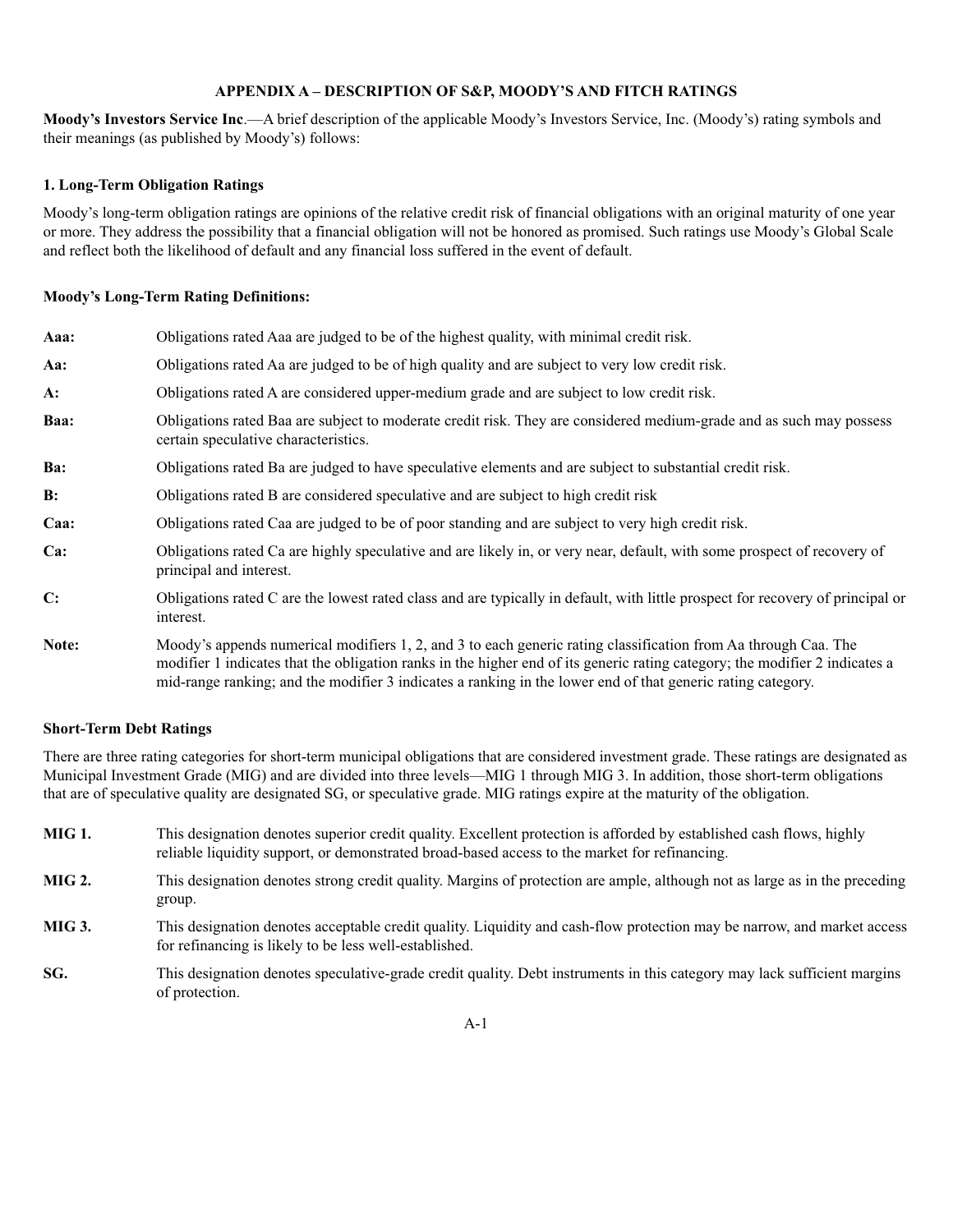# **Demand Obligation Ratings**

In the case of variable rate demand obligations (VRDOs), a two-component rating is assigned; a long- or short-term debt rating and a demand obligation rating. The first element represents Moody's evaluation of the degree of risk associated with scheduled principal and interest payments. The second element represents Moody's evaluation of the degree of risk associated with the ability to receive purchase price upon demand ("demand feature"), using a variation of the MIG rating scale, the Variable Municipal Investment Grade or VMIG rating.

When either the long- or short-term aspect of a VRDO is not rated, that piece is designated NR, e.g., Aaa/NR or NR/VMIG 1. VMIG rating expirations are a function of each issue's specific structural or credit features.

- **VMIG 1.** This designation denotes superior credit quality. Excellent protection is afforded by the superior short-term credit strength of the liquidity provider and structural and legal protections that ensure the timely payment of purchase price upon demand.
- **VMIG 2.** This designation denotes strong credit quality. Good protection is afforded by the strong short-term credit strength of the liquidity provider and structural and legal protections that ensure the timely payment of purchase price upon demand.
- **VMIG 3.** This designation denotes acceptable credit quality. Adequate protection is afforded by the satisfactory short-term credit strength of the liquidity provider and structural and legal protections that ensure the timely payment of purchase price upon demand.
- **SG.** This designation denotes speculative-grade credit quality. Demand features rated in this category may be supported by a liquidity provider that does not have an investment grade short-term rating or may lack the structural and/or legal protections necessary to ensure the timely payment of purchase price upon demand.

# **2. Short-Term Ratings**

Moody's short-term ratings are opinions of the ability of issuers to honor short-term financial obligations. Ratings may be assigned to issuers, short-term programs or to individual short-term debt instruments. Such obligations generally have an original maturity not exceeding thirteen months, unless explicitly noted.

Moody's employs the following designations to indicate the relative repayment ability of rated issuers:

- **P-1** Issuers (or supporting institutions) rated Prime-1 have a superior ability to repay short-term debt obligations.
- **P-2** Issuers (or supporting institutions) rated Prime-2 have a strong ability to repay short-term debt obligations.
- **P-3** Issuers (or supporting institutions) rated Prime-3 have an acceptable ability to repay short-term obligations.
- **NP** Issuers (or supporting institutions) rated Not Prime do not fall within any of the Prime rating categories.
- **NOTE:** Canadian issuers rated P-1 or P-2 have their short-term ratings enhanced by the senior-most long-term rating of the issuer, its guarantor or support-provider.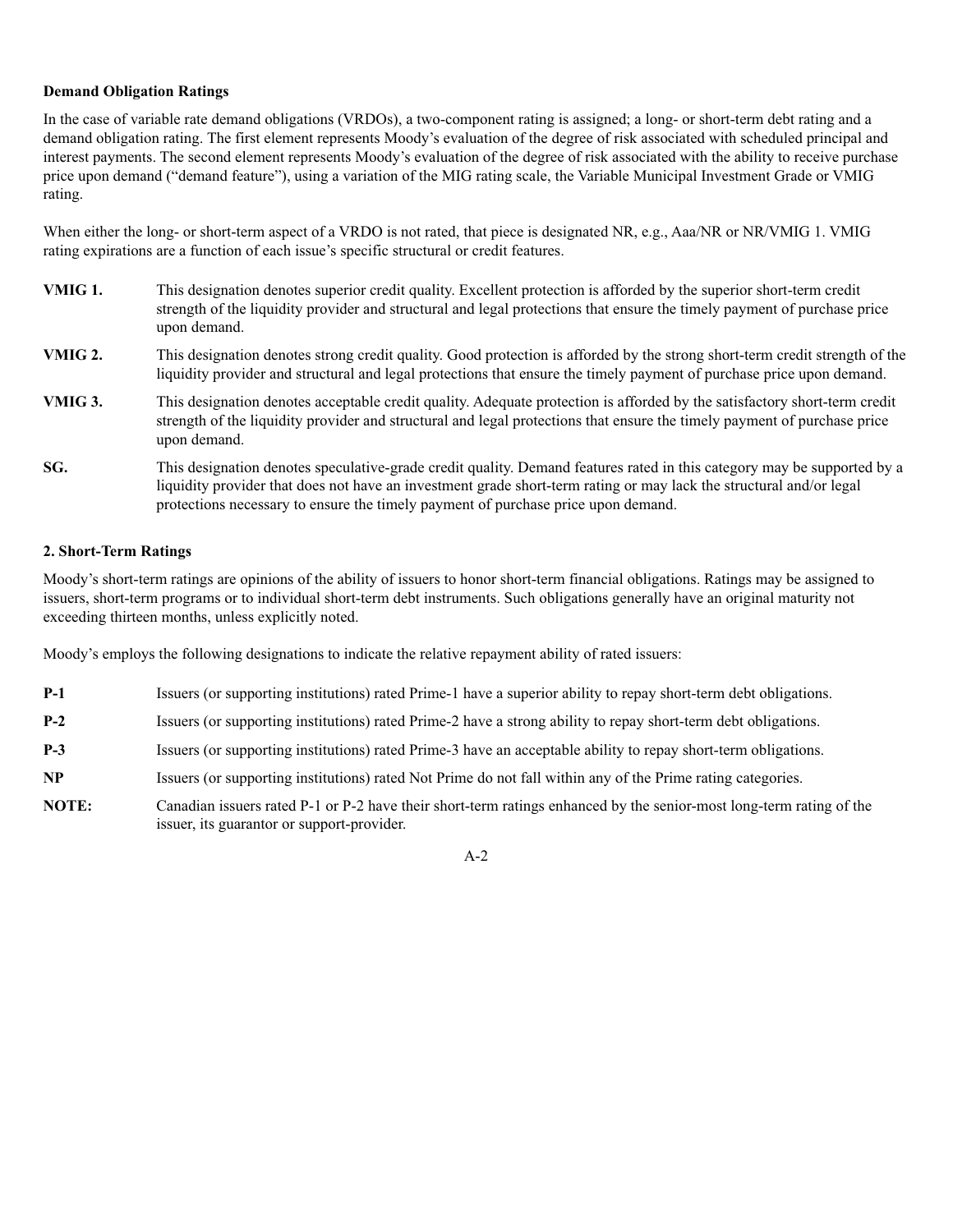# **Standard & Poor's**

A brief description of the applicable Standard & Poor's (S&P) rating symbols and their meanings (as published by S&P) follows:

# **Issue Credit Rating Definitions**

A Standard & Poor's issue credit rating is a forward-looking opinion about the creditworthiness of an obligor with respect to a specific financial obligation, a specific class of financial obligations, or a specific financial program (including ratings on medium-term note programs and commercial paper programs). It takes into consideration the creditworthiness of guarantors, insurers, or other forms of credit enhancement on the obligation and takes into account the currency in which the obligation is denominated. The opinion reflects Standard & Poor's view of the obligor's capacity and willingness to meet its financial commitments as they come due, and may assess terms, such as collateral security and subordination, which could affect ultimate payment in the event of default.

Issue credit ratings can be either long term or short-term. Short-term ratings are generally assigned to those obligations considered shortterm in the relevant market. In the U.S., for example, that means obligations with an original maturity of no more than 365 days, including commercial paper. Short-term ratings are also used to indicate the creditworthiness of an obligor with respect to put features on long-term obligations. The result is a dual rating, in which the short-term rating addresses the put feature, in addition to the usual long-term rating. Medium-term notes are assigned long-term ratings.

# **Long-Term Issue Credit Ratings**

Issue credit ratings are based, in varying degrees, on the following considerations:

- Likelihood of payment-capacity and willingness of the obligor to meet its financial commitment on an obligation in accordance with the terms of the obligation;
- Nature of and provisions of the obligation;
- Protection afforded by, and relative position of, the obligation in the event of bankruptcy, reorganization, or other arrangement under the laws of bankruptcy and other laws affecting creditors' rights.

Issue ratings are an assessment of default risk, but may incorporate an assessment of relative seniority or ultimate recovery in the event of default. Junior obligations are typically rated lower than senior obligations, to reflect the lower priority in bankruptcy, as noted above. (Such differentiation may apply when an entity has both senior and subordinated obligations, secured and unsecured obligations, or operating company and holding company obligations.)

- **AAA:** An obligation rated 'AAA' has the highest rating assigned by S&P. The obligor's capacity to meet its financial commitment on the obligation is extremely strong.
- **AA:** An obligation rated 'AA' differs from the highest-rated obligations only to a small degree. The obligor's capacity to meet its financial commitment on the obligation is very strong.
- **A:** An obligation rated 'A' is somewhat more susceptible to the adverse effects of changes in circumstances and economic conditions than obligations in higher-rated categories. However, the obligor's capacity to meet its financial commitment on the obligation is still strong.
- **BBB:** An obligation rated 'BBB' exhibits adequate protection parameters. However, adverse economic conditions or changing circumstances are more likely to lead to a weakened capacity of the obligor to meet its financial commitment on the obligation.

A-3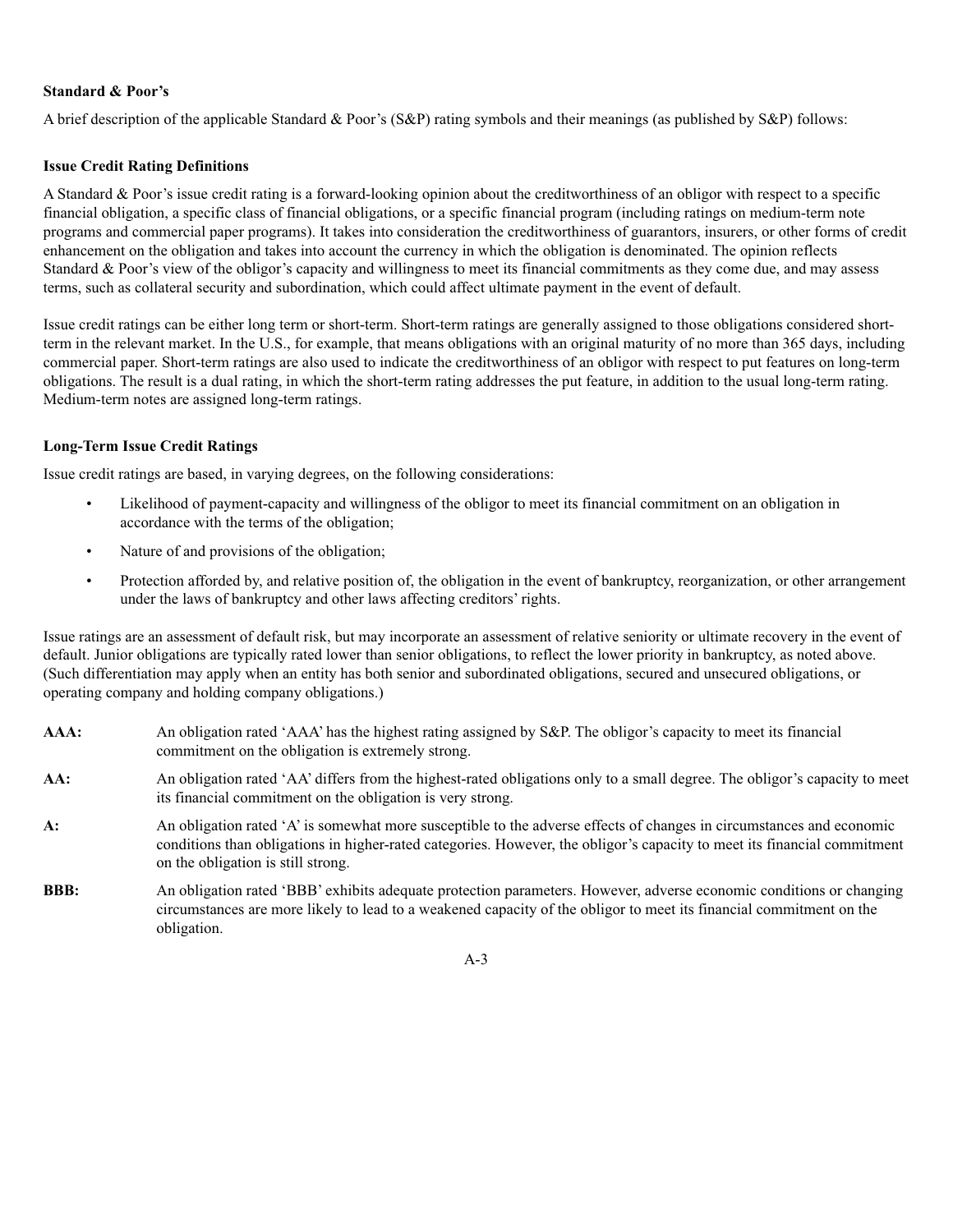- **BB, B, CCC, CC and C:** Obligations rated 'BB', 'B', 'CCC', 'CC', and 'C' are regarded as having significant speculative characteristics. 'BB' indicates the least degree of speculation and 'C' the highest. While such obligations will likely have some quality and protective characteristics, these may be outweighed by large uncertainties or major exposures to adverse conditions.
- **BB:** An obligation rated 'BB' is less vulnerable to nonpayment than other speculative issues. However, it faces major ongoing uncertainties or exposure to adverse business, financial, or economic conditions which could lead to the obligor's inadequate capacity to meet its financial commitment on the obligation.
- **B:** An obligation rated 'B' is more vulnerable to nonpayment than obligations rated 'BB', but the obligor currently has the capacity to meet its financial commitment on the obligation. Adverse business, financial, or economic conditions will likely impair the obligor's capacity or willingness to meet its financial commitment on the obligation.
- **CCC:** An obligation rated 'CCC' is currently vulnerable to nonpayment, and is dependent upon favorable business, financial, and economic conditions for the obligor to meet its financial commitment on the obligation. In the event of adverse business, financial, or economic conditions, the obligor is not likely to have the capacity to meet its financial commitment on the obligation.
- **CC:** An obligation rated 'CC' is currently highly vulnerable to nonpayment.
- **C:** A 'C' rating is assigned to obligations that are currently highly vulnerable to nonpayment, obligations that have payment arrearages allowed by the terms of the documents, or obligations of an issuer that is the subject of a bankruptcy petition or similar action which have not experienced a payment default. Among others, the 'C' rating may be assigned to subordinated debt, preferred stock or other obligations on which cash payments have been suspended in accordance with the instrument's terms or when preferred stock is the subject of a distressed exchange offer, whereby some or all of the issue is either repurchased for an amount of cash or replaced by other instruments having a total value that is less than par.
- **D:** An obligation rated 'D' is in payment default. The 'D' rating category is used when payments on an obligation, including a regulatory capital instrument, are not made on the date due even if the applicable grace period has not expired, unless Standard & Poor's believes that such payments will be made during such grace period. The 'D' rating also will be used upon the filing of a bankruptcy petition or the taking of similar action if payments on an obligation are jeopardized. An obligation's rating is lowered to 'D' upon completion of a distressed exchange offer, whereby some or all of the issue is either repurchased for an amount of cash or replaced by other instruments having a total value that is less than par.
- **Plus (+) or minus (-):** The ratings from 'AA' to 'CCC' may be modified by the addition of a plus (+) or minus (-) sign to show relative standing within the major rating categories.
- **N.R.:** This indicates that no rating has been requested, that there is insufficient information on which to base a rating, or that Standard & Poor's does not rate a particular obligation as a matter of policy.

# **Short-Term Issue Credit Ratings**

**A-1:** A short-term obligation rated 'A-1' is rated in the highest category by Standard & Poor's. The obligor's capacity to meet its financial commitment on the obligation is strong. Within this category, certain obligations are designated with a plus  $sign (+)$ . This indicates that the obligor's capacity to meet its financial commitment on these obligations is extremely strong.

A-4